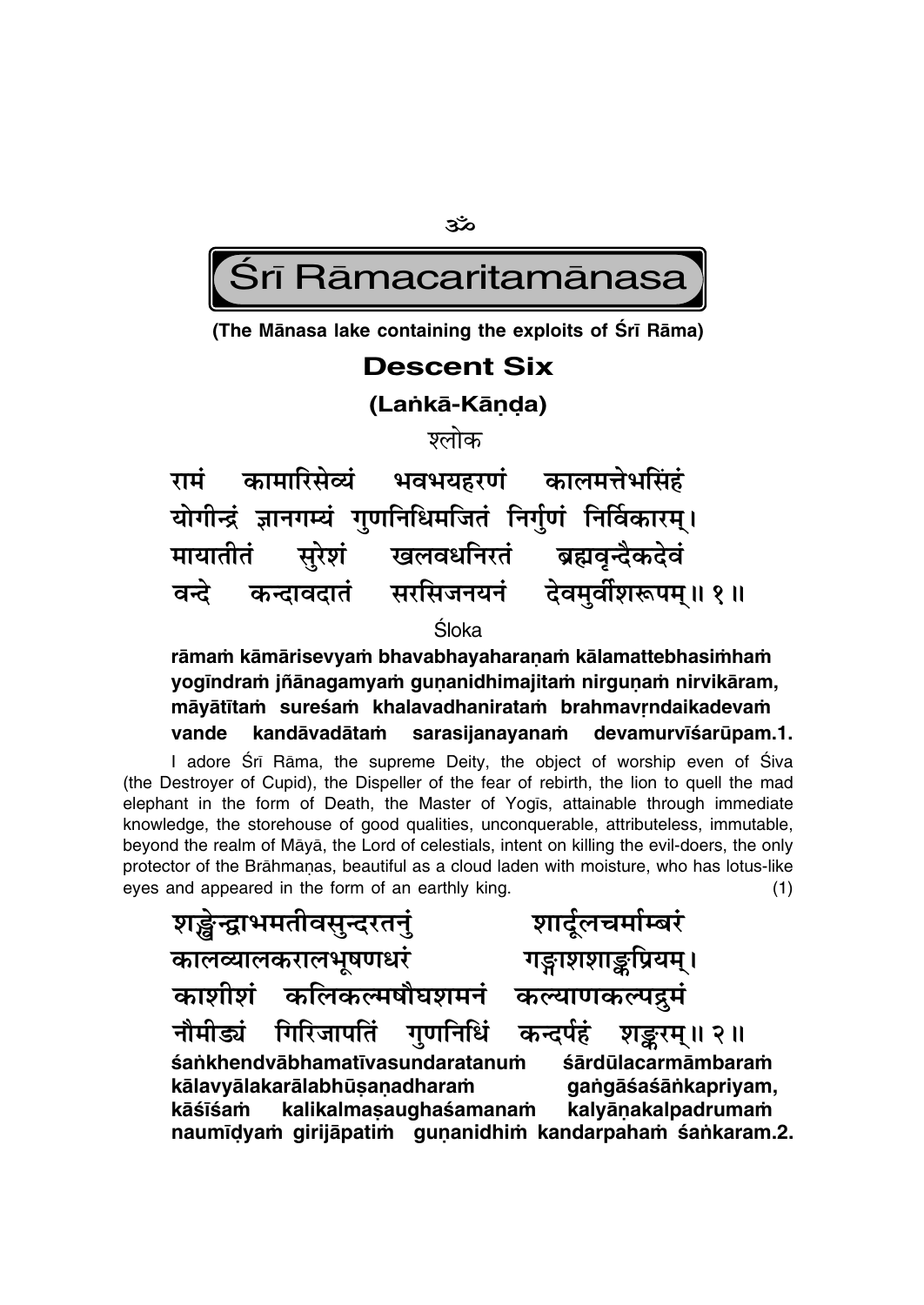I glorify Śankara, the Lord of Kāśī (the modern Vārānasī), the Consort of Girijā (Himalaya's Daughter), the storehouse of good qualities, the Destroyer of Cupid, worthy of all praise, shining like a conchshell or the moon, most handsome of person, clad in a tiger's skin, decked with dreadful ornaments in the shape of deadly serpents, fond of the Ganga and the moon, the allayer of the sins of the Kali age and the celestial tree yielding the fruit of Blessedness for the mere asking.  $(2)$ 

यो ददाति सतां शम्भुः कैवल्यमपि दुर्लभम्। खलानां दण्डकृद्योऽसौ शङ्करः शं तनोतु मे॥३॥ yo dadāti satām śambhuh kaivalyamapi durlabham, khalānām dandakrdvo'sau śankarah śam tanotu me.3.

May Lord Sambhu, the bestower of blessings, who confers on the virtuous even final beatitude, which is so difficult to obtain, and who punishes the evil-doers, extend His blessings to me.  $(3)$ 

### के-लव निमेष परमानु जुग बरष कलप सर चंड। भजसि न मन तेहि राम को कालु जासु कोदंड।।

#### Do.: lava nimesa paramānu juga barasa kalapa sara camda, bhajasi na mana tehi rāma ko kālu jāsu kodamda.

O my soul, who do you not worship Srī Rāma, who has the indivisible Time for His bow and the various divisions of time such as a Paramanu,\* a twinkling, a moment, a year, an age and a cycle for His fierce arrows?

|  |  |  |  | सो॰– सिंधु बचन सुनि राम सचिव बोलि प्रभु अस कहेउ।           |
|--|--|--|--|------------------------------------------------------------|
|  |  |  |  | अब बिलंबु केहि काम करहु सेतु उतरै कटकु॥                    |
|  |  |  |  | सुनहु भानुकुल केतु जामवंत कर जोरि कह।                      |
|  |  |  |  | नाथ नाम तव सेतु नर चढ़ि भव सागर तरहिं॥                     |
|  |  |  |  | So.: simdhu bacana suni rāma saciva boli prabhu asa kaheu, |

aba bilambu kehi kāma karahu setu utarai kataku. sunahu bhānukula ketu jāmavamta kara jori kaha, nātha nāma tava setu nara caRi bhava sāgara tarahi.

On hearing Ocean's words Srī Rāma called His counsellors and spoke to them thus: "Why delay now? Build the bridge, so that the army may cross over." "Listen, O Glory of the solar race." said Jāmbavān with joined palms, "Your name itself, my lord, is a bridge by ascending which men cross over the ocean of mundane existence."

|  | चौ∘— यह लघु जलधि तरत कति बारा। अस सुनि पुनि कह पवनकुमारा॥ |  |  |
|--|-----------------------------------------------------------|--|--|
|  | प्रभु प्रताप बड़वानल भारी। सोषेउ प्रथम पयोनिधि बारी॥१॥    |  |  |

\* The measure of time taken by a sunbeam in passing by an atom of matter.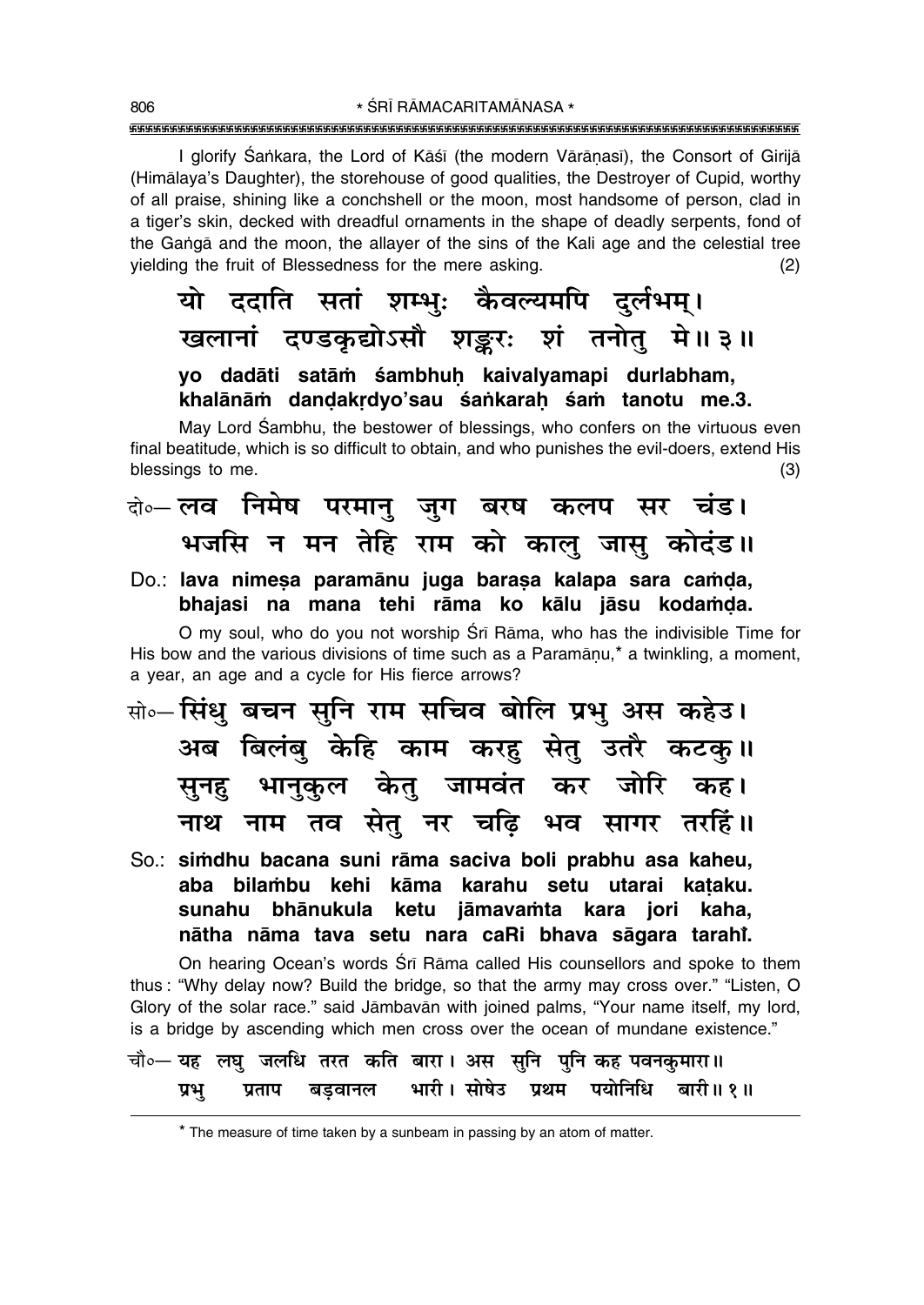\* LANKĀ-KĀNDA \* 

तव रिप नारि रुटन जल धारा। भरेउ बहोरि भयउ तेहिं खारा॥ अति उकुति पवनसुत केरी । हरषे कपि रघुपति तन हेरी ॥ २ ॥ सनि दोउ भाई। नल नीलहि सब कथा सनाई॥ बोले जामवंत समिरि मन माहीं।करह सेत प्रयास कछ नाहीं॥३॥ प्रताप राम लिए कपि निकर बहोरी। सकल सुनह बिनती कछ मोरी॥ बोलि धरह। कौतुक एक भालु कपि करह॥४॥ पंकज राम चरन उर बिकट बरूथा। आनह बिटप गिरिन्ह के जूथा॥ मर्कट धावह सनि कपि भालु चले करि हुहा। जय रघबीर प्रताप समहा॥५॥

Cau.: yaha laghu jaladhi tarata kati bārā, asa suni puni kaha pavanakumārā. prabhu pratāpa baRavānala bhārī, soșeu prathama payonidhi bārī.1. tava ripu nāri rudana jala dhārā, bhareu bahori bhayau tehi khārā. suni ati ukuti pavanasuta kerī, harase kapi raghupati tana herī.2. jāmavamta bole bhāī, nala nīlahi saba kathā dou sunāī. rāma pratāpa sumiri mana māhī, karahu setu prayāsa kachu nāhī.3. bahorī, sakala sunahu binatī kachu morī. holi lie kapi nikara rāma carana pamkaja ura dharahū, kautuka eka bhālu kapi karahū.4. dhāvahu markata bikata barūthā, ānahu bitapa girinha ke jūthā. suni kapi bhālu cale kari hūhā, jaya raghubīra pratāpa samūhā.5.

"It will take no time to cross this insignificant sea!" Hearing this, the son of the wind-god added: "My lord's glory is a great submarine fire that had long since sucked up the water of the ocean. But it was filled again by the flood of tears shed by Your enemies' wives; that is how it came to be salt in taste." When the monkeys present there heard this hyperbolic remark made by the son of the wind-god, they gazed on the person of Sri Rāma (the Lord of the Raghus) and smiled. Jāmbavān called the two brothers, Nala and Nila, and related to them the whole story. "Calling to mind the glory of Sri Rāma start building the bridge and you will experience no difficulty." He then called the monkey troops and said, "Hear, all of you, a small request of mine. Enshrine in your heart the lotus-feet of Srī Rāma and engage yourself in a sport, bears and monkeys all. Go forth, you formidable monkey troops and bring heaps of trees and mountains." On hearing this command the monkeys and bear set forth hurrahing and exclaiming, "Glory to the almighty Hero of Raghu's race!"  $(1 - 5)$ 

के-अति उतंग गिरि पादप लीलहिं लेहिं उठाइ। आनि देहिं नल नीलहि रचहिं ते सेतु बनाइ॥१॥ utamga giri Do.: ati pādapa līlahi leht uthāi. nīlahi āni dehř nala racahi te setu banāi.1.

They would lift up gigantic trees and mountains in mere sport and bring them to Nala and Nīla, who in their turn carefully set to build the bridge.  $(1)$ चौ०— सैल बिसाल आनि कपि देहींं। कंदुक इव नल नील ते लेहींं॥ अति संदर रचना।।बिहसि कृपानिधि बोले बचना॥१॥ देखि सेत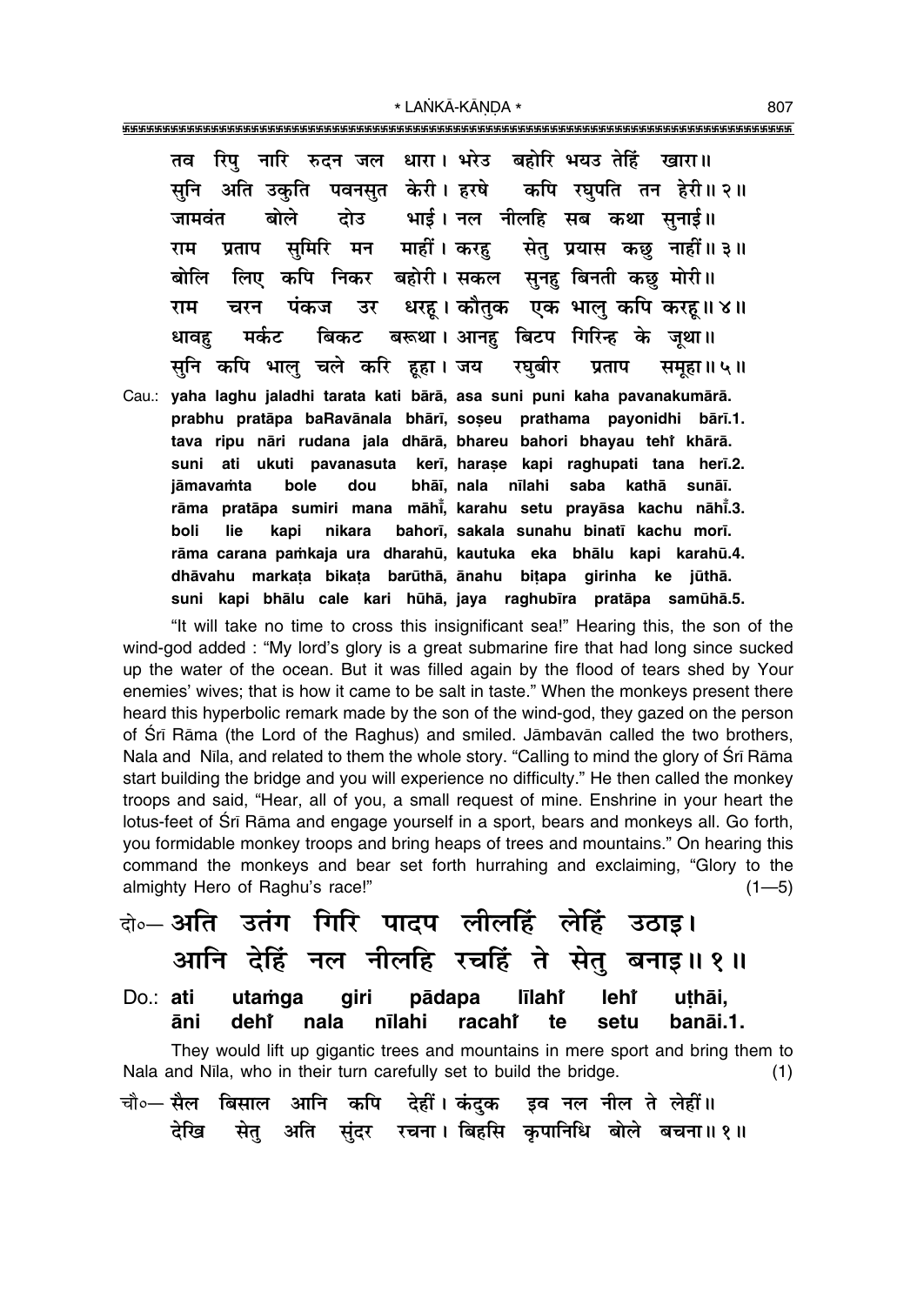धरनी। महिमा अमित जाड़ नहिं बरनी।। यह परम रम्य उत्तम संभ् थापना। मोरे करिहउँ डहाँ हृदयँ परम कलपना ॥ २॥ दत पठाए। मनिबर सकल बोलि लै आए॥ सनि कपीस बह थापि बिधिवत करि पूजा। सिव समान प्रिय मोहि न दुजा॥३॥ लिंग भगत कहावा। सो नर सपनेहँ मोहि न पावा॥ मिव दोही मम चह मोरी। सो नारकी मति संकर बिमख भगति मढ थोरी॥४॥ Cau.: saila bisāla āni dehi, kamduka iva nala nīla te lehi. kapi dekhi setu ati sumdara racanā bihasi krpānidhi bole bacanā.1. parama ramya uttama yaha dharani, mahima amita jai nahi barani. karihaů ihẳ sambhu thāpanā, more hrdayå parama kalapanā.2. kapīsa bahu dūta pathāe, munibara sakala suni boli lai āе. limga thāpi bidhivata kari pūjā, siva samāna priya mohi na dūjā.3. siva drohī mama bhagata kahāvā, so nara sapanehů mohi na pāvā. samkara bimukha bhaqati caha morī, so nārakī mūRha mati thorī.4.

The monkeys brought huge mountains, which were received like playballs by Nala and Nīla. When the All-merciful saw the exceedingly beautiful construction of the bridge, He smiled and observed thus: "This is a most delightful and excellent spot; its glory is immeasurable and cannot be described in words. I will install (an emblem of) Lord Sambhu here: it is the crowning ambition of My heart." Hearing this the lord of the monkeys despatched a number of messengers, who invited and fetched all the great sages. Having installed an emblem of Lord Siva and worshipped It with due solemnity, He said, "No one else is so dear to Me as Śiva. An enemy of Śiva although he calls himself a devotee of Mine, cannot attain to Me even in a dream. He who is opposed to Sankara and yet aspires for devotion to Me is doomed to perdition, stupid and dull-witted as he is."  $(1-4)$ 

## के—संकरप्रिय मम द्रोही सिव द्रोही मम दास। ते नर करहिं कलप भरि घोर नरक महुँ बास॥२॥

#### Do.: samkarapriya mama drohī siva drohī mama dāsa, te nara karahi kalapa bhari ghora naraka mahu bāsa.2.

"Men, who, though devoted to Sankara, are hostile to Me and even so those who are enemies of Siva but votaries of Mine shall have their abode in the most frightful hell till the end of creation."  $(2)$ 

दरसन् करिहहिं। ते तन् तजि मम लोक सिधरिहहिं॥ चौ०— जे रामेस्वर आनि चढाइहि।सो साजन्य मक्ति नर पाइहि॥१॥ जो गंगाजल होइ अकाम जो छल तजि सेइहि। भगति मोरि तेहि संकर देइहि॥ मम कृत सेतु जो दरसन् करिही। सो बिन् श्रम भवसागर तरिही॥२॥ राम बचन सब के जिय भाए। मुनिबर निज निज आश्रम आए॥ गिरिजा रघुपति कै यह रीती। संतत करहिं प्रनत पर प्रीती॥३॥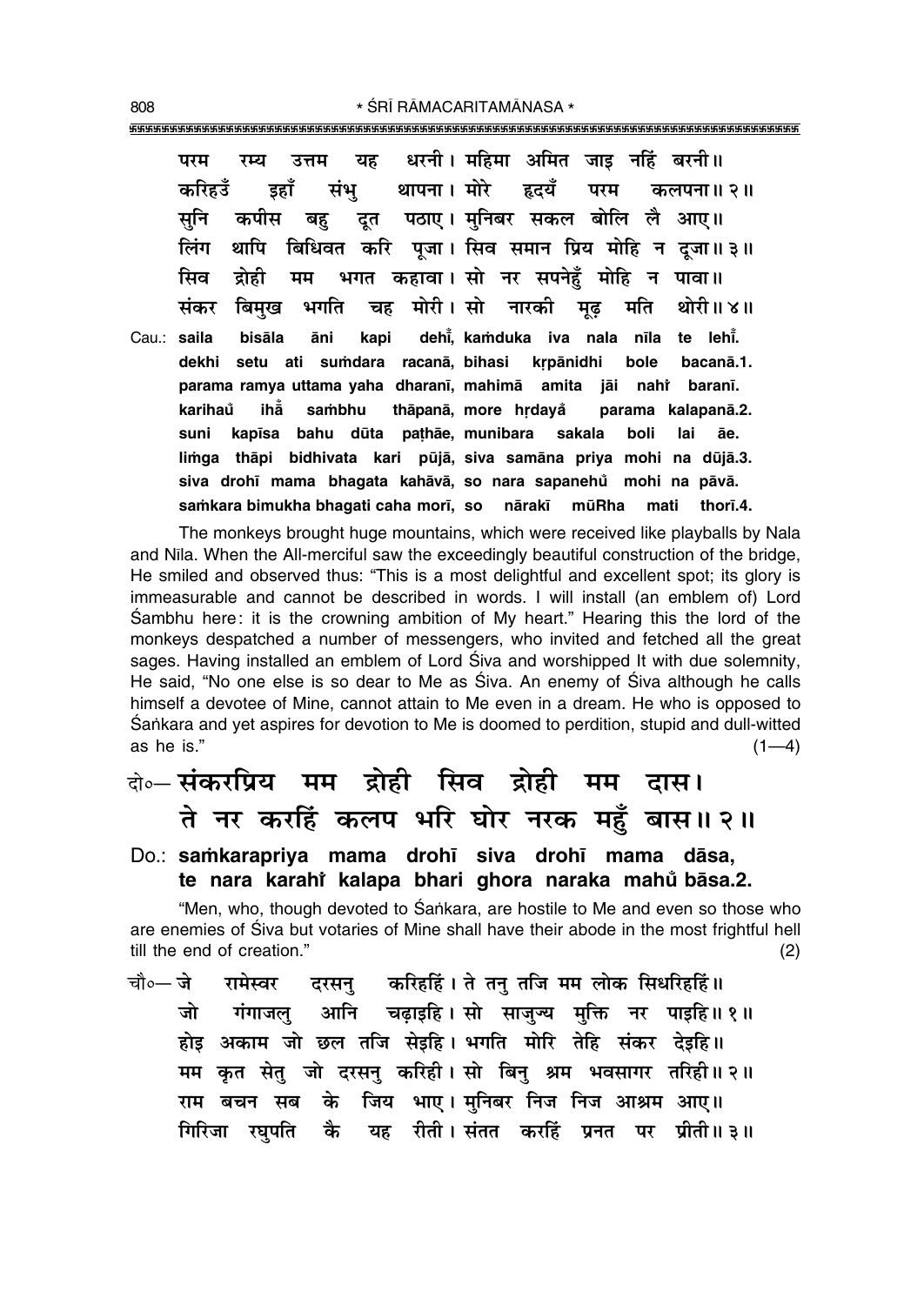|  |  |  | बाँधा सेतु नील नल नागर । राम कृपाँ जसु भयउ उजागर॥     |  |  |  |  |  |
|--|--|--|-------------------------------------------------------|--|--|--|--|--|
|  |  |  | बूड़हिं आनहि बोरहिं जेई । भए उपल बोहित सम तेई ॥ ४ ॥   |  |  |  |  |  |
|  |  |  | महिमा यह न जलधि कइ बरनी। पाहन गुन न कपिन्ह कइ करनी॥५॥ |  |  |  |  |  |

Cau.: ie rāmesvara darasanu karihahi, te tanu taji mama loka sidharihahi. caRhāihi, so sājujva pāihi.1. io qamqājalu āni mukti nara hoi akāma jo chala taji seihi, bhagati mori tehi samkara deihi. mama krta setu jo darasanu karihī, so binu śrama bhavasāgara tarihī.2. rāma bacana saba ke jiya bhāe, munibara nija nija āśrama āe. raghupati kai yaha rītī, samtata karahi pranata para prītī.3. girijā **b**ådhā setu nāgara, rāma krpā jasu bhayau ujāgara. nīla nala **būRaht** ānahi boraht jeī, bhae upala bohita sama teī.4. mahimā yaha na jaladhi kai baranī, pāhana guna na kapinha kai karanī.5.

"They who will behold Lord Rāmeśvara will, on quitting the body, go direct to My sphere in heaven. And a man who takes the water of the Ganga and pours it on the Lord will attain liberation in the form of absorption into My being. Again, whosoever adores the Lord in a disinterested spirit and without quile will be blessed by Sankara with devotion to Me. And he who sees the bridge erected by me will be able to cross the ocean of worldly existence without any exertion." Srī Rāma's words gladdened the heart of all and the great sages returned each to his own hermitage. Girijā, (says Śankara,) such is the way of the Lord of the Raghus: He ever loves those who take refuge in Him. The clever Nala and Nīla constructed the bridge and by Rāma's grace their renown spread far and wide. Those very rocks that not only sink themselves but cause even other things to sink alongwith them floated like so many rafts. This is, however, not ascribed to any miraculous power of the ocean, nor to a virtue of the rocks themselves, nor again to any skill of the monkeys.  $(1 - 5)$ 

रघुबीर प्रताप ते सिंध तरे दो∘— **श्री** पाषान। ते मतिमंद जे राम तजि भजहिं जाइ प्रभु आन॥३॥ raghubīra pratāpa te simdhu Do.: śrī tare pāsāna. te matimamda je rāma taji bhajahi jāi prabhu āna.3.

It was by the might of Srī Rāma (the Hero of Raghu's line) that rocks floated on the ocean. They are dull-witted indeed, who go to worship a lord other than Srī Rāma.  $(3)$ 

चौ०— **बाँधि सेत** अति सदृढ बनावा। देखि कपानिधि के मन भावा॥ चली सेन कछ बरनि न जाई। गर्जीहँ मर्कट भट समदाई॥ १॥ रघुराई । चितव सेतबंध ढिग चढि सिंध बहताई ॥ कपाल प्रभु करुना कंदा। प्रगट भए सब जलचर बंदा॥ २॥ देखन कहँ झष ब्याला। सत जोजन तन परम बिसाला॥ मकर नक्र नाना खाहीं । एकन्ह तेपि अइसेउ एक तिन्हहि जे कें डर डेराहीं॥ ३॥ बिलोकहिं टरहिं न टारे।मन हरषित प्रभूहि सब भए सुखारे॥ की ओट न देखिअ बारी। मगन भए हरि रूप निहारी॥४॥ तिन्ह प्रभु आयसु पाई। को कहि सक कपि दल बिपलाई॥५॥ चला कटक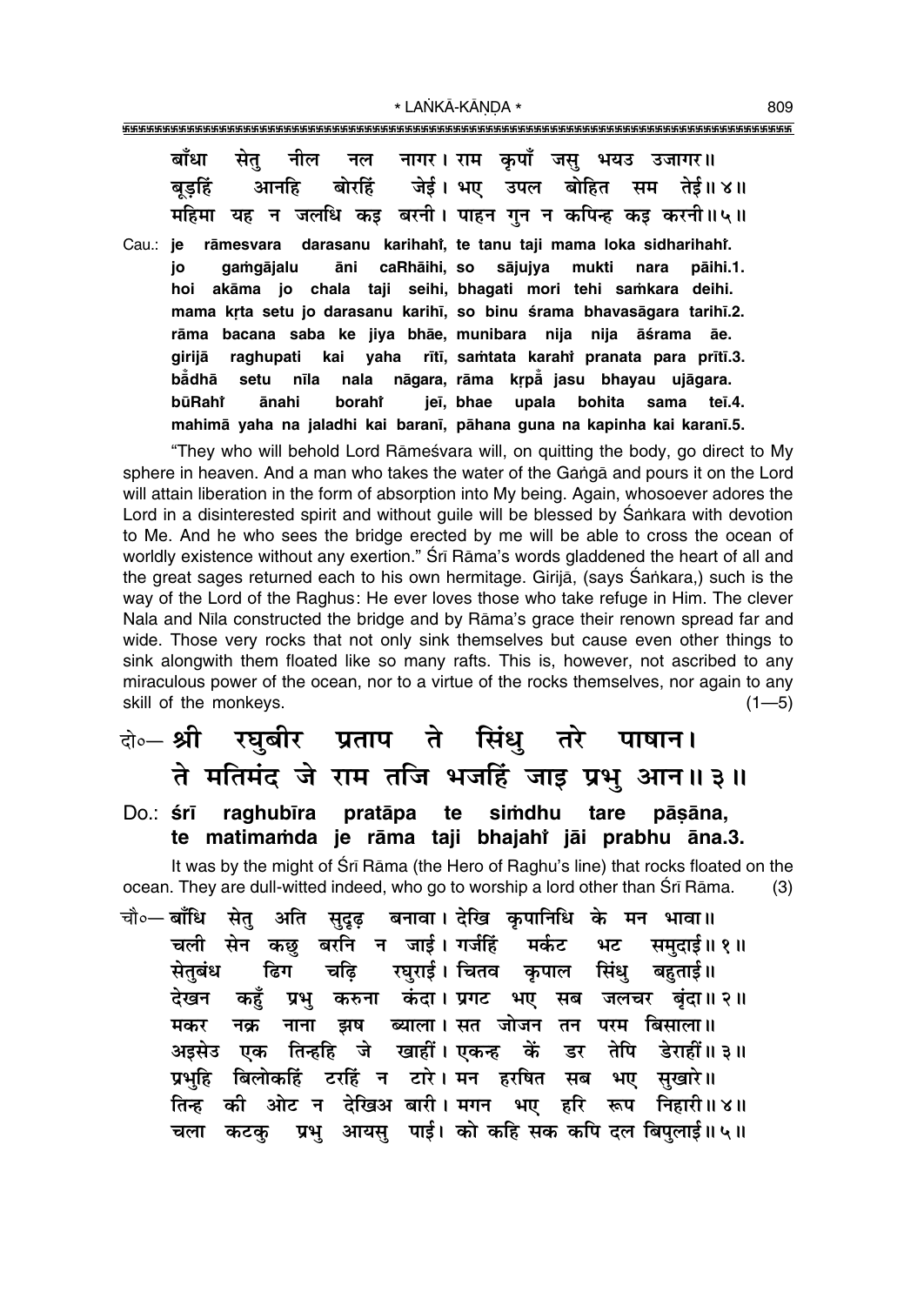\* ŚRĪ RĀMACARITAMĀNASA \* 

Cau.: bådhi setu ati sudrRha banāvā, dekhi krpānidhi ke mana bhāvā. calī sena kachu barani na jāī, garjahi markata bhata samudāī.1. setubamdha dhiga caRhi raghurāī, citava krpāla simdhu bahutāī. dekhana kahů prabhu karunā kamdā, pragata bhae saba jalacara brmdā.2. makara nakra nānā jhaṣa byālā, sata jojana tana parama bisālā. khāhi, ekanha aiseu eka tinhahi je ke dara tepi derāhī.3. prabhuhi bilokahi tarahi na tāre, mana harasita saba bhae sukhāre. kī ota na dekhia bārī, magana bhae hari rūpa nihārī.4. tinha kataku prabhu āvasu pāī ko kahi saka kapi daļa bipulāī.5. calā

Having completed the bridge they made it exceptionally secure; the All-merciful was glad at heart to see it. As the army marched it was a sight beyond all telling, the troops of monkey warriors roaring as they went. Ascending an eminence near the bridge the gracious Lord of the Raghus surveyed the vast expanse of the ocean. All the creatures inhabiting the ocean appeared on the surface in order to have a look at the Lord, who was the very fountain-head of mercy. There were many kinds of alligators, crocodiles, fishes and serpents with bodies eight hundred miles in length and colossal in size. There were others who could devour even these. They in their turn were afraid of some other creatures. All gazed upon the Lord and would not stir even when diverted. They were all glad of heart and felt very happy. Covered by them the water could not be seen; they were filled with ecstasy at the sight of Sri Hari's beauty. The army advanced on receiving the Lord's command: who can describe the vastness of the monkey host?  $(1 - 5)$ 

- बे॰ सेतुबंध भइ भीर अति कपि नभ पंथ उड़ाहिं। अपर जलचरन्हि ऊपर चढ़ि चढ़ि पारहि जाहिं॥४॥
- Do.: setubamdha bhai bhira ati kapi nabha pamtha uRāhi, apara jalacaranhi ūpara caRhi caRhi pārahi jāhī.4.

The bridge being overcrowded, some of the monkeys flew through the air; while others crossed over treading on the backs of sea monsters.  $(4)$ 

कौतक बिलोकि द्वौ भाई। बिहँसि चले कृपाल रघुराई॥ चौ०— अस रघुबीरा । कहि न जाइ कपि जूथप भीरा ॥ १ ॥ सेन उतरे सहित डेरा कीन्हा। सकल कपिन्ह कहँ आयस दीन्हा॥ सिंधु पार प्रभ खाह जाडू फल मूल सुहाए। सूनत भालू कपि जहँ तहँ धाए॥२॥ सब तरु फरे राम हित लागी। रितु अरु कुरितु काल गति त्यागी।। खाहिं मधुर फल बिटप हलावहिं। लंका सन्मुख सिखर चलावहिं॥३॥ जहँ कहँ फिरत निसाचर पावहिं। घेरि सकल बहु नाच नचावहिं॥ नासिका काना। कहि प्रभु सुजसु देहिं तब जाना॥४॥ टसनन्धि काटि कान निपाता। तिन्ह रावनहि कही सब बाता॥ जिन्ह कर नासा बारिधि बंधाना। दस मुख बोलि उठा अकुलाना॥५॥ सूनत श्रवन bhāī, bihåsi cale krpāla Cau.: asa kautuka biloki dvau raghurāī. sahita raghubīrā, kahi na jāi kapi jūthapa bhīrā.1. utare sena simdhu pāra prabhu derā kīnhā, sakala kapinha kahů āyasu dīnhā. khāhu jāi phala mūla suhāe, sunata bhālu kapi jahå tahå dhāe.2.

810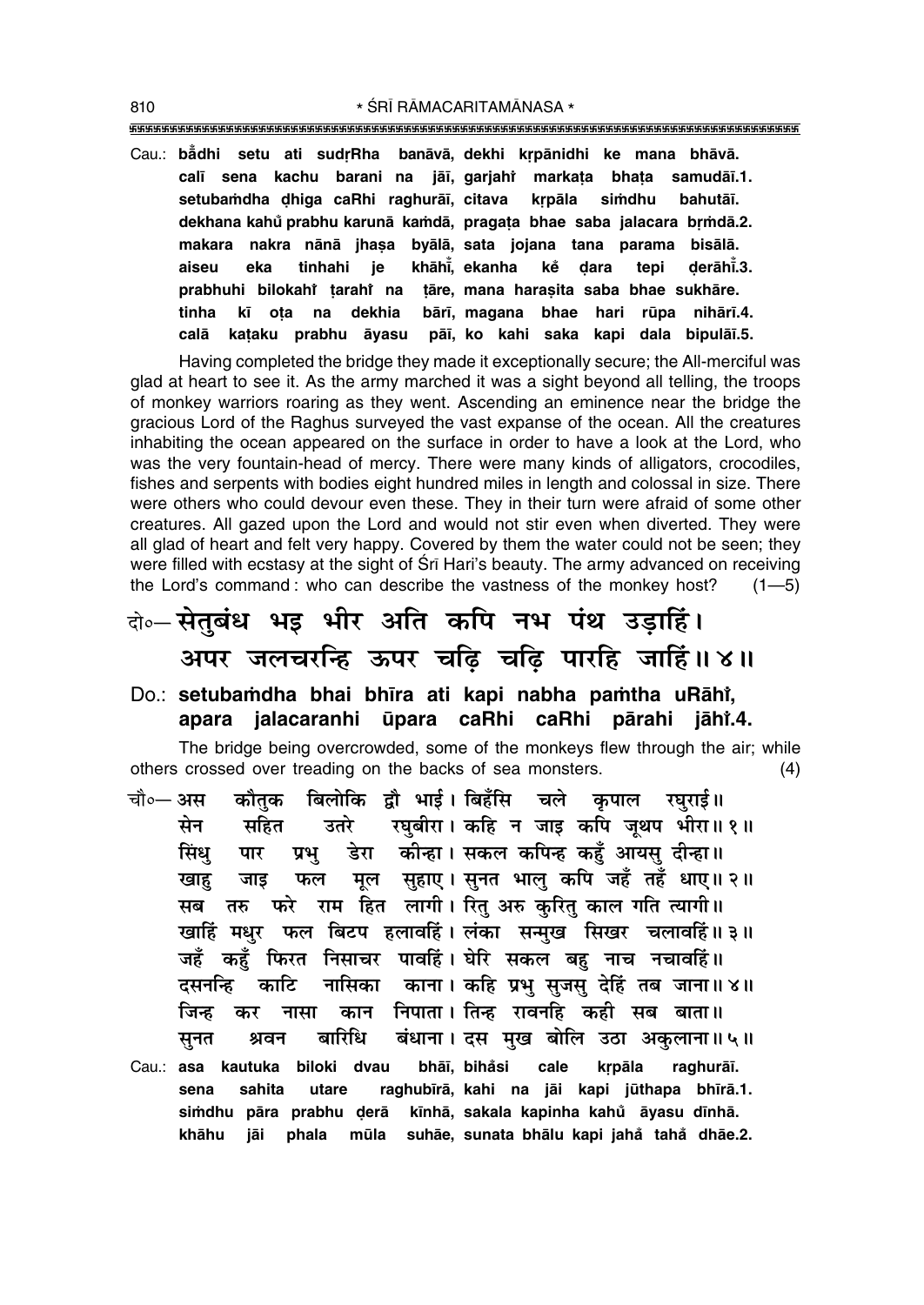"""""""""""""""""""""""""""""""""""""""""""""""""""""""""""""""""""""""""""""""""""

**saba taru phare råma hita låg∂, ritu aru kuritu kåla gati tyåg∂. khåhiÚ madhura phala bi¢apa halåvahiÚ , la≈kå sanmukha sikhara calåvahiÚ .3.** jahå kahů phirata nisācara pāvahi, gheri sakala bahu nāca nacāvahi<mark>.</mark> **dasananhi kå¢i nåsikå kånå, kahi prabhu sujasu dehiÚ taba jånå.4. jinha kara nåså kåna nipåtå, tinha råvanahi kah∂ saba båtå. sunata ‹ravana båridhi ba≈dhånå, dasa mukha boli u¢hå akulånå.5.**

The gracious Lord of the Raghus and His brother laughed at the sight of this amusing spectacle and marched. The Hero of Raghuís line reached the other shore alongwith the host: the throng of monkey chiefs was beyond all description. The Lord encamped Himself across the ocean and commanded all the monkeys to go and regale themselves on the delightful fruit and roots. As soon as they heard this the bears and monkeys ran off in all directions. All the trees bore fruit in the interest of Śrī Rāma in season or out of season without any regard to the laws of time. The bears and monkeys would eat the luscious fruit, shake the trees and hurl hill-tops towards Lankā. If they ever found a straggling demon anywhere, they all hemmed him in and teased him not a little; nay, they would bite off his nose and ears and let him go only after reciting to him the Lord's fair renown. Those who had thus lost their nose and ears went and related everything to Rāyana. The moment he heard that the sea had been bridged the tenheaded monster exclaimed in consternation with all his tongues at once (using different phraseology with each): $-$  (1–5)

- दो**०– बाँध्यो बननिधि नीरनिधि जलधि सिंधु बारीस।** सत्य तोयनिधि कंपति उदधि पयोधि नदीस॥५॥
- Do.: **bådhyo bananidhi nīranidhi jaladhi siṁdhu bārīsa,** satya toyanidhi kampati udadhi payodhi nadīsa.5.

ìWhat! has he really bridged the waves, the billows, the sea, the ocean, the main, the deep, the brine, the tide, the hyaline, the lord of rivers?"  $(5)$ 

- चौ०— निज **बिकलता बिचारि बहोरी । बिहँसि गयउ गह करि भय भोरी ॥ मंदोदरीं सन्यो प्रभ आयो।कौतकहीं पाथोधि बँधायो॥१॥ कर गहि पतिहि भवन निज आनी। बोली परम मनोहर बानी ।।** चरन नाइ सिरु अंचल् रोपा । सुनह बचन पिय परिहरि कोपा॥२॥ नाथ बयरु कीजे ताही सों। बधि बल सकिअ जीति जाही सों॥ तम्हहि रघपतिहि अंतर कैसा। खल् खद्योत दिनकरहि जैसा॥ ३॥ <u>अतिबल मध</u> कैटभ जेहिं मारे। महाबीर दितिसुत संघारे॥ **जेहिं बलि बाँधि सहसभज मारा। सोड़ अवतरेउ हरन महि भारा॥४॥** तासु बिरोध न कीजिअ नाथा। काल करम जिव जाकें हाथा॥५॥ Cau.: **nija bikalatå bicåri bahor∂, biha°si gayau gæha kari bhaya bhor∂.**
- **ma≈dodar∂° sunyo prabhu åyo, kautukah∂° påthodhi ba°dhåyo.1. kara gahi patihi bhavana nija ån∂, bol∂ parama manohara bån∂. carana nåi siru a≈calu ropå, sunahu bacana piya parihari kopå.2.**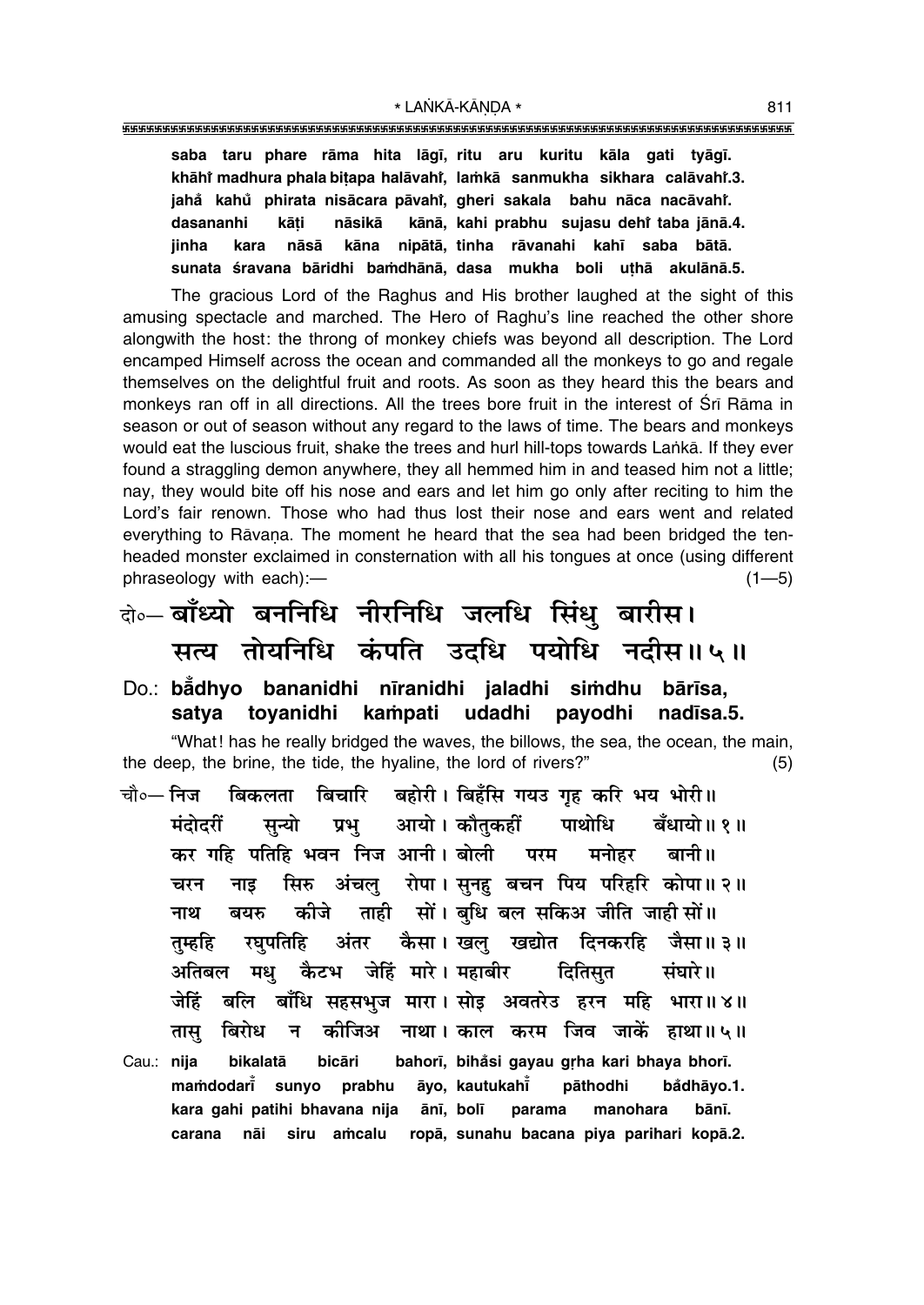nātha bayaru kīje tāhī sỏ, budhi bala sakia jīti jāhī sỏ. tumhahi raghupatihi amtara kaisā, khalu khadyota dinakarahi jaisā.3. atibala madhu kaitabha iehi māre, mahābīra ditisuta samahāre. jehi bali bådhi sahasabhuja mārā, soi avatareu harana mahi bhārā.4. tāsu birodha na kīija nāthā, kāla karama iiva iākě hāthā.5.

Then, realizing his own nervousness, he laughed and left for his palace forgetting his fear. When Mandodarī (Rāvana's consort) heard that the Lord had arrived and bridged the ocean in mere sport, she took her spouse by the hand, led him to her own palace and spoke to him in most sweet accents. Bowing her head at his feet, she spread the end of her garment as a token of supplication and said, "Listen to my words without getting angry, my beloved: one should enter into hostilities with him alone whom one may be able to conquer by wit or physical force. The disparity between you and the Lord of the Raghus, however, is certainly analogous to that obtaining between a fire-fly and the sun. He who disposed of the most powerful Madhu and Kaitabha and finished the most valiant sons of Diti (Hiranyakaśipu and Hiranyāksa), nay, who bound Bali and despatched King Sahasrabāhu (so-called because he was possessed of a thousand arms)—it is He who has descended on earth in order to relieve it of its burden. My lord, you should not oppose Him who is the Master of Time, fate and the soul."  $(1 - 5)$ 

## वो०-सामहि सौंपि जानकी नाइ कमल पद माथ। सुत कहुँ राज समर्पि बन जाइ भजिअ रघुनाथ॥६॥

#### saůpi jānakī nāi Do.: rāmahi kamala pada mātha. suta kahů rāja samarpi bana jāi bhajia raghunātha.6.

"Bowing your head at Śrī Rāma's lotus feet restore Janaka's Daughter to Him; then, handing over the kingdom to your son and, retiring to the forest, worship the Lord of the Raghus."  $(6)$ 

- रघुराई। बाघउ) सनमुख गएँ न खाई॥ चौ∘— **नाथ** दीनदयाल चाहिअ करन सो सब करि बीते। तम्ह सर असर चराचर जीते॥१॥ संत कहहिं असि नीति दसानन। चौथेंपन जाइहि नप कानन ॥ भजन कीजिअ तहँ भर्ता।जो कर्ता तास पालक संहर्ता॥ २॥ अनरागी। भजह नाथ ममता सब त्यागी॥ मोड रघबीर प्रनत मुनिबर जतनु करहिं जेहि लागी। भूप राजु तजि होहिं बिरागी॥३॥ सोड कोसलाधीस रघुराया। आयउ करन तोहि पर दाया॥ मोर सिखावन। सुजसु होइ तिहँ पुर अति पावन॥४॥ जौं पिय मानह Cau.: nātha raghurāī, bāghau sanamukha gaĕ na khāī. dīnadayāla
- cāhia karana so saba kari bīte, tumha sura asura carācara jīte.1. samta kahahi asi nīti dasānana, cauthepana jāihi nrpa kānana. tāsu bhajanu kījia tahå bhartā, jo kartā pālaka samhartā.2. raghubīra pranata anurāgī, bhajahu nātha mamatā saba tyāgī. soi munibara jatanu karahi jehi lāgī, bhūpa rāju taji hoht birāqī.3. kosalādhīsa raghurāyā, āyau karana tohi dāyā. soi para jaů piya mānahu mora sikhāvana, sujasu hoi tihů pura ati pāvana.4.

812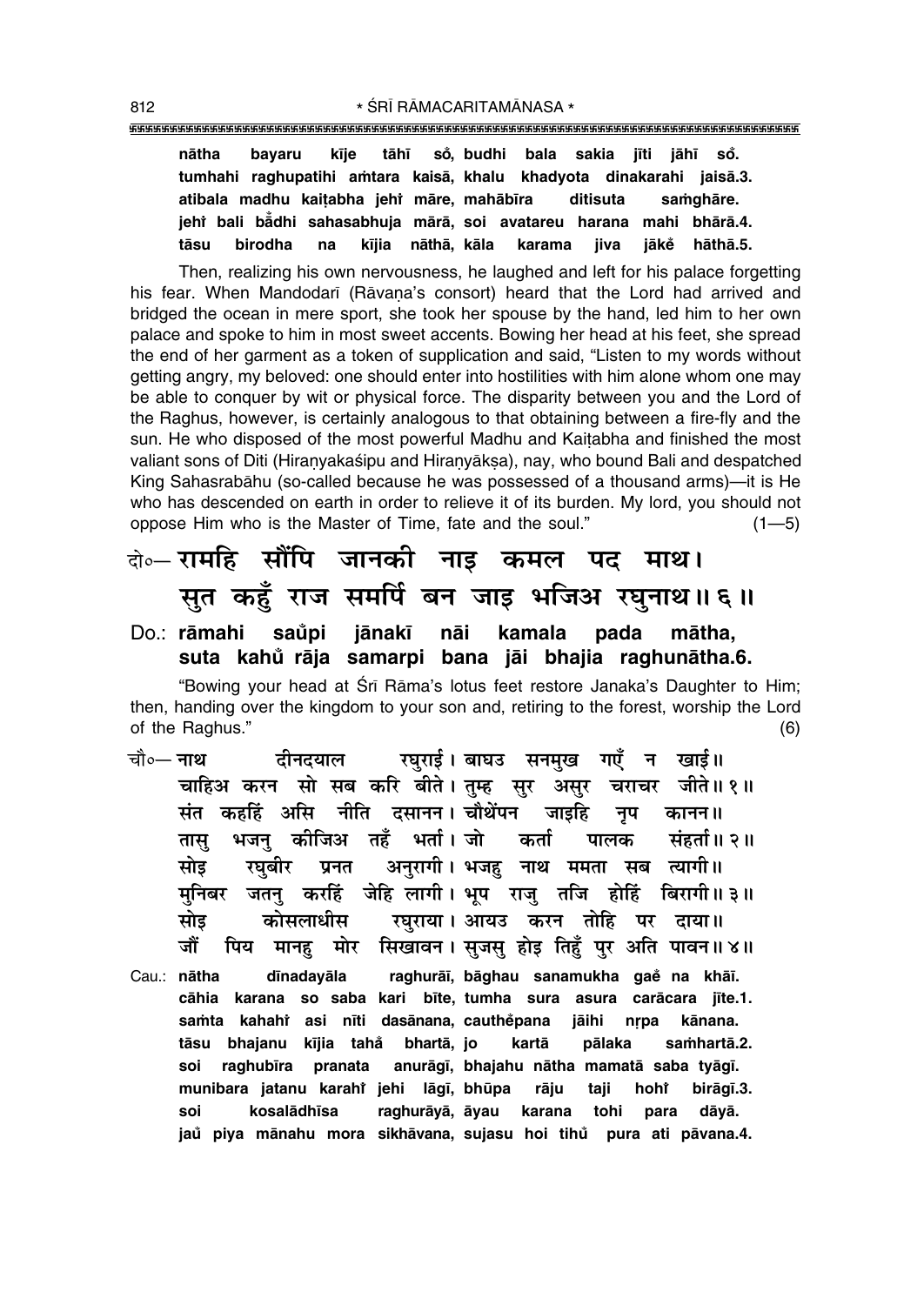"Srī Rāma (the Lord of the Raghus), my lord, is compassionate to the humble (He will surely forgive you). Even a tiger (the most ferocious of all beasts) will not devour a man if he goes submissively before him. You have already accomplished all that you had to do: you have conquered not only gods and demons but the whole animate and inanimate creation. Holy men, my lord, have declared this maxim that a monarch should retire to the forest in the fourth stage of his life. There, my spouse, you should adore Him who is the creator, preserver and destrover (of the universe). Renouncing all worldly ties, my lord, worship the selfsame Hero of Raghu's line, who is fond of the suppliant. The same Lord of the Raghus, the King of Kosala, whom the greatest of sages strive hard to realize and for whom monarchs relinguish their throne and shed every attachmentit is He who has arrived here to shower His grace on you. If, my beloved, you accept my advice, your fair and exceedingly holy renown shall spread through all the three spheres."  $(1-4)$ 

# वे∘– अस कहि नयन नीर भरि गहि पट कंपित गात। नाथ भजह रघुनाथहि अचल होइ अहिवात॥७॥

#### Do.: asa kahi nayana nīra bhari gahi pada kampita gāta, nātha bhajahu raghunāthahi acala hoi ahivāta.7.

So saying she clasped him by the feet; and with eyes full of tears and trembling in every limb she added, "My lord, worship Srī Rāma (the Lord of the Raghus) so that my union with you may last till eternity."  $(7)$ 

- उठाई। कहै लाग खल निज प्रभताई॥ चौ०— **तब** मयसता रावन तैं प्रिया बथा भय माना।जग जोधा को मोहि समाना॥१॥ सन कबेर पवन जम काला। भज बल जितेउँ सकल दिगपाला॥ बरुन नर सब बस मोरें। कवन हेत भय तोरें॥ २॥ देव उपजा दनज बिधि तेहि कहेसि बझाई। सभाँ बहोरि ਕੈਠ सो नाना जार्ड ॥ हृदयँ मंदोदरीं जाना। काल बस्य अस उपजा अभिमाना॥ ३॥ मंत्रिन्ह तेहिं सभाँ आड बुझा। करब कवन बिधि रिप् सैं जुझा॥ सचिव सुन् निसिचर नाहा । बार कहहिं बार प्रभ पुछह काहा ॥ ४॥ कवन भय करिअ बिचारा। नर कपि भाल् कहह अहार हमारा॥५॥
- uțhāī, kahai lāga khala nija prabhutāī. Cau.: taba rāvana mayasutā sunu tat priyā brthā bhaya mānā, jaga jodhā ko mohi samānā.1. baruna kubera pavana jama kālā, bhuja bala jiteů sakala digapālā. deva danuja nara saba basa morě, kavana hetu upajā bhaya torě.2. bidhi tehi kahesi bujhāī, sabha nānā bahori baitha so jāī. mamdodart hrdavå asa jānā, kāla basya upajā abhimānā.3. sabhā āi mamtrinha tehi būjhā, karaba kavana bidhi ripu sai jūjhā. kahahi saciva sunu nisicara nāhā, bāra bāra prabhu pūchahu kāhā.4. kahahu kavana bhaya karia bicārā, nara kapi bhālu ahāra hamārā.5.

Thereupon Rāvana lifted Maya's daughter (Mandodarī) and the wretch began to harp on his own glory. "Listen, darling; you are haunted by idle fears. What warrior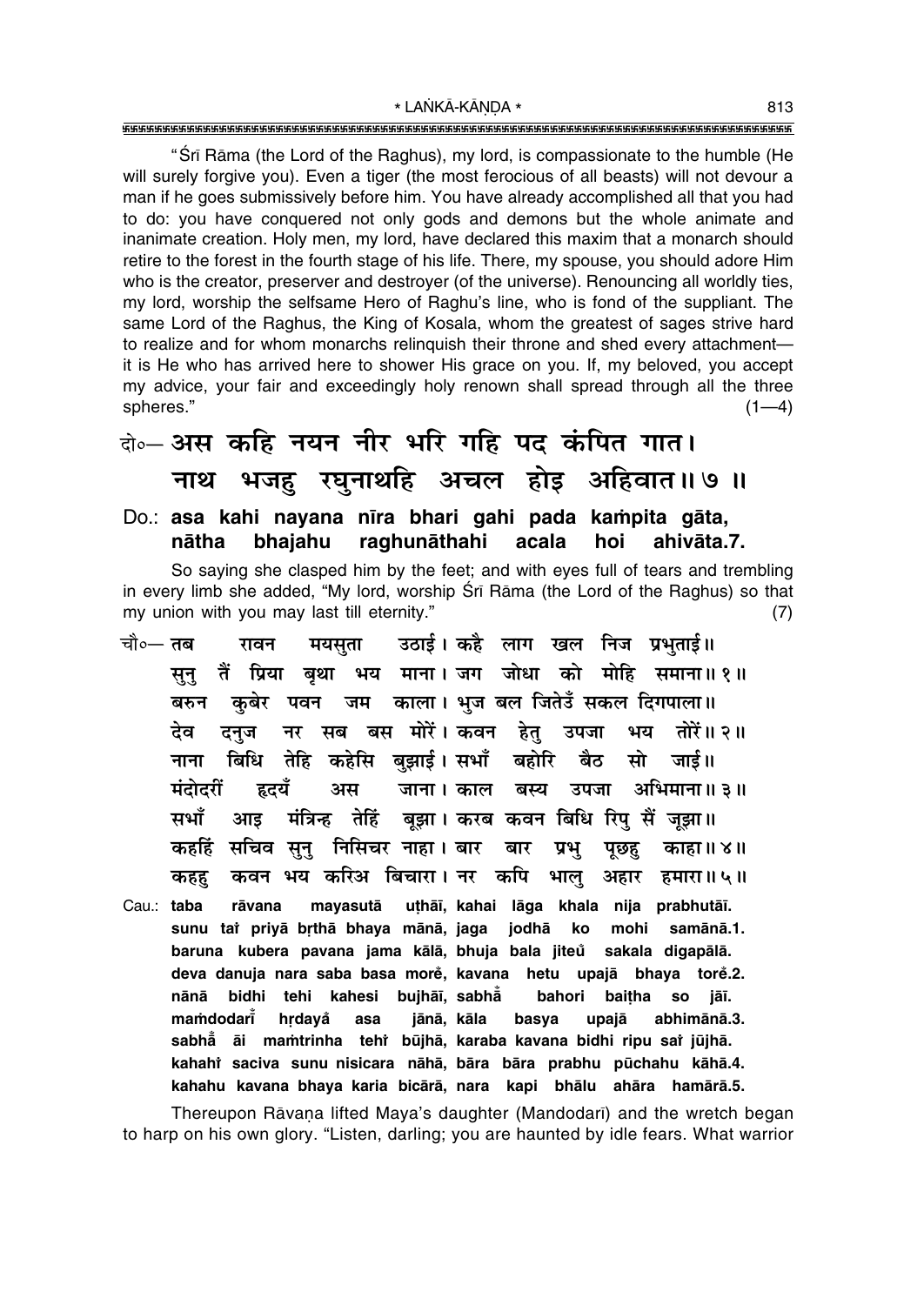in this world is my equal? I have conquered by the might of my arm not only Varuna (the god presiding over the waters), Kubera (the god of riches), the wind-god, Yama (the god of punishment), and all the other regents of the guarters but Death himself. Gods, demons and human beings are all under my control; what is the cause of your fear, then?" He thus reassured her in many ways and once more went and sat in his council-chamber. Mandodarī was now convinced at heart that it was her husband's impending death which had turned his head. Returning to his council-hall he asked his ministers: "How shall we proceed to fight the enemy?" "Listen, O lord of the demons," replied the ministers, "why do you ask this question again and again? What is there to be afraid of, which should engage our thought? Human beings, monkeys and bears are our food."  $(1 - 5)$ 

# वे-सब के बचन श्रवन सुनि कह प्रहस्त कर जोरि। नीति बिरोध न करिअ प्रभु मंत्रिन्ह मति अति थोरि॥८॥

#### Do.: saba ke bacana śravana suni kaha prahasta kara jori, nīti birodha na karia prabhu mamtrinha mati ati thori.8.

Hearing the words of all, Prahasta (Rāvana's son) said with joined palms, "Transgress not the bounds of propriety, my lord; your counsellors possess very little wit."  $(8)$ 

- चौ∘— कहहिं सचिव सठ ठकुरसोहाती। नाथ न पुर आव एहि भाँती॥ बारिधि नाघि एक कपि आवा।तासु चरित मन महँ सबु गावा॥१॥ छुधा न रही तुम्हहि तब काहू।जारत नगरु कस न धरि खाहू॥ आगें दुख पावा। सचिवन अस मत प्रभुहि सुनावा॥२॥ सनत नीक बारीस बँधायउ हेला।उतरेउ सेन समेत सबेला॥ जेहिं भन् मनज खाब हम भाई। बचन कहहिं सब गाल फलाई॥३॥ सो तात बचन मम सुनु अति आदर। जनि मन गुनहु मोहि करि कादर॥ बानी जे सुनहिं जे कहहीं।ऐसे नर निकाय जग अहहीं॥४॥ प्रिय हित सुनत कठोरे। सुनहिं जे कहहिं ते नर प्रभु थोरे॥ बचन परम सुनु नीती।सीता देइ करह पुनि प्रीती॥५॥ बसीठ पठउ प्रथम
- Cau.: kahahî saciva satha thakurasohātī, nātha na pūra āva ehi bhātī. bāridhi nāghi eka kapi āvā, tāsu carita mana mahů sabu gāvā.1. chudhā na rahī tumhahi taba kāhū, jārata nagaru kasa na dhari khāhū. pāvā, sacivana asa mata prabhuhi sunāvā.2. sunata nīka āaě dukha helā, utareu jeht **bārīsa** bådhāyau sena sameta subelā. so bhanu manuja khāba hama bhāi, bacana kahahi saba gāla phulāi.3. tāta bacana mama sunu ati ādara, jani mana gunahu mohi kari kādara. priya bānī je sunaht je kahahī, aise nara nikāya jaga ahahī.4. bacana parama hita sunata kathore, sunahi je kahahi te nara prabhu thore. prathama basītha pathau sunu nītī, sītā dei karahu puni prītī.5.

"All your stupid ministers tell you only that which is pleasing to their master; but that way you cannot succeed; my lord. A stray monkey sprang across the ocean and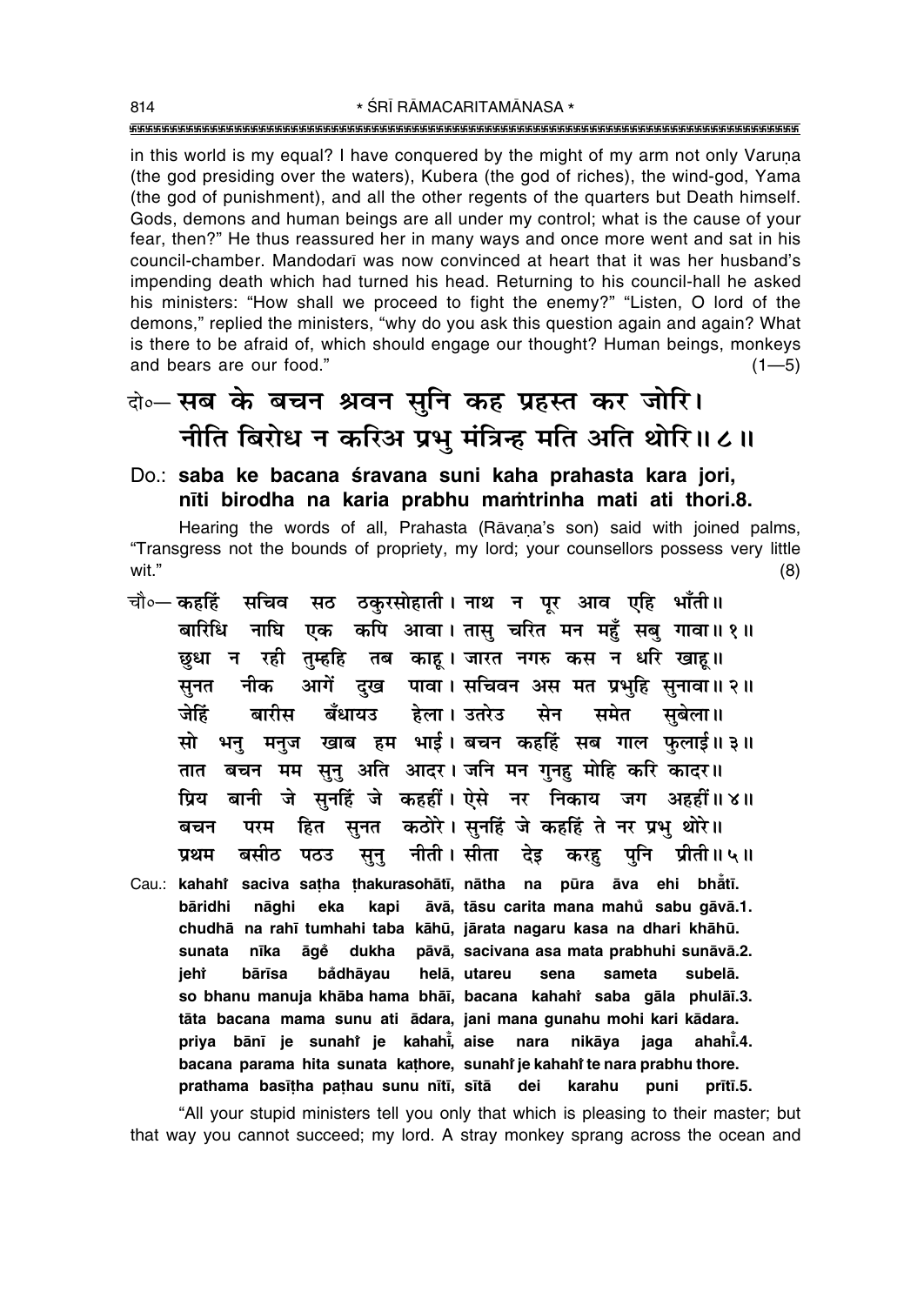came this side and all the people still extol his doings in their heart of hearts. What ! Did none of you have any appetite then? Why did you not seize and devour him while he was burning your city? Your ministers have given you, my lord, an advice which, though pleasant to hear, will hand you in trouble afterwards. He who has had the sea bridged in mere sport and has crossed over to the Suvela hill with all his army, tell me, is He an ordinary mortal whom you say you will devour? All these people are simply bragging. Dear father, listen to my words with great attention and do not account me a coward. There are multitudes of men in this world who are given to hearing and uttering pleasant words. Those men, however, who hear and utter words which are most salutary yet jarring to the ear are few and far between, my lord. Listen to my sound advice : first send an envoy to Śrī Rāma; and afterwards, when you have restored Janaka's Daughter, make friends with Him."  $(1-5)$ 

# दो**0– नारि पाइ फिरि जाहिं जौं तौ न बढ़ाइअ रारि। जाहिं त सन्मुख समर महि तात करिअ हठि मारि॥ ९॥**

#### Do.: **nāri pāi phiri**  $i$ āhi<sup>\*</sup> iau tau na baRhāia rāri, **nåhiÚ ta sanmukha samara mahi tåta karia ha¢hi måri.9.**

"If He withdraws on receiving back His Consort, you should have no more quarrel with Him. Otherwise meet Him face to face on the battle-field, and give him a tough fight." (9)

- चौ०— यह मत जौं मानहु प्रभु मोरा। उभय प्रकार सुजसु जग तोरा॥ सत सन कह दसकंठ रिसाई। असि मति सठ केहिं तोहि सिखाई॥ १॥ <u>अबहीं ते उर संसय होई।बेनुमूल सुत भयह घमोई॥</u> सनि पित**्रगिरा परुष अति घोरा। चला भवन कहि बचन क**ठोरा॥२॥ हित मत तोहि न लागत कैसें। काल बिबस कहँ भेषज जैसें॥ संध्या समय जानि दससीसा।<sup>9</sup>वन चलेउ निरखत भज बीसा॥३॥ **लंका सिखर उपर आगारा।अति बिचित्र** तहँ होइ अखारा॥ े**बैठ जाइ तेहिं मंदिर रावन। लागे किंनर ग्**न गन गावन॥४॥ <u>बाजहिं ताल पखाउज बीना। नृत्य करहिं अपछरा प्रबीना॥५॥</u>
- Cau.: **yaha mata jau månahu prabhu morå, ubhaya prakåra sujasu jaga torå. ° suta sana kaha dasaka≈¢ha riså∂, asi mati sa¢ha kehiÚ tohi sikhå∂.1. abah∂°** te ura samsaya hoī, benumūla suta bhayahu ghamoī. **suni pitu girå paru¶a ati ghorå, calå bhavana kahi bacana ka¢horå.2. hita mata tohi na lågata kaise°, kåla bibasa kahu bhe¶aja jaise ° °. sa≈dhyå samaya jåni dasas∂så, bhavana caleu nirakhata bhuja b∂så.3. la≈kå sikhara upara ågårå, ati bicitra taha° hoi akhårå. bai¢ha jåi tehiÚ ma≈dira råvana, låge ki≈nara guna gana gåvana.4. båjahiÚ** tāla pakhāuja bīnā, nrtya  **apacharå prab∂nå.5.**

"If, my lord, you accept this advice of mine, your fair renown will spread throughout the world in either case." The ten-headed monster asked his son (Prahasta) in a fury, ìFool, who has taught you such wisdom? If you entertain doubt in your mind from even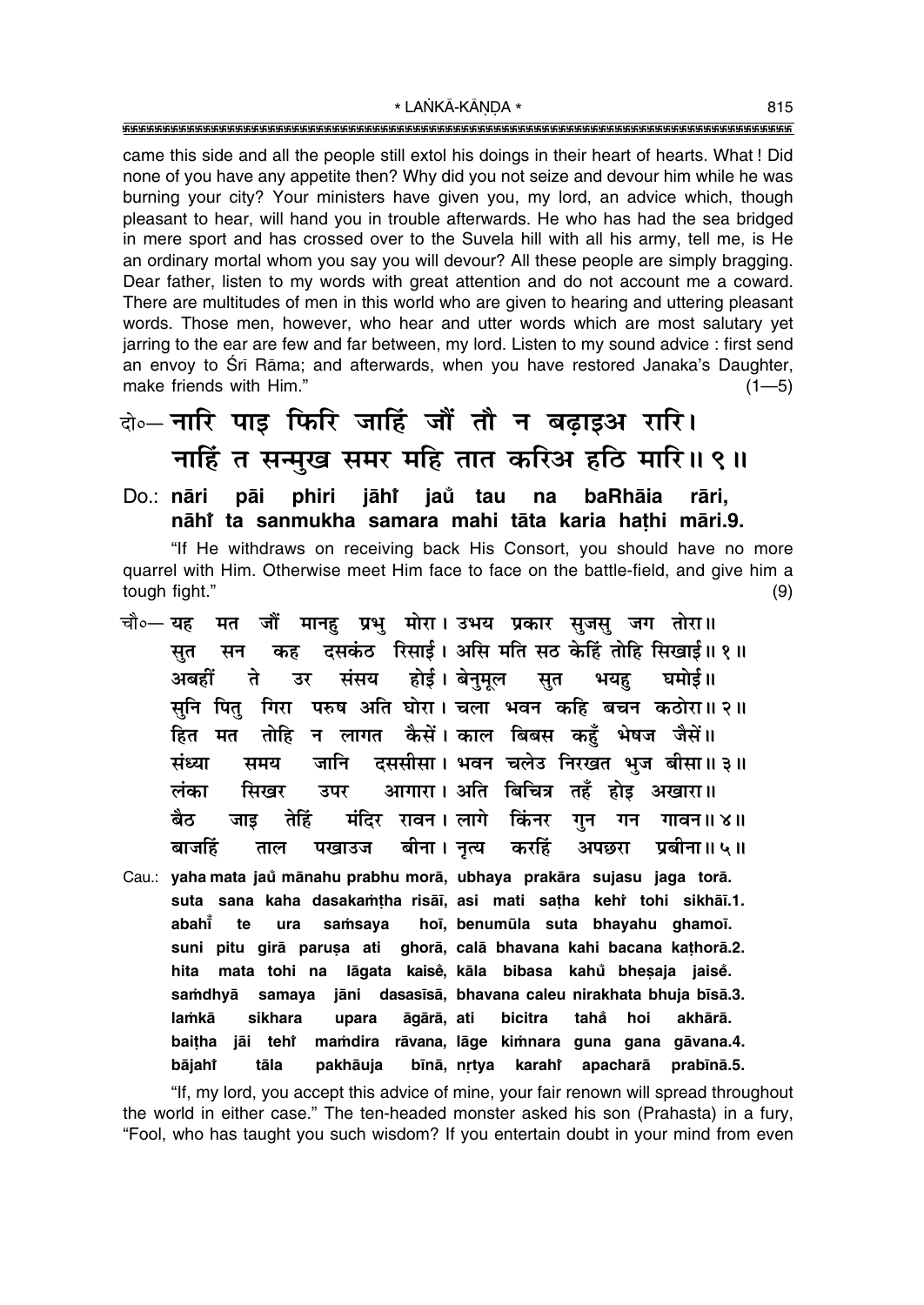now, my son, you have proved yourself to be a prickly plant at the root of a bamboo (which brings about the destruction of the bamboo)." On hearing the harsh and most malignant remarks of his father Prahasta left for home uttering these bitter words: "Words of good counsel fall flat on you even as a medicine proves ineffectual for a man who is doomed to die." Finding that it was evening now the ten-headed monster turned towards his palace fondly gazing on his twenty arms. On the highest level of Lanka stood a most wonderful hall, where music and dancing contests used to be held. Rāvana went and took his seat in that hall, while Kinnaras (celestial songsters) began to sing his praises. Expert celestial nymphs commenced their dance to the accompaniment of cymbals, tabors and lutes.  $(1 - 5)$ 

# के-सुनासीर सत सरिस सो संतत करइ बिलास। परम प्रबल रिपु सीस पर तद्यपि सोच न त्रास॥१०॥

sata sarisa  $SO<sub>2</sub>$ karai Do.: sunāsīra samtata bilāsa. parama prabala ripu sīsa para tadvapi soca na trāsa.10.

He constantly revelled in luxuries which could be enjoyed only by a hundred Indras. He had a most powerful foe threatening at his door; yet he had no anxiety or fear.  $(10)$ 

चौ०— इहाँ रघबीरा। उतरे सेन सहित अति भीरा॥ सबेल सैल एक उतंग अति देखी। परम रम्य सम सुभ्र बिसेषी॥१॥ सिखर तहँ तरु किसलय सुमन सुहाए।लछिमन रचि निज हाथ डसाए॥ पर रुचिर मृदल मृगछाला।तेहिं आसन आसीन कपाला॥२॥ ता कपीस उछंगा। बाम दहिन दिसि चाप निषंगा॥ प्रभु कत सीस दहँ कमल सधारत बाना।कह लंकेस मंत्र लगि काना॥३॥ कर बडभागी अंगद हनुमाना। चरन कमल चापत बिधि नाना॥ लछिमन बीरासन । कटि निषंग प्रभु पाछें कर बान सरासन॥४॥ Cau.: iha raghubīrā, utare subela saila sena sahita ati bhīrā. eka utamga ati dekhi, parama ramya sama subhra bisesi.1. sikhara tahå taru kisalaya sumana suhāe, lachimana raci nija hātha dasāe. tā para rucira mrdula mrgachālā, tehr āsana āsīna krpālā.2. prabhu krta sīsa kapīsa uchamgā, bāma dahina disi cāpa nisamgā. duhů kara kamala sudhārata bānā, kaha lamkesa mamtra lagi kānā.3. baRabhāqī amqada hanumānā, carana kamala cāpata bidhi nānā. prabhu pāchě lachimana bīrāsana, kați nișamga kara bāna sarāsana.4.

At this end the Hero of Raghu's line encamped with his vast army on Mount Suvela. Observing a very lofty, supremely lovely, even and remarkably shining peak, Laksmana carefully spread on it whith his own hands beautiful young leaves and blossoms of trees, which he covered with a charming and soft deerskin; it was on this seat that the gracious Lord rested Himself. The Lord placed His head in the lap of Sugriva (the lord of the monkeys) with the bow and quiver to His left and right. He was passing both His lotus hands on an arrow, while the would-be king of Lanka (Vibhisana) whispered some secret in His ears. The blessed Angada and Hanuman kneaded His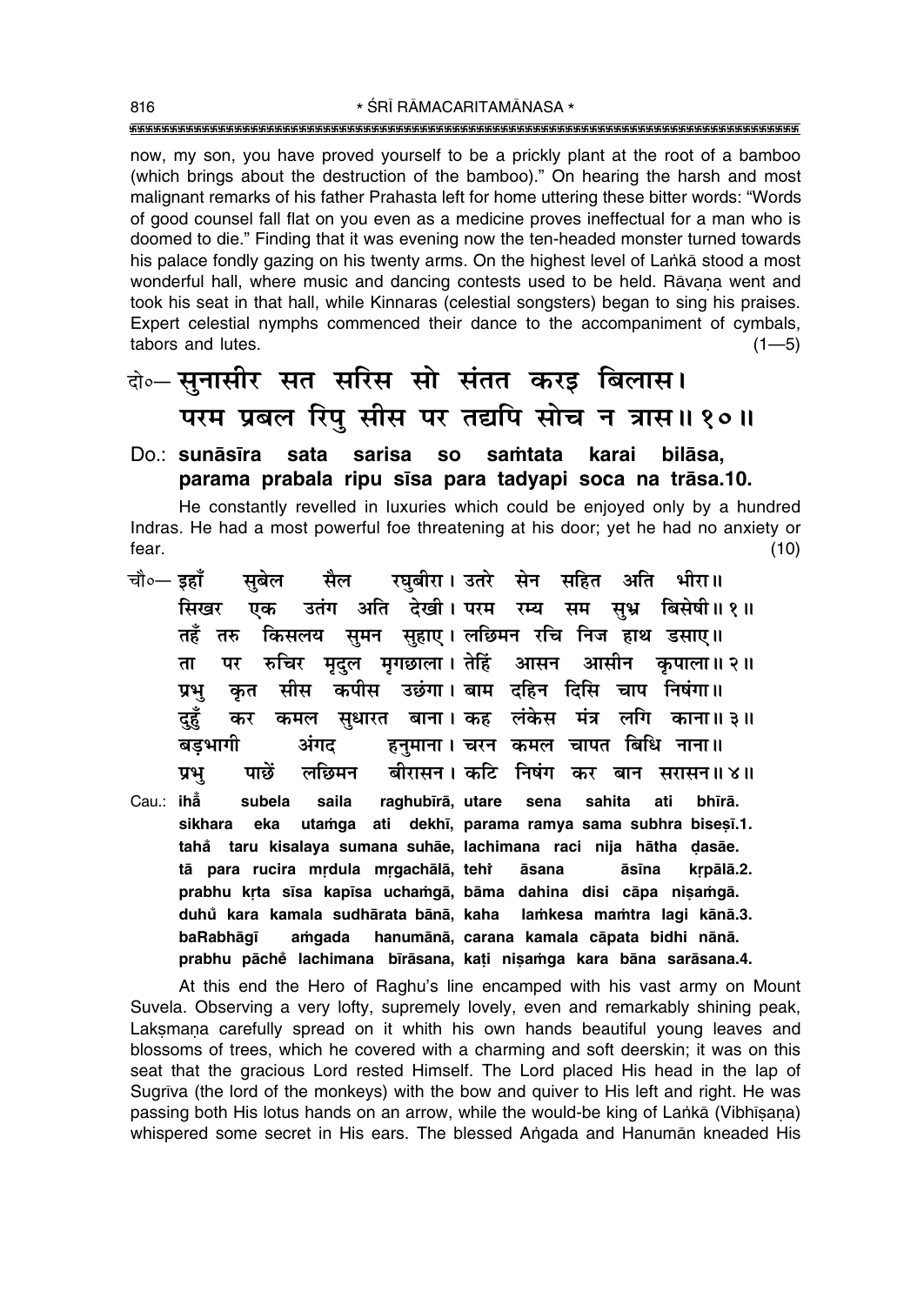lotus-feet in diverse ways; while behind the Lord sat Laksmana in the pose of a warrior, with the quiver fastened at his waist and the bow and arrow ready in his hands. (1-4)

# बे॰- एहि बिधि कृपा रूप गुन धाम रामु आसीन। धन्य ते नर एहिं ध्यान जे रहत सदा लयलीन॥ ११ (क)॥ पुरब दिसा बिलोकि प्रभु देखा उदित मयंक। कहत सबहि देखह ससिहि मृगपति सरिस असंक ॥ ११ (ख)॥

Do.: ehi bidhi krpā rūpa quna dhāma rāmu āsīna. dhanya te nara ehi dhyāna je rahata sadā layalīna.11(A). pūraba disā biloki prabhu dekhā udita mayamka, kahata sabahi dekhahu sasihi mrqapati sarisa asamka.11(B).

Thus rested Srī Rāma, the embodiment of benignity, beauty and goodness. Blessed are those men who remain ever immersed in the thought of the Lord as depicted here. Looking towards the east the Lord saw the moon risen above the horizon and said to them all, "Just look at the moon and see how undaunted like the king of beasts he appears."  $(11 \text{ A-B})$ 

- गिरिगुहा निवासी। परम प्रताप तेज बल रासी॥ चौ०— परब दिसि कंभ बिदारी। ससि केसरी गगन बन चारी॥१॥ नाग तम मत्त तारा । निसि सुंदरी मुकताहल केर सिंगारा ॥ बिथरे नभ प्रभु ससि महँ मेचकताई। कहह काह निज निज मति भाई॥ २॥ कह सुनहु रघुराई। ससि महुँ प्रगट भूमि कै झाँई॥ सग्रीव कह राह ससिहि कह कोई।उर महँ परी स्यामता सोई॥३॥ मारेउ कोउ कह जब बिधि रति मुख कीन्हा। सार भाग ससि कर हरि लीन्हा॥ सो प्रगट इंदु उर माहीं। तेहि मग देखिअ नभ परिछाहीं॥४॥ छिद्र प्रभ कह गरल बंध ससि केरा। अति प्रिय निज उर दीन्ह बसेरा॥ संजत कर निकर पसारी। जारत बिरहवंत बिष नर नारी॥ ५॥
- Cau.: pūraba disi giriguhā nivāsī, parama pratāpa teja bala rāsī. matta nāga tama kumbha bidārī, sasi kesarī gagana bana cārī.1. nabha mukutāhala tārā, nisi sumdarī bithure kera simgārā. kaha prabhu sasi mahů mecakatāi, kahahu kāha nija nija mati bhāi.2. sugrīva sunahu raghurāi, sasi mahu pragata bhūmi kai jhāi. kaha rāhu sasihi kaha koī. ura mahå parī syāmatā māreu soī.3. kou kaha jaba bidhi rati mukha kinhā, sāra bhāga sasi kara hari linhā. chidra so pragața imdu ura māhi, tehi maga dekhia nabha parichāhi.4. prabhu kaha garala bamdhu sasi kerā, ati priya nija ura dīnha baserā. birahavamta bisa samjuta kara nikara pasārī, jārata nara nārī.5.

"Dwelling in the eastern quarter, which may be compared to a mountain-cave, this lion of a moon, an embodiment of supreme grandeur, glory and strength, struts through the forest of the sky having rent asunder the crown of a mad elephant in the form of the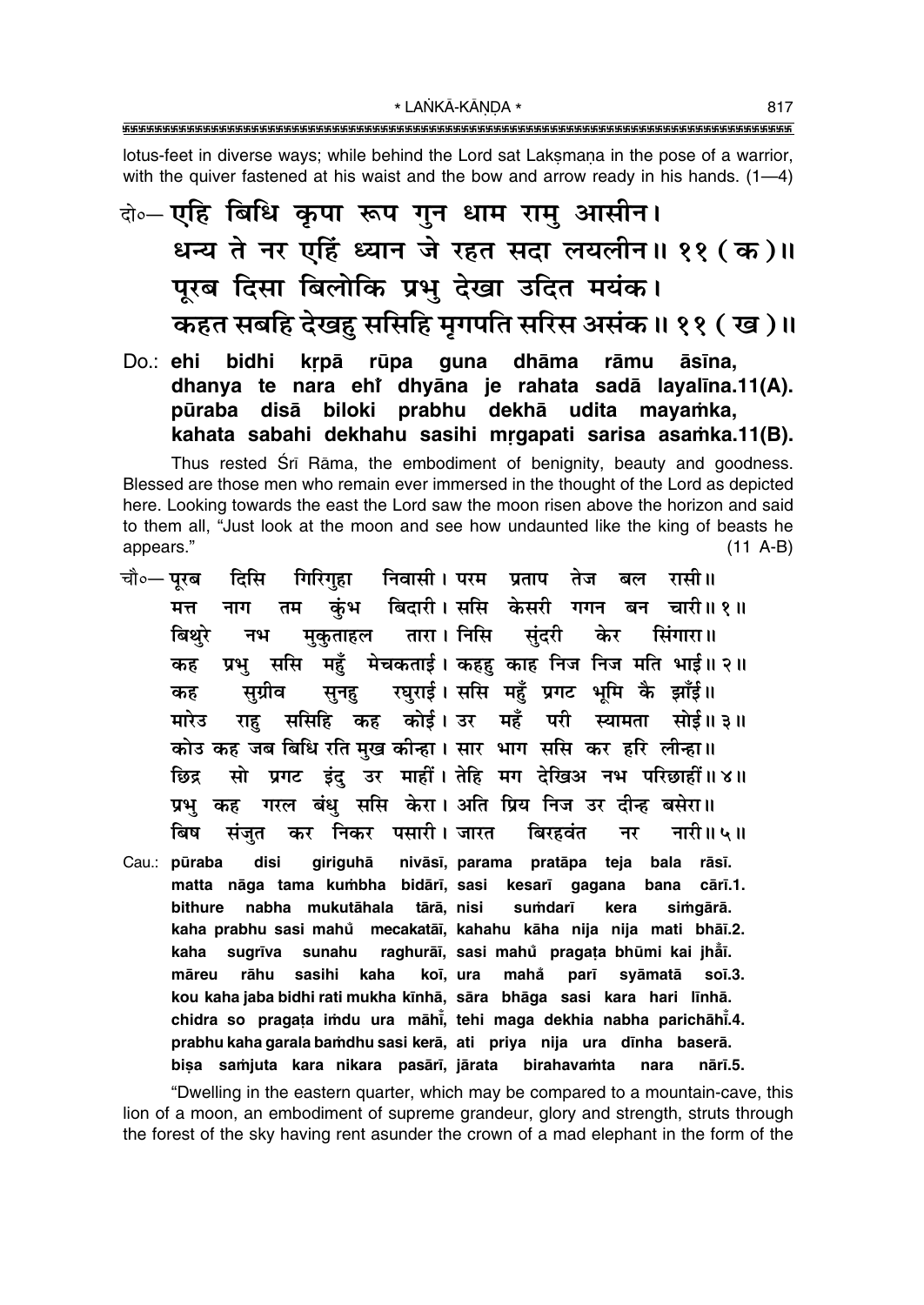darkness. The stars appear like so many pearls strewn all over the sky, which serve to adorn the lovely dame of night." "Now tell me, brethren," continued the Lord, "What you think, each of you, of the dark spot in the moon." Said Sugriva, "Listen, O Lord of the Raghus: it is only the shadow of the earth that is seen in the moon." "The demon Rahu struck the moon," said another; "and the spot is nothing but a scar left on the latter's bosom." A third suggested: "When Brahma (the Creator) fashioned the face of Rati (consort of the god of love), he took out the essence of the moon (thus leaving a hole in the orb thereof). The hole is still visible in the heart of the moon and through it can be seen the shade of the blue." The Lord said, "Poison is the moon's most beloved brother; that is why he has lodged it in his heart and, diffusing his envenomed rays, torments parted lovers."  $(1 - 5)$ 

# के— कह हनुमंत सुनहु प्रभु ससि तुम्हार प्रिय दास। तव मूरति बिधु उर बसति सोइ स्यामता अभास॥ १२ ( क )॥

#### Do.: kaha hanumamta sunahu prabhu sasi tumhāra priya dāsa, tava mūrati bidhu ura basati soi syāmatā abhāsa.12(A).

Said Hanumān, "Listen, my lord: the moon is Your own beloved servant and it is Your image enshrined in his heart that appears as a dark patch."  $(12 A)$ 

[PAUSE 7 FOR A NINE-DAY RECITATION]

# के-पवन तनय के बचन सुनि बिहँसे रामु सुजान। दच्छिन दिसि अवलोकि प्रभु बोले कुपानिधान॥ १२ ( ख )॥

Do.: pavana tanaya ke bacana suni bihåse rāmu sujāna, dacchina disi avaloki prabhu bole krpānidhāna.12(B).

The all-wise Srī Rāma smiled to hear the words of Hanumān (the son of the wind-god). Then, looking towards the south, the All-merciful Lord spoke thus: - (12 B)

- चौ०— देख बिभीषन टच्छिन आसा। घन घमंड टामिनी बिलासा॥ घन घोरा। होइ बृष्टि जनि उपल कठोरा॥१॥ मधुर मधुर गरजड बिभीषन कपाला। होड़ न तडित न बारिद माला॥ सूनह कहत मिखर आगारा । तहँ दसकंधर देख लंका अखारा॥ २॥ उपर धारी। सोइ जनु जलद घटा अति कारी॥ मेघडंबर सिर छत्र ताटंका। सोइ प्रभु जनु दामिनी दमंका॥३॥ मंदोदरी श्रवन अनूपा। सोइ रव मधुर सुनहु बाजहिं मदंग ताल सरभूपा ॥ मुसुकान समुझि अभिमाना। चाप बान संधाना॥ ४॥ प्रभु चढाड
- Cau.: dekhu bibhīsana dacchina āsā, ghana ghamamda dāminī bilāsā. madhura madhura garajai ghana ghorā, hoi brșți jani upala kathorā.1. bibhīsana sunahu krpālā, hoi na taRita na bārida mālā. kahata āgārā, tahå dasakamdhara dekha akhārā.2. lamkā sikhara upara chatra meghadambara sira dhārī, soi janu jalada ghatā ati kārī. tātamkā, soi prabhu janu dāminī damamkā.3. mamdodarī śravana

818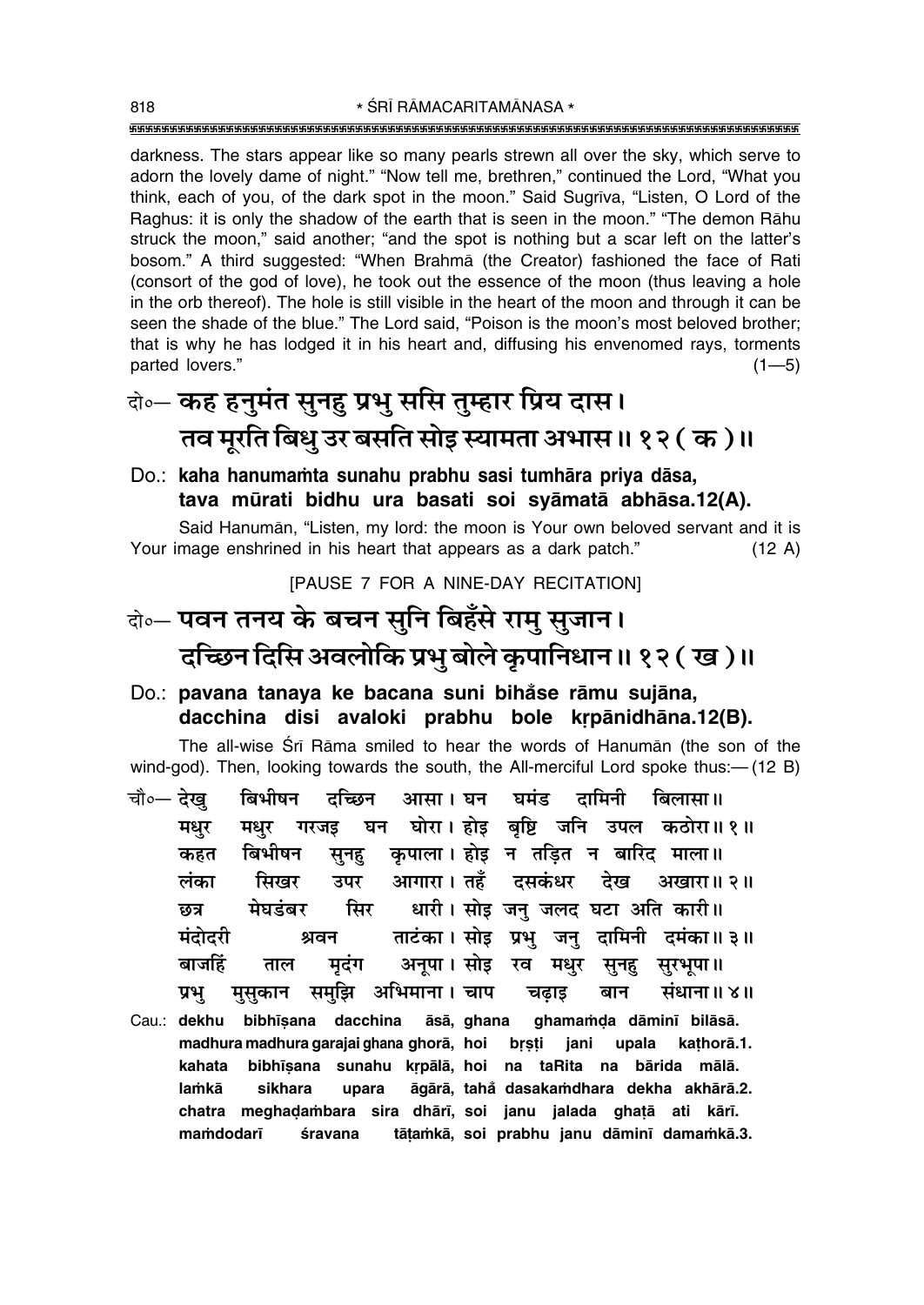#### bājahr tāla mrdamga anūpā, soi rava madhura sunahu surabhūpā.

#### prabhu musukāna samujhi abhimānā, cāpa caRhāi bāna samdhānā.4.

"Vibhisana, see how clouds are gathering fast and the lightning flashes in the southern quarter. A lowering cloud is gently rumbling and I fear lest a severe hail-storm may ensue." Vibhisana replied, "Listen, my gracious lord: there is neither lightning nor a gathered mass of cloud. On the top of Lanka there stands a hall where Ravana is witnessing a music and dancing contest. It is the large royal umbrella spread over his head which presents the appearance of a thick dark mass of cloud; the ornaments in Queen Mandodari's ears, my lord, flash like lightning; while the incomparable music of cymbals and tabors is the sweet rumbling that You hear, O King of celestials." The Lord smiled to perceive Rāvana's arrogance; He strung His bow and fitted an arrow to the string.  $(1-4)$ 

# वे⊶ छत्र मुकुट ताटंक तब हते एकहीं बान। सब कें देखत महि परे मरमु न कोऊ जान॥१३ (क)॥ अस कौतुक करि राम सर प्रबिसेउ आइ निषंग। रावन सभा ससंक सब देखि महा रसभंग॥१३ (ख)॥

Do.: chatra mukuta tātamka taba hate ekahī bāna. saba kë dekhata mahi pare maramu na koū jāna.13(A). asa kautuka kari rāma sara prabiseu āi nisamga, rāvana sabhā sasamka saba dekhi mahā rasabhamga.13(B).

With a single shaft the Lord then struck Rāvana's umbrella and crowns as well as Mandodari's ear-drops, which fell to the ground before the very eves of all; but none could know the mystery. Having performed this startling feat Srī Rāma's shaft came back and dropped into His quiver again. And everybody in Rāvana's assembly was alarmed to see this great interruption in his revelry.  $(13 A-B)$ 

- चौ∘— कंप न भूमि न मरुत बिसेषा। अस्त्र सस्त्र कछ नयन न देखा॥ सोचहिं सब निज हृदय मझारी।असगुन भयउ भयंकर भारी॥१॥ देखि सभा भय पाई। बिहसि बचन कह जुगुति बनाई॥ दसमख संतत सभ जाही। मकट परे कस असगन ताही॥२॥ सिरउ गिरे सयन करह निज निज गृह जाई। गवने भवन सकल सिर नाई॥ मंदोदरी बसेऊ। जब ते श्रवनपर महि खसेऊ॥३॥ मोच उर सजल नयन कह जुग कर जोरी।सुनह प्रानपति बिनती मोरी॥ बिरोध परिहरहू। जानि मनुज जनि हठ मन धरहू॥४॥ कंत राम
- Cau.: kampa na bhūmi na maruta bisesā, astra sastra kachu nayana na dekhā. socahî saba nija hrdaya majhārī, asaguna bhayau bhayamkara bhārī.1. dasamukha dekhi sabhā bhaya pāī, bihasi bacana kaha juguti banāī. gire samtata subha jāhī, mukuța pare kasa asaguna tāhī.2. sirau sayana karahu nija nija grha jāī, gavane bhavana sakala sira nāī. ura baseū, jaba te śravanapūra mahi khaseū.3. mamdodarī soca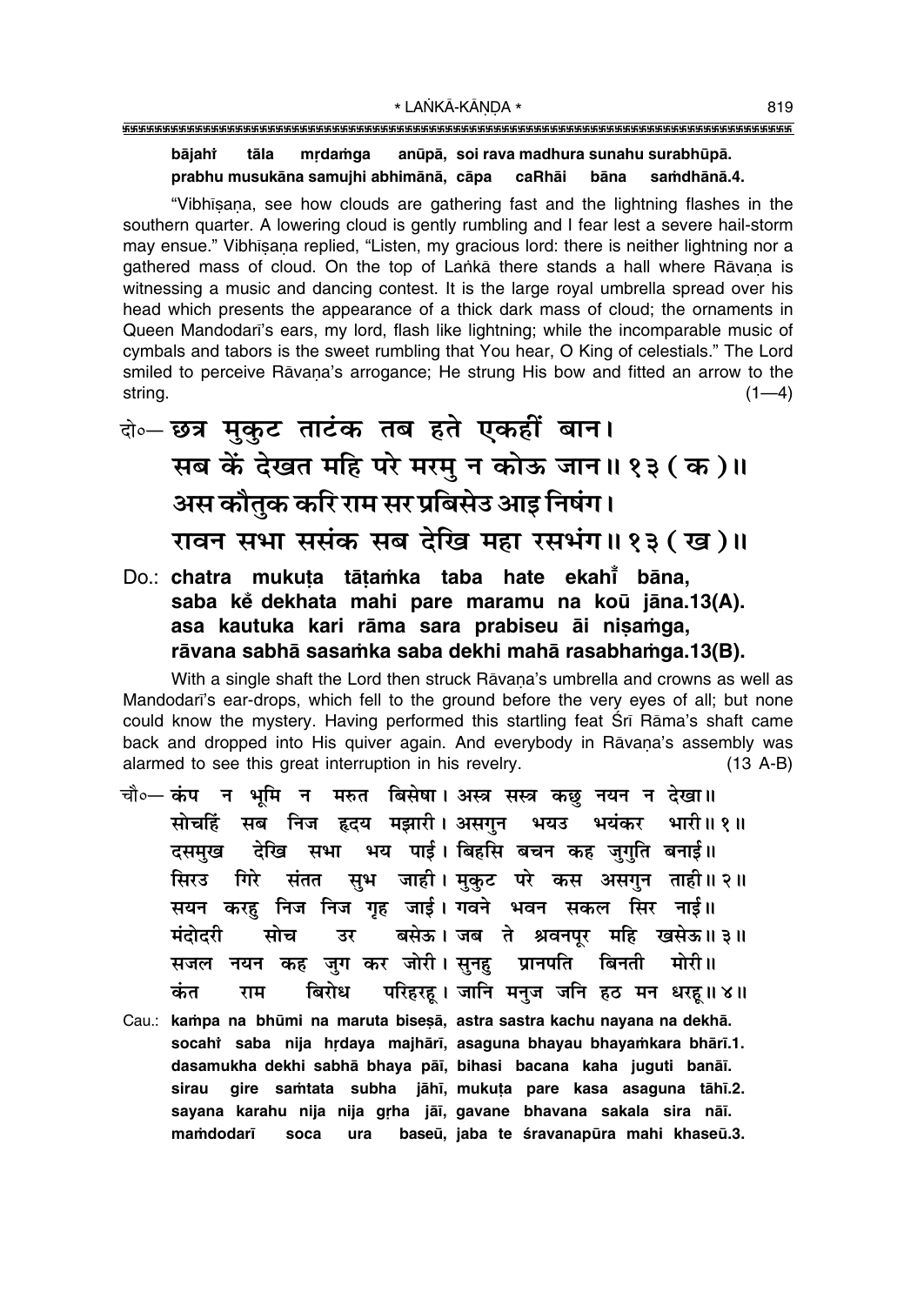#### sajala nayana kaha juga kara jori, sunahu prānapati binatī morī, rāma birodha pariharahū, jāni manuja jani hatha mana dharahū.4. kamta

There was no earthquake nor any strong gust of wind. Nor did they see any weapon or missile. All however, pondered within themselves that it was a most alarming ill-omen. When the ten-headed monster saw that the assembly had taken fright, he laughed and made the following ingenious remarks: "How can the mere dropping down of crowns be an ill-omen to him in whose case even the falling of heads proved a lasting boon? Therefore, return each to your own home and retire." Accordingly all bowed their head and returned home. But anxiety lodged in Mandodari's hearts ever since her earrings dropped to the ground. With eyes full of tears and joining both her palms she said, "O lord of my life, listen to my prayer. My beloved, cease hostility with Srī Rāma and have no more of obstinacy in your heart taking Him to be a mere mortal."  $(1-4)$ 

# को०- बिस्वरूप रघुबंस मनि करहु बचन बिस्वासु। लोक कल्पना बेद कर अंग अंग प्रति जासु॥१४॥

Do.: bisvarūpa raghubamsa mani karahu bacana bisvāsu, loka kalpanā beda kara amga amga prati jāsu.14.

"Believe my word that Srī Rāma (the Jewel of Raghu's race) Himself is manifested in the form of this universe and that the Vedas conceive of every limb of His as a distinct sphere."  $(14)$ 

धामा। अपर लोक अँग अँग बिश्रामा॥ चौ०— **पट** ਸੀਸ अज पाताल काला। नयन दिवाकर कच घन माला॥१॥ भुकुटि बिलास भयंकर अस्विनीकुमारा। निसि अरु दिवस निमेष अपारा॥ घान जास् बखानी। मारुत स्वास निगम निज बानी॥ २॥ बेद दिसा दस श्रवन लोभ जम दसन कराला। माया दिगपाला ॥ अधर हास बाह अनल अंबपति जीहा । उतपति पालन प्रलय समीहा॥३॥ आनन राजि भारा। अस्थि सैल सरिता नस जारा॥ रोम अष्टादस उदधि अधगो उदर जातना। जगमय प्रभु का बहु कलपना॥४॥ Cau.: pada pātāla sīsa aja dhāmā, apara loka åga ăga biśrāmā. bilāsa bhayamkara kālā, nayana divākara kaca ghana mālā.1. bhrkuti asvinīkumārā, nisi aru divasa nimesa apārā. jāsu qhrāna śravana disā dasa beda bakhānī, māruta svāsa nigama nija bānī.2. adhara lobha jama dasana karālā, māyā hāsa bāhu digapālā. ānana anala ambupati jīhā, utapati pālana samīhā.3. pralaya roma rāii astādasa bhārā, asthi saila saritā nasa iārā. udara udadhi adhago jātanā, jagamaya prabhu kā bahu kalapanā.4.

"The subterranean regions (Pātāla) are His feet and the abode of Brahmā His head; while the other (intermediate) spheres are located in His other limbs. Terrible Death is the mere contraction of His eyebrows, the sun is His eye and the mass of clouds His locks. The twin-born gods Aśvinīkumāras (the celestial physicians) are His nostrils and the alternating days and nights constitute the repeated twinkling of His eyelids; while the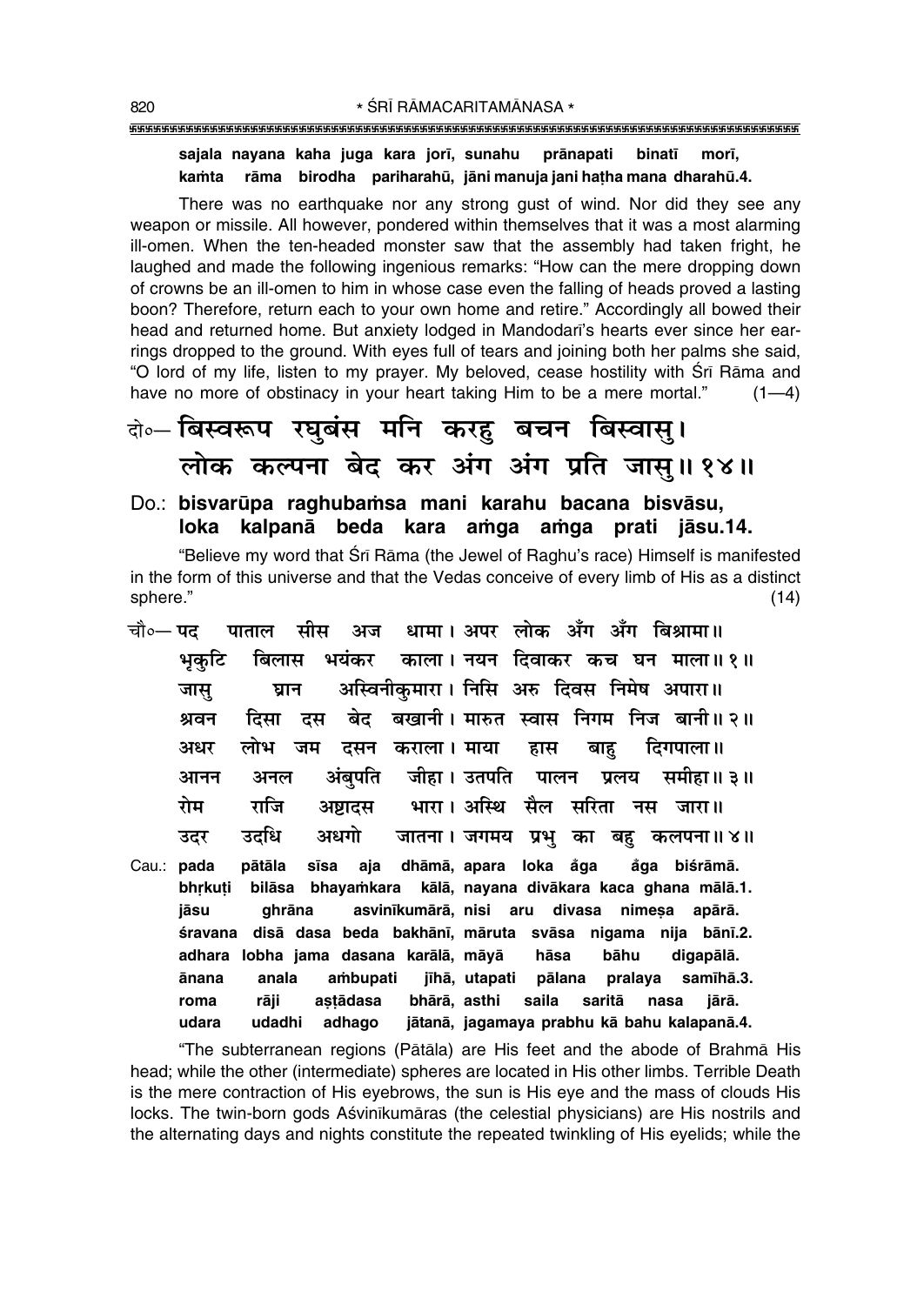ten quarters of the heavens are His ears: so declare the Vedas. The winds are His breath and the Vedas, His own speech; greed is His lower lip and Yama (the god who sits in judgment on the dead). His dreadful teeth: Māyā (cosmic illusion) is His laughter and the regents<sup>\*</sup> of the ten quarters, His arms; fire is His mouth and Varuna (the god presiding over the waters), His tongue; while the creation, preservation and destruction of the universe are His gestures. The eighteen principal species of the vegetable kingdom constitute the line of hair on His belly, the mountains are His bones and the rivers represent the network of His veins. The ocean is His belly and the inferno. His organs of urination and excretion. In short, the universe is a manifestation of the Lord and it is no use going into further details.  $(1-4)$ 

- वे॰- अहंकार सिव बुद्धि अज मन ससि चित्त महान। मनुज बास सचराचर रूप राम भगवान॥१५ (क)॥ अस बिचारि सुनु प्रानपति प्रभु सन बयरु बिहाइ। प्रीति करहु रघुबीर पद मम अहिवात न जाइ॥ १५ ( ख )॥
- Do.: ahamkāra siva buddhi aja mana sasi citta mahāna, manuja bāsa sacarācara rūpa rāma bhagavāna.15(A). asa bicāri sunu prānapati prabhu sana bayaru bihāi, prīti karahu raghubīra pada mama ahivāta na jāi.15(B).

"Lord Śiva is His ego, Brahmā His reason, the moon His mind and the great Visnu is His faculty of understanding. It is the same Lord Srī Rāma, manifested in the form of this animate and inanimate creation, who has assumed a human semblance. Pondering thus, hear me, O lord of my life: cease hostility with the Lord and cultivate devotion to the feet of Srī Rāma (the Hero of Raghu's line) so that my good-luck† may not desert me."  $(15 A-B)$ 

|  |  |  |  |  | चौ∘— बिहँसा नारि बचन सुनि काना। अहो  मोह  महिमा  बलवाना॥ |
|--|--|--|--|--|----------------------------------------------------------|
|  |  |  |  |  | नारि सुभाउ सत्य सब कहहीं।अवगुन आठ सदा उर रहहीं॥१॥        |
|  |  |  |  |  | साहस अनत चपलता माया।श्य अबिबेक असौच अदाया॥               |
|  |  |  |  |  | रिपु कर रूप सकल तैं गावा।अति बिसाल भय मोहि सुनावा॥२॥     |

|                     | * The ten quarters alongwith their regents are named below:- |  |  |  |  |  |  |
|---------------------|--------------------------------------------------------------|--|--|--|--|--|--|
| Name of the quarter | Regent                                                       |  |  |  |  |  |  |
| East                | Indra (the lord of paradise)                                 |  |  |  |  |  |  |
| South-East          | Agni (the god of fire)                                       |  |  |  |  |  |  |
| South               | Yama (the god who recompenses our deeds after death)         |  |  |  |  |  |  |
| South-West          | Nirrti (the lord of the Rāksasas of a benevolent type)       |  |  |  |  |  |  |
| West                | Varuna (the god presiding over the waters)                   |  |  |  |  |  |  |
| North-West          | Vāyu (the wind-god)                                          |  |  |  |  |  |  |
| North               | Kubera (the god of riches)                                   |  |  |  |  |  |  |
| North-East          | Iśāna (Lord Śiva)                                            |  |  |  |  |  |  |
| The Upper Region    | Brahmā (the Creator)                                         |  |  |  |  |  |  |
| The Lower Region    | Ananta (the serpent-god)                                     |  |  |  |  |  |  |

† Good-luck in the eyes of a Hindu lady consists in the longevity of her husband and widowhood is considered as the greatest curse.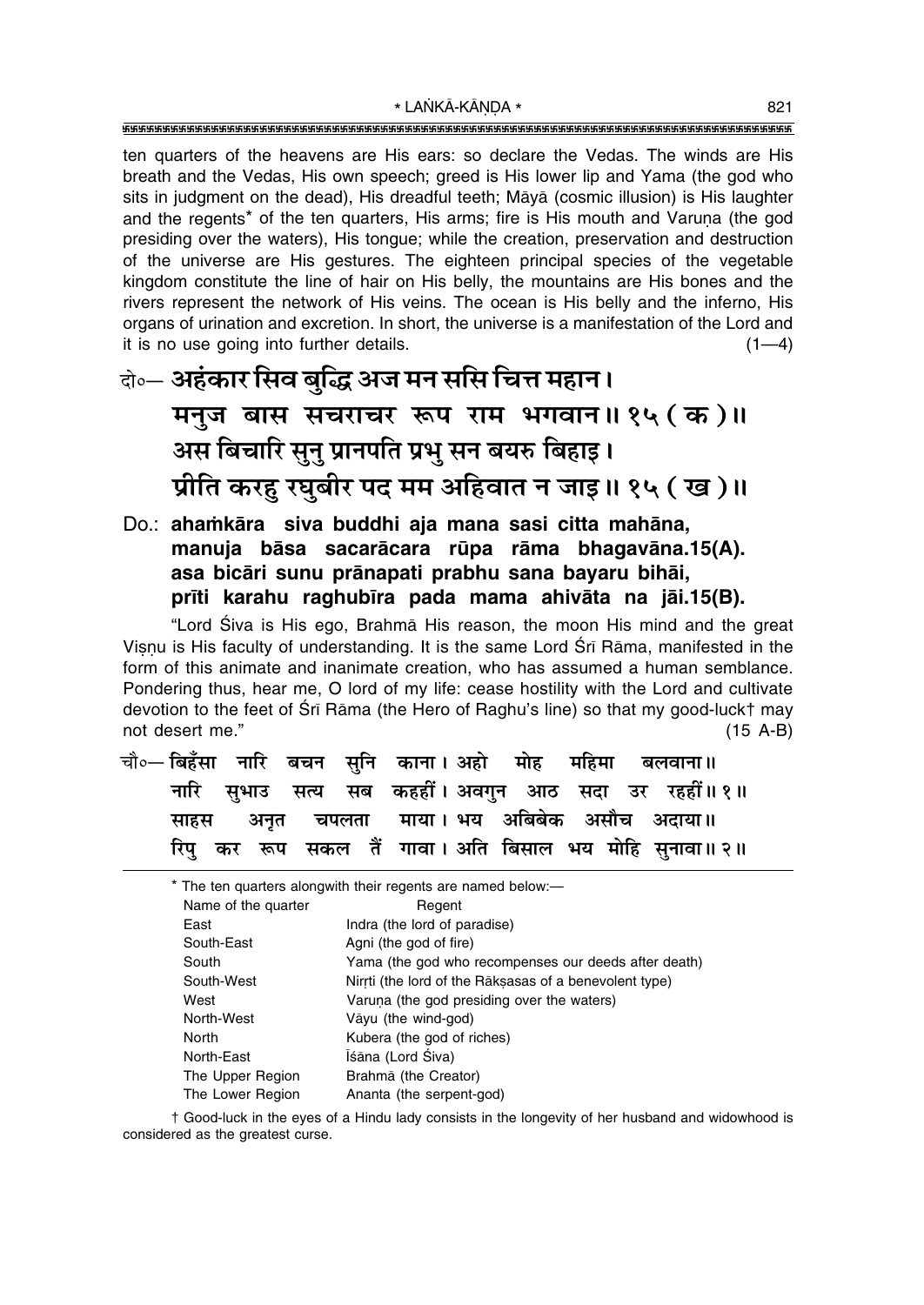|      | सहज बस मोरें। समुझि परा प्रसाद अब तोरें॥<br>सो सब प्रिया<br>तोरि चतुराई । एहि बिधि कहहु मोरि प्रभुताई॥३॥<br>जानिउँ<br>प्रिया                                                                                                                                                                                                                                                                                                                                                                                                                                |
|------|-------------------------------------------------------------------------------------------------------------------------------------------------------------------------------------------------------------------------------------------------------------------------------------------------------------------------------------------------------------------------------------------------------------------------------------------------------------------------------------------------------------------------------------------------------------|
|      | बतकही गूढ़ मृगलोचनि। समुझत सुखद सुनत भय मोचनि॥<br>तव                                                                                                                                                                                                                                                                                                                                                                                                                                                                                                        |
|      | मंदोदरि मन महँ अस ठयऊ। पियहि काल बस मतिभ्रम भयऊ॥४॥                                                                                                                                                                                                                                                                                                                                                                                                                                                                                                          |
| Cau∴ | bihåsā nāri<br>bacana suni kānā, aho moha mahimā balavānā.<br>nāri subhāu satya saba kahahi, avaguna ātha sadā ura rahahi.1.<br>sāhasa anrta capalatā māyā, bhaya abibeka asauca adāyā.<br>ripu kara rūpa sakala tai gāvā, ati bisāla bhaya mohi sunāvā.2.<br>so saba priyā sahaja basa morē, samujhi parā prasāda aba torē.<br>jāniů<br>caturāi, ehi bidhi kahahu mori prabhutāi.3.<br>priyā<br>tori<br>batakahī gūRha mrgalocani, samujhata sukhada sunata bhaya mocani.<br>tava<br>mamdodari mana mahu asa thayau, piyahi kala basa matibhrama bhayau.4. |

Ravana laughed when he heard the words of his wife. "Oh, how mighty is the power of infatuation! They rightly observe in regard to the character of a woman that the following eight evils ever abide in her heart: recklessness, mendacity, fickleness, deceit, timidity, indiscretion, impurity and callousness. You have described the enemy's cosmic form and thus told me a most alarming story. But all that (whatever is comprised in that cosmic form), my beloved, is naturally under my control; it is by your grace that this has become clear to me now. I have come to know your ingenuity, my dear; for in this way you have told my greatness. Your words, O fawn-eyed lady, are profound: they afford delight when understood and dispel all fear even when heard." Mandodarī was now convinced at heart that her husband's impending death had deluded him.  $(1 - 4)$ 

# बेन्ट एहि बिधि करत बिनोद बहु प्रात प्रगट दसकंध। सहज असंक लंकपति सभाँ गयउ मद अंध॥१६ (क)॥ सो०- फूलइ फरइ न बेत जदपि सुधा बरषहिं जलद। मुरुख हृदयँ न चेत जौं गुर मिलहिं बिरंचि सम॥१६ (ख)॥

- Do.: ehi bidhi karata binoda bahu prāta pragata dasakamdha, sahaja asamka lamkapati sabha gayau mada amdha.16(A). So.: phūlai pharai na beta jadapi sudhā barasahi jalada,
- mūrukha hrdayå na ceta jaů gura milahř biramci sama.16(B).

While Rāvana was laughing and joking in diverse ways as mentioned above, the day broke and the king of Lanka, who was intrepid by nature and further blinded by pride, entered the court. The reed neither blossoms nor bears fruit even though the clouds rain nectar on it. Similarly the light of wisdom would never dawn on a fool even though he may have a teacher like Virañci (Brahmā).  $(16 A-B)$ 

|  |  | चौ०— इहाँ प्रात जागे रघुराई। पूछा मत सब सचिव बोलाई॥ |  |  |
|--|--|-----------------------------------------------------|--|--|
|  |  | कहह बेगि का करिअ उपाई।जामवंत कह पद सिरु नाई॥१॥      |  |  |
|  |  | सूनु सर्बग्य सकल उर बासी।बुधि बल तेज धर्म गुन रासी॥ |  |  |
|  |  | मंत्र कहउँ निज मति अनुसारा।दूत पठाइअ  बालिकुमारा॥२॥ |  |  |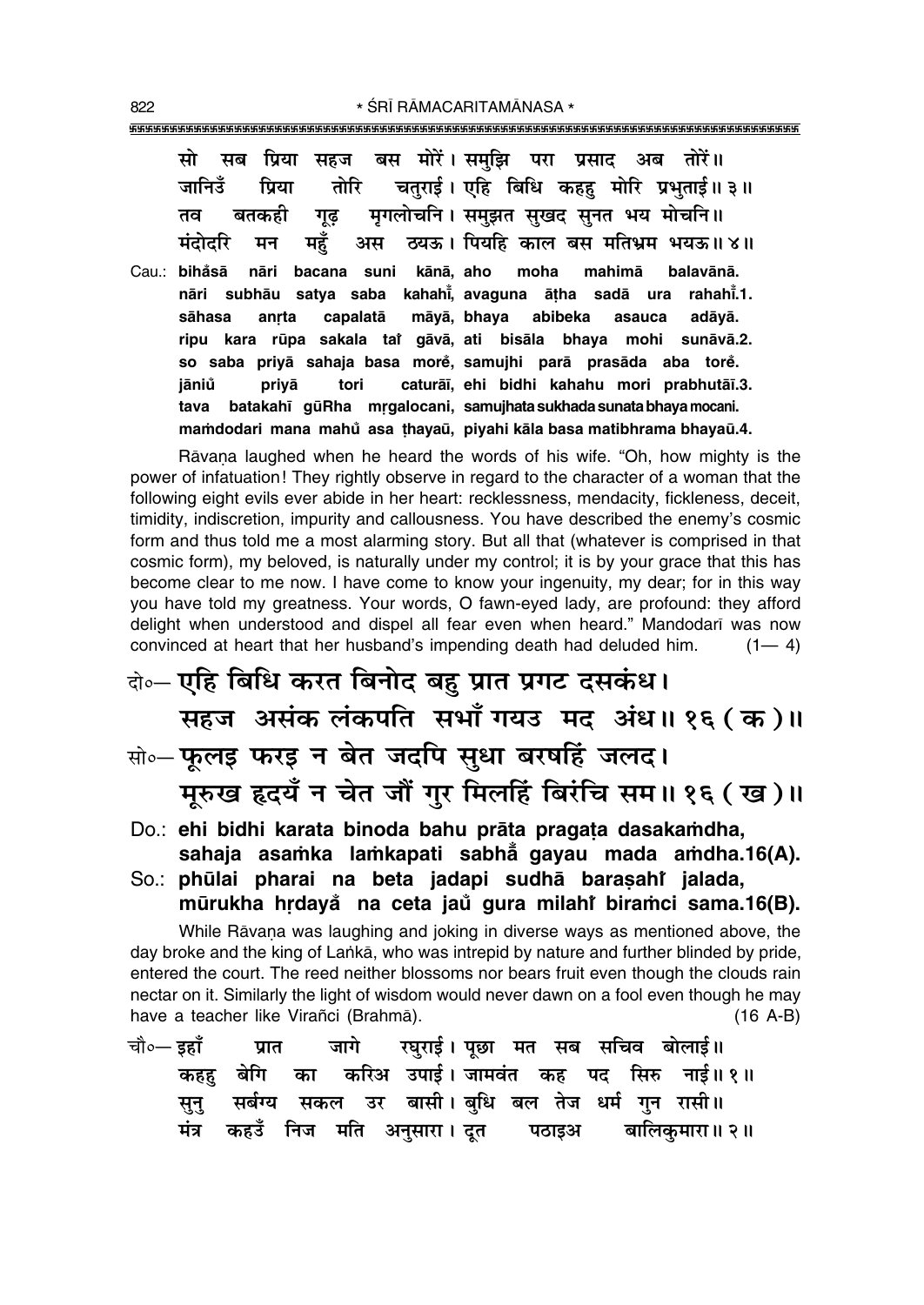|           | के मन माना।अंगद सन कह कृपानिधाना॥<br>मंत्र<br>सब<br>नाक              |
|-----------|----------------------------------------------------------------------|
|           | बालितनय बुधि बल गुन धामा।लंका जाहु तात मम कामा॥३॥                    |
|           | तुम्हहि का कहऊँ। परम चतुर मैं जानत अहऊँ॥<br>बुझाड<br>बहुत            |
|           | तासु हित होई।सिपुसन करेहु बतकही सोई॥४॥<br>हमार<br>काज्               |
| Cau.: Iha | jāge<br>prāta<br>raghurāī, pūchā mata saba saciva bolāī.             |
|           | begi kā<br>kahahu<br>karia upāī, jāmavamta kaha pada siru nāī.1.     |
|           | sunu sarbagya sakala ura bāsī, budhi bala teja dharma guna rāsī.     |
|           | mamtra kahaŭ nija mati anusārā, dūta bathāia<br>bālikumārā.2.        |
|           | nīka mamtra saba ke mana mānā, amgada sana kaha krpānidhānā.         |
|           | bālitanaya budhi bala guna dhāmā, lamkā jāhu tāta<br>kāmā.3.<br>mama |
|           | bahuta bujhāi tumhahi kā kahaū, parama catura mar jānata ahaū.       |
|           | kāju<br>hita hoi, ripu sana karehu batakahi soi.4.<br>tāsu<br>hamāra |

At this end the Lord of the Raghus woke at daybreak and, summoning all His counsellors, asked their opinion: "Tell me quickly what course should be adopted." Jāmbavān bowed his head at the Lord's feet and said, "Listen, O omniscient Lord, indweller of all hearts, storehouse of wisdom, strength, glory, piety and goodness: I offer advice to You according to my own lights. It is that Vali's son (Prince Angada) may be sent as an envoy (to Rāvana)." The good counsel commended itself to all and the Allmerciful turned to Angada and said, "O son of Vali, repository of wisdom, strength and goodness! go to Lanka, dear son, for My cause. I need not give you any elaborate instructions. I know you are supremely clever. You should talk with the enemy in such words as may advance My cause and serve his interest at the same time."  $(1-4)$ 

# सो॰–प्रभु अग्या धरि सीस चरन बंदि अंगद उठेउ। सोइ गुन सागर ईस राम कृपा जा पर करहु॥ १७ (क)॥ स्वयं सिद्ध सब काज नाथ मोहि आदरु दियउ। अस बिचारि जुबराज तन पुलकित हरषित हियउ॥ १७॥(ख)॥

So.: prabhu agyā dhari sīsa carana bamdi amgada utheu, soi guna sāgara īsa rāma krpā jā para karahu.17(A). svayam siddha saba kāja nātha mohi ādaru diyau, asa bicāri jubarāja tana pulakita harasita hiyau.17 $(B)$ .

Bowing to the Lord's command and adoring His feet, Angada arose and said, "He alone is an ocean of virtues, on whom You shower Your grace, O divine Rāma." "All the objects of my Lord are self-accomplished," he thought; "He has only honoured me (by charging me with this task)." And the thought thrilled his body and delighted his heart.  $(17 A-B)$ 

उर धरि प्रभुताई। अंगद चलेउ सबहि सिरु नाई॥ चौ०— बंदि चरन सहज असंका। रन बाँकरा बालिसत बंका॥१॥ प्रभ प्रताप उर कर बेटा। खेलत रहा सो होइ गै भेटा॥ पुर पैठत रावन करष बढ़ि आई। जुगल अतुल बल पुनि तरुनाई॥२॥ बातहिं बात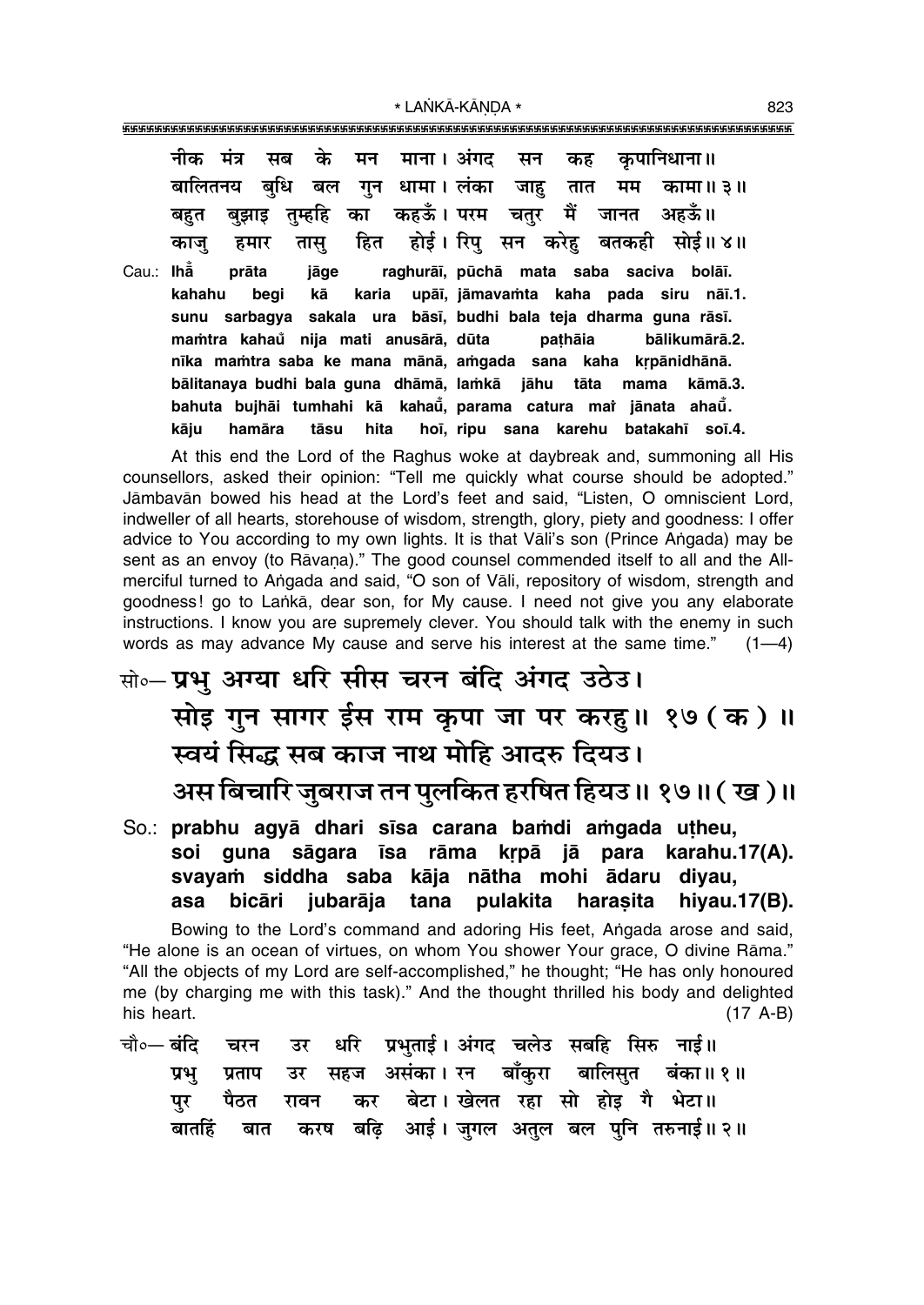तेहिं कहँ लात उठाई। गहि पद पटकेउ भमि भवाँई॥ अंगद निसिचर निकर देखि भट भारी। जहँ तहँ चले न सकहिं पकारी॥३॥ एक सन मरम न कहहीं। समझि तास बध चप करि रहहीं॥ एक मझारी। आवा कपि लंका जेहिं जारी॥४॥ कोलाहल नगर भयउ कहा करिहि करतारा। अति सभीत सब करहिं बिचारा॥ अब धौं टेहिं दिखाई। जेहि बिलोक सोड जाड सखाई॥५॥ बिन पछें मग Cau.: bamdi carana ura dhari prabhutāi, amgada caleu sabahi siru nāi. prabhu pratāpa ura sahaja asamkā, rana båkurā bālisuta bamkā.1. pura paithata kara betā, khelata rahā so hoi gai bhetā. rāvana bātaht bāta karasa baRhi āī, jugala atula bala puni tarunāī.2. tehr amaada kahů lāta uthāī, gahi pada patakeu bhūmi bhavāī. nisicara nikara dekhi bhața bhārī, jahå tahå cale na sakahî pukārī.3. eka eka sana maramu na kahahi, samujhi tāsu badha cupa kari rahahi. bhayau kolāhala nagara majhārī, āvā lamkā kapi jehř jārī.4. aba dhaů kahā karihi karatārā, ati sabhīta saba karaht bicārā. binu pūchě maqu dehî dikhāī, jehi biloka soi iāi sukhāī.5.

Adoring the Lord's feet and keeping His glory in his heart Angada bowed his head to all and departed. The gallant son of Vāli, who was an adept in warfare, was dauntless by nature, cherishing as he did the might of the Lord. As soon as he entered the city he met one of Rāvana's sons (Prahasta by name), who was playing there. From words they proceeded to fight; for both were unrivalled in strength and in the prime of youth to boot. He raised his foot to kick Angada, who in his turn seized the foot and, swinging him round, dashed him to the ground finding him a formidable warrior, the demons ran helterskelter in large numbers, too much frightened to raise an alarm. They did not tell one another what had happened, but kept quiet when they thought of the death of Rāvana's son. There was a cry in the whole city that the same monkey who had burnt down Lanka had come again. "Who knows what turn Providence is going to take?" everyone thought in excessive dismay. People showed him the way unasked: if he but looked at anyone, the latter would turn deadly pale.  $(1 - 5)$ 

# बे॰- गयउ सभा दरबार तब सुमिरि राम पद कंज। सिंह ठवनि इत उत चितव धीर बीर बल पुंज॥१८॥

#### Do.: gayau sabhā darabāra taba sumiri rāma pada kamja, simha thavani ita uta citava dhira bira bala pumja.18.

With his thoughts fixed on the lotus-feet of Sri Rama he then reached the gate of Rāvana's council-chamber. And there the stout-hearted and mighty hero stood with the mien of a lion glancing this side and that.  $(18)$ 

|      |  | चौ∘— तरत   निसाचर     एक     पठावा । समाचार       रावनहि       जनावा॥ |  |  |
|------|--|-----------------------------------------------------------------------|--|--|
|      |  | सुनत   बिहँसि   बोला   दससीसा । आनहु   बोलि  कहाँ   कर   कीसा ॥ १ ॥   |  |  |
|      |  | आयस् पाइ दूत बहु धाए। कपिकुंजरहि बोलि लै आए॥                          |  |  |
| अंगद |  | दीख दसानन बैसें।सहित प्रान कज्जलगिरि जैसें॥२॥                         |  |  |

824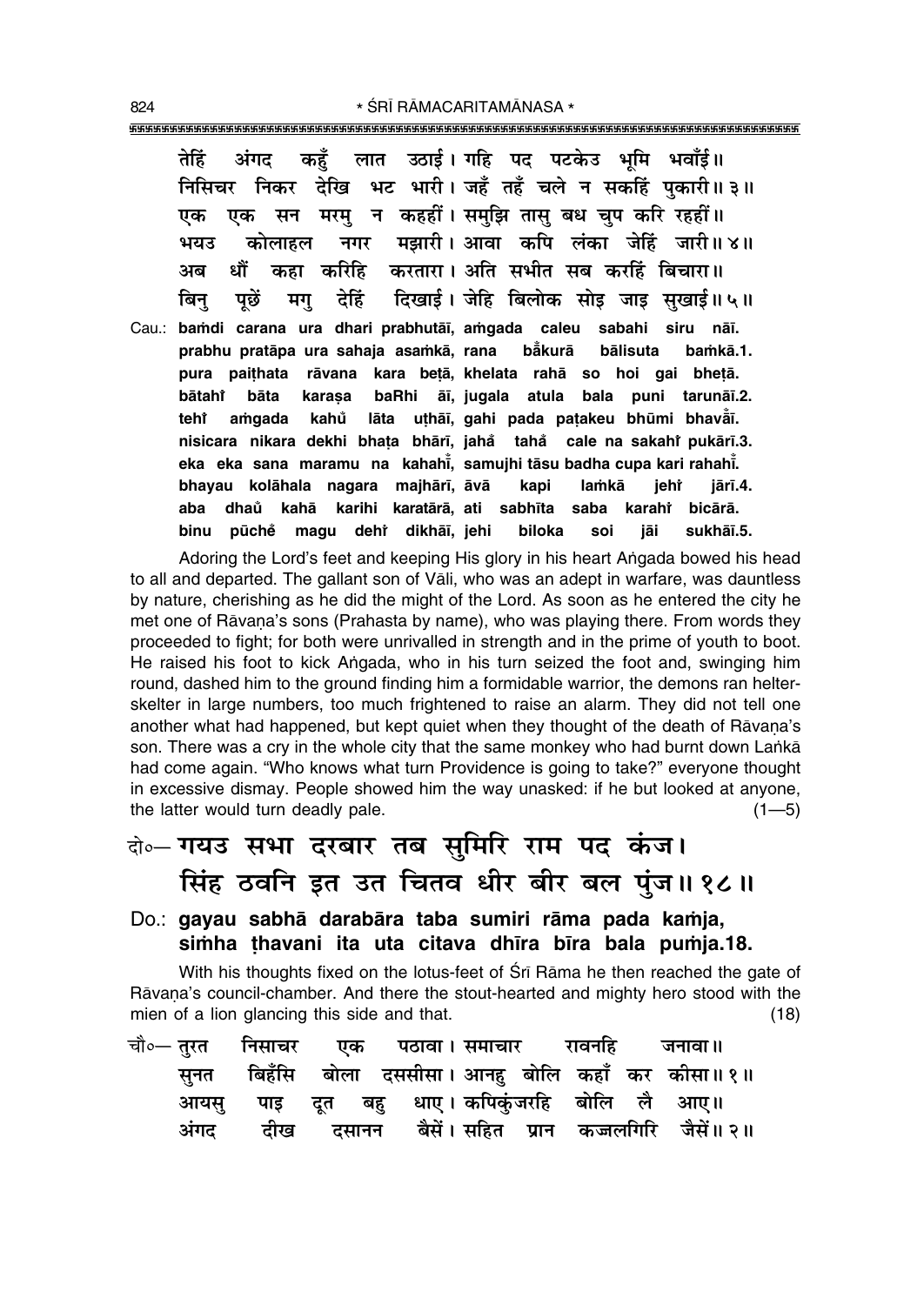| बिटप सिर सृंग समाना। रोमावली लता जनु नाना॥<br>भजा                 |
|-------------------------------------------------------------------|
| ानासिका नयन अरु काना।।गिरि कंदरा खोह अनुमाना॥३॥<br>मख             |
| गयउ सभाँ मन नेकु न मुरा।बालितनय अतिबल<br>बाँकरा॥                  |
| उठे सभासद कपि कहुँ देखी। रावन उर भा क्रोध बिसेषी॥४॥               |
| Cau.: turata nisācara eka paṭhāvā, samācāra  rāvanahi  janāvā.    |
| sunata bihåsi bolā dasasīsā, ānahu boli kahā kara<br>kīsā.1.      |
| pāi dūta bahu dhāe, kapikuṁjarahi boli lai<br>āe.<br>āyasu        |
| amgada dīkha dasānana baise, sahita prāna kajjalagiri<br>jaisė.2. |
| bhujā bitapa sira srmga samānā, romāvalī latā<br>nānā.<br>ianu    |
| mukha nāsikā nayana aru kānā, giri kamdarā khoha anumānā.3.       |
| båkurā.<br>gayau sabhā mana neku na murā, bālitanaya atibala      |
| uthe sabhāsada kapi kahů dekhī, rāvana ura bhā krodha bisesī.4.   |

He forthwith sent a demon and apprised Rāvana of his arrival. On hearing the news the ten-headed monster laughed and said. "Go, usher him in my presence and let me see where the monkey has come from." Receiving his order a host of messengers ran and fetched the monkey chief. Angada saw the ten-headed giant seated on his throne like a living mountain of collyrium. His arms looked like trees and heads like peaks; while the hair on his body presented the appearance of numerous creepers. His mouths, nostrils, eyes and ears were as big as mountain caves and chasms. With an unflinching mind he entered the court, the valiant son of Våli, possessed of great might. The assembly abruptly rose at the sight of the monkey; at this Rāvana's heart was filled with great fury.  $(1-4)$ 

## दो**०– जथा मत्त गज जूथ महुँ पंचानन चलि जाइ। राम प्रताप सुमिरि मन बैठ सभाँ सिरु नाइ॥१९॥**

Do.: **jathā matta gaja jūtha mahů pamcānana cali jāi, råma pratåpa sumiri mana bai¢ha sabhå° siru nåi.19.**

Thinking of Śrī Rāma's might Angada bowed his head and took his seat in the assembly as fearlessly as a lion treads in the midst of mad elephants. (19)

- øı0ó**∑§"U Œ'∑¢§∆U ∑§flŸ ÃÒ¥ '¢Œ⁄U – ◊Ò¥ ⁄UÉÊÈ'Ë⁄U ŒÍà Œ'∑¢§œ⁄UH** <u>मम जनकहि तोहि रही मिताई।तत्व हित कारन आयउँ भाई॥१॥</u> उत्तम कल पलस्ति कर नाती।**सिव बिरंचि पुजेह बह** भाँती॥ ेबर पायह कीन्हेह सब काजा। जीतेह लोकपाल सब राजा॥ २॥ नप अभिमान मोह बस किंबा।**हरि आनिह सीता जगदंबा**॥ अब सुभ कहा सुनह तुम्ह मोरा। सब अपराध छमिहि प्रभु तोरा॥३॥ दसन गहह तून कंठ कुठारी।परिजन सहित संग निज नारी॥ सादर जनकसता करि आगें। एहि बिधि चलह सकल भय त्यागें॥ ४॥
- Cau.: <mark>kaha dasakamṭha kavana tai` baṁdara, mai` raghubīra dūta dasakaṁdhara.</mark> **mama janakahi tohi rah∂ mitå∂, tava hita kårana åyau° bhå∂.1. uttama kula pulasti kara nātī,** siva biraṁci pūjehu bahu bhẳtī. **bara påyahu k∂nhehu saba kåjå, j∂tehu lokapåla saba råjå.2.**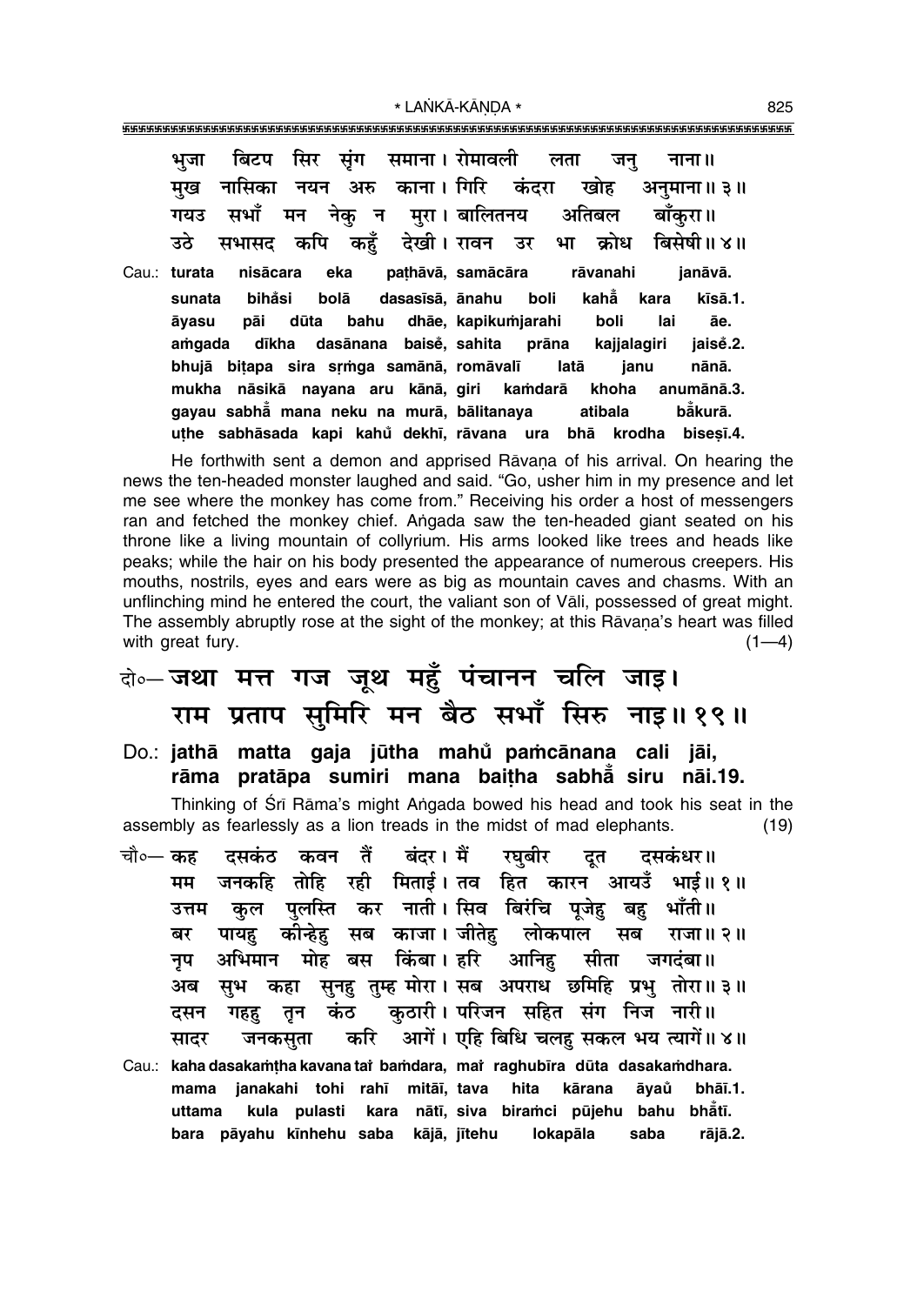#### 

nrpa abhimāna moha basa kimbā, hari ānihu sītā jagadambā. aba subha kahā sunahu tumha morā, saba aparādha chamihi prabhu torā.3. dasana gahahu trna kamtha kuthārī, parijana sahita samga nija nārī. sādara ianakasutā kari āgě, ehi bidhi calahu sakala bhaya tyāgě.4.

"Monkey, who are you?" Rāyana asked, "I am an ambassador from the Hero of Raghu's line. Rāyana. There was friendship between you and my father: hence it is in your interest, brother, that I have come. Of noble descent and a grandson of the sage Pulastva (one of the mind-born sons of Brahma), you worshipped Lord Śiva and Brahma in various ways, obtained boons from them, accomplished all your objects and conquered the quardians of the different spheres as well as all earthly sovereigns. Under the influence of kingly pride or infatuation you carried off Sita, the Mother of the Universe. But even now you listen to my friendly advice and the Lord will forgive all your offences. Put a straw between the rows of your teeth and an axe by your throat and take all your people including your wives with you, respectfully placing Janaka's Daughter at the head. In this way repair to Him shedding all fear.  $(1-4)$ 

## के—प्रनतपाल रघबंसमनि त्राहि त्राहि अब मोहि। आरत गिरा सुनत प्रभु अभय करैगो तोहि॥२०॥

#### Do: pranatapāla raghubamsamani trāhi trāhi aba mohi, ārata girā sunata prabhu abhaya karaigo tohi.20.

"And address Him thus: 'O Protector of the suppliant, O Jewel of Raghu's race, save me, save me now.' The moment He hears your piteous cry the Lord will surely rid you of every fear."  $(20)$ 

चौ०— रे संभारी। मढ न जानेहि मोहि सरारी॥ कपिपोत बोल निज नाम जनक कर भाई। केहि नातें मानिऐ मिताई॥ १॥ कह कर बेटा।तासों कबहुँ अंगद बालि भई ही नाम भेटा॥ सकुचाना। रहा बालि बानर मैं जाना॥ २॥ अंगट बचन सूनत तहीं बालि कर बालक। उपजेह़ बंस अनल कुल घालक॥ अंगद गर्भ न गयह ब्यर्थ तुम्ह जायहू। निज मुख तापस दूत कहायहु॥३॥ कह कसल बालिकहँ अहर्ड। बिहँसि बचन तब अंगद कहर्ड॥ अब गएँ बालि पहिं जाई। बूझेहु कुसल सखा उर टिन दस लाई॥ ४॥ बिरोध कुसल जसि होई।सो सब तोहि सुनाइहि सोई॥ राम होइ मन ताकें। श्रीरघुबीर भेट हृदय नहिं जाकें॥ ५॥ सठ सून् Cau.: re kapipota bolu sambhārī, muRha na jānehi mohi surārī. kahu nija nāma janaka kara bhāī, kehi nātě māniai mitāī.1. amgada nāma bāli kara betā, tāsŏ kabahů bhai hī bhetā. amgada bacana sunata sakucānā, rahā bāli bānara mat jānā.2. bāli kara bālaka, upajehu bamsa anala kula ghālaka. amgada tahi garbha na gayahu byartha tumha jāyahu, nija mukha tāpasa dūta kahāyahu.3. aba kahu kusala bāli kahå ahaī, bihåsi bacana taba amgada kahaī. dasa gaĕ bāli paht jāī, būjhehu kusala sakhā ura lāī.4. dina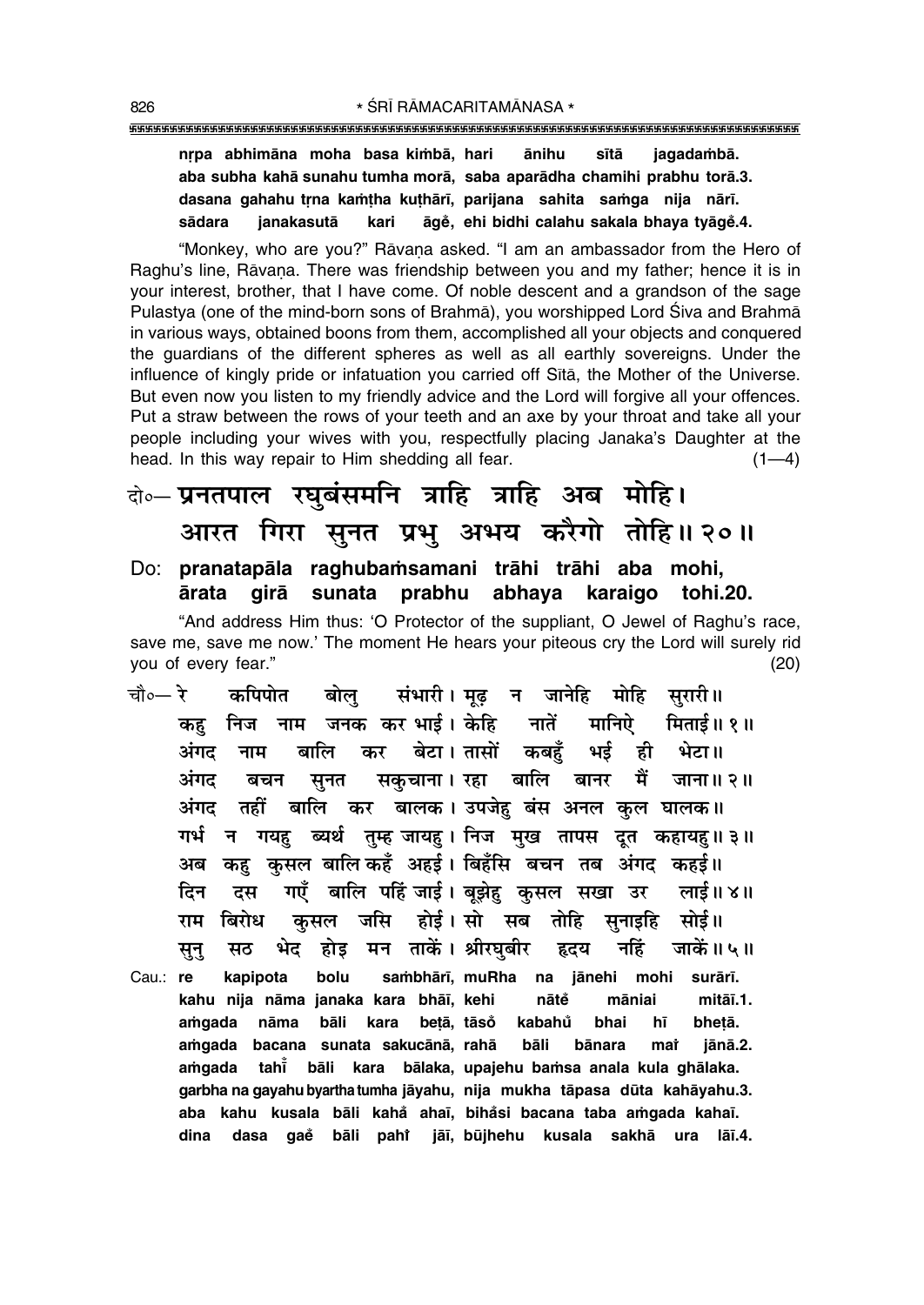#### saba rāma birodha kusala jasi hoi, so tohi sunāihi soī.

sunu satha bheda hoi mana tākě, śrīraghubīra hrdaya nahř jākė.4.

"Mind what you speak, you little monkey. Fool, are you not aware of my being an avowed enemy of the gods? Tell me, young fellow, your own name as well as your father's. What is the common ground on which you claim fellowship between your father and myself?" "Angada is my name: I am Vāli's son. Did you ever meet him?" Rāvana felt uncomfortable when he heard Angada's reply. "Yes, I do remember that there was a monkey, Vāli by name. But, Angada, are you Vāli's son? You have been born as a fire in a cluster of bamboos for the destruction of your own race. Why should you have not perished even in the womb? In vain were you born, who have called yourself with your own mouth a hermit's envoy. Now tell me if all is well with Vāli and, if so, where is he?" Angada laughed at this and then replied. "Ten days hence you shall go to Vāli and embracing your friend personally enquire after his welfare. He will tell you all about the welfare that follows from hostility with Srī Rāma. Listen, O fool: the seeds of dissension can be sown in the mind of him alone whose heart is closed to the Hero of Raghu's line."  $(1 - 5)$ 

### वेञ्- हम कुल घालक सत्य तुम्ह कुल पालक दससीस। अंधउ बधिर न अस कहहिं नयन कान तव बीस॥ २१॥

#### Do.: hama kula ghālaka satya tumha kula pālaka dasasīsa, amdhau badhira na asa kahahi nayana kāna tava bīsa.21.

"I, forsooth, am the exterminator of my race; while you, Rāvana, are the preserver of yours. Even the blind and the deaf would not say so, whereas you possess a score of eves and an equal number of ears."  $(21)$ 

- चौ∘— सिव बिरंचि सर मनि समदाई। चाहत जास चरन सेवकाई॥ दत होड़ हम कुल बोरा। अइसिहँ मति उर बिहर न तोरा॥१॥ तास् कठोर बानी कपि केरी।कहत सनि नयन तरेरी।। दसानन खल तव कठिन बचन सब सहऊँ। नीति धर्म मैं जानत अहऊँ॥२॥ तोरी। हमहँ सुनी कृत पर त्रिय चोरी॥ धर्मसीलता कपि कह रखवारी । बृड़ि न मरह धर्म देखी नयन दत ब्रतधारी॥ ३॥ निहारी। छमा कीन्हि तुम्ह भगिनि बिन् धर्म बिचारी॥ कान नाक धर्मसीलता जागी । पावा दरस हमहँ बडभागी॥ ४॥ तव जग
- Cau.: siva biramci sura muni samudāī, cāhata iāsu carana sevakāī. dūta hoi hama kula borā aisihů mati ura bihara na torā.1. tāsu suni kathora bānī kapi kerī, kahata dasānana nayana tarerī. khala tava kathina bacana saba sahaū, nīti dharma mat jānata ahaū.2. dharmasīlatā torī, hamahů sunī krta para triya corī. kaha kapi rakhavārī, būRi na marahu dharma bratadhārī.3. dekhī nayana dūta nihārī, chamā kīnhi tumha dharma bicārī. kāna nāka bhagini binu dharmasīlatā jāgī, pāvā darasu hamahů baRabhāgī.4. tava jaga "What! Did I bring dishonour on my family by acting as His ambassador whose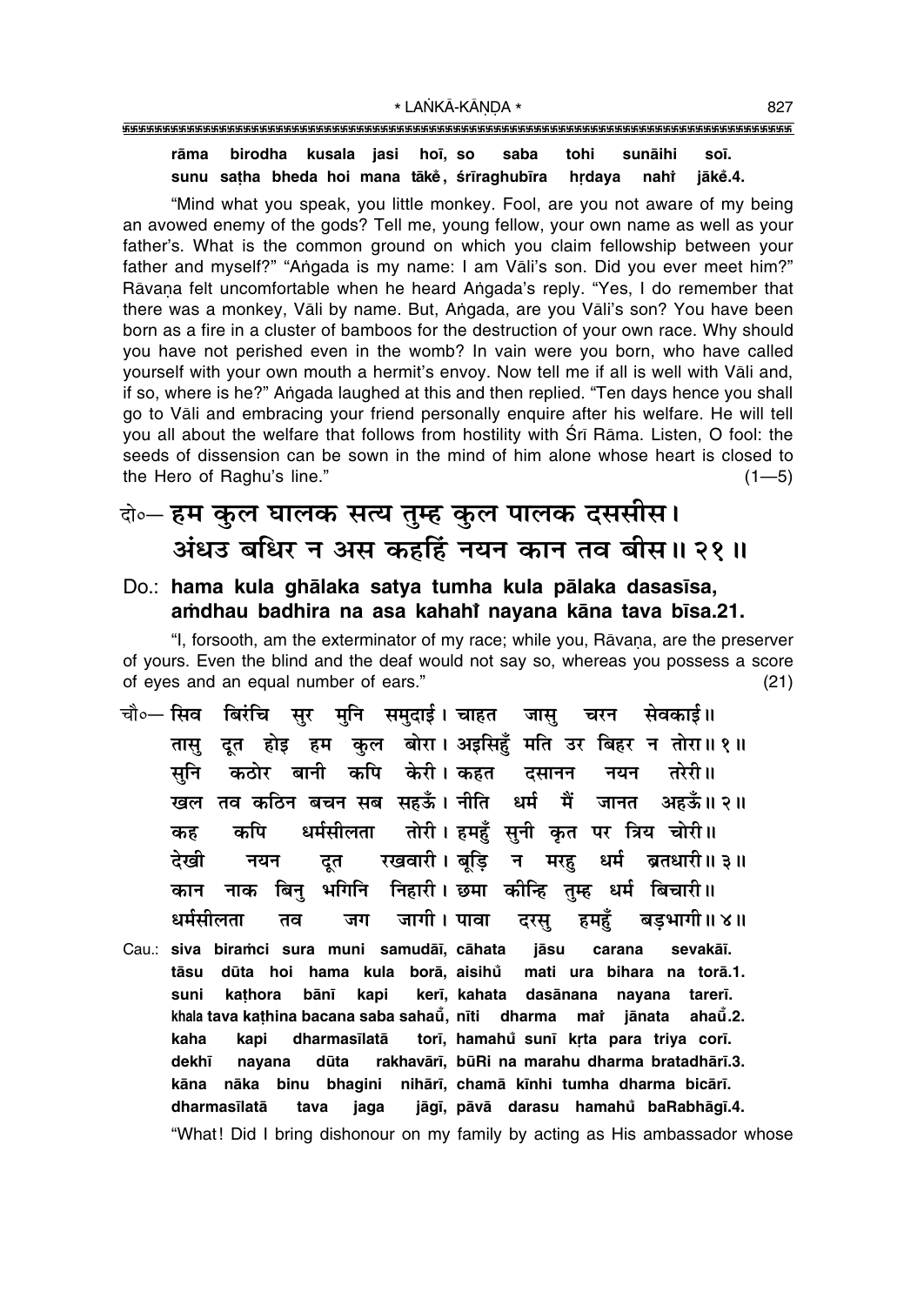feet even Siva, Brahma and all the gods and sages desire to serve? It is strange that your heart does not burst asunder even on entertaining such an idea." When he heard the monkey's sharp rejoinder, Rāvana glowered at him and said, "Wretch, I put up with your harsh words only because I know the bounds of decorum and righteousness." Said the monkey, "I too have heard of your piety, which is evident from the fact that you stole away another's wife. And I have witnessed with my own eyes the protection you vouchsafed to an envoy. An upholder of piety, why do you not drown yourself and thus end your life? When you saw your sister with her ears and nose cut off, it was from considerations of piety that you forgave the wrong. Your piety is famed throughout the world: I too am very fortunate in having been able to see you."  $(1 - 4)$ 

- केन्चल जनि जल्पसि जड़ जंतु कपि सठ बिलोकु मम बाहु। लोकपाल बल बिपुल ससि ग्रसन हेतु सब राहु॥ २२ (क)॥ पुनि नभ सर मम कर निकर कमलन्हि पर करि बास। सोभत भयउ मराल इव संभु सहित कैलास॥२२ (ख)॥
- Do.: jani jalpasi jaRa jamtu kapi satha biloku mama bāhū, lokapāla bala bipula sasi grasana hetu saba rāhu.22(A). puni nabha sara mama kara nikara kamalanhi para kari bāsa, sobhata bhayau marāla iva sambhu sahita kailāsa.22(B).

"Prate no more, you stupid creature, but look at my arms, O foolish monkey, that are like so many Rahus to eclipse the tremendous moon-like might of the quardians of the spheres. Again, (you might have heard that) while resting on my lotus-like palms in the lake of the heavens. Mount Kailasa with Sambhu (Lord Siva) shone like a swan."  $(22 A-B)$ 

- सूनु अंगद। मो सन भिरिहि कवन जोधा बद॥ चौ०— **तम्हरे** कटक माझ बिरहँ बलहीना। अनुज तासु दुख दुखी मलीना॥१॥ नारि तव प्रभु कूलद्रुम दोऊ।अनुज हमार भीरु अति सोऊ॥<br>अति बूढ़ा।सो कि होइ अब समरारूढ़ा॥२॥ तम्ह सग्रीव ਸਂੰਡੀ जामवंत कर्म जानहिं नल नीला। है कपि एक महा बलसीला॥ सिल्पि नगरु जेहिं जारा। सुनत बचन कह बालिकुमारा॥३॥ प्रथम आवा बचन कहु निसिचर नाहा।साँचेहुँ कीस कीन्ह पुर दाहा॥ सत्य कपि दहई। सुनि अस बचन सत्य को कहई॥४॥ नगर अल्प रावन अति सुभट सराहेह रावन।सो सुग्रीव केर लघु धावन॥ जो बहुत सो बीर न होई। पठवा खबरि लेन हम सोई॥५॥ चलइ
- Cau.: tumhare kațaka mājha sunu amgada, mo sana bhirihi kavana jodhā bada. tava prabhu nāri birahå balahīnā, anuja tāsu dukha dukhī malīnā.1. sugrīva kūladruma doū, anuja tumha hamāra bhīru ati soū. jāmavamta mamtrī ati būRhā, so aba samarārūRhā.2. ki hoi silpi karma jānahi nala nīlā, hai kapi mahā balasīlā. eka prathama nagaru jehi jārā, sunata bacana kaha bālikumārā.3. āvā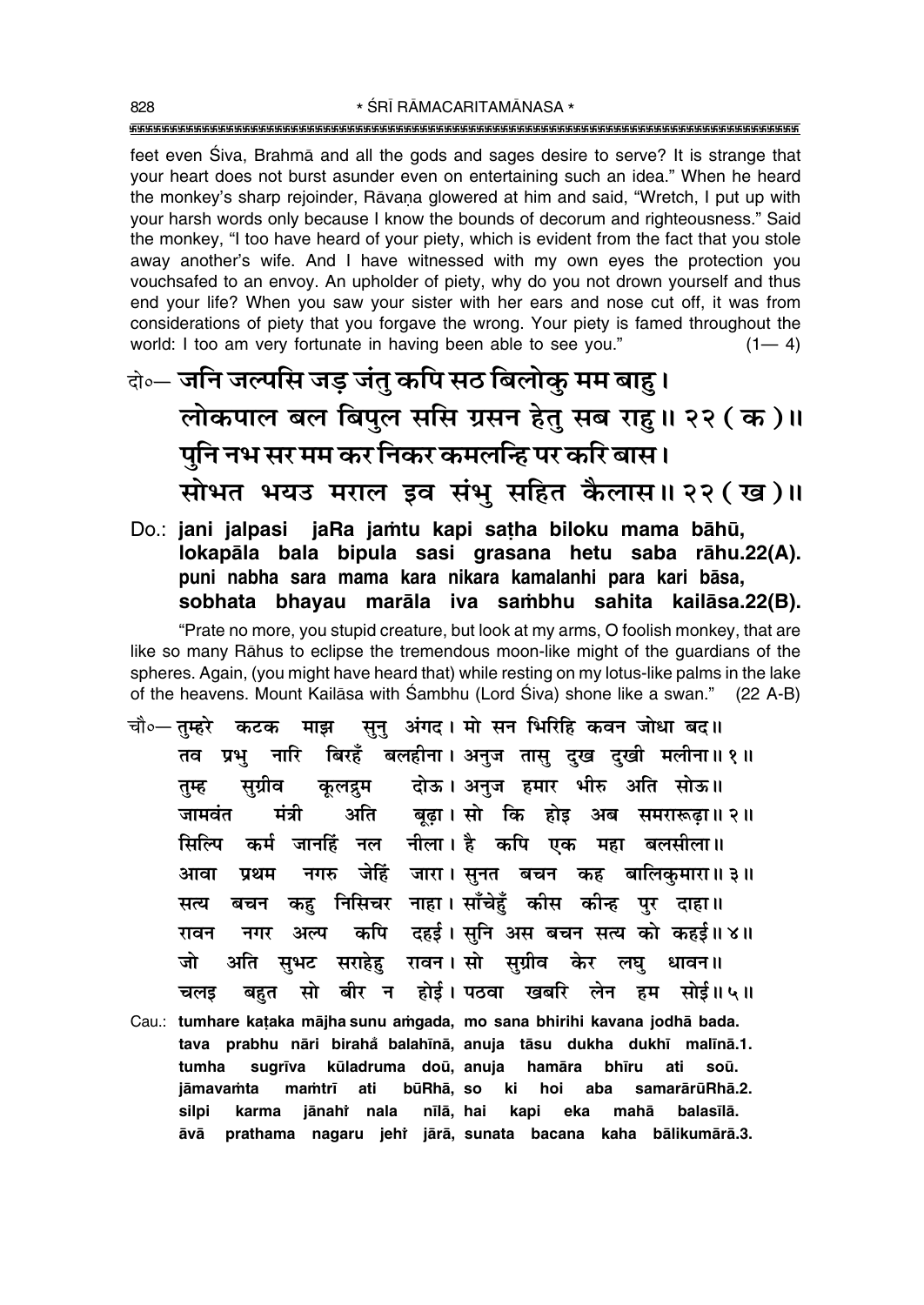satya bacana kahu nisicara nāhā, sācehů kīsa kīnha pura dāhā. rāvana nagara alpa kapi dahaī, suni asa bacana satya ko kahaī.4. jo ati subhata sarāhehu rāvana so sugrīva kera laghu dhāvana. calai bahuta bīra na hoi, pathavā khabari lena hama soi.5. **SO** 

"Listen, Angada; tell me which warrior in your army will dare encounter me. Your master (Rāma) has grown weak due to separation from his wife, while his younger brother (Laksmana) shares his grief and is consequently very sad. You and Sugriva are like trees on a river bank (that can be washed away any moment); as for my younger brother (Vibhisana), he is a great coward. Your counsellor, Jāmbavān, is too advanced in age to take his stand on the field of battle; while Nala and Nīla are mere architects (and no warriors). There is one monkey, no doubt, of extraordinary might-he who came before and set fire to the city." On hearing this Vāli's son (Angada) replied: "Tell me the truth, O demon king: is it a fact that a monkey burnt down your capital? A puny monkey set on fire Rāvana's capital! Who, on hearing such a report, would declare it as true? Rāvana, he whom you have extolled as a distinguished warrior is only one of Sugriva's petty runners. He who walks long distances is no champion; we sent him only to get news."  $(1 - 5)$ 

वे॰– सत्य नगरु कपि जारेउ बिनु प्रभु आयसु पाइ। फिरि न गयउ सुग्रीव पहिं तेहिं भय रहा लुकाइ॥ २३ ( क )॥ सत्य कहहि दसकंठ सब मोहि न सुनि कछु कोह। कोउ न हमारें कटक अस तो सन लरत जो सोह॥ २३ ( ख )॥ प्रीति बिरोध समान सन करिअ नीति असि आहि। जौं मृगपति बध मेडुकन्हि भल कि कहड़ कोउ ताहि ॥ २३ ( ग )॥ जद्यपि लघुता राम कहुँ तोहि बधें बड़ दोष। तदपि कठिन दसकंठ सुनु छत्र जाति कर रोष॥ २३ ( घ )॥ बक्र उक्ति धनु बचन सर हृदय दहेउ रिपु कीस। प्रतिउत्तर सड़सिन्ह मनहुँ काढ़त भट दससीस॥ २३ ( ङ)॥ हँसि बोलेउ दसमौलि तब कपि कर बड़ गुन एक । जो प्रतिपालइ तासु हित करइ उपाय अनेक ॥ २३ ( च )॥

Do.: satva nagaru kapi jāreu binu prabhu āyasu pāi, phiri na gayau sugrīva pahi tehi bhaya rahā lukāi.23(A). satya kahahi dasakamtha saba mohi na suni kachu koha, kou na hamārě kataka asa to sana larata jo soha.23(B). prīti birodha samāna sana karia nīti asi āhī, jaŭ mrgapati badha medukanhi bhala ki kahai kou tāhi.23(C). jadyapi laghutā rāma kahů tohi badhě baRa dosa, tadapi kathina dasakamtha sunu chatra jāti kara rosa.23(D).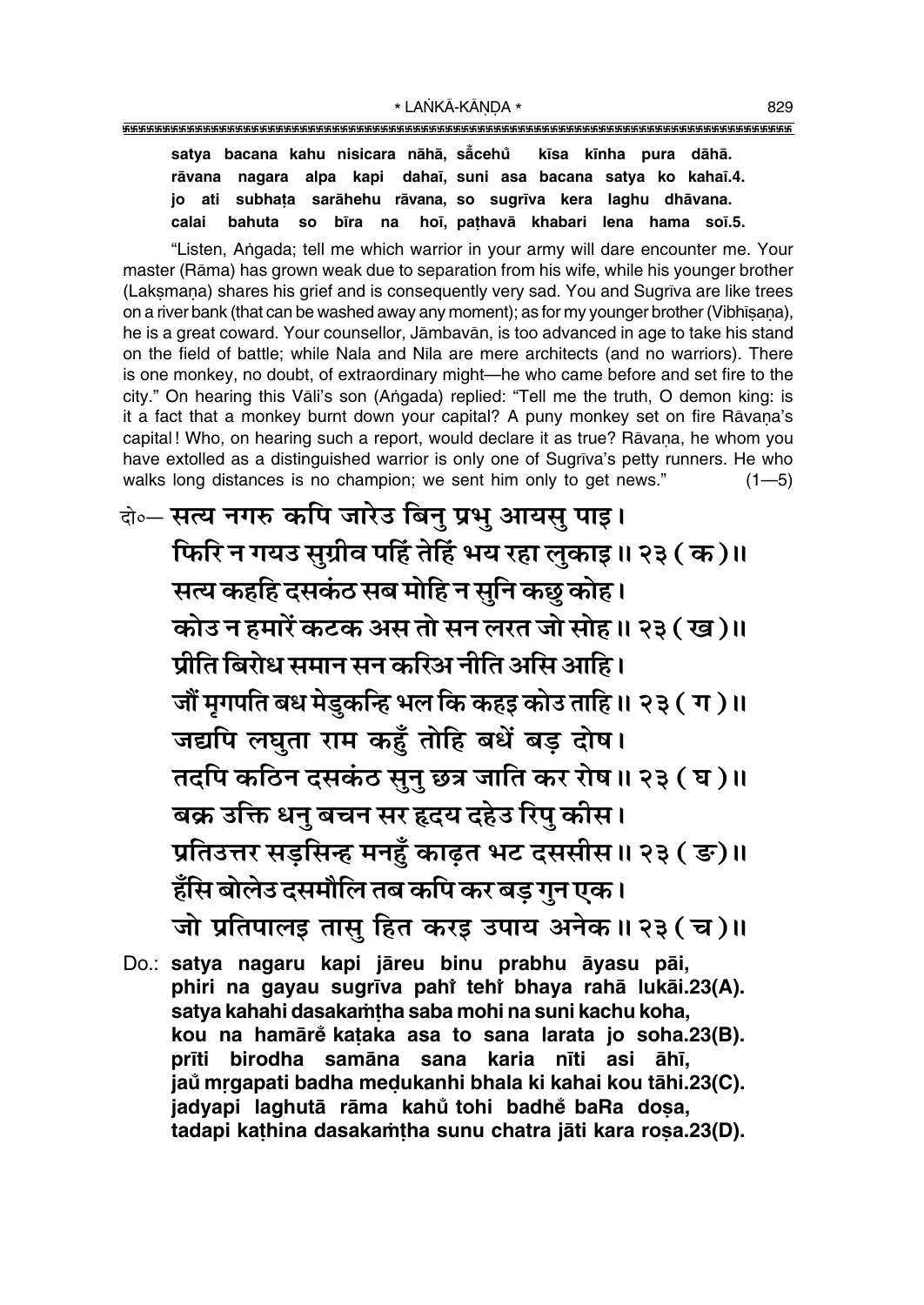#### bakra ukti dhanu bacana sara hrdaya daheu ripu kīsa, pratiuttara saRasinha manahů kāRhata bhata dasasīsa.23(E). håsi boleu dasamauli taba kapi kara baRa guna eka, pratipālai tāsu hita karai upāva aneka.23(F). io

"It seems true that the monkey set fire to your capital without receiving an order from his master. That is why he did not go back to Sugriva and remained in hiding for fear. All that you say, Rāvana, is true and I am not in the least angry at hearing it. There is none in our army who would fight you with any amount of grace. Make friends or enter into hostilities only with your equals: this is a sound maxim to follow. If a lion were to kill frogs, will anyone speak well of him? Though it would be derogatory on the part of Sri Rāma to kill you and He will incur great blame thereby, yet, mark me, Rāvaṇa, the fury of the Ksatriya race is hard to face." The monkey (Angada) burnt the enemy's heart with shafts of speech shot forth from the bow of sarcasm; and the ten-headed hero proceeded to extract the arrows, so to speak, with pairs of pincers in the form of rejoinders. He laughed and said: "A monkey possesses one great virtue: it does everything in its power to serve him who maintains it."  $(23 A-F)$ 

चौ०— धन्य कीस जो निज प्रभु काजा। जहँ तहँ नाचइ परिहरि लाजा॥ नाचि कृदि करि लोग रिझाई। पति हित करइ धर्म निपनाई॥१॥ तव जाती। प्रभु गुन कस न कहसि एहि भाँती॥ अंगद स्वामिभक्त गाहक परम सुजाना। तव कटु रटनि करउँ नहिँ काना॥२॥ मैं गन कह कपि तव गुन गाहकताई।सत्य पवनसुत मोहि सुनाई॥ बन बिधंसि सुत बधि पुर जारा। तदपि न तेहिं कछ कृत अपकारा॥३॥ सोइ बिचारि तव प्रकृति सुहाई। दसकंधर मैं कीन्हि ਫਿਨਾई।। देखेउँ आइ जो कछ कपि भाषा। तम्हरें लाज न रोष न माखा॥४॥ जौं असि मति पित् खाए कीसा। कहि अस बचन हँसा दससीसा॥ पितहि खाइ खातेउँ पुनि तोही। अबहीं समुझि परा कछु मोही॥५॥ बालि बिमल जस भाजन जानी। हतउँ न तोहि अधम अभिमानी॥ रावन जग केते। मैं निज श्रवन सुने सुनु जेते॥६॥ कह रावन बलिहि जितन एक गयउ पताला। राखेउ बाँधि सिसुन्ह हयसाला॥ मारहिं जाई। दया लागि बलि दीन्ह छोडाई॥ ७॥ खेलहिं बालक सहसभुज देखा। धाइ धरा जिमि जंतु बिसेषा॥ बहोरि एक कौतुक लागि भवन लै आवा।सो पुलस्ति मुनि जाइ छोड़ावा॥८॥ Cau.: dhanya kīsa jo nija prabhu kājā, jahå tahå nācai parihari lājā. rijhāī, pati hita karai dharma nipunāī.1. kari loga nāci kūdi amgada svāmibhakta tava jātī, prabhu guna kasa na kahasi ehi bhātī. mai guna gāhaka parama sujānā, tava kațu rațani karaŭ nahi kānā.2. kaha kapi tava guna gāhakatāi, satya pavanasuta mohi sunāī. bana bidhamsi suta badhi pura jārā, tadapi na tehi kachu krta apakārā.3. soi bicāri tava prakrti suhāī, dasakamdhara mai kīnhi dhithāī. dekheů āi jo kachu kapi bhāsā, tumharė lāja na rosa na mākhā.4.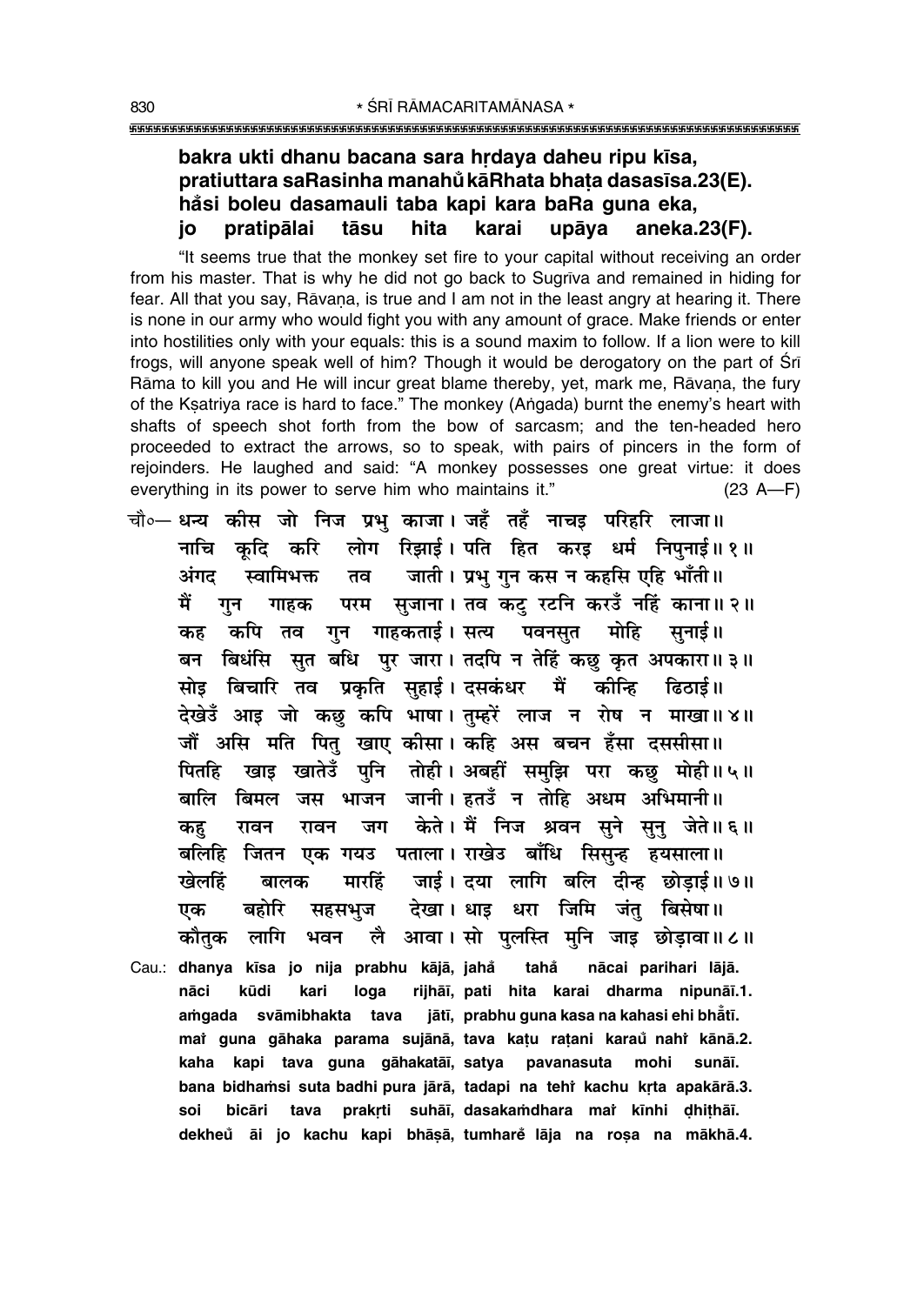**jau asi mati pitu khåe ° k∂så, kahi asa bacana ha°så dasas∂så. pitahi khåi khåteu puni toh∂, abah∂ ° ° samujhi parå kachu moh∂.5. båli bimala jasa bhåjana jån∂, hatau na tohi adhama abhimån∂. °** kahu rāvana rāvana jaga kete, mai nija śravana sune sunu jete.6. **balihi jitana eka gayau patålå, råkheu bå° dhi sisunha hayasålå. khelaht bålaka mårahiÚ jå∂, dayå lågi bali d∂nha choRå∂.7. eka bahori sahasabhuja dekhå, dhåi dharå jimi ja≈tu bise¶å. kautuka lågi bhavana lai åvå, so pulasti muni jåi choRåvå.8.**

ìBravo for a monkey, who dances unabashed in the service of its master anywhere and everywhere. Dancing and skipping about to amuse the people it serves the interest of its master; this shows its keen devotion to duty. Angada, all of your race are devoted to their lord; how could you, then, fail to extol the virtues of your master in the way you have done? I am a respecter of merit and too magnanimous to pay any attention to your scurrilously glib talk." Said Angada: "The son of the wind-god gave me a true account of your partiality to merit. He laid waste your garden, killed your son and set fire to your city and yet (in your eyes) he did you no wrong. Remembering such amiability of your disposition I have been so insolent in my behaviour with you, O Rāvaņa. On coming here I have witnessed all that Hanumān told me, viz., that you have no shame, no anger and no feeling of resentment." "It is because you possess such a mentality that you have proved to be the death of your own father." Uttering these words Rāvaņa burst into a laughter. "Having been the death of my father I would have next claimed you as my victim; but a thought has come to me just now. Knowing you to be a living memorial of Vāli's unsullied fame, I desist from killing you, O vile boaster. Tell me, Rāvana, how many Rāvanas there are in the world? Or hear from me how many I have heard of. One went to the nether world (Påtåla) to conquer Bali and was tied up in the stables by the children, who made sport of him and thrashed him till Bali took compassion on him and had him released. Another again was discovered by King Sahasrabåhu, who ran and captured him as a strange creature and brought him home for the sake of fun. The sage Pulastya then went and secured his release."  $(1-8)$ 

# दो∘— **एक कहत मोहि सकुच अति रहा बालि कीं काँख।** इन्ह महुँ रावन तैं कवन सत्य बदहि तजि माख॥ २४॥

### Do.: **eka kahata mohi sakuca ati rahå båli k∂° kå° kha, inha mahu råvana tai ° Ú kavana satya badahi taji måkha.24.**

ìYet another, I am much ashamed to tell you, was held tight under Våliís arm. Be not angry, Rāvaṇa, but tell me the truth, which of these may you be?" (24)

<sub>.चौ०</sub>— सूनु सठ सोइ रावन बलसीला। हरगिरि जान जासु भुज लीला॥ जान उमापति जासु सुराई। पूजेउँ जेहि सिर सुमन चढ़ाई॥ १॥ सिर सरोज निज करन्हि उतारी।**पूजेउँ अमित बार त्रिपुरारी**॥ भुज बिक्रम जानहिं दिगपाला।**सठ अजहँ जिन्ह कें उर साला॥२॥** जानहिं दिग्गज उर कठिनाई। जब जब भिरउँ जाइ बरिआई॥ **जिन्ह के दसन कराल न** फूटे। उर लागत मूलक इव टूटे॥३॥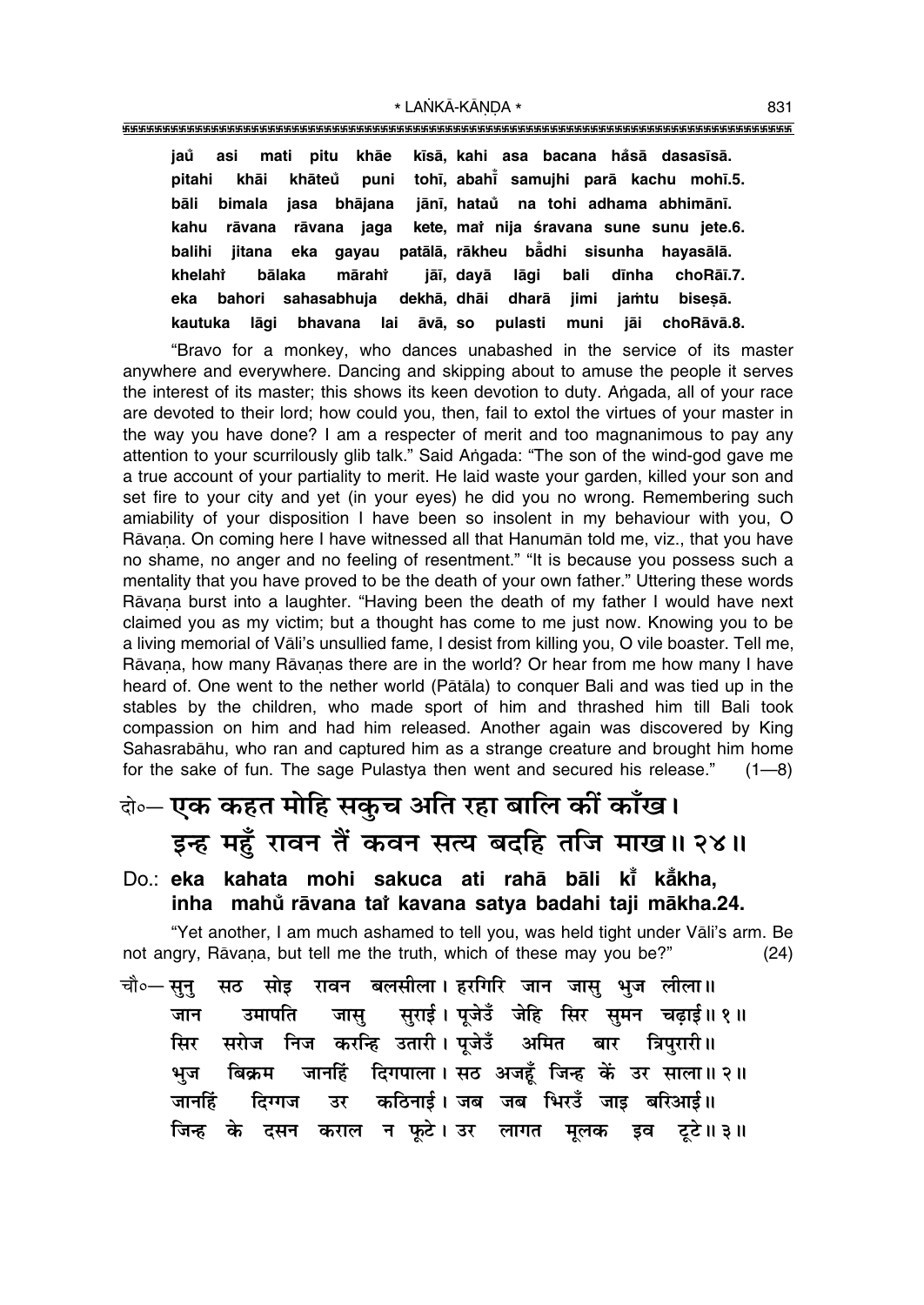डोलति इमि धरनी । चढत मत्त गज जिमि लघ तरनी ॥ जास चलत बिदित प्रतापी। सुनेहि न श्रवन अलीक प्रलापी॥४॥ सोड रावन जग satha soi rāvana balasīlā, haragiri jāna jāsu bhuja Cau.: sunu līlā. surāī, pūjeů jehi jāna umāpati jāsu sira sumana caRhāī.1. karanhi utārī, pūjeů sira saroia niia amita bāra tripurārī. bhuja bikrama jānahi digapālā, satha ajahū jinha ke ura sālā.2. bariāī. kathināī, jaba jaba jāi jānahř diggaja ura bhiraů jinha ke dasana karāla na phūte, ura lāgata mūlaka iva tūte.3. dharanī, caRhata matta gaja jimi laghu taranī. dolati imi iāsu calata jaga bidita pratāpī, sunehi na śravana alīka pralāpī.4. soi rāvana

"Listen, O fool: I am the same mighty Rāvana, the sport of whose arms is familiar to Mount Kailasa (the peak sacred to Lord Siva) and whose valour is known to Uma's Spouse (Siva Himself), in whose worship I offered my heads as flowers. Times without number have I removed my lotus-like heads with my own hands to worship Lord Siva (the Slayer of Tripura). The prowess of my arms is well-known to the guardians of the eight quarters, whose heart, you fool, still smarts under injuries inflicted by them. The toughness of my chest is familiar to the elephants supporting the eight quarters, whose fierce tusks, whenever I impetuously grappled with them, failed to make any impression on it and snapped off like radishes the moment they struck against it. Even as I walk, the earth shakes like a small boat when a mad elephant steps into it. I am the same Rāvana, known for his might all over the world; did you never hear of him, you lying prattler ?"  $(1-4)$ 

# केन्टे तेहि रावन कहँ लघु कहसि नर कर करसि बखान। रे कपि बर्बर खर्ब खल अब जाना तव ग्यान॥ २५॥

#### Do.: tehi rāvana kahå laghu kahasi nara kara karasi bakhāna, re kapi barbara kharba khala aba jānā tava gyāna.25.

"You belittle that Rāvana and extol a mortal man? Barbarous monkey, O puny wretch. I have now fathomed your wisdom."  $(25)$ 

बानी। बोल सँभारि अधम अभिमानी॥ चौ०— सनि सकोप अंगद कह अपारा। दहन अनल सम जासु कुठारा॥१॥ सहसबाहु गहन भूज धारा । बूड़े नृप अगनित बहु परस् सागर खर बारा॥ जास् भागा। सो नर क्यों दससीस अभागा॥ २॥ तास गर्ब जेहि देखत रे बंगा। धन्वी कामु नदी मनुज कस सठ पुनि गंगा॥ राम रूखा। अन्न दान अरु पस् सरधेन कल्पतरु रस पीयषा॥ ३॥ सहसानन। चिंतामनि पुनि उपल दसानन॥ बैनतेय अहि खग बैकुंठा। लाभ कि रघुपति भगति अकुंठा॥४॥ लोक मतिमंद सूनु Cau.: suni amgada sakopa kaha bānī, bolu såbhāri adhama abhimānī. sahasabāhu bhuja gahana apārā, dahana anala sama jāsu kuthārā.1. jāsu parasu sāgara khara dhārā, būRe nrpa aganita bahu bārā. tāsu garba jehi dekhata bhāgā, so nara kyo dasasīsa abhāgā.2.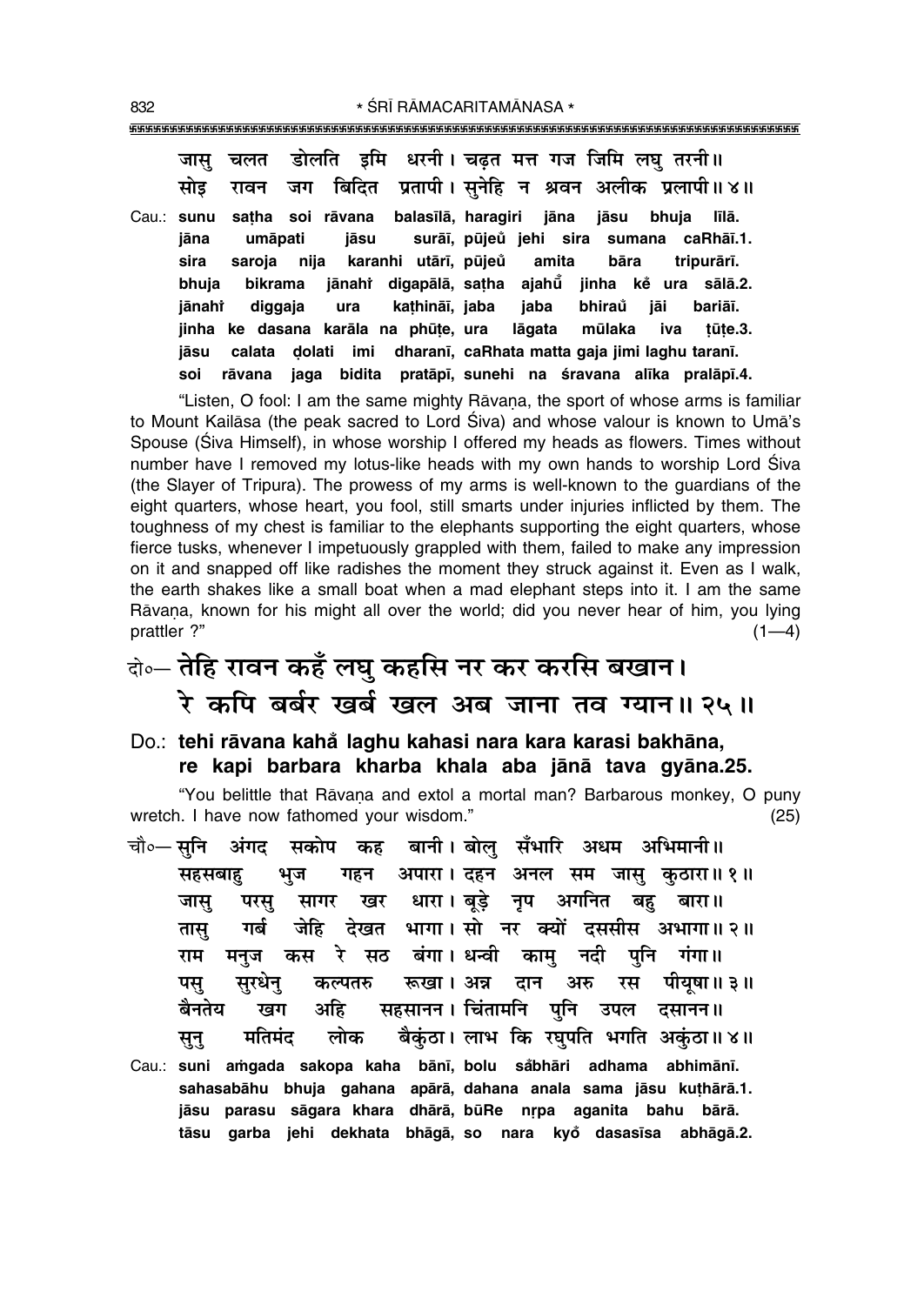rāma manuja kasa re satha bamgā, dhanvī kāmu nadī puni gamgā. pasu suradhenu kalpataru rūkhā, anna dāna aru rasa pīvūsā.3. bainateva khaga ahi sahasānana cimtāmani puni upaļa dasānana. sunu matimamda loka baikumthā, lābha ki raghupati bhagati akumthā.4.

On hearing this, Angada indignantly replied: "Take care what you say, you vainglorious wretch. How can He be accounted a man, you wretched Rāvana, at whose very sight melted away the pride of Paraśurāma—the same Paraśurāma whose axe was like a fire to consume King Sahasrabāhu's boundless forest of arms, or (to use another simile) like the sea in whose swift tide have drowned innumerable kings time after time. How can Sri Rāma be a mortal, you arrogant fool? Is the god of love a mere archer, the Ganga a mere stream, the cow of plenty a mere beast, the tree of Paradise a mere tree, the gift of food an ordinary gift, nectar an ordinary drink, Garuda (the mount of God Visnu) a mere bird, the thousand-headed Sesa a mere serpent and the wish-yielding gem a mere stone, O ten-headed monster? Listen, O dullard: is Vaikuntha an ordinary sphere and unflinching devotion to the Lord of the Raghus an ordinary gain?"  $(1-4)$ 

# के-सेन सहित तव मान मथि बन उजारि पुर जारि। कस रे सठ हनुमान कपि गयउ जो तव सुत मारि॥ २६॥

#### Do.: sena sahita tava māna mathi bana ujāri pura jāri, kasa re satha hanumāna kapi gayau jo tava suta māri.26.

"What! is Hanumān, O fool, an ordinary monkey, who got off unhurt after trampling your pride as well as that of your army, laying waste your garden, setting your capital on fire and slaying your own son?"  $(26)$ 

- चौ०— सून् परिहरि चतराई। भजसि न कपासिंध रघराई॥ रावन जौं खल भएसि राम कर द्रोही। ब्रह्म रुद्र सक राखि न तोही॥१॥ बथा जनि मारसि गाला। राम बयर अस होडहि हाला॥ मढ तव सिर निकर कपिन्ह के आगें। परिहर्हि धरनि राम सर लागें॥२॥ ते सिर कंदक सम नाना। खेलिहर्हि भाल कीस चौगाना॥ तव कोपिहि रघुनायक। छुटिहर्हि अति कराल बहु सायक॥३॥ जबहिं समर तब कि चलिहि अस गाल तुम्हारा। अस बिचारि भजु राम उदारा॥ सूनत बचन रावन परजरा। जरत महानल जन् घृत परा॥४॥
- Cau.: sunu rāvana parihari caturāi, bhajasi na krpāsimdhu raghurāi. jaů khala bhaesi rāma kara drohī, brahma rudra saka rākhi na tohī.1. mūRha brthā jani mārasi gālā, rāma bayara hālā. asa hoihi tava sira nikara kapinha ke āgě, parihahř dharani rāma sara lāgě.2. te tava sira kamduka sama nānā, khelihahî bhālu kīsa caugānā. jabahi samara kopihi raghunāyaka, chuțihahi ati karāla bahu sāyaka.3. taba ki calihi asa gāla tumhārā, asa bicāri bhaju rāma udārā. bacana rāvana parajarā, jarata mahānala janu ghrta parā.4. sunata

"Listen, Rāvana: giving up all hypocrisy, why do you not adore the All-merciful Lord of the Raghus? Oh wretch, if you pit yourself against Rāma, even Brahmā (the Creator) and Rudra (Lord Śiva) cannot save you. Fool, brag not in vain; if you contend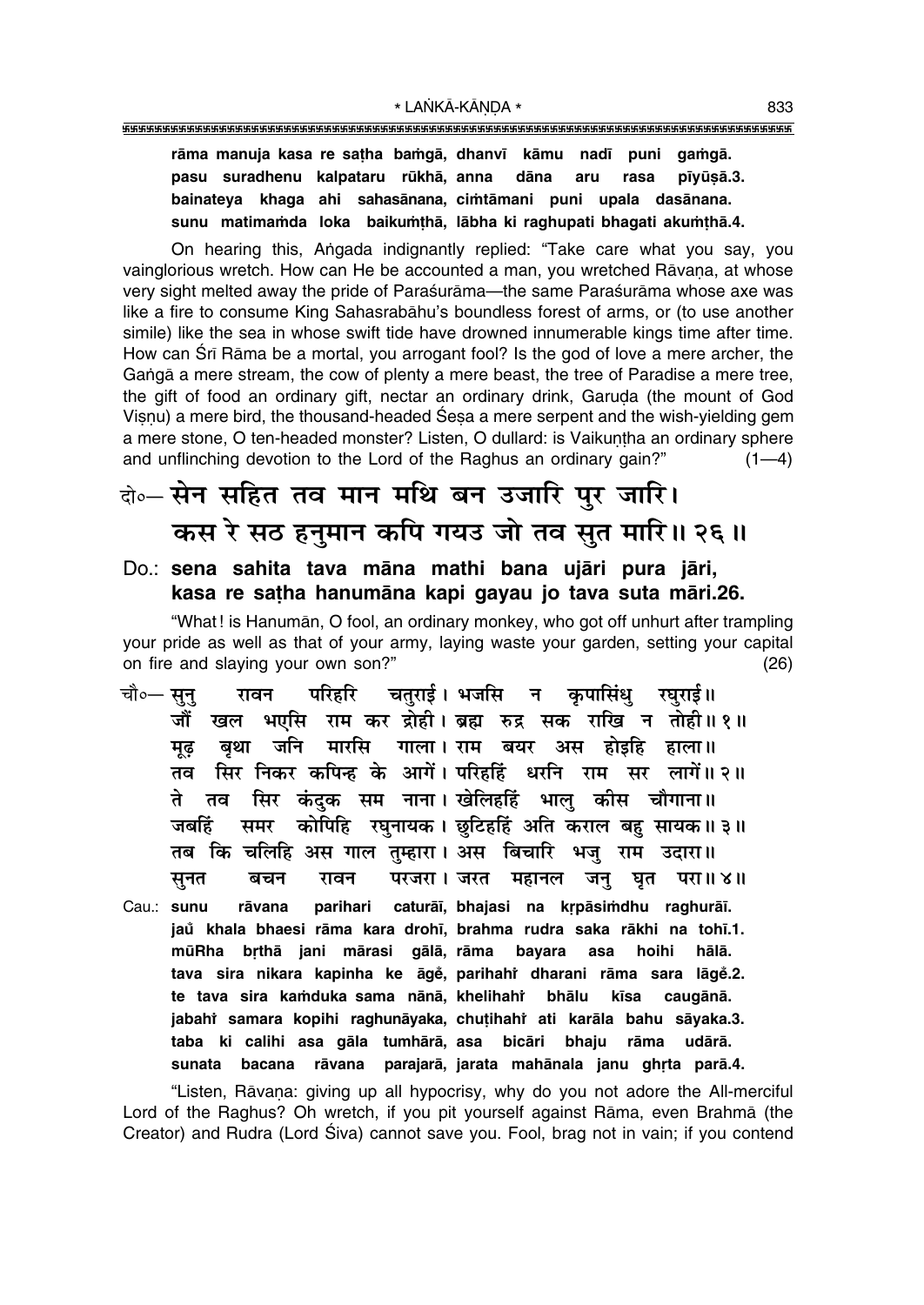with Rāma, such will be your fate: struck with Srī Rāma's arrows your many heads will fall to the ground in front of the monkeys, and the bears and monkeys will play with those heads as with so many balls. When the Lord of the Raghus gets enraged in battle and His many fierce arrows dart, will you then be able to bounce like this? Realizing this, adore the high-souled Sri Rama." On hearing these words Ravana flared up like a blazing fire on which clarified butter has been thrown.  $(1-4)$ 

बे॰ कुंभकरन अस बंधु मम सुत प्रसिद्ध सक्रारि। मोर पराक्रम नहिं सुनेहि जितेउँ चराचर झारि॥ २७॥

#### Do.: kumbhakarana asa bamdhu mama suta prasiddha sakrāri, parākrama nahi sunehi jiteŭ carācara jhāri.27. mora

"I have a brother like Kumbhakarna (lit., one having ears as big as a pair of jars) and the renowned Meghanada (the vanguisher of Indra) for my son. And have you never heard of my own valour, by which I have conquered the entire creation, both animate and inanimate?"  $(27)$ 

- सहाई । बाँधा सिंधु इहइ प्रभुताई॥ जोरि चौ०— स्रठ साखामग बारीसा। सुर न होहिं ते सुन सब कीसा॥ १॥ अनेक नाघहिं खग भुज सागर बल जल पूरा। जहँ बूड़े बहु सुर नर सूरा॥ मम अपारा। को अस बीर जो पाइहि पारा॥ २॥ बीस पयोधि अगाध भरावा। भूप सुजस खल मोहि सुनावा॥ दिगपालन्ह मैं नीर पै समर सुभट तव नाथा। पनि पनि कहसि जासु गुन गाथा॥३॥ जौं बसीठ पठवत केहि काजा। रिपु सन प्रीति करत नहिं लाजा॥ तौ मथन निरखु मम बाहू। पुनि सठ कपि निज प्रभुहि सराहू॥४॥ हरगिरि sahāī. bằdhā Cau.: satha sākhāmrga jori siṁdhu ihai prabhutāī.
- bārīsā, sūra nāghahi khaqa aneka na hohi te sunu saba kīsā.1. mama bhuja sāgara bala jala pūrā, jahå būRe bahu sura nara sūrā. payodhi agādha apārā, ko pāihi bīsa asa bīra io pārā.2. digapālanha mat nīra bharāvā, bhūpa sujasa khala mohi sunāvā. jaů pai samara subhata tava nāthā, puni puni kahasi jāsu guna gāthā.3. tau basītha pathavata kehi kājā, ripu sana prīti karata nahi lājā. haragiri mathana nirakhu mama bāhū, puni satha kapi nija prabhuhi sarāhū.4.

"Fool, with the help of monkeys your master has bridged the ocean; is this what you call valour? There are many birds which fly across the ocean; yet listen, O monkey, they are no heroes all. Now each of my arms is a veritable ocean, brimming over with a flood of strength, beneath which many a valiant god and man has been drowned. What hero is there, who will cross these twenty unfathomable and boundless oceans? I made the quardians of the eight quarters do menial service to me; while you, O wretch, glorify an earthly prince before me! If your lord, whose virtues you recount again and again, is valiant in battle, why does he send an ambassador to me? Is he not ashamed to make terms with his enemy? Look at my arms, which lifted and violently shook Mount Kailasa, and then, foolish monkey, extol your master, if you like."  $(1-4)$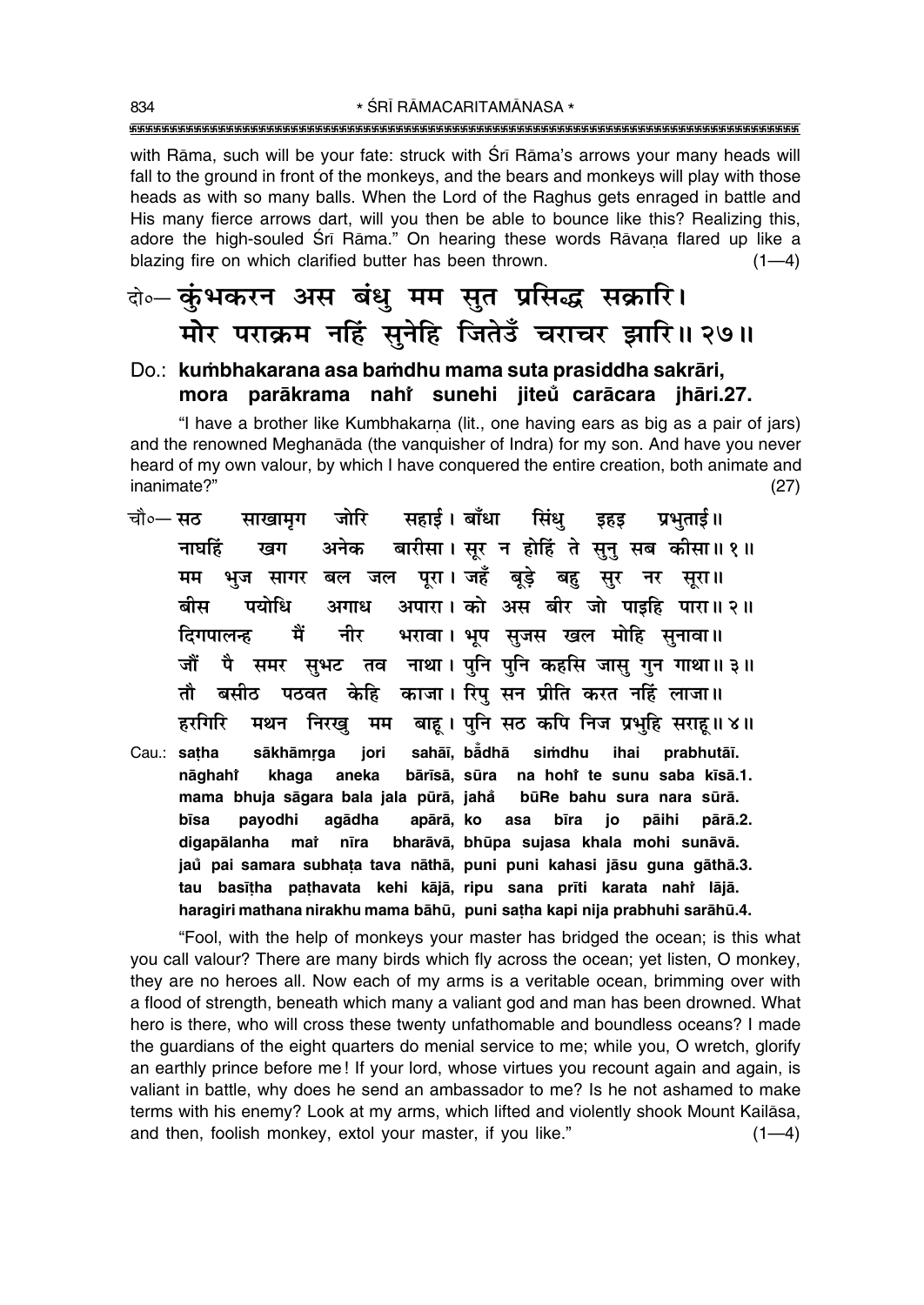# वे⊶ सुर कवन रावन सरिस स्वकर काटि जेहिं सीस। हुने अनल अति हरष बहु बार साखि गौरीस॥ २८॥

#### Do.: sūra kavana rāvana sarisa svakara kāti jehi sīsa, hune anala ati harasa bahu bāra sākhi gaurīsa.28.

"What hero is there equal to Rāvana, who with his own hands cut off his heads time and again and offered them to the sacrificial fire with great delight, as will be borne out by Gauri's Spouse (Lord Siva) Himself."  $(28)$ 

- बिलोकेउँ जबहिँ कपाला। बिधि के लिखे अंक निज भाला॥ चौ०— जरत नर कें कर आपन बध बाँची। हसेउँ जानि बिधि गिरा असाँची॥१॥ सोउ मन समुझि त्रास नहिं मोरें। लिखा बिरंचि जरठ मति भोरें॥ बीर बल सठ मम आगें। पनि पनि कहसि लाज पति त्यागें॥ २॥ आन सलज्ज जग माहीं। रावन तोहि समान कोउ नाहीं॥ अंगट कह सुभाऊ। निज मुख निज गुन कहसि न काऊ॥३॥ लाजवंत तव सहज अरु सैल कथा चित रही।ताते बार बीस तैं सिर कही।। उर घाली। जीतेह सहसबाह बलि बाली॥४॥ मो भजबल राखेह पुरा। काटें सीस कि मतिमंद देहि अब होडअ सरा॥ सन न बीरा। काटइ निज कर सकल सरीरा॥५॥ इंद्रजालि कहँ कहिअ kapālā, bidhi ke likhe amka nija bhālā. Cau.: jarata bilokeů jabaht
- nara ke kara āpana badha bācī, haseu jāni bidhi girā asā̃cī.1. sou mana samujhi trāsa nahi more, likhā biramci jaratha mati bhore. āna bīra bala satha mama āgě, puni puni kahasi lāja pati tyāgě.2. kaha amgada salajja jaga māhi, rāvana tohi samāna kou nāhi. subhāū, nija mukha nija guna kahasi na kāū.3. lājavamta tava sahaja sira aru saila kathā cita rahī, tāte bāra kahī. bīsa tar sahasabāhu bālī.4. so bhujabala rākhehu ura ghālī, jītehu bali sunu matimamda dehi aba pūrā, kātě ki sūrā. sīsa hoia imdrajāli kahů kahia bīrā, kātai sarīrā.5. na nija kara sakala

"When as my skulls began to burn I saw the decree of Providence traced on my brow and read that I was going to die at the hands of a mortal, I laughed; for I knew Brahma's prophecy to be false. I am not afraid in my heart even when I remember this; for (I am sure) Brahmā must have traced the decree in his senile dementia. Yet, you fool, you repeatedly exalt the might of another hero in my presence, giving up all shame and decorum." Angada replied: "Yes, there is no one in the whole world so shamefaced as you. You are bashful by your innate disposition, since you never indulge in self-praise. Only the story of offering your heads (to Lord Śiva) and lifting the mountain (Kailāsa) has been foremost in your mind and hence you have told it twenty times over. As for (the tale of) that strength of arm by which you were able to conquer Sahasrabahu, Bali and Vāli, you have kept it secret in your heart. Listen, fool, and brag no more. Can anyone turn a hero by cutting off one's head ? A juggler is never called a hero even though he hacks to pieces his whole body with his own hands."  $(1 - 5)$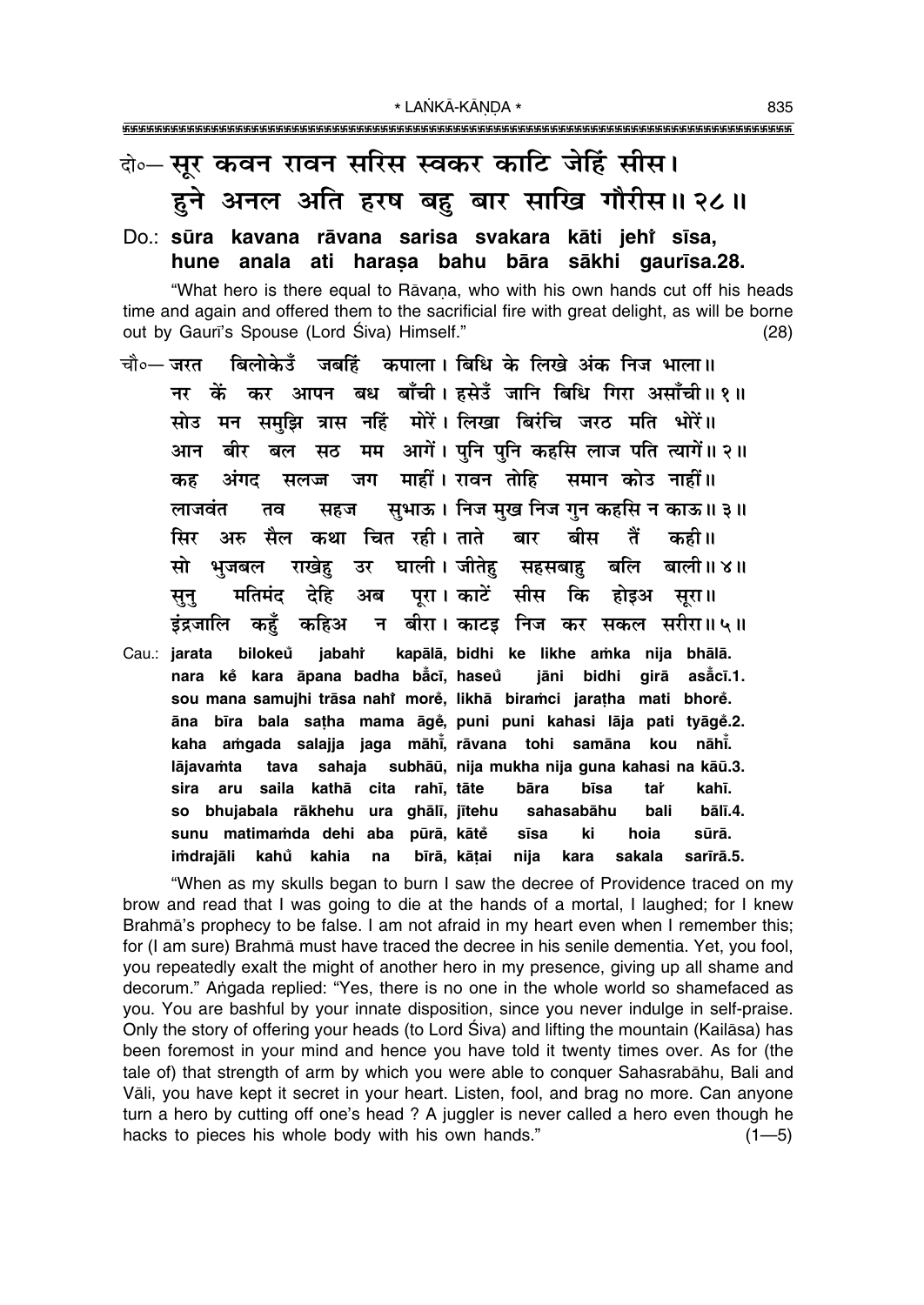# बे-जरहिं पतंग मोह बस भार बहहिं खर बृंद। ते नहिं सर कहावहिं समुझि देखु मतिमंद॥२९॥

#### Do.: jarahi patamga moha basa bhara bahahi khara brmda, te nahi sūra kahāvahi samujhi dekhu matimamda.29.

"Ponder, O fool, and see for yourself that due to infatuation moths burn themselves in fire and donkeys carry loads; but they are never termed as heroes."  $(29)$ 

- चौ०— अब जनि बतबढ़ाव खल करही। सूनु मम बचन मान परिहरही॥ दसमुख मैं न बसीठीं आयउँ। अस बिचारि रघुबीर पठायउँ॥१॥ बार बार अस कहड़ कृपाला। नहिं गजारि जसु बधें सुकाला॥ मन महँ समुझि बचन प्रभु केरे। सहेउँ कठोर बचन सठ तेरे॥२॥ नाहिं त करि मुख भंजन तोरा। लै जातेउँ सीतहि बरजोरा॥ अधम सुरारी। सूनें हरि आनिहि जानेउँ तव बल परनारी॥ ३॥ गर्ब बहूता। मैं रघुपति सेवक कर दूता॥ तैं निसिचर पति राम अपमानहि डरऊँ। तोहि देखत अस कौतक करऊँ॥४॥ जौं न
- Cau.: aba jani batabaRhāva khala karahī, sunu mama bacana māna pariharahī. dasamukha mai na basīthī āyau, asa bicāri raghubīra pathāyau.1. bāra bāra asa kahai krpālā, nahi gajāri jasu badhe srkālā. mana mahů samujhi bacana prabhu kere, saheů kathora bacana satha tere.2. nāhi ta kari mukha bhamjana torā, lai jāteů sītahi barajorā. jāneů tava bala adhama surārī, sūně hari ānihi paranārī.3. nisicara pati garba bahūtā, mai raghupati sevaka kara dūtā. tat na rāma apamānahi daraū, tohi dekhata asa kautuka karaū̃.4. jaů

"Cease wrangling any more, O wretch; listen to my advice and have done away with pride. I have not come to you as an envoy (to seek terms with you), O ten-headed monster; the Hero of Raghu's line has sent me from other considerations. The Allmerciful has said again and again: 'A lion earns no reputation by killing a jackal.' Bearing in mind the words of my lord I have suffered, O fool, your pungent speech. Otherwise, I would have smashed your jaws and taken back Sita by force. I have judged your strength, O vile enemy of heaven, from the very fact that you carried off another's wife while she was all by herself. You are the lord of demons and exceedingly haughty, while I am a messenger of one of Srī Rāma's servants. If I were not afraid of insulting Srī Rāma, I would have wrought this wonder before your very eyes :"  $(1-4)$ 

### केन तोहि पटकि महि सेन हति चौपट करि तव गाउँ। तव जुबतिन्ह समेत सठ जनकसुतहि लै जाउँ॥३०॥

#### Do.: tohi pataki mahi sena hati caupata kari tava gāů, tava jubatinha sameta satha janakasutahi lai jāů.30.

"Dashing you to the ground, exterminating your army and laying waste your town, O fool, I would have taken away Janaka's Daughter with all your wives."  $(30)$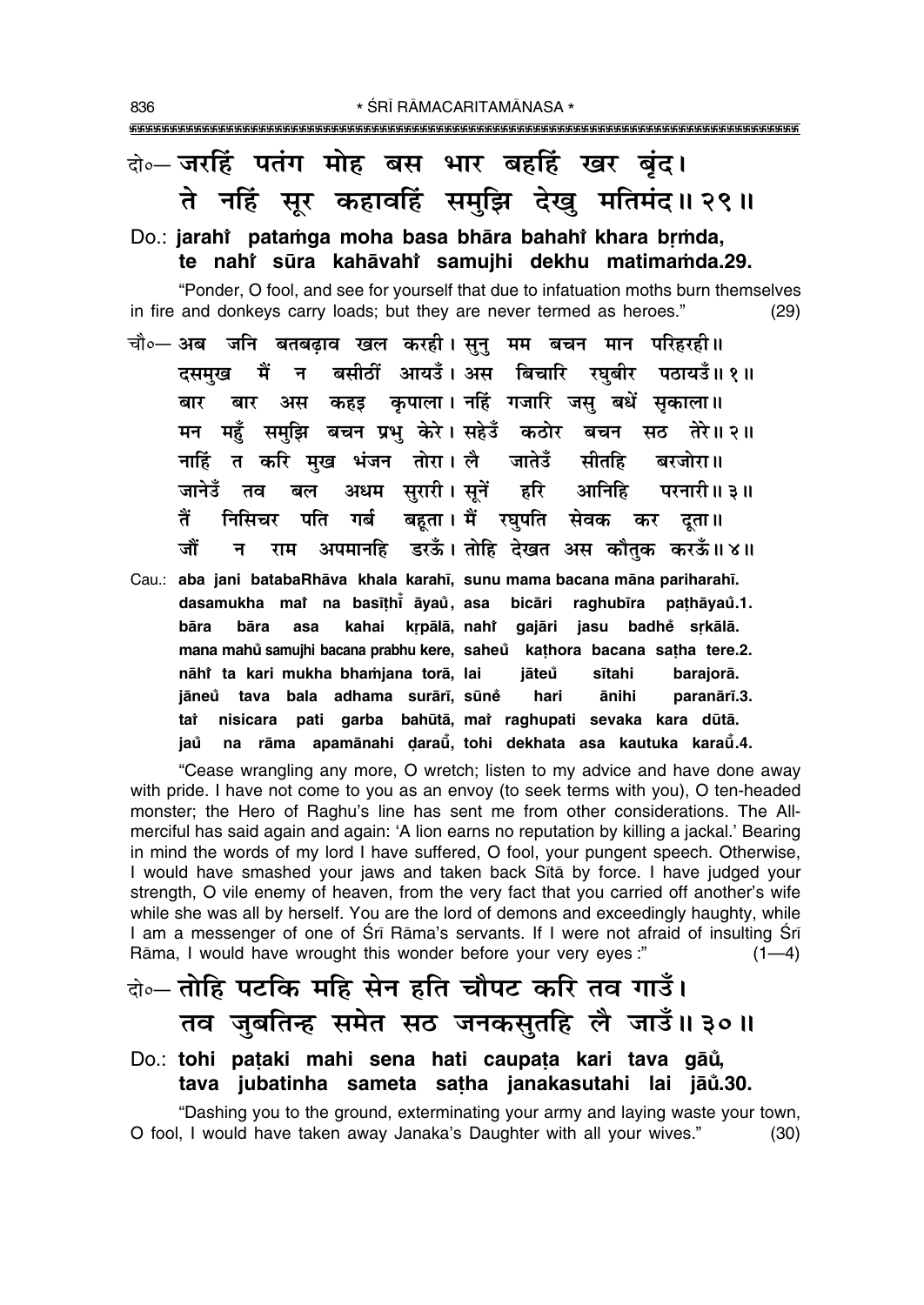\* LANKĀ-KĀNDA \*

| चौ०— जौं अस करौं तदपि न बड़ाई। मुएहि बधें नहिं कछु मनुसाई॥           |
|----------------------------------------------------------------------|
| कौल कामबस कृपिन बिमूढ़ा। अति दरिद्र अजसी अति बढ़ा॥१॥                 |
| सदा रोगबस संतत क्रोधी।विष्नु बिमुख श्रुति संत बिरोधी॥                |
| तनु पोषक निंदक अघखानी।जीवत सव सम चौदह प्रानी॥२॥                      |
| अस बिचारि खल बधउँ न तोही। अब जनि रिस उपजावसि मोही॥                   |
| सुनि सकोप कह निसिचर नाथा। अधर दसन दसि मीजत हाथा॥३॥                   |
| रे कपि अधम मरन अब चहसी। छोटे बदन बात बडि कहसी॥                       |
| कटु जल्पसि जड़ कपि बल जाकें। बल प्रताप बुधि तेज न ताकें॥४॥           |
| Cau.: jaŭ asa karaŭ tadapi na baRāī, muehi badhě nahř kachu manusāī. |
| kaula kāmabasa krpina bimūRhā, ati daridra ajasī ati būRhā.1.        |
| sadā rogabasa samtata krodhī, bisnu bimukha śruti samta birodhī.     |
| tanu posaka nimdaka agha khānī, jīvata sava sama caudaha prānī.2.    |
| asa bicāri khala badhaŭ na tohī, aba jani risa upajāvasi mohī.       |
| suni sakopa kaha nisicara nāthā, adhara dasana dasi mījata hāthā.3.  |
| re kapi adhama marana aba cahasī, chote badana bāta baRi kahasī.     |
| katu jalpasi jaRa kapi bala jākě, bala pratāpa budhi teja na tākě.4. |

"Even if I did so, it would hardly bring me any credit; for it is no act of valour to slay the slain. A follower of the Vāmamārga (a sect of Sakti-worshippers indulging in certain prohibited practices as a part of their worship), a man given over to lust, a miser, a grossly stupid fellow, an utterly destitute person, a man suffering from disrepute, an extremely old man, an ever sick person, one who is always angry, he who is hostile to Lord Visnu, an enemy of the Vedas and saints, he who exclusively nourishes his own body, he who is given to slandering others, and he who is a storehouse of sins—these fourteen persons are no better than corpses, even while they live. Realizing this, O wretch, I refrain from killing you. But rouse my anger no more." On hearing this, the demon king bit his lips, wrung his hands and burst out furiously: "O vile monkey, you are now bent upon dying; for though small, you have spoken big words. He, on whose strength you dare utter such wild and sharp words, O stupid monkey, has no strength, glory, intelligence or majesty at all."  $(1-4)$ 

- के-अगुन अमान जानि तेहि दीन्ह पिता बनबास। सो दुख अरु जुबती बिरह पुनि निसि दिन मम त्रास ॥ ३१ ( क )॥ जिन्ह के बल कर गर्ब तोहि अइसे मनुज अनेक। खाहिं निसाचर दिवस निसि मूढ़ समुझू तजि टेक ॥ ३१ ( ख )॥
- Do.: aguna amāna jāni tehi dīnha pitā banabāsa. so dukha aru jubatī biraha puni nisi dina mama trāsa.31(A). jinha ke bala kara garba tohi aise manuja aneka, khāhi nisācara divasa nisi mūRha samujhu taji teka.31(B).

"Finding him devoid of merit and self-esteem, his father sent him into exile. Apart from that sorrow the separation from his wife is telling on him and above all he is

837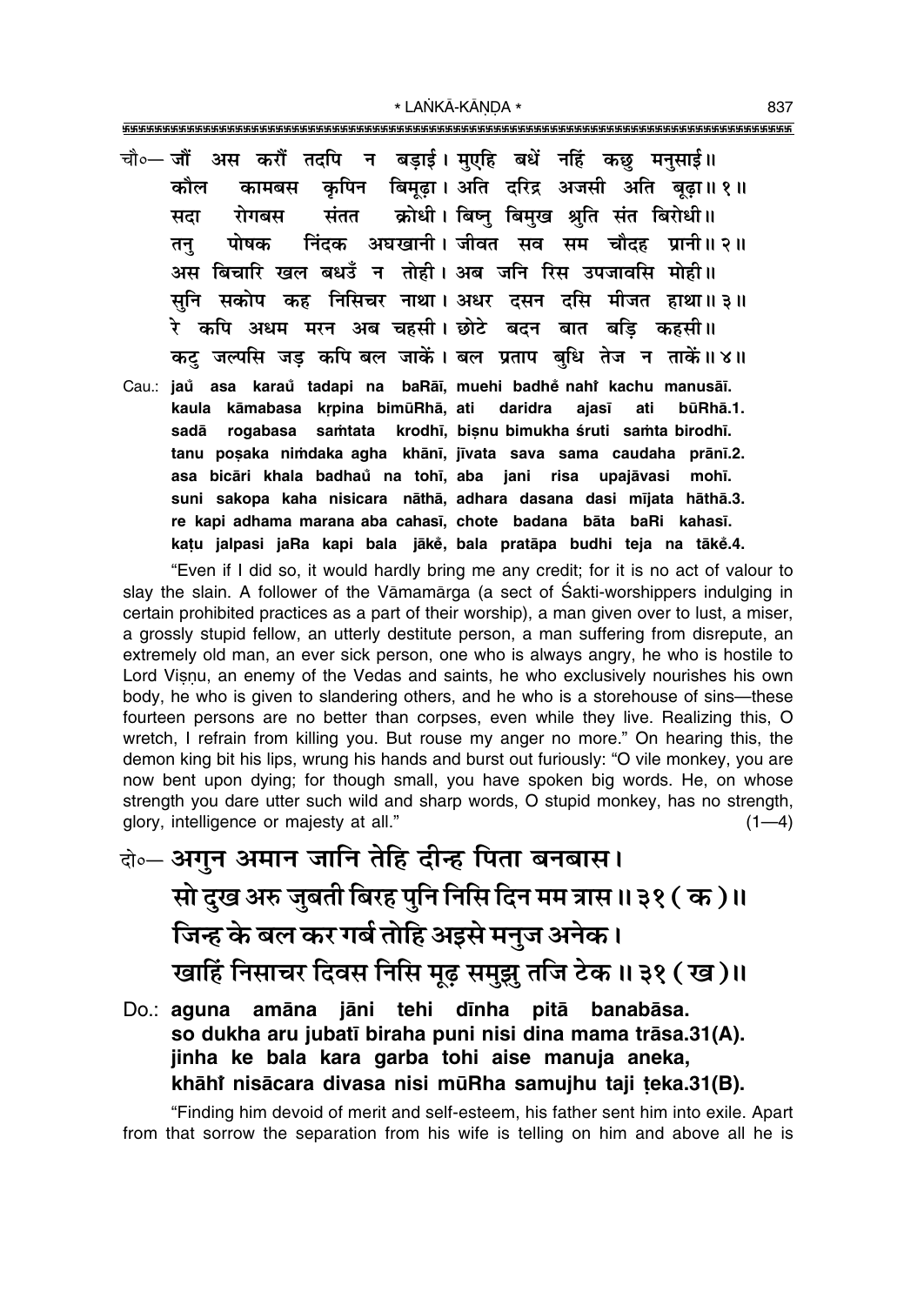constantly obsessed with terror of me. The demons devour day and night many such men as he of whose might you are proud; realize this, O fool, and cease to be perverse."  $(31 \text{ A-B})$ 

- चौ∘— जब तेहिं कीन्हि राम कै निंदा। क्रोधवंत अति कपिंदा॥ भयउ हरि हर निंदा सुनइ जो काना।होड पाप गोघात समाना॥ १॥ भारी। दुहु भुजदंड तमकि महि मारी॥ कपिकंजर कटकटान डोलत धरनि सभासद खसे। चले भाजि भय मारुत ग्रसे॥ २॥ दसकंधर। भूतल परे मुकुट मँभारि गिरत अति उठा संदर॥ तेहिं लै निज सिरन्हि सँवारे। कछ अंगद प्रभ पास पबारे॥३॥ कछ देखि कपि भागे। दिनहीं लुक परन बिधि लागे॥ आवत मकट कोप चलाए। कुलिस चारि आवत अति धाए॥४॥ रावन करि को कह प्रभ हँसि जनि हृदयँ डेराह।लक न असनि केत नहिं राह॥ किरीट केरे। आवत बालितनय के दसकंधर ग्रेरे ॥ ५ ॥ ए
- Cau.: jaba tehi kinhi rāma kai nimdā, krodhavamta ati bhayau kapimdā. nimdā sunai jo kānā, hoi hari hara pāpa qoqhāta samānā.1. bhārī, duhu bhujadamda tamaki mahi mārī. katakatāna kapikumjara dolata dharani sabhāsada khase, cale bhāji bhaya māruta grase.2. girata såbhāri uthā dasakamdhara, bhūtala pare mukuta ati sumdara. kachu teht lai nija siranhi såvāre, kachu amgada prabhu pāsa pabāre.3. āvata mukuta dekhi kapi bhāge, dinahī lūka parana bidhi lāge. kī rāvana kari kopa calāe, kulisa cāri āvata ati dhāe.4. kaha prabhu håsi jani hrdayå derāhū, lūka na asani ketu nahi rāhū. kirīta dasakamdhara kere, āvata bālitanaya e ke prere.5.

When he thus inveighed against Srī Rāma, the monkey chief grew furious with rage. For he who opens his ears to vituperation against Hari (Bhagavān Vișņu) or Hara (Lord Siva) incurs as great a sin as he who kills a cow. Angada (the great monkey) gave a loud yell and furiously struck both his mighty arms against the ground. The earth shook and members of the assembly were thrown off their seats and took to flight, possessed as they were by the hobgoblin of fear. The ten-headed monster (Ravana) too was about to topple down but recovered himself and stood up. Yet his most beautiful crowns fell to the ground; some of them he took and set on his heads, while Angada sent the rest flying to the Lord. The monkeys fled when they saw the crowns coming. "Good heavens, how is it that meteors have begun to fall even during the daytime? Or is it that Rāvana in his fury has hurled four thunderbolts, which are coming with great speed ?" The Lord smiled and said, "Be not afraid at heart. They are neither meteors nor thunderbolts, nor even the planets Rāhu and Ketu. They are the crowns of the ten-headed Rāvaṇa, despatched by Vāli's son (Angada), that are coming this side."  $(1 - 5)$ 

के- तरकि पवनसुत कर गहे आनि धरे प्रभु पास। कौतुक देखहिं भालु कपि दिनकर सरिस प्रकास ॥ ३२ ( क )॥ उहाँ सकोपि दसानन सब सन कहत रिसाइ। धरहु कपिहि धरि मारहु सुनि अंगद मुसुकाइ॥ ३२ ( ख )॥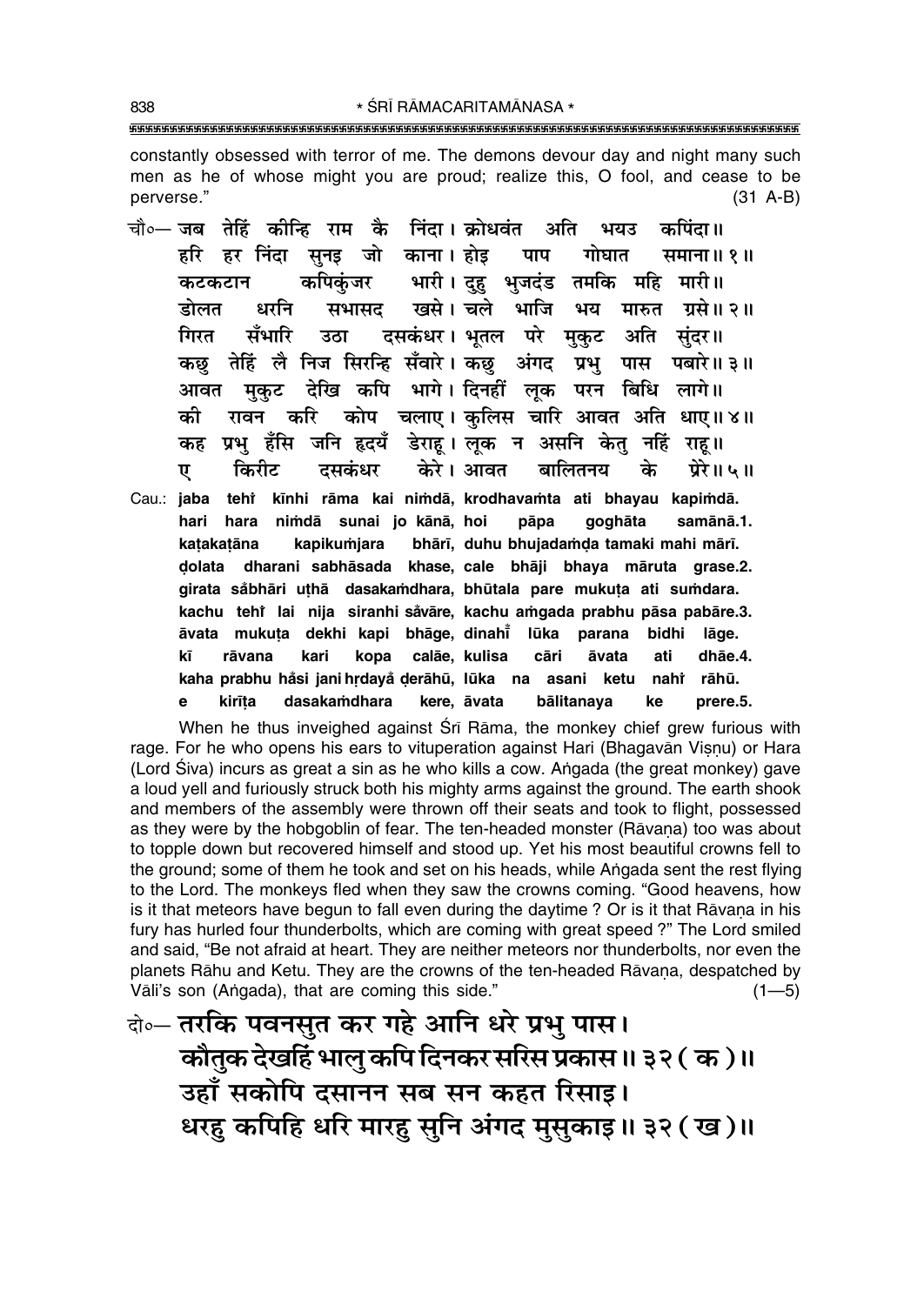#### Do.: taraki pavanasuta kara gahe āni dhare prabhu pāsa, kautuka dekhahi bhālu kapi dinakara sarisa prakāsa.32(A). uhā sakopi dasānana saba sana kahata risāi. dharahu kapihi dhari mārahu suni amgada musukāi.32(B).

The son of the wind-god sprang forward and caught them in his own hands; he then took them to the Lord and placed them before Him. The bears and monkeys gazed on them with wonder; for they were dazzling like the sun. At the other end the ten-headed monster (Rāvana) in his fury indignantly cried to all about him, "Seize the monkey, and seizing him forthwith slay him." Angada smiled to hear this.  $(32 \text{ A-B})$ 

- चौ०— एहि बधि बेगि सुभट सब धावह। खाह भालु कपि जहँ जहँ पावह॥ जाई। जिअत धरह तापस द्वौ भाई॥१॥ मर्कटहीन महि करह सकोप बोलेउ जुबराजा।गाल बजावत तोहि न लाजा॥ पनि गर काटि निलज कुलघाती। बल बिलोकि बिहरति नहिं छाती॥२॥ मरु गामी। खल मल रासि मंदमति कामी॥ त्रिय चोर कमारग दर्बादा। भएसि कालबस खल मनजादा॥३॥ जल्पसि सन्यपात आगें । बानर भाल् चपेटन्हि याको पावहिगो लागें।। फल् बोलत असि बानी। गिरहिं न तव रसना अभिमानी॥४॥ राम् मन्ज नाहीं। सिरन्हि समेत समर महि माहीं॥५॥ गिरिहर्हि संसय रसना
- Cau.: ehi badhi begi subhata saba dhāvahu, khāhu bhālu kapi jahå jahå pāvahu. markatahīna karahu mahi jāī, jiata dharahu tāpasa dvau bhāī.1. puni sakopa boleu jubarājā, gāla bajāvata tohi na lājā. maru gara kāṭi nilaja kulaghātī, bala biloki biharati nahi chātī.2. kumāraga gāmī, khala mala rāsi mamdamati kāmī. triva cora re sanyapāta durbādā, bhaesi kālabasa khala manujādā.3. jalpasi āgě, bānara yāko phalu pāvahigo bhālu capetanhi lāgě. rāmu manuja bolata asi bānī, girahi na tava rasanā abhimānī.4. **airihaht** rasanā samsaya nāhi, siranhi sameta samara mahi māhi.5.

"After killing him sally forth at once, all you mighty warriors, and devour every bear and monkey wherever you find one. Go and clear the earth of monkeys and capture the two ascetic brothers (Rama and Laksmana) alive." The monkey prince (Angada) got enraged and exclaimed again: "Are you not ashamed to wag your tongue like this? Cut your throat and die, you shameless destroyer of your race. Your heart does not crack even on witnessing my strength! O vicious stealer of women, storehouse of impurities, O sense-bound, dull-witted wretch, you babble abuse in a state of delirium, which shows that death has overtaken you, O wretched demon. You will reap its consequences later on when the monkeys and bears belabour you. Even as you utter the words that Sri Rama is a mortal, it is strange that your tongues, O proud demon, do not drop off. It is, however, certain that your tongues will drop off alongwith your heads on the battlefield."  $(1 - 5)$ 

सो० सो नर क्यों दसकंध बालि बध्यो जेहिं एक सर। बीसहँ लोचन अंध धिग तव जन्म कुजाति जड़॥३३ (क)॥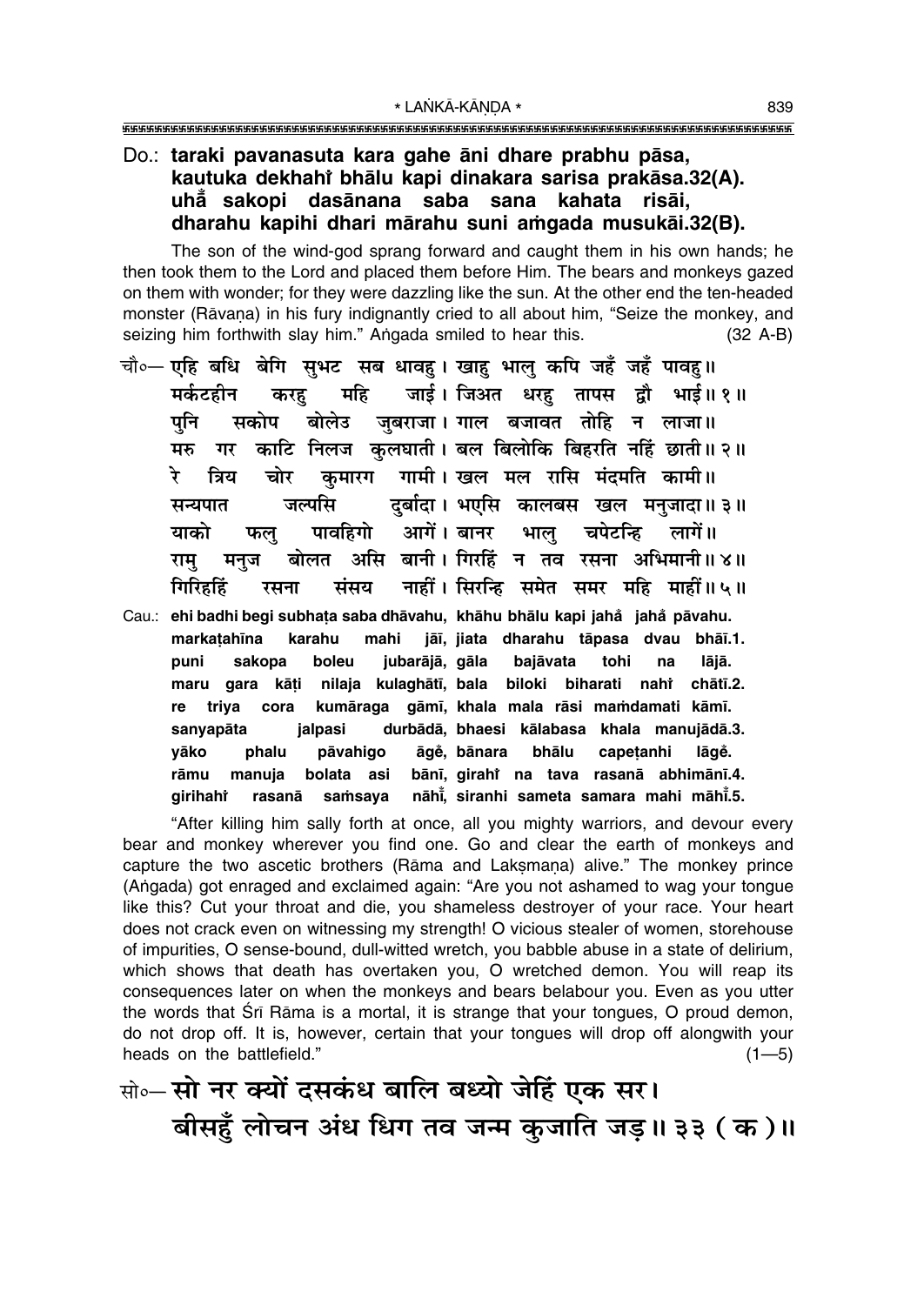# तव सोनित कीं प्यास तुषित राम सायक निकर। तजडँ तोहि तेहि त्रास कट् जल्पक निसिचर अधम॥ ३३ ( ख )॥

#### So.: so nara kyaů dasakamdha bāli badhyo jehř eka sara, bīsahů locana amdha dhiga tava janma kujāti jaRa.33(A). sonita ki pyāsa trsita rāma sāyaka nikara, tava tajaŭ tohi tehi trāsa katu jalpaka nisicara adhama.33(B).

"How can He be a mortal, O ten-headed monster, who killed Vali with a single shaft? You are blind with all your twenty eyes; fie upon your birth, O dullard of ignoble womb. Śrī Rāma's arrow are all thirsting for your blood and I spare you only for fear of displeasing Him, O vile demon of biting tongue."  $(33 A-B)$ 

- चौ०— मैं तव दसन तोरिबे लायक। आयसु मोहि न दीन्ह रघुनायक॥ असि रिस होति दसउ मुख तोरौं।लंका गहि समुद्र महँ बोरौं॥१॥ गुलरि फल समान तव लंका।बसह मध्य तुम्ह जंतु असंका॥ मैं बानर फल खात न बारा। आयसू दीन्ह न राम उदारा॥२॥ रावन मसकाई। मढ सिखिहि कहँ बहत झठाई॥ जगति सनत बालि न कबहँ गाल अस मारा। मिलि तपसिन्ह तैं भएसि लबारा॥३॥ मैं लबार भज बीहा।जौं न उपारिउँ तव दस जीहा॥ साँचेहँ समझि राम प्रताप कपि कोपा।सभा माझ पन करि पद रोपा॥४॥ जौं मम चरन सकसि सठ टारी। फिरहिं राम सीता मैं हारी।। सनह सभट सब कह दससीसा। पद गहि धरनि पछारह कीसा॥५॥ बलवाना। हरषि उठे जहँ तहँ भट नाना॥ डंद्रजीत आदिक झपटहिं करि बल बिपल उपाई। पद न टरड बैठहिं सिरु नाई॥ ६॥ उठि झपटहिं सुर आराती। टरइ न कीस चरन एहि भाँती॥ पनि उरगारी। मोह बिटप नहिं सकहिं उपारी॥७॥ परुष कजोगी जिमि
- Cau.: mai tava dasana toribe lāyaka, āyasu mohi na dīnha raghunāyaka. asi risa hoti dasau mukha toraů, lamkā gahi samudra mahå boraů.1. gūlari phala samāna tava lamkā, basahu madhya tumha jamtu asamkā. mai bānara phala khāta na bārā, āyasu dīnha na rāma udārā.2. iuauti sunata rāvana musukāi, mūRha sikhihi kahå bahuta įhuthāi. bāli na kabahů gāla asa mārā, mili tapasinha tar bhaesi labārā.3. săcehů mař labāra bhuja bīhā, jaů na upāriů tava dasa jīhā. samujhi rāma pratāpa kapi kopā, sabhā mājha pana kari pada ropā.4. jaŭ mama carana sakasi satha tārī, phiraht sītā rāmu mat hārī. sunahu subhata saba kaha dasasīsā, pada gahi dharani pachārahu kīsā.5. balavānā, harasi uthe jahå tahå bhata nānā. imdraiīta ādika jhapațahi kari bala bipula upāī, pada na țarai baițhahi siru nāī.6. puni uthi jhapatahi sura ārātī, tarai na kīsa carana ehi bhātī. jimi uragārī, moha bitapa nahi sakahi upārī.7. purusa kujogī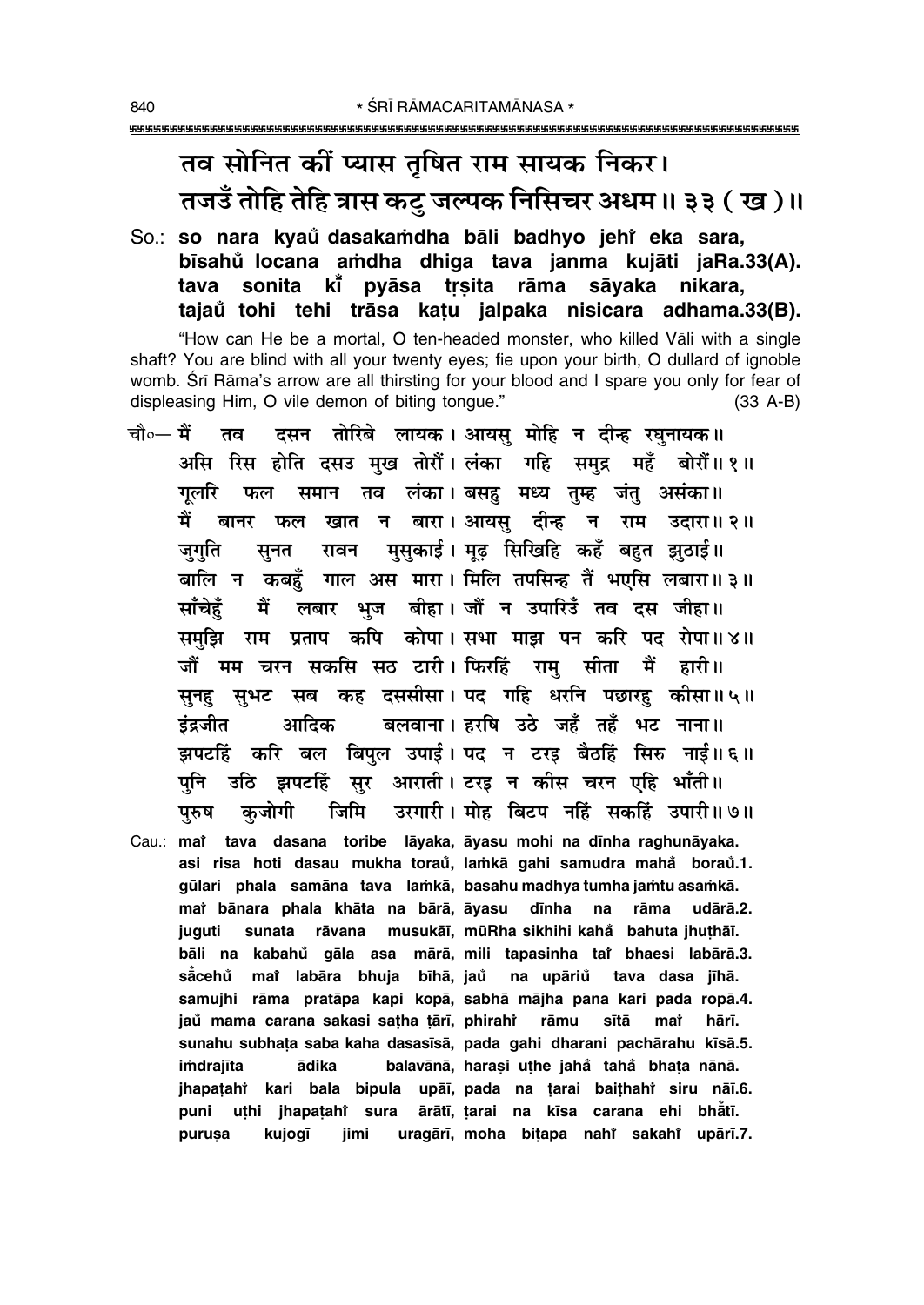"I am capable of smashing your jaws; but I have no command from the Lord of the Raghus to do so. Otherwise I feel so enraged that I would break all your ten heads and lifting up Lankā drop it into the ocean. Your Lankā is like a fruit of the Udumbara tree; while you are like so many unsuspecting insects that reside in it. A monkey as I am, I would lose no time in eating it; but the gracious Rāma has not given me the order." Rāvana smiled to hear this witty remark. "Fool, where did you learn to tell such big lies? Våli never boasted like this; it seems association with the hermits has made you such a vaunting liar." "I am a blustering liar indeed, O monster with twenty arms, if I do not tear out your ten tongues." Recalling Śrī Rāma's might Aṅgada grew indignant and firmly planted his foot in the midst of the whole assembly. "If you can but stir my foot, O fool Śrī Rāma will return forthwith and I shall forgo Sītā as a lost wager." "Listen, champions all:" exclaimed the ten-headed monster, "seize the monkey by the leg and dash him to the ground.î Meghanåda (the vanquisher of Indra) and many other stout warriors rose with delight from their respective seats and rushed with all their might, employing numerous devices; but Angada's foot refused to stir. The competitors, therefore, resumed their seats with their heads bent low. The enemies of heaven rose again and dashed forward; but the monkeyís foot moved no more than a sensually-minded striver, O Garuda (the enemy of serpents), is able to uproot the tree of error implanted in his heart (continues Kåkabhu‹uƒŒi). (1ó7)

- बो**० कोटिन्ह मेघनाद सम सुभट उठे हरषाइ।** झपटहिं टरै न कपि चरन पुनि बैठहिं सिर नाइ॥ ३४( क )॥ <u>भूमि न छाँड़त कपि चरन देखत रिपु</u> मद भाग। **कोटि बिघ्न ते संत कर मन जिमि नीति न त्याग॥ ३४ (ख)॥**
- Do.: kotinha meghanāda sama subhata uthe harasāi, **jhapa¢ahiÚ ¢arai na kapi carana puni bai¢hahiÚ sira nåi.34(A). bhµumi na chå° Rata kapi carana dekhata ripu mada bhåga, ko¢i bighna te sa≈ta kara mana jimi n∂ti na tyåga.34(B).**

Myriads of great warriors of Meghanådaís might arose with joy and swooped down; but the monkey's foot did not budge, and they hung their heads and sat down again. The monkey's foot would no more leave the ground than the soul of a saint would give up moral uprightness even though confronted with numberless obstacles. The enemyís pride left him when he witnessed this. (34 A-B)

चौ०— <mark>कपि बल देखि सकल हियँ हारे । उठा आप कपि कें परचारे ॥</mark> गहत चरन कह बालिकुमारा।**मम पद गहें न तोर उबारा॥१॥** गहसि न राम चरन सठ जाई। सुनत फिरा मन अति सकुचाई॥ भयउ तेजहत श्री सब गई।मध्य**ंदिवस जिमि ससि सोहई॥२॥** सिंघासन बैठेउ सिर नाई।**मानहँ संपति सकल गँवाई**॥ जगदातमा प्रानपति रामा । तासु बिमुख किमि लह बिश्रामा ॥ ३ ॥ उमा राम की भृकुटि बिलासा। होइ बिस्व पुनि पावइ नासा॥ तून ते कुलिस कुलिस तून करई। तासु दूत पन कहु किमि टरई॥४॥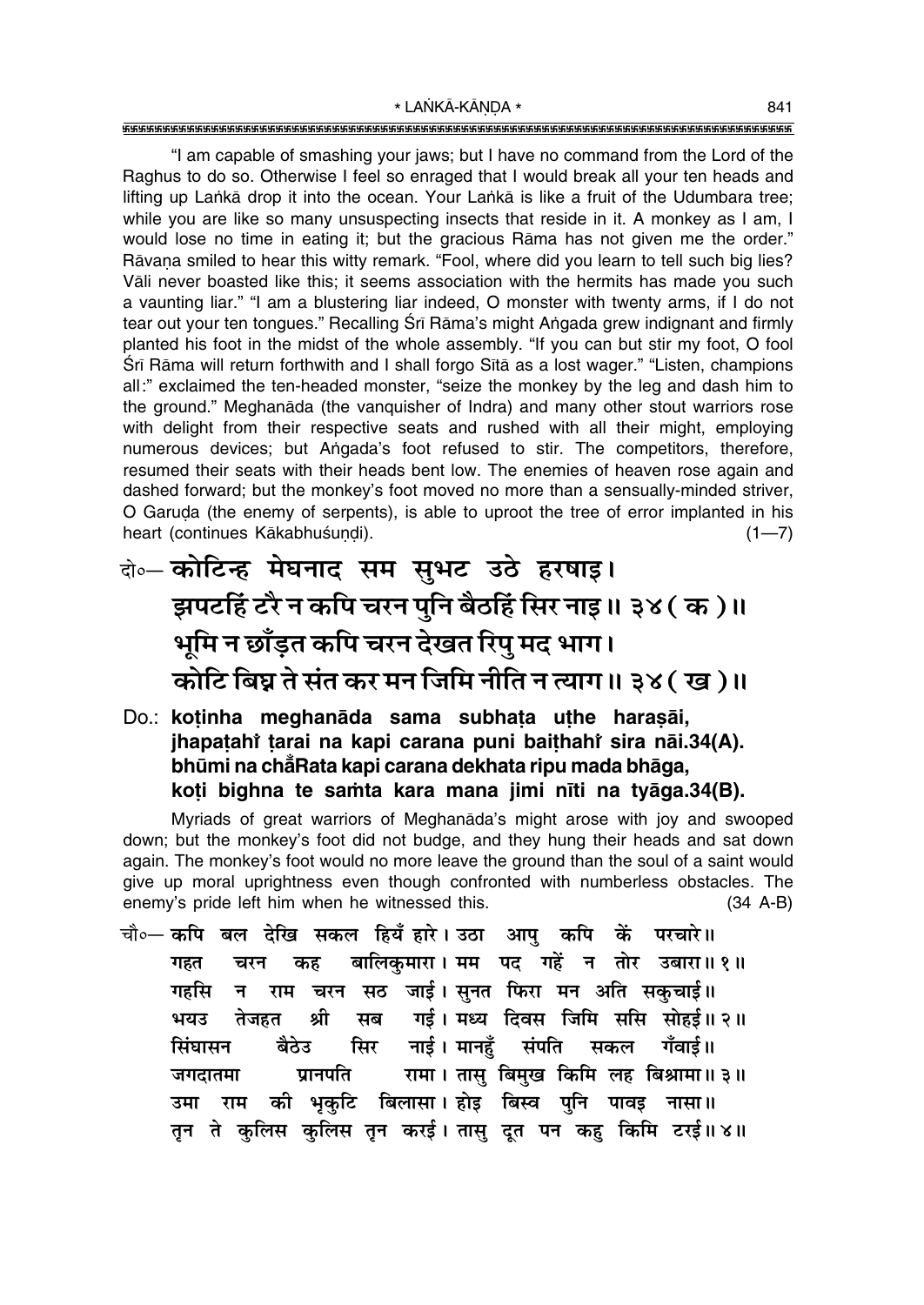<u>पनि कपि कही नीति बिधि नाना। मान न ताहि काल निअराना॥</u> रिपु मद मथि प्रभु सुजसु सुनायो। यह कहि चल्यो बालि नृप जायो॥५॥ हतौं न खेत खेलाइ खेलाई। तोहि अबहिं का करौं बडाई॥ **प्रथमहिं तास तनय कपि मारा।** सो सनि रावन भयउ दखारा॥६॥ जातुधान अंगद पन देखी।**भय ब्याकुल सब भए बिसेषी॥**७॥ Cau.: **kapi bala dekhi sakala hiya° håre, u¢hå åpu kapi ke paracåre. ° gahata carana kaha bålikumårå, mama pada gahe na tora ubårå.1. ° gahasi na råma carana sa¢ha jå∂, sunata phirå mana ati sakucå∂.** bhayau tejahata śrī saba gaī, madhya divasa jimi sasi sohaī.2. **si≈ghåsana bai¢heu sira nå∂, månahu sa≈pati sakala ga ° °vå∂.** jagadātamā prānapati rāmā, tāsu bimukha kimi laha biśrāmā.3. umā rāma kī bhrkuți bilāsā, hoi bisva puni pāvai nāsā. **tæna te kulisa kulisa tæna kara∂, tåsu dµuta pana kahu kimi ¢ara∂.4. puni kapi kah∂ n∂ti bidhi nånå, måna na tåhi kålu niarånå.** ripu mada mathi prabhu sujasu sunāyo, yaha kahi calyo bāli nrpa jāyo.5. **hatau na kheta khelåi khelå∂, tohi abahi ° Ú kå karau° baRå∂. prathamahiÚ tåsu tanaya kapi mårå, so suni råvana bhayau dukhårå.6.** jātudhāna amgada pana dekhī, bhaya byākula saba bhae biseșī.7.

Everyone who saw the monkeyís strength was discomfited at heart. Challenged by the monkey Rāvana himself now rose. Even as Rāvana proceeded to grasp his foot, Vāli's son (Angada) broke out, "You cannot be saved by clinging to my feet. Fool, why do you not go and clasp Śrī Rāma's feet?" He turned back much abashed at heart to hear this. All his splendour was gone and he was robbed of his glory even as the moon fades away at midday. With drooping heads he resumed his seat on the throne as if despoiled of all his riches. Śrī Rāma is the soul of the universe and the lord of life : how can he who is hostile to Him find any rest ? The universe, Umā (Pārvatī), springs into existence and is again dissolved with a mere play of Śrī Rāma's eyebrows. When He is capable of transforming a blade of grass into a thunderbolt and a thunderbolt into a blade of grass, how, then, can a vow of His ambassador prove false? Angada admonished him in various ways; but as his end had drawn near, he would not listen. Having squashed the enemy's pride, the son of King Vali glorified his lord to his very face and departed, saying : "If I do not slay you after I have sported with you on the battlefield for some time, it will be no use my indulging in self-praise just now." Angada had killed Rāvana's son even before he arrived in the latter's presence and Rāvana felt very sad at the news. The demons too grew particularly nervous with fear when they witnessed the effectiveness of A $\alpha$ gada's challenge. (1—7)

दो**०— रिपु बल धरषि हरषि कपि बालितनय बल पुंज।** पुलक सरीर नयन जल गहे राम पद कंज॥ ३५ ( क )॥ **सॉंझ जानि दसकंधर भवन गयउ बिलखाइ। मंदोदरीं रावनहि बहुरि कहा समुझाइ॥३५ (ख)॥**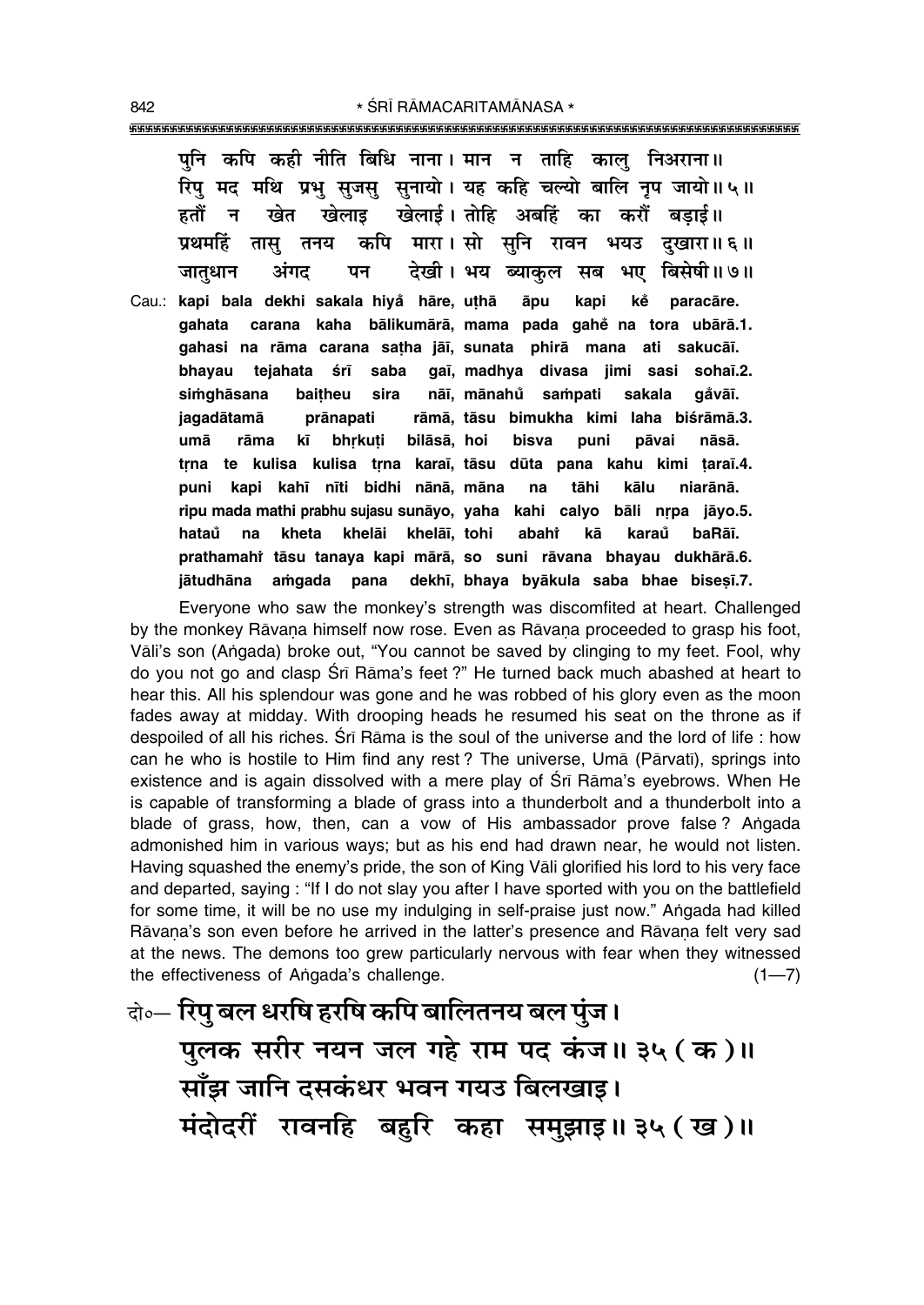#### Do.: ripu bala dharasi harasi kapi bālitanaya bala pumja, pulaka sarīra nayana jala gahe rāma pada kamja.35(A). sājha jāni dasakamdhara bhavana gayau bilakhāi, mamdodari rāvanahi bahuri kahā samujhāi.35(B).

Setting at naught Rāvana's power, the mighty monkey, Vāli's son, his body thrilling over with emotion and eves full of tears, clasped in delight Sri Rama's lotus feet. Perceiving that it was evening, the ten-headed monster returned disconsolately to his palace, where Mandodarī again spoke and advised him:- $(35 A-B)$ 

- चौ०— कंत समुझि मन तजह कुमतिही। सोह न समर तुम्हहि रघुपतिही॥ खचाई। सोउ नहिं नाघेहु असि मनुसाई॥१॥ रेख रामानज लघ पिय तम्ह ताहि जितब संग्रामा। जाके दूत केर यह कामा ॥ कौतक सिंध नाघि तव लंका। आयउ कपि केहरी असंका॥ २॥ उजारा। देखत तोहि अच्छ तेहिं मारा॥ रखवारे हति बिपिन जारि सकल पर कोन्हेसि छारा।कहाँ रहा बल गर्ब तम्हारा॥३॥ अब पति मृषा गाल जनि मारहू। मोर कहा कछु हृदयँ बिचारहु॥ पति रघुपतिहि नृपति जनि मानह। अग जग नाथ अतुल बल जानह॥४॥ मारीचा। तासु कहा नहिं मानेहि नीचा॥ बान प्रताप जान अगनित भूपाला। रहे तुम्हउ बल अतुल बिसाला॥५॥ सभाँ जनक जानकी बिआही।तब संग्राम जितेह किन ताही॥ भंजि धनष थोरा। राखा जिअत आँखि गहि फोरा॥६॥ सुरपति बल सत जानइ कै देखी। तदपि हृदयँ नहिं लाज बिसेषी॥७॥ गति सपनखा तम्ह
- Cau.: kamta samujhi mana tajahu kumatihi, soha na samara tumhahi raghupatihi. khacāī, sou nahi nāghehu asi manusāī.1. rāmānuja laghu rekha piya tumha tāhi jitaba samgrāmā, jāke dūta kera vaha kāmā. kautuka simdhu nāghi tava lamkā, āyau kapi keharī asamkā.2. ujārā, dekhata tohi accha tehi mārā. rakhavāre hati bipina sakala pura kīnhesi chārā, kahā rahā bala garba tumhārā.3. iāri aba pati mrsā gāla jani mārahu, mora kahā kachu hrdayå bicārahu. pati raghupatihi nrpati jani mānahu, aga jaga nātha atula bala jānahu.4. bāna pratāpa jāna mārīcā, tāsu kahā nahi mānehi nīcā. aganita bhūpālā, rahe tumhau bala atula bisālā.5. janaka sabhẵ biāhī, taba samgrāma jitehu kina tāhī. bhamii dhanusa iānakī jānai bala thorā, rākhā jiata ăkhi surapati suta qahi phorā.6. sūpanakhā kai gati tumha dekhī, tadapi hrdayå nahî lāja bisesī.7.

"Ponder in your mind, my beloved lord, and abandon perversity; your conflict with the Lord of the Raghus is quite out of place. Sri Rama's younger brother (Laksmana) had traced a thin line;\* that too you could not cross. Such is your valour! My beloved,

<sup>\*</sup> It is mentioned in other works that, while leaving Sitā all alone to join Śrī Rāma, who had been out chasing the gold deer, Laksmana traced with an end of his bow a line round. Her cottage at Pañcavatī with a curse that any demon whatsoever who dared to cross the line would be instantly reduced to ashes. Availing himself of the opportunity Ravana made his appearance there in the guise of a mendicant and begged alms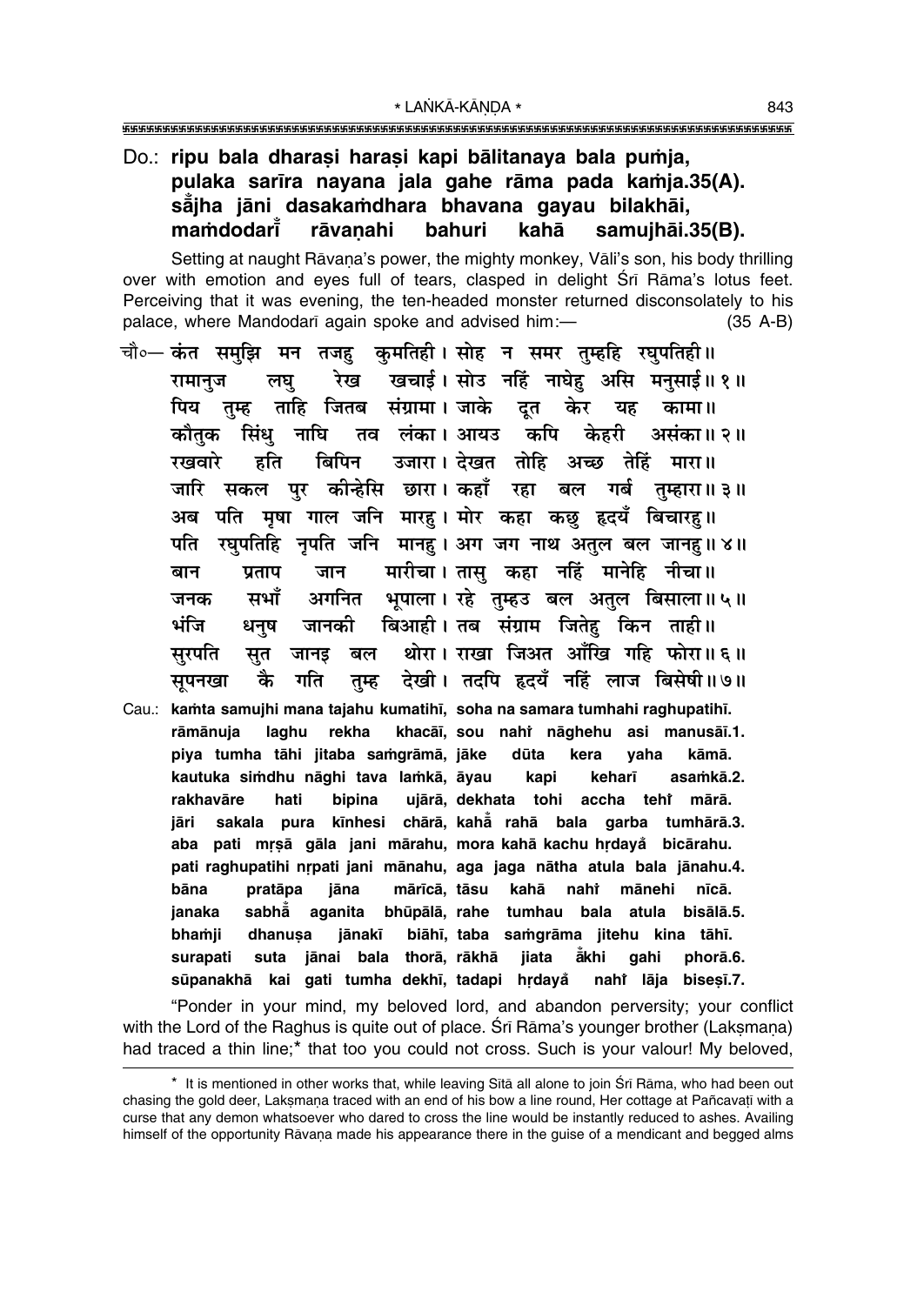\* ŚRĪ RĀMACARITAMĀNASA \* 

do you expect to conquer Him in battle, whose messenger performed such feats? Leaping across the ocean in mere sport, that lion among monkeys fearlessly entered your Lanka, killed your quards and laid waste your garden. Nay, he killed Prince Aksa under your very nose, and, setting fire to the whole capital, reduced it to ashes. Where did your pride of power remain lurking at that time? Indulge no more in idle boasts, my spouse, and lay my words a little to heart. Do not imagine that the Lord of the Raghus is a mere earthly king, my husband; but know him to be the Ruler of the animate and inanimate creation, unequalled in strength. The might of His arrows is known to Mārīca; but you did not heed his words, taking him to be a mean fellow. In Janaka's court were assembled numberless kings; you too were present there with your incomparable and enormous strength. There Srī Rāma broke Siva's bow and won the hand of Janaka's Daughter; why did you not conquer Him in battle then? The son of Indra (the lord of celestials) tasted of His strength when He caught hold of him and spared his life after destroving one of his eves. You also witnessed Surpanakha's condition, yet you did not feel much abashed in your heart."  $(1 - 7)$ 

## बे-बंधि बिराध खर दूषनहि लीलाँ हत्यो कबंध। बालि एक सर माखो तेहि जानहु दसकंध॥३६॥

Do.: badhi birādha khara dūsanahi līlā hatyo kabamdha, māryo tehi jānahu dasakamdha.36. eka sara bāli

"My ten-headed lord, try to recognize Him, who, having slain Virādha as well as Khara and Dūsana, killed Kabandha in mere sport and disposed of Vāli with a single arrow."  $(36)$ 

- चौ०- जेहिं बँधायउ हेला। उतरे प्रभु दल सहित सबेला॥ जलनाथ तव हित हेत्॥१॥ कारुनीक दिनकर कुल केतू। दूत पठायउ सभा माझ जेहिं तव बल मथा। करि बरूथ महँ मगपति जथा॥ अंगट जाके। रन बाँकरे बीर अति बाँके॥२॥ हनमत अनचर तेहि कहँ पिय पुनि पुनि नर कहह। मुधा मान ममता मद बहह ॥ राम बिरोधा । काल बिबस मन उपज न बोधा॥३॥ अहह कंत कत धर्म मारा । हरड बिचारा॥ बद्धि काहु न बल काल टंड ााहि आवत साईं। तेहि भ्रम होड तम्हारिहि नार्ड ॥ ४ ॥ निकट जेहि काल
- helā, utare prabhu dala sahita subelā. Cau.: jehř jalanātha bådhāyau dinakara kula ketū, dūta pathāyau tava hita hetū.1. kārunīka sabhā mājha jehi tava bala mathā, kari barūtha mahů mrgapati jathā. båkure  $b\tilde{a}$ ke.2. amgada hanumata anucara jāke, rana bīra ati tehi kahå piya puni puni nara kahahū, mudhā māna mamatā mada bahahū. ahaha kamta krta rāma birodhā, kāla bibasa mana upaja na bodhā.3. kāla damda gahi kāhu na mārā, harai dharma bala buddhi bicārā. sāi, tehi bhrama hoi tumhārihi nāi.4. nikata kāla jehi āvata "He who had the ocean bridged as a mere pastime and has encamped with His

of Sītā; and the latter offered to give him alms while keeping within the line. Rāvaņa, however, refused to accept the alms from within a barrier and carried off Sita as soon as She overstepped the boundary.

844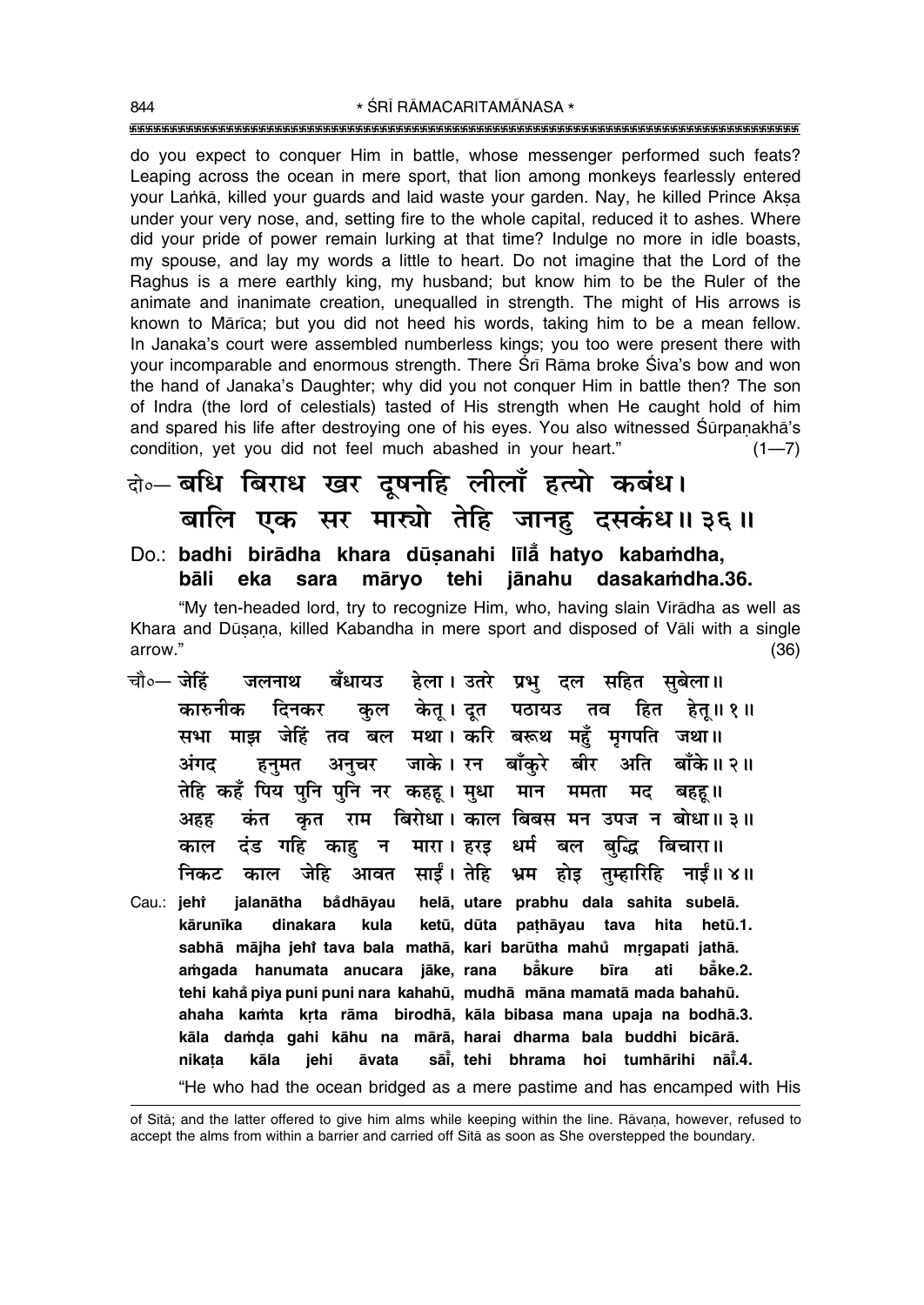host on Mount Suvela, the same merciful Lord, the glory of the solar race, sent to you in your own interest an ambassador who, like a lion in the midst of a herd of elephants trampled on your might in open court. Nay, He has for His servants most formidable warriors like Angada and Hanumān, who are so dauntless in battle; and still, my beloved lord, you speak of Him again and again as a mortal! In vain do you carry on your head the burden of pride, attachment and arrogance. Ah, my lord, you have turned hostile to Srī Rāma and, overtaken as you are by death, the light of wisdom does not dawn on your mind. Death does not smite anyone with uplifted rod; he simply robs the victim of his piety, strength, reason and judgment. He alone whom death has approached very near falls a prey to delusion like you."  $(1-4)$ 

## बे॰ दुइ सुत मरे दहेउ पुर अजहुँ पूर पिय देहु। कृपासिंधु रघुनाथ भजि नाथ बिमल जस लेह।। ३७॥

#### Do.: dui suta mare daheu pura ajahů pūra piya dehu, krpāsimdhu raghunātha bhaji nātha bimala jasu lehu.37.

"Two of your sons have been slain and your capital has been burnt down; retrace your step even now, my beloved. Adore the All-merciful Lord of the Raghus, my husband, and win unsullied fame thereby."  $(37)$ 

- चौ∘— नारि बचन सुनि बिसिख समाना। सभाँ गयउ उठि होत बिहाना॥ फुली। अति अभिमान त्रास सब भूली॥१॥ ਕੈਠ जाड सिंघासन बोलावा। आइ चरन पंकज सिरु नावा॥ डहाँ अंगदहि राम बैठारी। बोले बिहँसि अति समीप कपाल खरारी॥ २॥ आदर बालितनय कौतुक अति मोही।तात सत्य कह पूछउँ तोही॥ टीका। भुज बल अतुल जासु जग लीका॥३॥ जातधान कुल रावन चलाए। कहह तात कवनी बिधि पाए॥ तुम्ह चारि तास् मुकुट सुखकारी। मुकुट न होहिं भूप गुन चारी॥४॥ सर्बग्य सून् प्रनत बिभेदा। नूप उर बसहिं नाथ कह बेदा॥ दंड साम अरु दान नीति धर्म के सहाए। अस जियँ जानि नाथ पहिं आए॥५॥ चरन
- Cau.: nāri bacana suni bisikha samānā, sabhā gayau uthi hota bihānā. baitha simghāsana phūlī, ati abhimāna trāsa jāi saba bhūlī.1. ihẳ rāma amgadahi bolāvā, āi pamkaja siru nāvā. carana ati ādara samīpa baithārī, bole bihåsi krpāla kharārī.2. bālitanava kautuka ati mohī, tāta satya kahu pūchaů tohī. tīkā, bhuja bala atula jāsu jaga līkā.3. rāvanu jātudhāna kula mukuta tumha cāri calāe, kahahu tāta kavanī bidhi pāe. tāsu sunu sarbagya pranata sukhakārī, mukuṭa na hohi bhūpa guna cārī.4. dāna aru damda bibhedā, nrpa ura basahi nātha kaha bedā. sāma nīti dharma ke carana suhāe, asa jiyå jāni nātha pahř āe.5.

Hearing the words of his consort (Mandodari), which were piercing like a shaft, he rose and left for his council-chamber as soon as the day broke. Forgetting all his fears he went and occupied his throne bloated with excess of pride. At this end Srī Rāma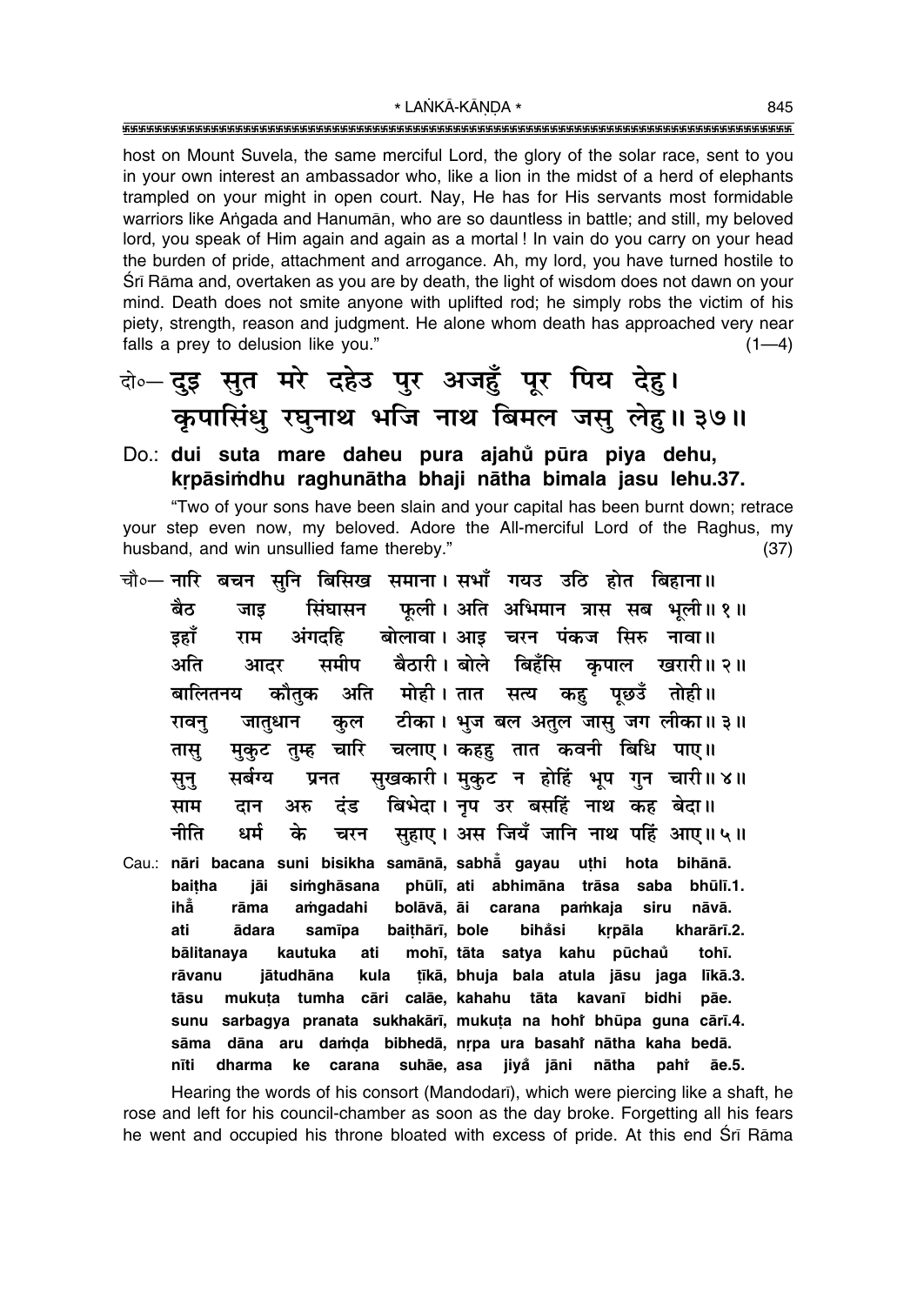summoned Angada, who came and bowed his head at the Lord's lotus feet. The gracious Rāma (the slayer of Khara) most politely seated him by His side and smilingly said, "O son of Vāli, I have great curiosity in my mind; therefore, I ask you a question. Tell me the truth, dear child. Ravana is the head of the demon race; he is celebrated throughout the world for his incomparable might. It is rather strange that you tossed no less than four of his crowns to me; tell me, my son, by what device you were able to lay your hands on them?" "Listen, O omniscient lord, the delighter of the suppliant : they were no crowns but the four virtues (resources) of a king, viz., Sāma (conciliation), Dāna (gift), Danda (physical force or coercion) and Bheda (division), which abide in the heart of a kingso declare the Vedas, my lord. They are the beautiful pedestals of statesmanship: remembering this, they themselves came to my lord (who is a true repository of all statesmanlike virtues)."  $(1 - 5)$ 

# के— धर्महीन प्रभु पद बिमुख काल बिबस दससीस। तेहि परिहरि गुन आए सुनहु कोसलाधीस ॥ ३८ ( क ) ॥ परम चतुरता श्रवन सुनि बिहँसे रामु उदार। समाचार पुनि सब कहे गढ़ के बालिकुमार॥ ३८ (ख)॥

Do.: dharmahīna prabhu pada bimukha kāla bibasa dasasīsa, tehi parihari quna āe sunahu kosalādhīsa.38(A). parama caturatā śravana suni bihase rāmu udāra, samācāra puni saba kahe gaRha ke bālikumāra.38(B).

"Listen, O Lord of Kosala: Rāvana (the ten-headed monster) is lacking in piety, bears a settled aversion to my lord's feet and has fallen into the clutches of death. Hence the aforementioned virtues have forsaken him and sought refuge in You." The nobleminded Rāma smiled to hear his most ingenious reply. The son of Vāli then gave Him a report about the fort of Lanka.  $(38 A-B)$ 

चौ०— रिप् पाए। राम सचिव सब निकट बोलाए॥ के जब समाचार दआरा। केहि बिधि लागिअ करह बिचारा॥१॥ बाँके चारि लंका बिभीषन। सुमिरि हृदयँ दिनकर कुल भूषन॥ रिच्छेस तब कपीस बिचार तिन्ह मंत्र दढावा। चारि अनी कपि कटक बनावा॥२॥ करि कीन्हे। जथप सकल बोलि तब लीन्हे॥ सेनापति जधाजोग कहि सब समुझाए। सुनि कपि सिंघनाद करि धाए॥३॥ प्रताप प्रभ चरन सिर नावहिं। गहि गिरि सिखर बीर सब धावहिं॥ हरषित राम कपीसा। जय रघबीर कोसलाधीसा॥ ४॥ गर्जहिं तर्जहिं भाल दुर्ग अति लंका। प्रभु प्रताप कपि चले असंका॥ जानत परम दिसि घेरी।मुखहिं निसान बजावहिं करि चहँ घटाटोप भेरी॥५॥ samācāra Cau.: ripu ke jaba pāe, rāma saciva saba nikata bolāe. båke cāri lamkā duārā, kehi bidhi lāgia karahu bicārā.1. kapīsa ricchesa bibhīṣana, sumiri hrdayå dinakara kula bhūṣana. taba kari bicāra tinha mamtra drRhāvā, cāri anī kapi kataku banāvā.2.

846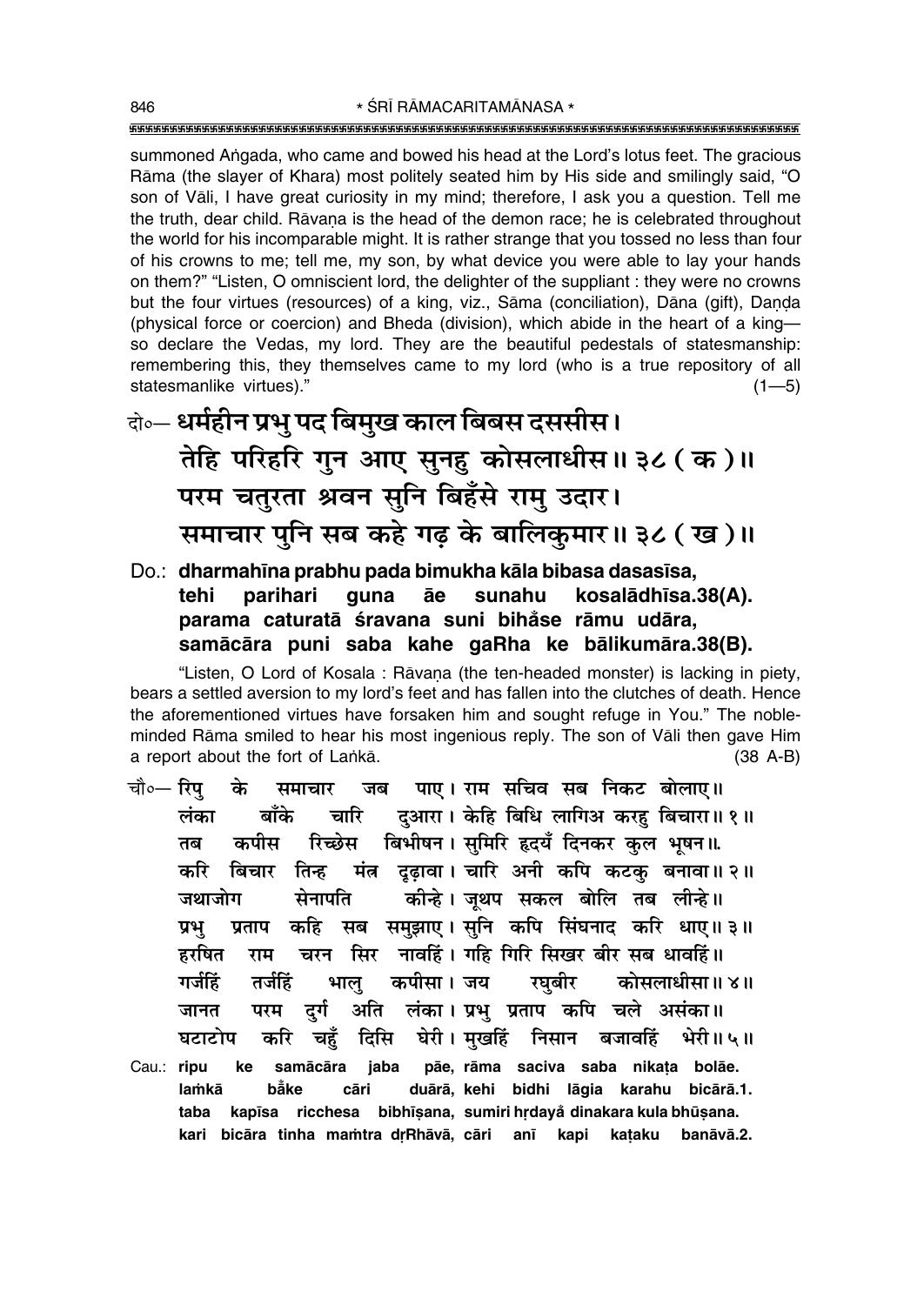jathājoga senāpati kīnhe, jūthapa sakala boli taba līnhe. **prabhu pratåpa kahi saba samujhåe, suni kapi si≈ghanåda kari dhåe.3. haraşita rāma carana sira nāvahi, gahi**giri sikhara bīra saba dhāvahi<mark>.</mark> **garjahiÚ tarjahi bhålu kap∂så, jaya raghub∂ra kosalådh∂så.4.** jānata parama durga ati lamkā, prabhu pratāpa kapi cale asamkā. **gha¢å¢opa kari cahu disi gher∂, mukhahi ° Ú nisåna bajåvahiÚ bher∂.5.**

When Srī Rāma received the news about the enemy, He summoned all His counsellors by His side. "Lankā has four massive gates; take counsel as to how we should assail them." Thereupon the monkey lord (Sugrīva), Jāmbavān (the king of bears) and Vibhīsaṇa (Rāvaṇa's brother) invoked in their heart the Ornament of the solar race; and putting their heads together they resolved upon a definite plan. They divided the monkey host into four brigades and appointed efficient generals to each. They then summoned all the company commanders and bringing the Lord's might home to them issued instructions hearing which the monkeys rushed forward roaring like lions. They gladly bowed their head at Śrī Rāma's feet, and with mountain-peaks in their hands all the heroes sallied forth. Shouting, "Glory to the Hero of Raghu's line, the Lord of Kosala" the bears and monkey chiefs roared and assumed a threatening attitude. Even though they knew that Lanka was a most impregnable fortress, the monkeys marched forward undaunted depending on the might of their lord. Encompassing all the four quarters like a mass of clouds spreading over the horizon on all sides, they imitated the sound of drums and kettledrums with their mouth.  $(1-5)$ 

## दो**०– जयति राम जय लछिमन जय कपीस सुग्रीव। गर्जीहें सिंघनाद कपि भालु महा बल सींव॥३९॥**

#### Do.: **jayati råma jaya lachimana jaya kap∂sa sugr∂va, garjahiÚ si≈ghanåda kapi bhålu mahå bala s∂° va.39.**

ìGlory to Råma, glory to Lak¶maƒa and glory to Sugr∂va (the lord of the monkeys), thus roared the monkeys and bears, unsurpassed in their great might, like so many lions." (39)

चौ०— <mark>लंकाँ भयउ कोलाहल भारी ।सना दसानन अति अहँकारी</mark>॥ देखह बनरन्ह केरि ढिठाई। बिहँसि निसाचर सेन बोलाई॥ १॥ आए कीस काल के प्रेरे।**छधावंत सब निसिचर मेरे**॥ अस कहि अइहास सठ कीन्हा।**गृह बैठें अहार बिधि दीन्हा॥२॥** सुभट सकल चारिहुँ दिसि जाहू। धरि धरि भालु कीस सब खा<u>ह</u>॥ उमा रावनहि अस अभिमाना।**जिमि टिट्टिभ खग सूत उताना॥३॥** <u>चले निसाचर आयस मागी।उगहि कर भिंडिपाल बर साँगी॥</u> तोमर मद्गर परस् प्रचंडा। सूल कृपान परिघ गिरिखंडा॥ ४॥ िजमि अरुनोपल निकर निहारी।**धावहिं सठ खग मांस अहारी**॥ <u>चोंच भंग दुख ति</u>न्हहि न सूझा। तिमि धाए मनुजाद अबूझा॥५॥ Cau.: **la≈kå° bhayau kolåhala bhår∂, sunå dasånana ati aha°kår∂. dekhahu banaranha keri Œhi¢hå∂, biha°si nisåcara sena bolå∂.1. åe k∂sa kåla ke prere, chudhåva≈ta saba nisicara mere. asa kahi a¢¢ahåsa sa¢ha k∂nhå, gæha bai¢he ahåra bidhi d∂nhå.2. °**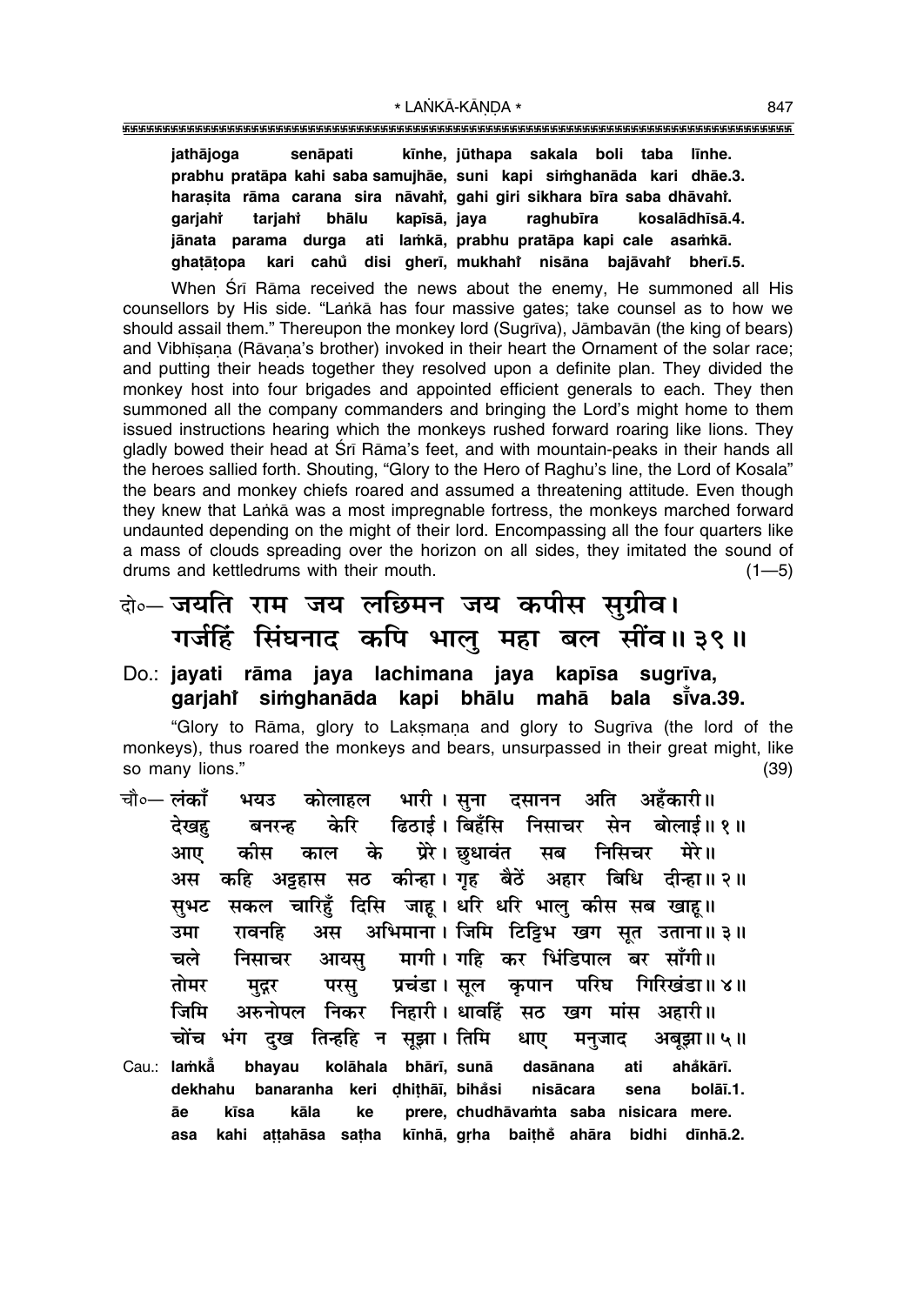subhața sakala cārihů disi jāhū, dhari dhari bhālu kīsa saba khāhū. abhimānā, jimi tittibha khaga sūta utānā.3. umā rāvanahi asa māgī, gahi kara bhimdipāla bara sāgī. cale nisācara āvasu tomara mudgara parasu pracamdā, sūla krpāna parigha girikhamdā.4. iimi arunopala nikara nihārī, dhāvahi satha khaga māmsa ahārī. comca bhamqa dukha tinhahi nasūjhā, timi dhāe manuiāda abūihā.5.

Lanka became a scene of great uproar. When the highly conceited Ravana heard it, he with a smile said, "Look at the insolence of these monkeys!" and summoned the demon host. "The monkeys have crossed over here driven by fate, and my demons are all hungry. God has provided them with a meal even at their home." So saying the idiot burst into a horselaugh. "Sally forth in every direction, champions all; and wherever you find the bears and monkeys seize and devour them all." Uma, Ravana's conceit was as great as that of the sandpiper, which goes to sleep with its legs in the air (and thinks that it will support the heavens in case they fall). Taking his orders, the demons sallied forth, armed with excellent slings, javelins, iron clubs and maces, fierce axes, pikes, swords, bludgeons and masses of rock in their hands. As foolish carnivorous birds swoop down upon a heap of rubies the moment they see it, and have no idea of the pain they would have on breaking their beaks against it, so did the man-eating monsters rush forth in their folly.  $(1 - 5)$ 

## बे॰- नानायुध सर चाप धर जातुधान बल बीर। कोट कँगुरन्हि चढ़ि गए कोटि कोटि रनधीर॥४०॥

#### Do.: nānāyudha sara cāpa dhara jātudhāna bala bīra, kota kågūranhi caRhi gae koti koti ranadhīra.40.

Armed with bows and arrows as well as with other weapons of various kinds, a vast cloud of mighty and valiant demons, staunch in battle, climbed up the battlements of the fort.  $(40)$ 

- कँगुरन्हि सोहहिं कैसे। मेरु के सुंगनि जन् घन बैसे॥ चौ०— **कोट** निसान जझाऊ। सनि धनि होड़ भटन्हि मन चाऊ॥१॥ बाजहिं ढोल अपारा। सुनि कादर उर जाहिं दरारा॥ भेरि नफीरि बाजहिं देखिन्ह जाइ कपिन्ह के ठट्टा। अति बिसाल तन् भालु सुभट्टा॥ २॥ न अवघट घाटा। पर्बत फोरि करहिं गहि बाटा॥ धावहिं गनहिं भट गर्जहिं। दसन ओठ काटहिं अति तर्जहिं॥ ३॥ कटकटाहिं कोटिन्ह दोहाई। जयति जयति जय परी लराई॥ राम उत रावन इत ढहावहिं। कदि धरहिं कपि फेरि चलावहिं॥४॥ निसिचर सिखर समह
- Cau.: kota kågūranhi sohahi kaise, meru ke srmgani janu ghana baise. bājahi dhola nisāna jujhāū, suni dhuni hoi bhațanhi mana cāū.1. bāiahi bheri naphīri apārā, suni kādara ura iāhr darārā. dekhinha jāi kapinha ke thațță, ati bisāla tanu bhālu subhațță.2. dhāvahi ganahi na avaghaṭa ghāṭā, parbata phori karahi gahi bāṭā. katakatāhi kotinha bhata garjahi, dasana otha kātahi ati tarjahi.3.

848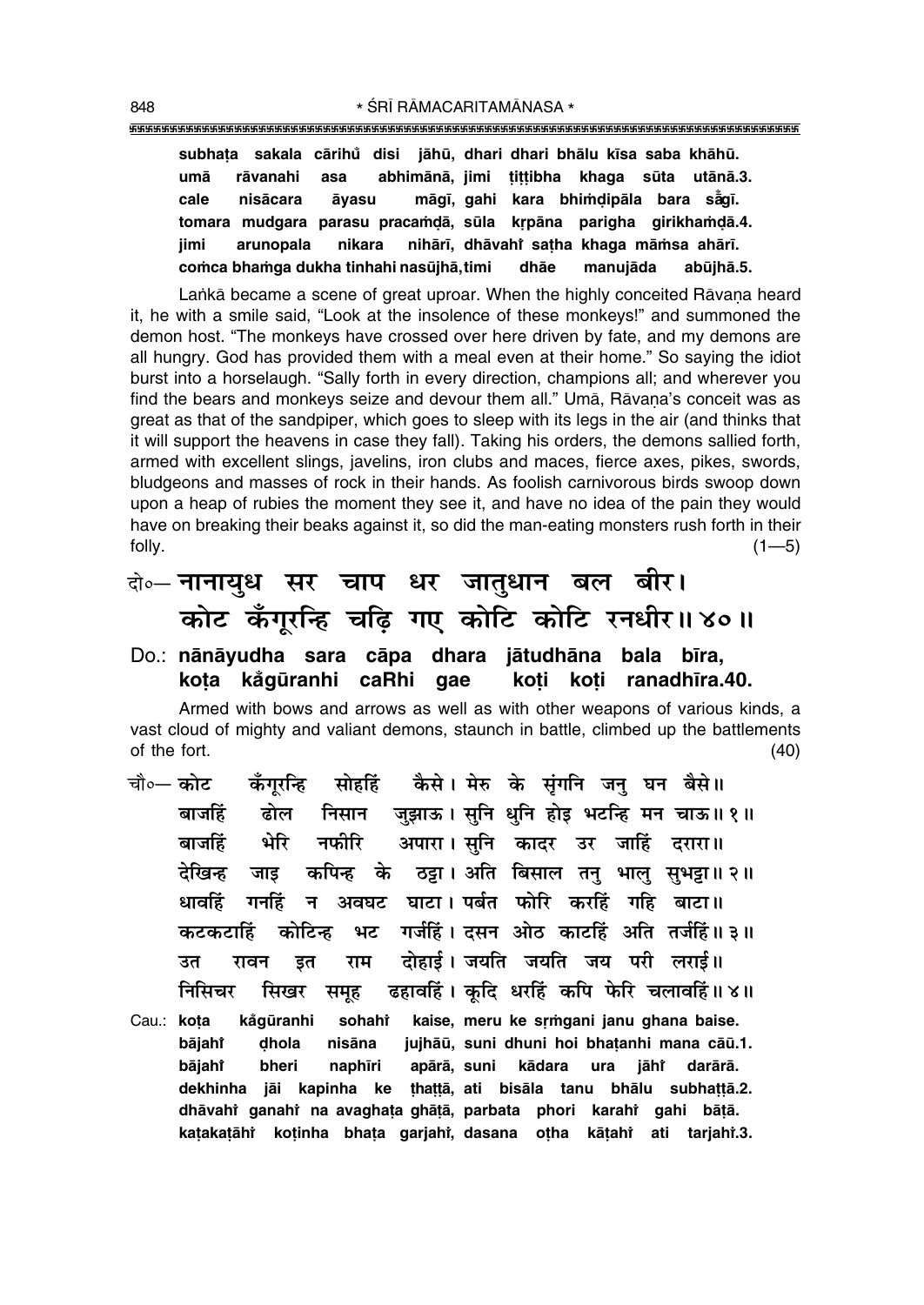#### uta rāvana ita rāma dohāī, jayati jayati jaya parī larāī. nisicara sikhara samūha dhahāvahi, kūdi dharahi kapi pheri calāvahi.4.

On the gold battlements they looked like dark clouds hanging on the heights of Mount Meru. Martial drums and tabors sounded; the soul of the warriors was stirred by their crash. Numberless kettledrums and clarionets were also playing; their music cracked the heart of cowards. Advancing further, the demons saw the hosts of monkey and bear champions, exceptionally huge in size, who in their onrush would make no account of rugged valleys and catching hold of mountains would cleave them asunder and make passage through them. Gnashing their teeth and biting their lips, myriads of warriors on both sides roared and bullied, calling here on Rāma and there on Rāvana. With shouts of victory on both sides the fight actually commenced. The demons cast down volleys of mountain-peaks, which the monkeys would seize with a bound and hurl them back.  $(1-4)$ 

छं… धरि कुधर खंड प्रचंड मर्कट भालु गढ़ पर डारहीं। झपटहिं चरन गहि पटकि महि भजि चलत बहुरि पचारहीं॥ अति तरल तरुन प्रताप तरपहिं तमकि गढ़ चढ़ि चढ़ि गए। कपि भालु चढ़ि मंदिरन्ह जहँ तहँ राम जसु गावत भए॥

Cham.: dhari kudhara khamda pracamda markata bhālu gaRha para dārahī, jhapatahi carana gahi pataki mahi bhaji calata bahuri pacārahi. ati tarala taruna pratāpa tarapahi tamaki gaRha caRhi gae, kapi bhālu caRhi mamdiranha jahå tahå rāma jasu gāvata bhae.

The fierce monkeys and bears would lay hold of masses of rock and hurl them against the fort. Darting against their adversary they would seize him by the leg and dash him to the ground; and in the event of his taking to flight they would challenge him to a duel again. The most agile and redoubtable monkeys and bears lightly sprang and climbed up the fort and penetrating the palaces sang Sri Rama's praises wherever they pleased.

### के-एकु एकु निसिचर गहि पुनि कपि चले पराइ। ऊपर आपु हेठ भट गिरहिं धरनि पर आइ॥४१॥

Do.: eku eku nisicara qahi puni kapi cale parāi, girahi ūpara āpu hetha bhata dharani para āi.41.

Catching hold of a demon each the monkeys rushed back and jumped down to the ground with the demons beneath themselves on the top.  $(41)$ 

कपिजुथा। मर्दहिं निसिचर सुभट चौ०— राम प्रबल बरूथा ॥ प्रताप तहँ बानर। जय रघुबीर प्रताप चढे दर्ग पनि जहँ दिवाकर॥ १॥ निकर पराई। प्रबल पवन जिमि घन समदाई॥ निसाचर चले पुर भारी। रोवहिं भयउ बालक आतुर नारी॥ २॥ हाहाकार रावनहिं गारी। राज करत एहिं मत्य देहिं हँकारी॥ मिलि सब निज दल बिचल सुनी तेहिं काना। फेरि सुभट लंकेस रिसाना॥ ३॥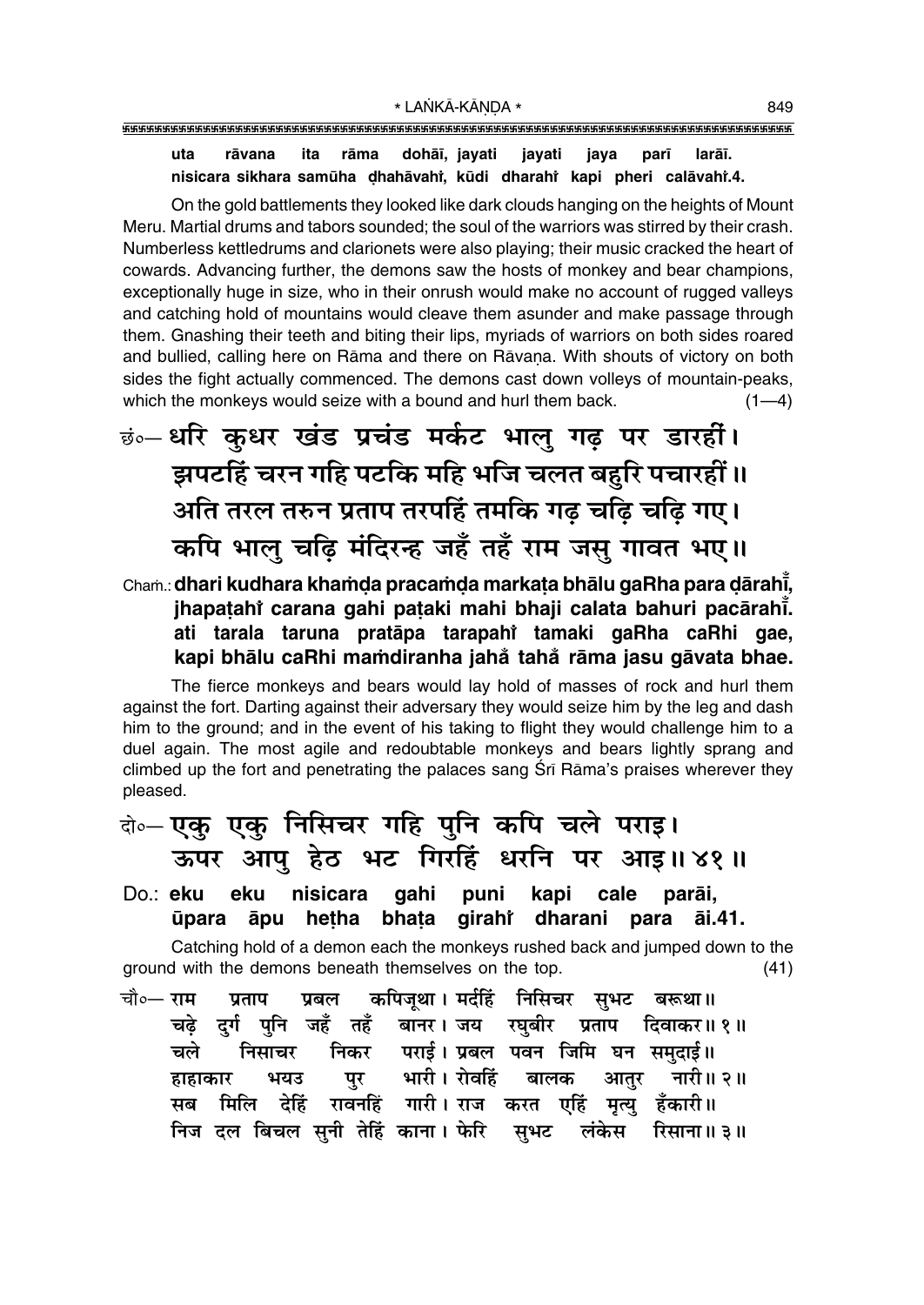| जो रन बिमुख सुना मैं काना।सो मैं हतब कराल कृपाना॥    |
|------------------------------------------------------|
| सर्बस् खाइ भोग करि नाना।समर भूमि भए बल्लभ प्राना॥४॥  |
| उग्र बचन सुनि सकल डेराने।चले क्रोध करि सुभट लजाने॥   |
| सन्मुख मरन बीर कै सोभा।तब तिन्ह तजा प्रान कर लोभा॥५॥ |

Cau.: **råma pratåpa prabala kapijµuthå, mardahiÚ nisicara subha¢a barµuthå. caRhe durga puni jaha° taha° bånara, jaya raghub∂ra pratåpa divåkara.1. cale nisåcara nikara parå∂, prabala pavana jimi ghana samudå∂. håhåkåra bhayau pura bhår∂, rovahiÚ bålaka åtura når∂.2. saba mili dehiÚ råvanahiÚ går∂, råja karata ehiÚ mætyu ha°kår∂. nija dala bicala sun∂ tehiÚ kånå, pheri subha¢a la≈kesa risånå.3. jo rana bimukha sunå maiÚ kånå, so maiÚ hataba karåla kæpånå. sarbasu khåi bhoga kari nånå, samara bhµumi bhae ballabha prånå.4. ugra bacana suni sakala Œeråne, cale krodha kari subha¢a lajåne. sanmukha marana b∂ra kai sobhå, taba tinha tajå pråna kara lobhå.5.**

Strengthened by Śrī Rāma's might, the monkey host crushed the ranks of the demon warriors. They then climbed up the fort here and there and shouted glory to the Hero of Raghuís line, who was majestic as the sun. The demon host fled before them like a mass of clouds driven by a strong blast. The city now burst into wails and howls; children, invalids and women in particular wept aloud. All joined in calling Rāvana names; he, they said, had invited death while enjoying sovereignty. When he heard that his troops had beaten a retreat, the king of Laṅkā rallied his champions and then exclaimed in fury: "If I hear of anyone turning his back on the battlefield, I will behead him with my own terrible sword. You consumed my all and enjoyed all sorts of luxuries till now and lo ! life has become so dear to you on the field of battle.î The champions were all alarmed and put to shame to hear this stern rebuke, and marched against the enemy in great fury. To die in open combat is the glory of a warrior, they thought; and they  $\lvert$  loved their life no more.  $(1-5)$ 

## दो**० वह आयुध धर सुभट सब भिरहिं पचारि पचारि। éÿÊ∑ȧ‹ Á∑§∞ ÷Ê‹È ∑§Á¬ ¬Á⁄UÉÊ Áòʂ͋Áã"U ◊ÊÁ⁄UH 42H**

#### Do.: **bahu åyudha dhara subha¢a saba bhirahiÚ pacåri pacåri, byåkula kie bhålu kapi parigha trisµulanhi måri.42.**

Armed with weapons of various kinds, all the champions grappled with their antagonists, challenging them again and again. Striking the bears and monkeys with iron bludgeons and tridents, they deprived them of their nerve. (42)

चौ०— भय आतुर कपि भागन लागे।जद्यपि उमा जीतिहर्हि आगे॥ े कोउ कह कहँ अंगद हन्**मंता। कहँ नल नील दबिद बलवंता॥१॥** <u>निज दल बिकल सुना हुनुमाना। पच्छिम द्वार रहा बलवाना॥</u> <u>मेघनाद तहँ करड लराई। ट्ट न द्वार परम कठिनाई॥२॥</u> पवनतनय मन भा अति क्रोधा।**गर्जेउ प्रबल काल सम जोधा**॥ <mark>कुदि लंक गढ़ ऊपर आवा।गहि गिरि मेघनाद कहँ धावा॥३॥</mark>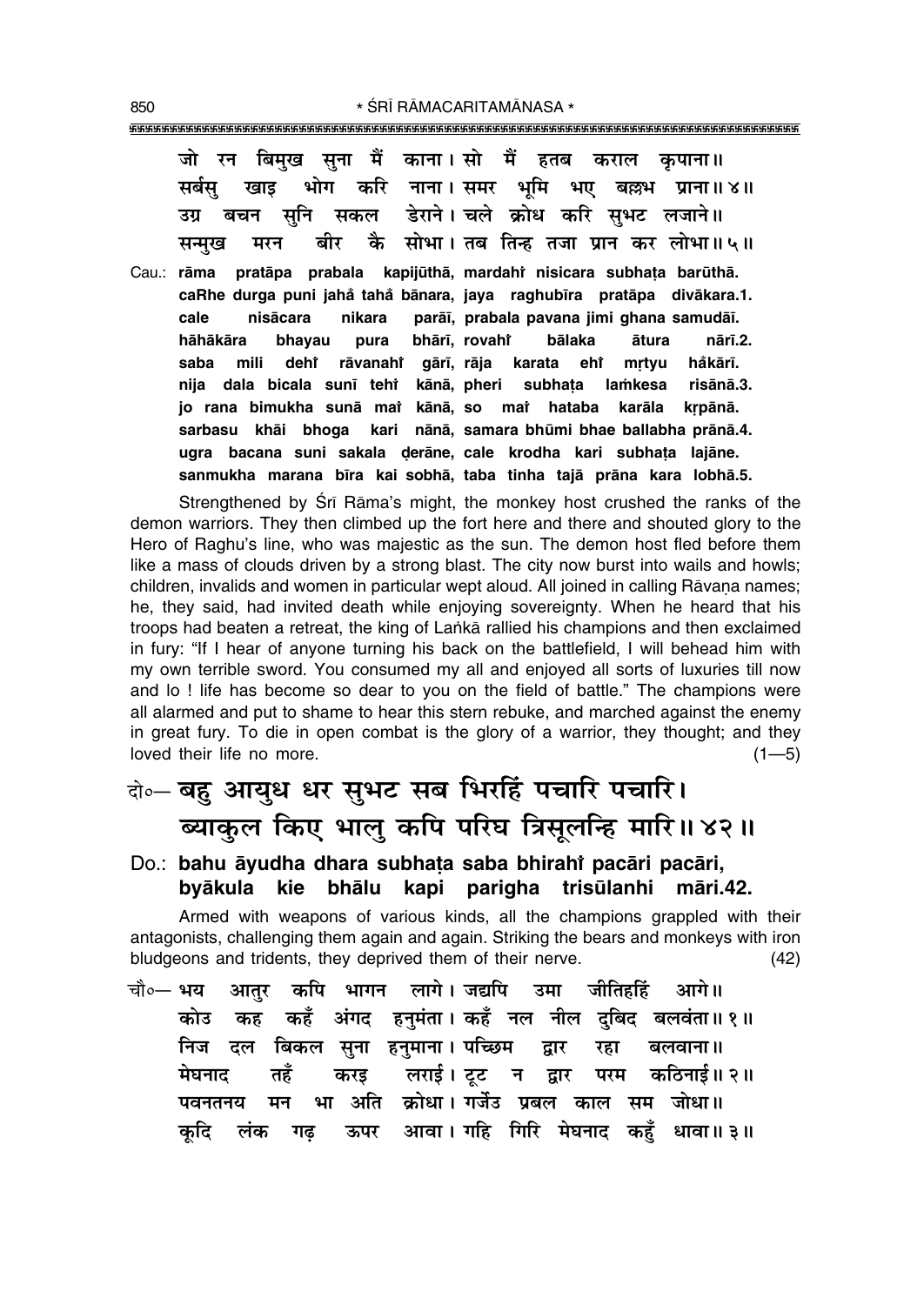भंजेउ रथ सारथी निपाता । ताहि हृदय महँ मारेसि लाता ॥ सत बिकल तेहि जाना। स्यंदन घालि तुरत गृह दसरें आना ॥ ४ ॥

Cau.: bhaya ātura kapi bhāgana lāge, jadyapi umā jītihaht āge. kou kaha kahå amgada hanumamtā, kahå nala nīla dubida balavamtā.1. nija dala bikala sunā hanumānā pacchima dvāra rahā balavānā. meghanāda tahå karai larāī, țūța na dvāra parama kațhināī.2. pavanatanaya mana bhā ati krodhā, garjeu prabala kāla sama jodhā. āvā, gahi giri meghanāda kahu dhāvā.3. kūdi lamka gaRha ūpara sārathī nipātā, tāhi hrdaya mahů bhamieu ratha māresi lātā. dusarë jānā, syamdana ghāli turata grha ānā.4. sūta bikala tehi

Struck with terror (continues Lord Śiva) the monkeys turned tail, although Umā, they would come out victorious in the end. One exclaimed, "Where are Angada and Hanumān? Where are the mighty Nala, Nīla and Dvivida?" At the time Hanumān heard that his troops were breaking, that mighty warrior held his position at the western gate of Lanka, where Meghanada led the defence. The gate, however, would not give way and Hanuman was faced with a mighty impediment. The son of the wind-god grew terribly furious at heart and the warrior, who was formidable as death, gave a loud roar. He sprang and reached the fort of Lanka; and seizing a rock he rushed at Meghanada, shattered his chariot, overthrew the charioteer and kicked Meghanada himself at his chest. Another charioteer, who perceived the distress of the prince, picked him up in his own chariot and speedily brought him home.  $(1-4)$ 

# वे० अंगद सुना पवनसुत गढ़ पर गयउ अकेल। रन बाँकुरा बालिसुत तरकि चढ़ेउ कपि खेल॥४३॥

#### Do.: amgada sunā pavanasuta gaRha para gayau akela, bắkurā bālisuta taraki caRheu kapi rana khela.43.

When Angada heard that the son of the wind-god had gone to the fort singlehanded, the son of Vāli, who was so valiant in battle, reached the fort in a single bound as a monkey would do out of sheer fun.  $(43)$ 

द्वौ बंदर। राम प्रताप समिरि उर अंतर॥ चौ०— जद्ध बिरुद्ध क्रद्ध द्रौ धाई । करहिं कोसलाधीस चढे दोहाई॥ १॥ रावन भवन कलस सहित गहि भवन् ढहावा। देखि निसाचरपति भय पावा॥ बुंद कर पीटहिं छाती। अब दृड कपि आए उतपाती॥ २॥ नारि कपिलीला करि तिन्हहि डेरावहिं। रामचंद्र कर सुजसु सुनावहिं॥ पनि कर गहि कंचन के खंभा। कहेन्हि करिअ उतपात अरंभा॥३॥ कटक मझारी।लागे मर्दै भुज गर्जि परे रिप बल भारी॥ केहू। भजहु न रामहि सो फल लेहू॥४॥ काहहि चपेटन्हि लात Cau.: juddha biruddha kruddha dvau bamdara, rāma pratāpa sumiri ura amtara. rāvana bhavana caRhe dvau dhāī, karahî kosalādhīsa dohāī.1. kalasa sahita gahi bhavanu dhahāvā, dekhi nisācarapati bhaya pāvā.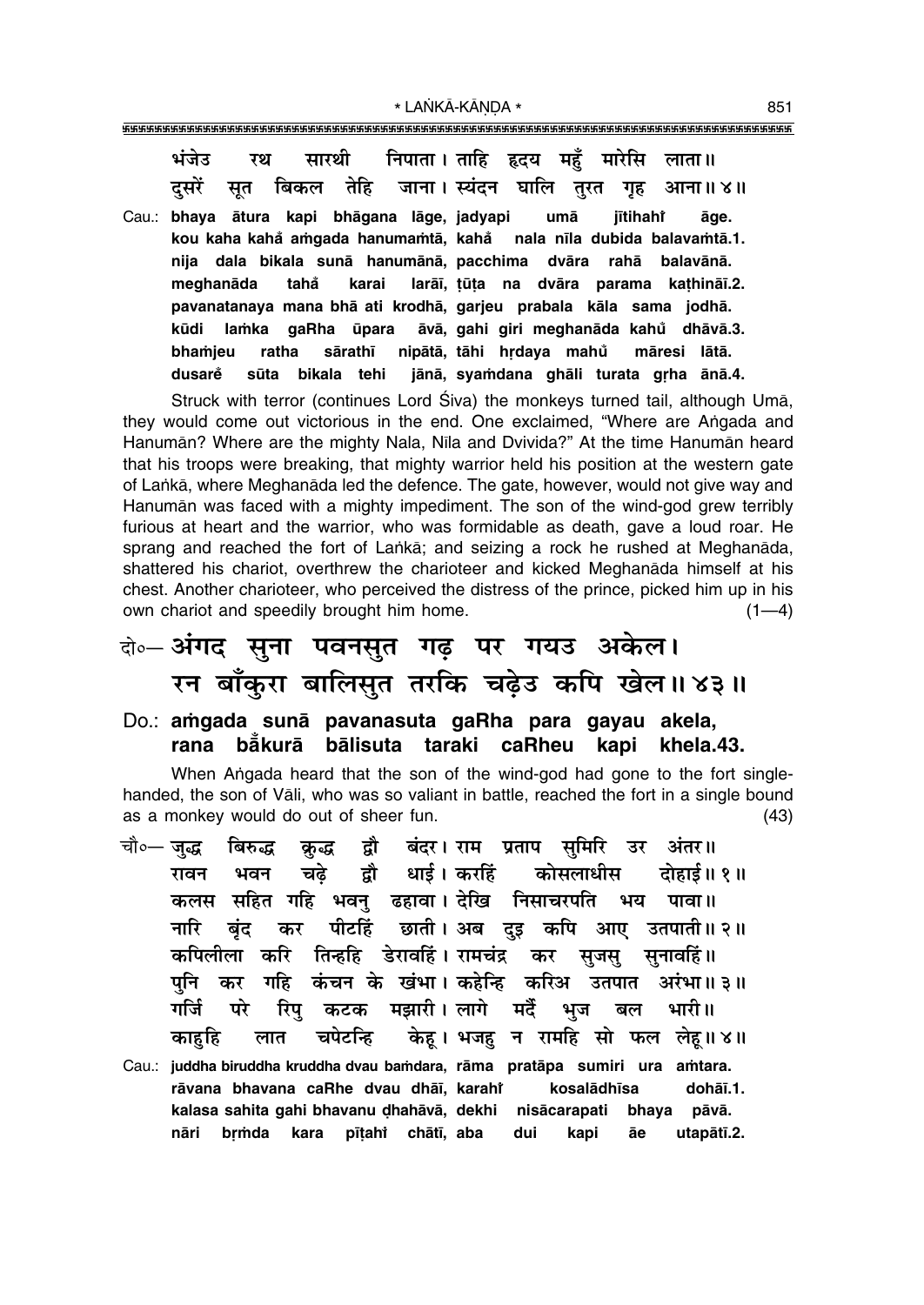derāvahi, rāmacamdra kara sujasu sunāvahi. kapilīlā kari tinhahi puni kara gahi kamcana ke khambhā, kahenhi karia utapāta arambhā.3. garii pare ripu kataka maihārī. lāge mardai bhuia bala bhārī. kāhuhi lāta capetanhi kehū, bhajahu na rāmahi so phala lehū.4.

The two monkeys let loose their fury against the enemy on the battlefield. Invoking in their heart the might of Srī Rāma, both ran up to Rāvana's own palace and proclaimed the victory of Kosala's lord. Holding the edifice in their hands they overthrew it with every pinnacle. The demon king was dismayed when he saw this. The women beat their breast with their hands crying: "This time the two pestilent monkeys have come!" Angada and Hanuman frightened them with their monkey-like pranks and proclaimed to them the glories of Srī Rāmacandra. Then, grasping each a gold pillar in their hands, the two champions exclaimed, "Let us now begin upon our ravaging job!" Presently they roared and fell on the enemy's ranks and began to crush them with their mighty strength of arms, striking some with their foot and slapping another on the face and crying: "Take the consequences of not adoring Srī Rāma!"  $(1-4)$ 

#### वे⊶ एक एक सों मर्दहिं तोरि चलावहिं मंड। रावन आगें परहिं ते जनु फूटहिं दधि कुंड।। ४४॥ Do.: eka mardahi tori calāvahi eka SŎ mumda.

# rāvana āgē parahi te janu phūtahi dadhi kumda.44.

The two heroes crushed their adversaries one against another and pulling off the victim's heads, hurled them with such precision that they dropped in front of Rāvaṇa and burst like so many earthen vases full of curds.  $(44)$ 

- मुखिआ जे पावहिं। ते पद गहि प्रभु पास चलावहिं॥ चौ०— महा महा बिभीषन् तिन्ह के नामा। देहिं राम तिन्हह निज धामा॥१॥ कहड मनजाद द्विजामिष भोगी। पावहिं गति जो जाचत जोगी॥ खल राम मदचित करुनाकर। बयर भाव समिरत मोहि निसिचर॥ २॥ उमा परम गति सो जियँ जानी। अस कपाल को कहह भवानी॥ देहिं अस प्रभु सुनि न भजहिं भ्रम त्यागी। नर मतिमंद ते परम अभागी॥३॥ हनमंत प्रबेसा। कीन्ह दर्ग अस कह अवधेसा॥ अंगट अरु सोहहिं कैसें। मर्थाहें सिंध दड़ मंदर जैसें॥४॥ लंकाँ कपि दौ
- Cau.: mahā mahā mukhiā je pāvahi, te pada gahi prabhu pāsa calāvahi. bibhīsanu tinha ke nāmā, dehi rāma tinhahū nija dhāmā.1. kahai khala manujāda dvijāmiṣa bhogī, pāvahř jācata gati io jogī. umā rāma mrducita karunākara, bayara bhāva sumirata mohi nisicara.2. deht parama gati so jiyå jānī, asa krpāla ko kahahu bhavānī. asa prabhu suni na bhajahi bhrama tyāgī, nara matimamda te parama abhāgī.3. amgada aru hanumamta prabesā, kīnha durga asa kaha avadhesā. lamka dvau kapi sohahi kaisė, mathahi simdhu dui mamdara jaisė.4. Whenever the two monkey chiefs caught hold of any great general of the demon

host, they would seize him by the leg and send him flying to their lord (Srī Rāma).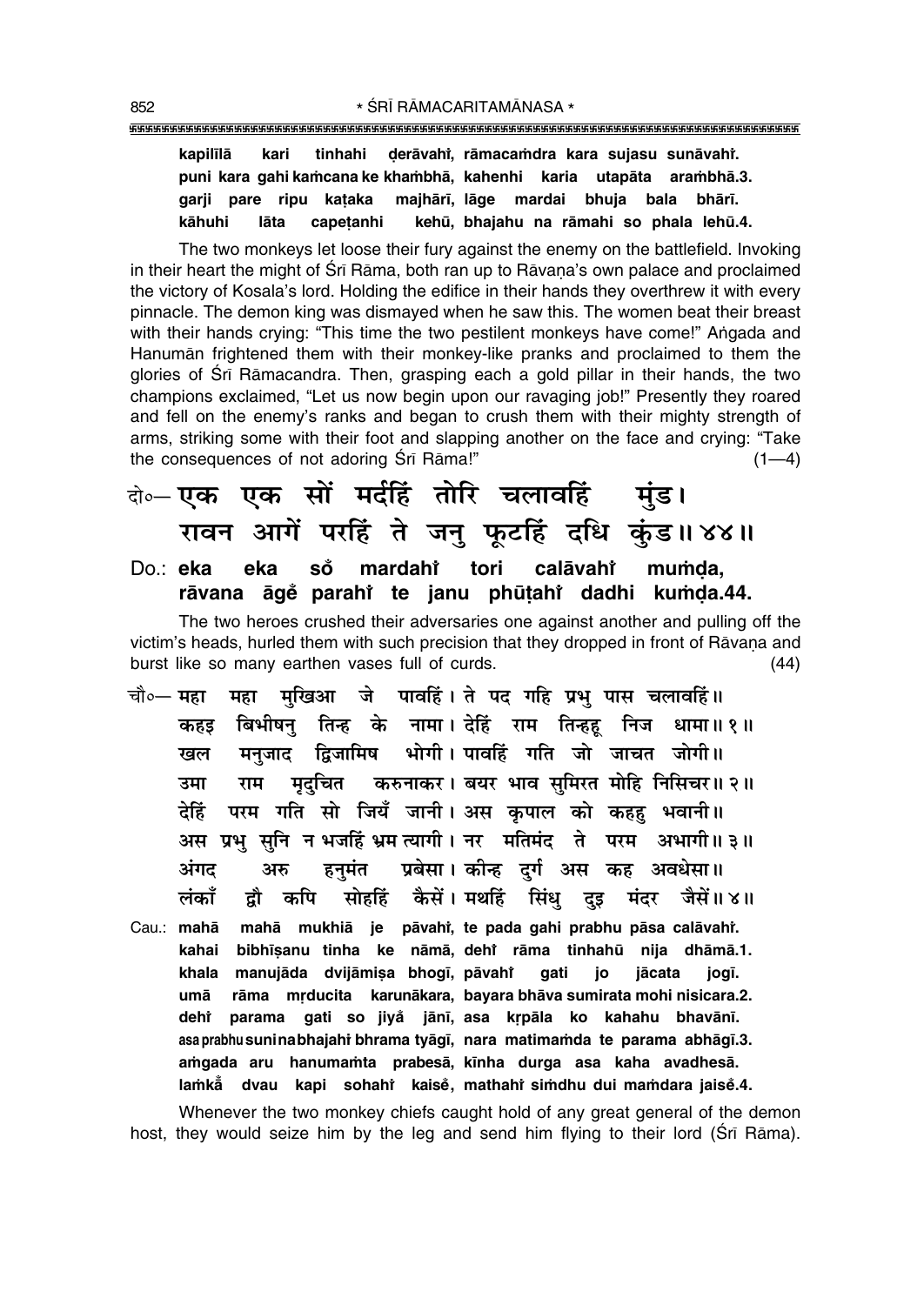Vibhisana would mention their name and Sri Rama assigned even them a quarter in His own abode. Man-eating monsters who feasted on the flesh of holy Brāhmanas thus attained a destiny which is solicited even by Yogis (ascetics given to contemplation on God). Umā, (continues Lord Śiva,) Śrī Rāma is so tender-hearted and such a storehouse of compassion that He bestows the highest state (final beatitude) even on the demons, remembering that they think of Him even though in a spirit of hostility! Tell me, Bhavānī, who else is so benignant? Most dull-witted and utterly wretched are the men who, even on hearing of such a lord, worship Him not, disabusing themselves of all delusion. "Angada and Hanumān have evidently forced their way into the fort of Lanka," thus observed Ayodhya's lord. Rampaging in Lanka, the two monkeys looked like a pair of Mandaras churning the ocean.  $(1-4)$ 

## बेन्स भुज बल रिपु दल दलमलि देखि दिवस कर अंत। कुदे जुगल बिगत श्रम आए जहँ भगवंत॥४५॥

#### Do.: bhuja bala ripu dala dalamali dekhi divasa kara amta, kūde jugala bigata śrama āe jahå bhagavamta.45.

Having crushed and battered the enemy's ranks by the might of their arm and perceiving that it was now the close of day, the two champions jumped down without any exertion and came where the Lord was.  $(45)$ 

- चौ०— प्रभु पद कमल सीस तिन्ह नाए। देखि सुभट रघुपति मन भाए॥ करि जगल निहारे। भए बिगतश्रम राम परम सखारे॥ १॥ कपा हनुमाना। फिरे भालु मर्कट गए जानि अंगद भट नाना ॥ पाई। धाए करि प्रदोष दससीस दोहाई॥ २॥ जातधान बल अनी देखि कपि फिरे।जहँ तहँ कटकटाइ भट भिरे॥ निसिचर पचारि पचारी। लरत सुभट नहिं मानहिं हारी॥३॥ द्रौ प्रबल दल महाबीर निसिचर कारे । नाना बरन बलीमुख भारे॥ मब सबल जगल दल समबल जोधा। कौतुक करत लरत करि क्रोधा॥ ४॥ घनेरे । लरत मनहँ सरद पयोट मारुत के प्राबिट प्रेरे ॥ अनिप अतिकाया। बिचलत सेन कीन्हि इन्ह माया॥५॥ अकंपन अरु निमिष महँ अति अँधिआरा। बृष्टि होड रुधिरोपल भयउ छारा॥ ६॥
- Cau.: prabhu pada kamala sīsa tinha nāe, dekhi subhata raghupati mana bhāe. rāma jugala nihāre, bhae bigataśrama parama sukhāre.1. krpā kari hanumānā, phire bhālu markata bhata nānā. gae jāni amgada jātudhāna pradosa bala pāī, dhāe kari dasasīsa dohāī.2. nisicara anī dekhi kapi phire, jahå tahå katakatāi bhata bhire. dvau dala prabala pacāri pacārī, larata subhata nahi mānahi hārī.3. kāre, nānā mahābīra nisicara saba barana balīmukha bhāre. sabala jugala dala samabala jodhā, kautuka karata larata kari krodhā.4. ghanere, larata manahů māruta ke prābita sarada payoda prere. anipa akampana aru atikāyā, bicalata kīnhi inha māyā.5. sena bhayau nimisa mahå ati ådhiārā, brsti hoi rudhiropala chārā.6.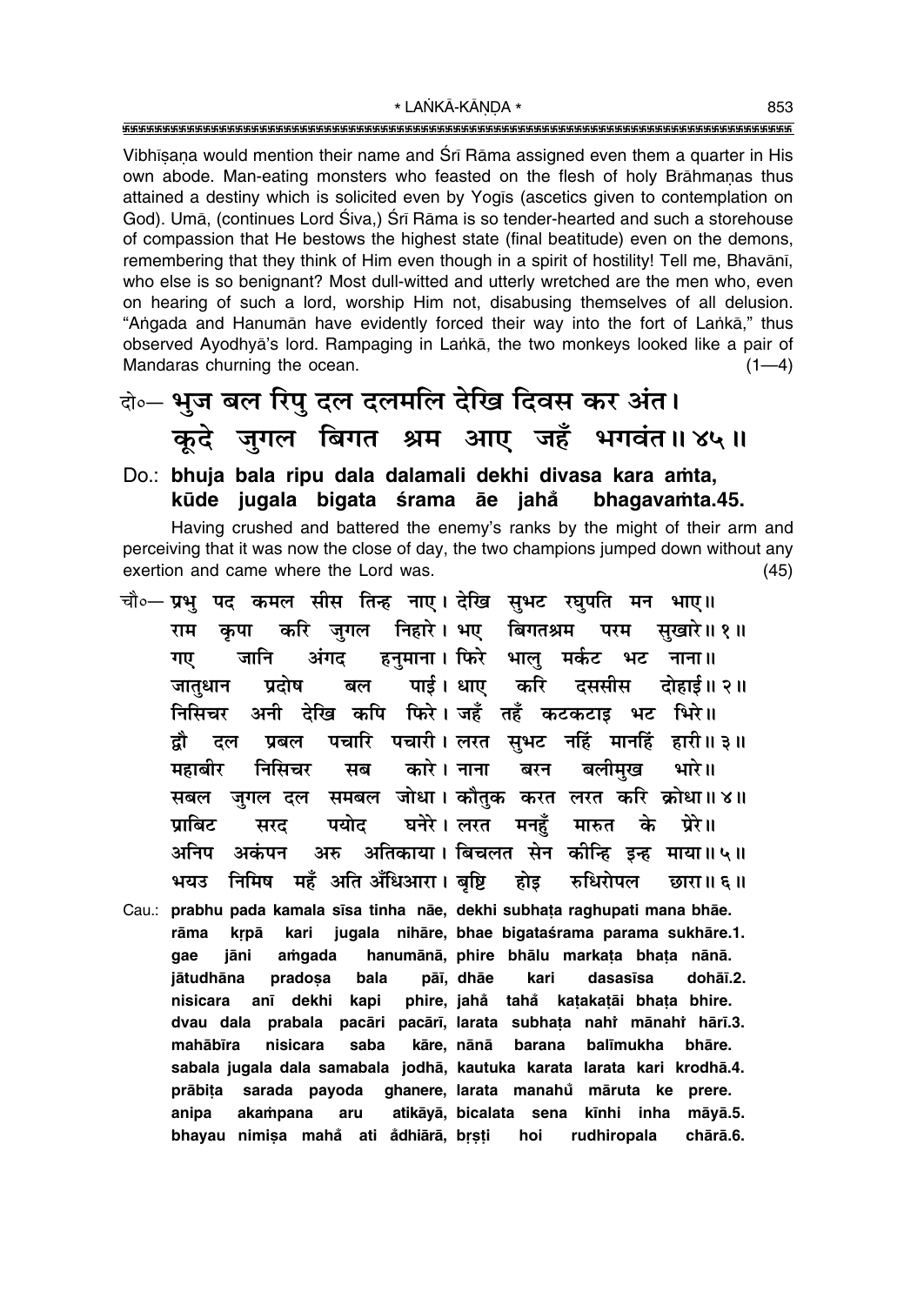They bowed their head at the lotus-feet of their Master, and the Lord of the Raghus was glad at heart to see the valiant warriors. Sri Rama graciously regarded them both and presently their fatigue was gone and they felt supremely happy. On learning that Angada and Hanuman had left, the numerous monkey and bear warriors retired from the field; while the demons, recovering their strength at nightfall, sallied forth, calling on their ten-headed lord. At the sight of the demon host the monkeys turned again; and gnashing their teeth in fury the champions closed with their opponents here and there. The two armies stood formidable; their champion's challenging one another every time, came to a grim fight without giving in. The demons were all great warriors and dark in complexion; while the monkeys were stupendous in size and of numerous colours. The two armies were equally strong and the warriors too equally matched; displaying their martial feats they fought with fury and looked like masses of rainy and autumnal clouds driven against one another by a strong wind. The generals Akampana and Atikaya (sons of Ravana), when they perceived their troops losing ground, employed Maya (illusive devices); in an instant it grew pitch dark and there was a downpour of blood, stone and ashes.  $(1-6)$ 

# केन्टे देखि निबिड़ तम दसहूँ दिसि कपिदल भयउ खभार। एकहि एक न देखई जहँ तहँ करहिं पुकार॥४६॥

Do.: dekhi nibiRa tama dasahů disi kapidala bhayau khabhāra, ekahi eka na dekhaī jahå tahå karahi pukāra.46.

Seeing the dense darkness all round, the monkey host was thrown into disorder. They could not see one another and there was an outcry everywhere.  $(46)$ 

- चौ०— सकल जाना । लिए बोलि अंगद मरम् रघनायक हनुमाना ॥ समुझाए। सुनत कोपि कपिकुंजर समाचार सब कहि धाए॥ १॥ कुपाल हँसि चाप चढावा। पावक सायक सपदि चलावा॥ पनि प्रकास कतहँ तम नाहीं। ग्यान उदयँ जिमि संसय जाहीं॥२॥ भयउ प्रकासा। धाए हरष बिगत बलीमख श्रम त्रासा॥ भाल पाड गाजे। हाँक सनत रजनीचर भाजे॥३॥ अंगत रन हनुमान भट पटकहिं धरि धरनी। करहिं भालु कपि अद्भुत करनी॥ भागत माहीं। मकर उरग झष धरि धरि खाहीं॥४॥ गहि पद डारहिं सागर
- Cau.: sakala maramu raghunāyaka jānā, lie boli amqada hanumānā. kapikumjara kahi samujhāe, sunata samācāra saba kopi dhāe.1. puni krpāla håsi cāpa caRhāvā, pāvaka sāyaka sapadi calāvā. bhayau prakāsa katahů tama nāhi, gyāna udayå jimi samsaya jāhi.2. prakāsā, dhāe haraṣa bigata śrama trāsā. bhālu balīmukha pāi gāje, håka hanūmāna amgada rana sunata rajanīcara bhaie.3. bhāgata bhata patakahi dhari dharanī, karahi bhālu kapi adbhuta karanī. gahi pada dārahi sāgara māhi, makara uraga jhaṣa dhari dhari khāhi.4.

The Lord of the Raghus understood the secret of it all and summoned Angada and Hanuman. He apprised them of all that was going on and issued necessary instructions to them. The two monkey chiefs rushed forth in a fury as soon as they heard the instructions. The All-merciful then drew His bow with a smile and forthwith let fly a flery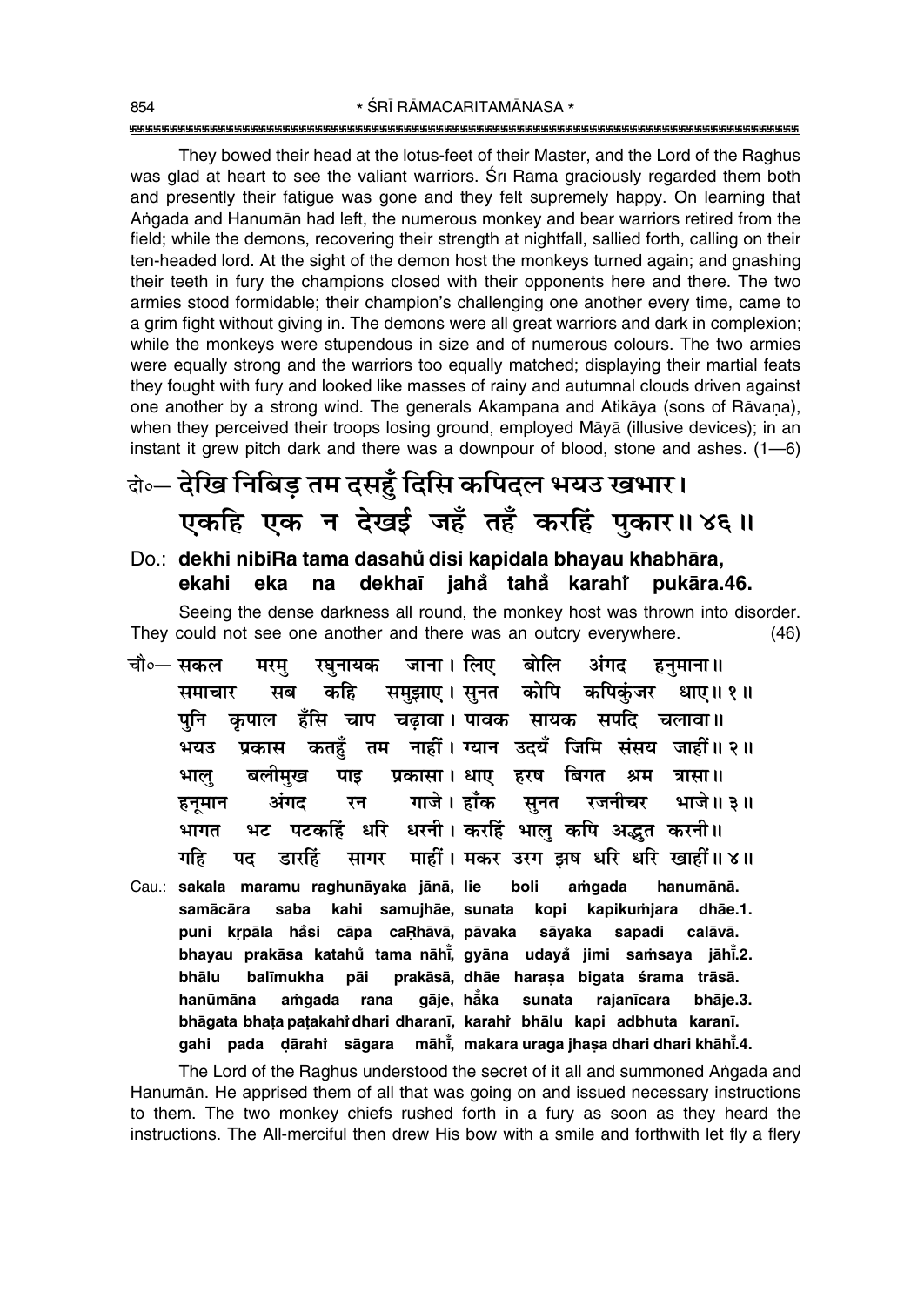dart. Lo! there was light all round and no trace of darkness left anywhere, even as doubts disappear with the dawn of spiritual enlightenment. The bear and monkeys were relieved of their fatique and rid of all fear when they saw light again, and pressed on exultingly. Hanuman and Angada thundered on the field of battle and the demons fled at their menacing roar. But the bears and monkeys seized the demon warriors in their flight and dashed them to the ground, performing marvellous feats of strength even as they did so, or catching them by the leg, hurled them into the ocean, where alligators, serpents and fish snapped them up and devoured them.  $(1-4)$ 

### बे॰ कछु मारे कछु घायल कछु गढ़ चढ़े पराइ। गर्जीहें भाल् बलीमुख रिपु दल बल बिचलाइ॥४७॥

#### Do.: kachu māre kachu ghāyala kachu gaRha caRhe parāi, garjahi bhālu balīmukha ripu dala bala bicalāi.47.

Some were killed, some more were wounded, while others scampered away and clambered the fort. Having thus scattered the hostile forces, the bears and monkeys gave a loud roar.  $(47)$ 

चौ∘— निसा जानि कपि चारिउ अनी। आए जद्राँ कोमला धनी ॥ कृपा करि चितवा सबही। भए बिगतश्रम बानर तबद्वी॥ १॥ राम हँकारे। सब सन कहेसि सुभट जे मारे॥ उहाँ दसानन सचिव कपिन्ह संघारा। कहह बेगि का करिअ बिचारा॥२॥ आधा कटक जरठ निसाचर। रावन मात पिता मंत्री अति बर॥ माल्यवंत नीति अति पावन । सनह तात कछ मोर सिखावन ॥ ३ ॥ बोला बचन तुम्ह सीता हरि आनी। असगुन होहिं न जाहिं बखानी॥ जब गायो। राम बिमुख काहँ न सुख पायो॥४॥ बेट पुरान जास् जस् cāriu jahå kosalā dhanī. Cau.: nisā jāni kapi anī, āe rāma krpā kari citavā sabahī, bhae biqataśrama bānara tabahī.1. saciva uhằ dasānana håkāre, saba sana kahesi subhața je māre. kataku kapinha samghārā, kahahu ādhā begi kā karia bicārā.2. mālyavamta ati jaratha nisācara, rāvana mātu pitā mamtrī bara. nīti ati pāvana, sunahu tāta kachu mora sikhāvana.3. bolā bacana jaba tumha sītā hari ānī, asaguna hohi na jāhi bakhānī. te beda purāna jāsu jasu gāyo, rāma bimukha kāhů na sukha pāyo.4.

Perceiving that it was now night, all the four divisions of the monkey host returned to the camp of Kosala's lord. The monkeys were all relieved of their fatique the moment Sri Rāma cast His benign look on them. There (in Lankā) the ten-headed monster sent for all his ministers and told them about the warriors that had been killed in action. "The monkeys have disposed of half our forces; tell me at once what counsel should be adopted." "There upon Mālyavān, a very aged demon, who was Rāvana's maternal grandfather and an eminent counsellor, spoke words of highly devout wisdom: "Listen, my son, to a few words of advice from me. Ever since you carried off Sītā and brought Her here, there have been illomens more than one can tell. By opposing Srī Rāma, whose glory has been the theme of the Vedas and Purānas, none has ever enjoyed happiness."  $(1-4)$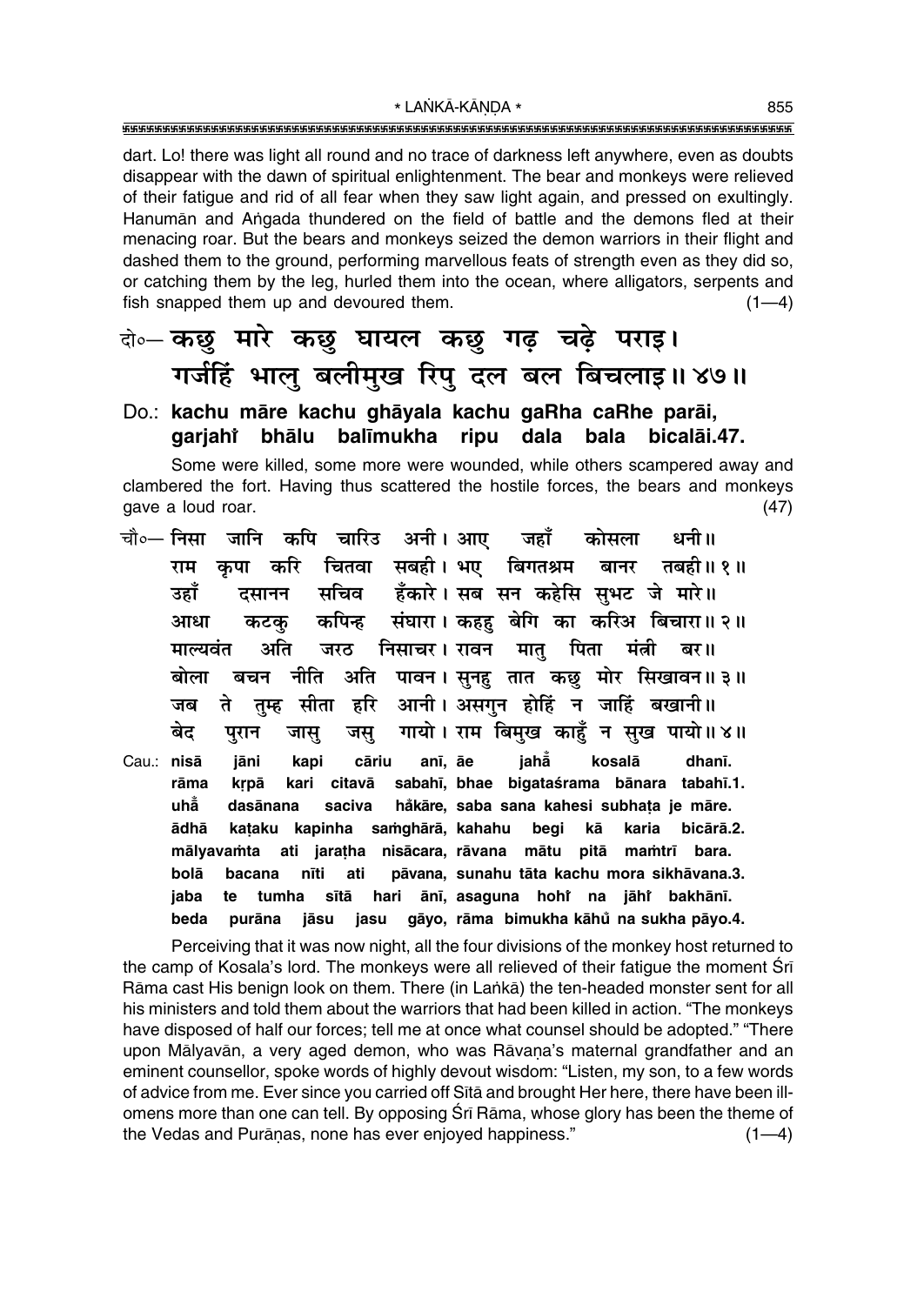### वे∘– हिरन्याच्छ भ्राता सहित मधु कैटभ बलवान।

### जेहिं मारे सोइ अवतरेउ कुपासिंधु भगवान॥४८ (क)॥

#### Do.: hiranyāccha bhrātā sahita madhu kaitabha balavāna, jehi māre soi avatareu krpāsimdhu bhagavāna.48(A).

"The same gracious Lord who despatched Hiranyaksa with his brother Hiranyakasipu, as well as the mighty Madhu and Kaitabha, has descended on earth (in the person of Śrī Rāma)."  $(48 A)$ 

[PAUSE 25 FOR A THIRTY-DAY RECITATION]

## कालरूप खल बन दहन गुनागार घनबोध। सिव बिरंचि जेहि सेवहिं तासों कवन बिरोध॥४८ ( ख )॥

#### kālarūpa khala bana dahana gunāgāra ghanabodha, siva biramci jehi sevahi tāso kavana birodha.48(B).

"Hostility is quite out of the question with Him who is the personification of the Time-Spirit (the principle of destruction), a fire to consume the forest in the shape of the wicked, a repository of virtues and an embodiment of wisdom, and who is adored even by Śiva, and Brahmā."  $(48 B)$ 

- देह बैदेही। भजह कृपानिधि परम सनेही॥ चौ∘— परिहरि बयरु बचन बान सम लागे। करिआ मह करि जाहि अभागे॥१॥ ताके भएसि न त मरतेउँ तोही। अब जनि नयन देखावसि मोही॥ बढ अपने मन अस अनुमाना। बध्यो चहत एहि कृपानिधाना॥२॥ तेहिं गयउ कहत दुर्बादा।तब सकोप बोलेउ घननादा॥ सो उठि देखिअह मोरा। करिहउँ बहुत कहौँ का थोरा॥३॥ कौतक प्रात सत बचन भरोसा आवा।प्रीति समेत अंक सनि बैठावा ॥ भयउ भिनुसारा। लागे कपि पुनि चहूँ दुआरा॥४॥ बिचार करत कोपि कपिन्ह दर्घट गढ घेरा।नगर कोलाहल भयउ घनेरा॥ बिबिधायुध निसिचर धाए।गढ़ ते पर्बत सिखर ढहाए॥५॥ धर
- Cau.: parihari dehu baidehī, bhajahu krpānidhi parama sanehī. bayaru lāge, kariā muha kari jāhi abhāge.1. tāke bacana bāna sama būRha bhaesi na ta marateů tohī, aba jani nayana dekhāvasi mohř. tehi apane mana asa anumānā, badhyo cahata ehi krpānidhānā.2. so uthi gayau kahata durbādā, taba sakopa boleu ghananādā. dekhiahu morā, karihaŭ bahuta kahaŭ prāta kā thorā.3. kautuka suni suta bacana bharosā āvā, prīti baithāvā. sameta amka karata bicāra bhayau bhinusārā, lāge kapi puni cahū duārā.4. kopi kapinha durghata gaRhu gherā, nagara kolāhalu bhayau ghanerā. bibidhāyudha dhara nisicara dhāe, gaRha te parbata sikhara dhahāe.5. "Giving up all quarrel with Srī Rāma, restore Videha's Daughter to Him and

856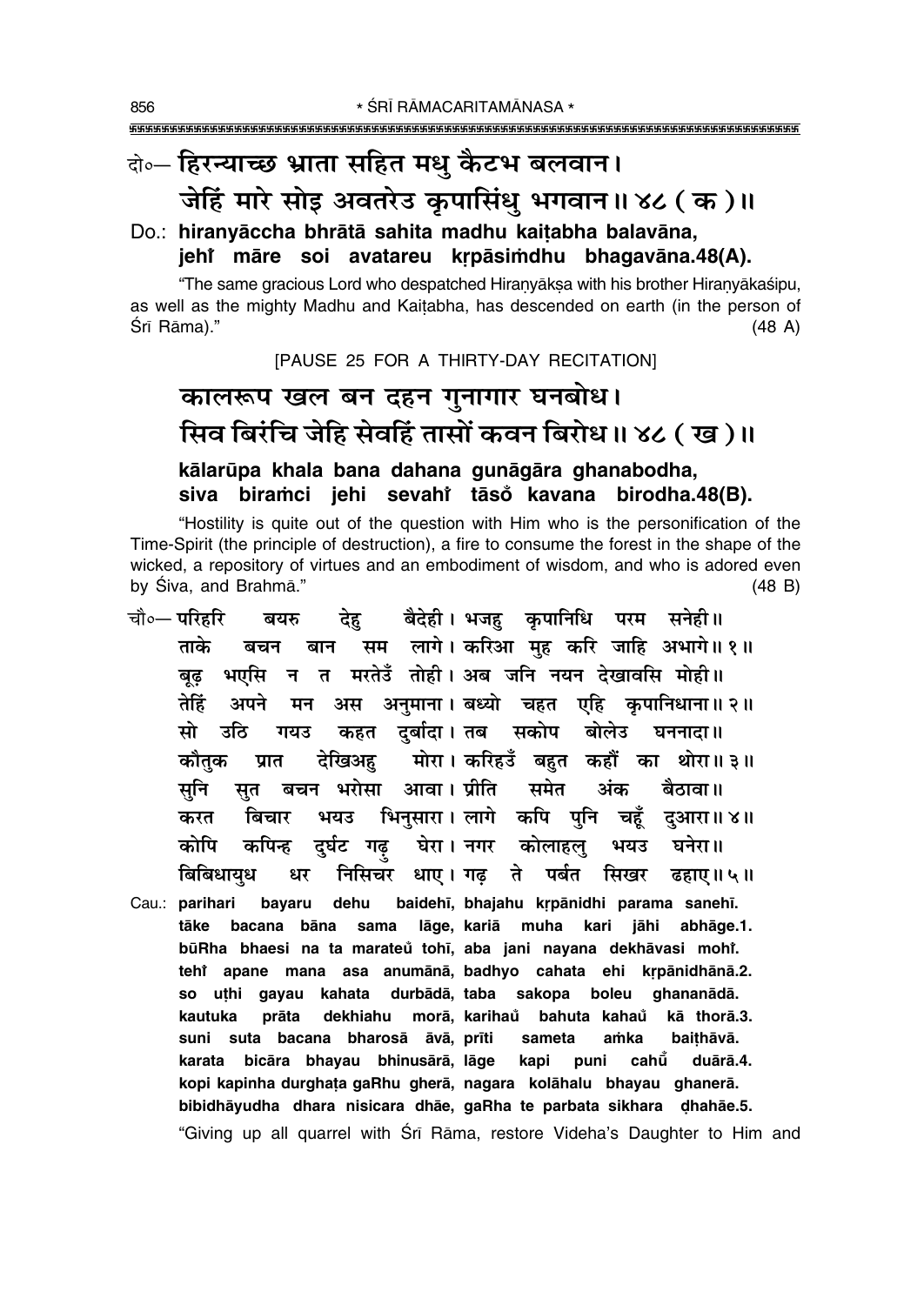worship the All-merciful, who has a most loving disposition." His words stung Rāvana like shafts. "Away, wretch, with your accursed face. If it were not for your age, I would have finished you; now please do not appear before my eyes again." Mālyavān, however, thought within himself that the All-merciful would soon kill him; he, therefore, rose and departed abusing Rāvana as he went. Meghanāda thereupon exclaimed in a fury : "See what wonders I work the very next morning. I am going to accomplish much; why should I, therefore, belittle its worth by speaking of it just now?" Confidence returned to Rāvana when he heard his son's words; and he fondly took him into his lap. The day broke even while they deliberated, and the monkeys again assailed the four gates. In their fury they laid siege to the most powerful citadel. This gave rise to an uproarious alarm in the city. The demons darted forward with their weapons of every description and hurled down mountain-peaks from the ramparts. $\degree$  (1—5)

<u>ं 500 दाहे महीधर सिखर कोटिन्ह</u> बिबिध बिधि गोला चले। घहरात जिमि पबिपात गर्जत जन् प्रलय के बादले ।। **◊∑¸§≈U Á'∑§≈U ÷≈U ¡È≈Uà ∑§≈Uà Ÿ ‹≈Uà ß ¡¡¸⁄U ÷∞–** <u>गहि सैल तेहि गढ पर चलावहिं जहँ सो तहँ निसिचर हुए।।</u>

Cha≈.:**Œhåhe mah∂dhara sikhara ko¢inha bibidha bidhi golå cale, ghaharåta jimi pabipåta garjata janu pralaya ke bådale. marka¢a bika¢a bha¢a ju¢ata ka¢ata na la¢ata tana jarjara bhae, gahi saila tehi gaRha para calåvahiÚ jaha so taha ° nisicara hae. °**

The demons hurled mountain-peaks in myriads and fired bomb-shells of every description, which came roaring like a crash of thunder; while the contending warriors roared like the clouds on the day of universal destruction. Fierce monkey warriors combated with their adversaries and had their bodies severely wounded and badly battered; yet they languished not. Seizing rocks, they hurled them against the fort; and the demons fell to them wherever they stood.

## दो**∘— मेघनाद सुनि श्रवन अस गढ़ पुनि छेंका आइ।** उतस्यो बीर दुर्ग तें सन्मुख चल्यो बजाइ॥४९॥

Do.: meghanāda suni śravana asa gaRhu puni chemkā āi, **utaryo bīra durga tě sanmukha calyo bajāi.49.** 

When Meghanåda heard that the monkeys had come and besieged the fort again, the hero tore down the fort and sallied forth with beat of drum to meet the enemy face to face. (49)

चौ∘— कहँ कोसलाधीस द्रौ भ्राता । धन्वी सकल लोक बिख्याता॥ ेकहँ नल नील दुबिद सुग्रीवा। अंगद हनुमंत बल सींवा॥ १॥ ऊहाँ बिभीषनु भ्राताद्रोही । आजु**सबहि हठि मारउँ ओही** ॥ अस कहि कठिन बान संधाने । अतिसय क्रोध श्रवन लगि ताने ॥ २ ॥ सर समूह सो छाड़ै लागा।जनुसपच्छ धावहिं बहु नागा॥ जहँ तहँ परत देखिअहिं बानर। सन्मुख होइ न सके तेहि अवसर॥३॥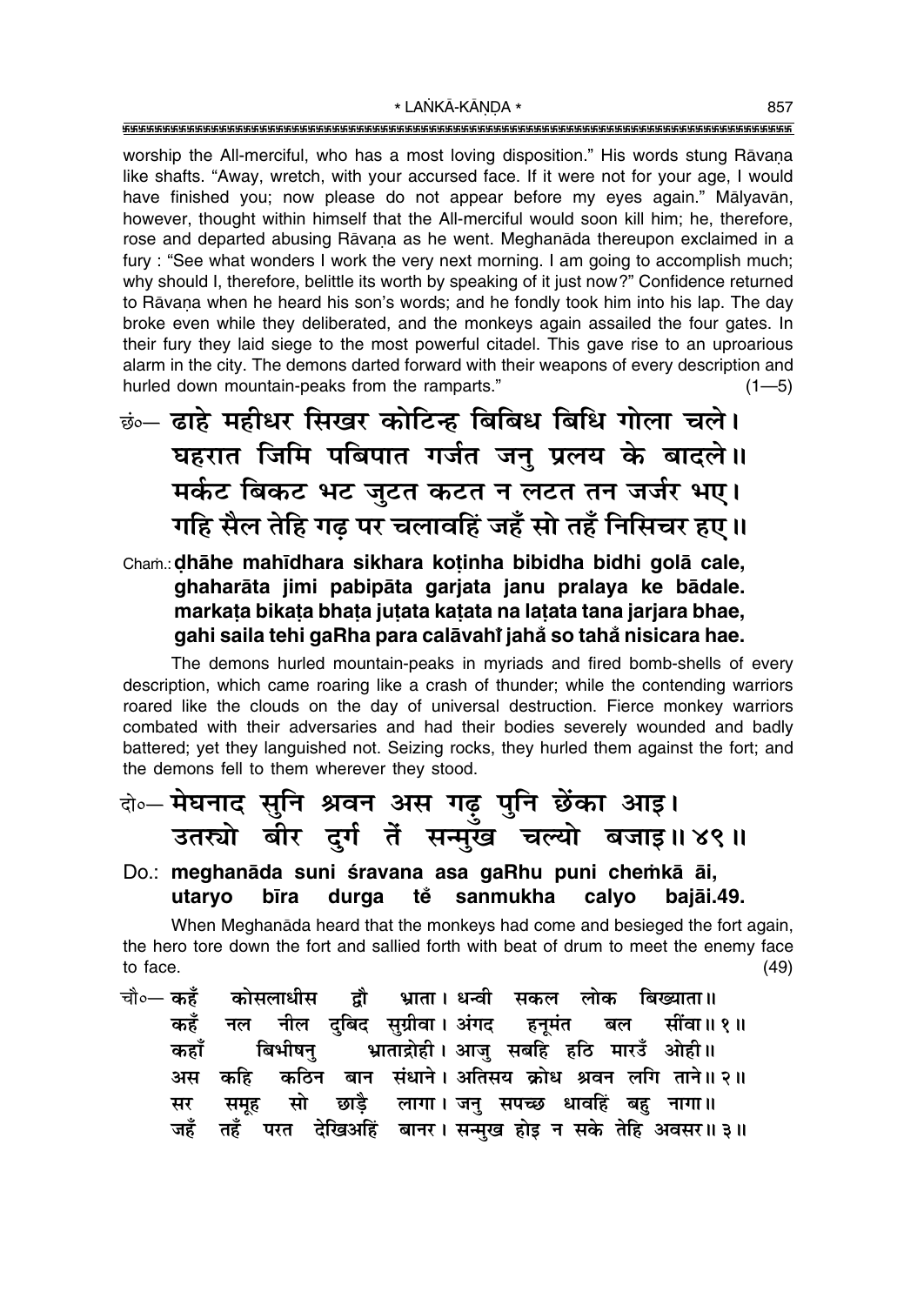जहँ तहँ भागि चले कपि रीछा। बिसरी सबहि जुद्ध कै ईछा॥ कपि भाल न रन महँ देखा। कीन्हेसि जेहि न प्रान अवसेषा॥४॥ मो kosalādhīsa dvau bhrātā, dhanvī Cau.: kahå sakala bikhvātā. loka kahå nala nīla dubida sugrīvā, amgada bala sīvā.1. hanūmamta kahå bhrātādrohī, āiu bibhīsanu sabahi hathi māraů ohī. asa kahi kathina bāna samdhāne, atisaya krodha śravana lagi tāne.2. samūha so chāRai lāgā, janu sapaccha dhāvahi bahu nāgā. sara jahå tahå parata dekhiahi bānara, sanmukha hoj na sake tehi avasara.3. jahå tahå bhāgi cale kapi rīchā, bisarī sabahi juddha kai īchā. so kapi bhālu na rana mahå dekhā, kīnhesi jehi na prāna avasesā.4.

"Where are the two brother princes of Kosala, those archers celebrated throughout the spheres? Where are Nala, Nīla, Dvivida and Sugrīva as well as Angada and Hanuman, the most powerful of all? Where is Vibhisana the traitor to his own brother? I will kill them all today and him (Vibhisana) too at all events." So saying, he fitted sharp arrows to his bow and in excess of fury drew the string up to his ear. Presently he started discharging a volley of arrows that flew like so many winged serpents. Everywhere monkeys were seen falling to the ground, at that time there was none who would dare to face him. Bears and monkeys fled in every direction; none had any desire left to continue the fight. Not a single monkey or bear was to be seen on the field, whom he had left with anything but life.  $(1-4)$ 

- वे० दस दस सर सब मारेसि परे भूमि कपि बीर। सिंहनाट करि गर्जा मेघनाट बल धीर॥ ५०॥
- Do.: dasa dasa sara saba māresi pare bhūmi kapi bīra, simhanāda kari garjā meghanāda bala dhīra.50.

He struck his opponents with ten arrows each, and the monkey warriors dropped to the ground. Meghanada, who was as powerful as he was staunch in fight, now roared like a lion.  $(50)$ 

चौ०— देखि बिहाला। क्रोधवंत कटक पवनसत जन धायउ काला॥ उपारा। अति रिस मेघनाद पर महासैल एक तूरत डारा॥ १॥ नभ सोई।रथ सारथी तुरग सब आवत देखि गयउ खोर्ड ॥ हनुमाना। निकट न आव मरम् सो जाना॥ २॥ बार बार पचार घननादा। नाना भाँति करेसि दर्बादा॥ रघपति निकट गयउ सब डारे। कौतकहीं प्रभु अस्त्र सस्त्र आयध काटि निवारे॥ ३॥ खिसिआना। करै लाग माया देरिव बिधि प्रताप मढ नाना ॥ जिमि कोउ करै गरुड़ सैं खेला। डरपावै गहि सपेला॥ ४॥ स्वल्प Cau.: dekhi pavanasuta kataka bihālā, krodhavamta janu dhāyau kālā. mahāsaila upārā, ati risa meghanāda para eka turata dārā.1. āvata dekhi qayau nabha soī, ratha sārathī turaga saba khoī.

hanumānā, nikata na āva maramu so jānā.2.

bāra

bāra

pacāra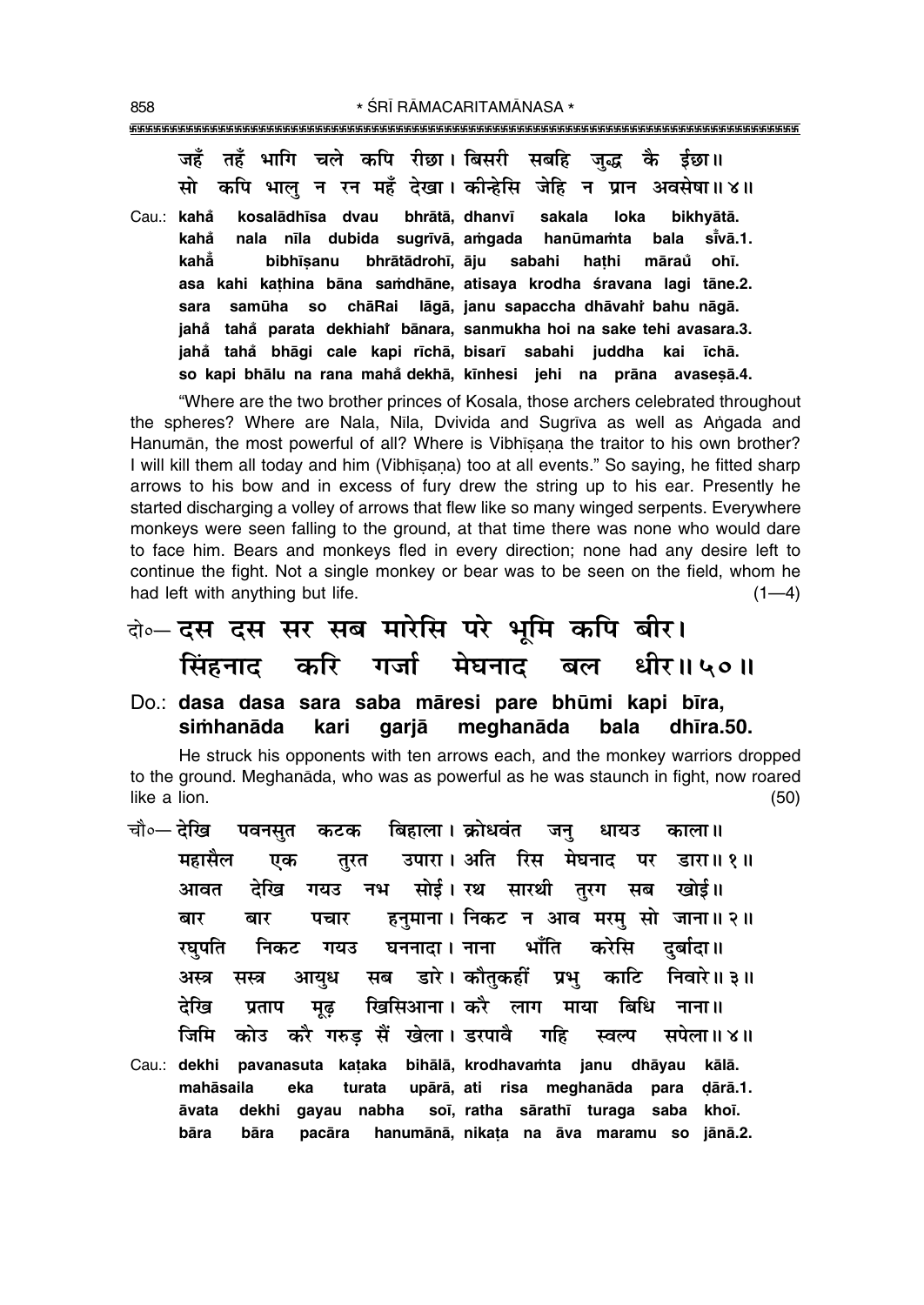raghupati nikata gayau ghananādā, nānā bhåti karesi durbādā. sastra āyudha saba dāre, kautukahi prabhu astra kāti nivāre.3. pratāpa mūRha khisiānā. Karai dekhi lāga māvā bidhi nānā. jimi kou karai garuRa sai khelā, darapāvai gahi svalpa sapelā.4.

When the son of the wind-god saw his army in distress, he flew into a rage and rushed forth as if he were death personified. He forthwith tore up a huge rock and hurled it at Meghanāda with great fury. When he saw the rock coming towards him, he mounted up into the air, leaving his car, charioteer and horses to perish. Again and again did Hanumān challenge him to a duel, but the demon dared not come nearer; for he knew the monkey's real strength. Meghanāda now approached Śrī Rāma and hurled every kind of abuse at him. He tried weapons and missiles of every description against Him; but the Lord with the utmost ease cut them asunder before they could reach Him. The fool was put out of countenance when he saw the Lord's might, and began to practise all sorts of illusive devices, as if catching hold of a poor little snakeling one were to frighten Garuda and sport with him.  $(1-4)$ 

### वे⊶ जास प्रबल माया बस सिव बिरंचि बड छोट। ताहि दिखावड़ निसिचर निज माया मति खोट॥५१॥

#### Do.: jāsu prabala māyā basa siva biramci baRa chota, tāhi dikhāvai nisicara nija māvā mati khota.51.

The evil-minded demon displayed his demoniac powers before Him whose powerful Māyā (deluding potency) holds sway over all, both great and small, Siva and Virañci (the Creator) not excepted.  $(51)$ 

- ्बरष बिपुल अंगारा। महि ते प्रगट होहिं जलधारा॥ चौ०— **नभ चढि** पिसाची। मारु काट् धनि बोलहिं नाची॥१॥ भाँति पिसाच नाना रुधिर हाड़ा। बरषइ कबहुँ उपल बहु छाड़ा॥ बिष्टा पुय कच अँधिआरा। सूझ न आपन हाथ पसारा॥२॥ बरषि धरि कोन्हेसि कपि देखें। सब कर मरन बना एहि लेखें॥ माया अकलाने मुसकाने। भए सभीत सकल कपि जाने॥३॥ कौतक देखि राम माया। जिमि दिनकर हर तिमिर निकाया॥ काटी एक बान सब कपि बिलोके। भए प्रबल रन रहहिं न रोके॥४॥ कृपादृष्टि भाल
- Cau.: nabha caRhi barasa bipula amgārā, mahi te pragata hohi jaladhārā. bhẳti nānā pisāca pisācī, māru dhuni bolahî nācī.1. kātu pūya rudhira kaca hāRā, barasai kabahů upala bahu chāRā. bistā barasi dhūri kīnhesi ådhiārā, sūjha na āpana hātha pasārā.2. kapi akulāne dekhë, saba kara marana banā ehi lekhë. māyā dekhi musukāne, bhae sabhīta sakala kapi jāne.3. kautuka rāma māyā, jimi dinakara hara timira nikāyā. eka bāna kātī saba krpādrsti kapi bhālu biloke, bhae prabala rana rahahi na roke.4.

Mounting up into the air he rained down a shower of firebrands, and spouts of water issued forth from the earth. Fiends and fiendesses of diverse form danced with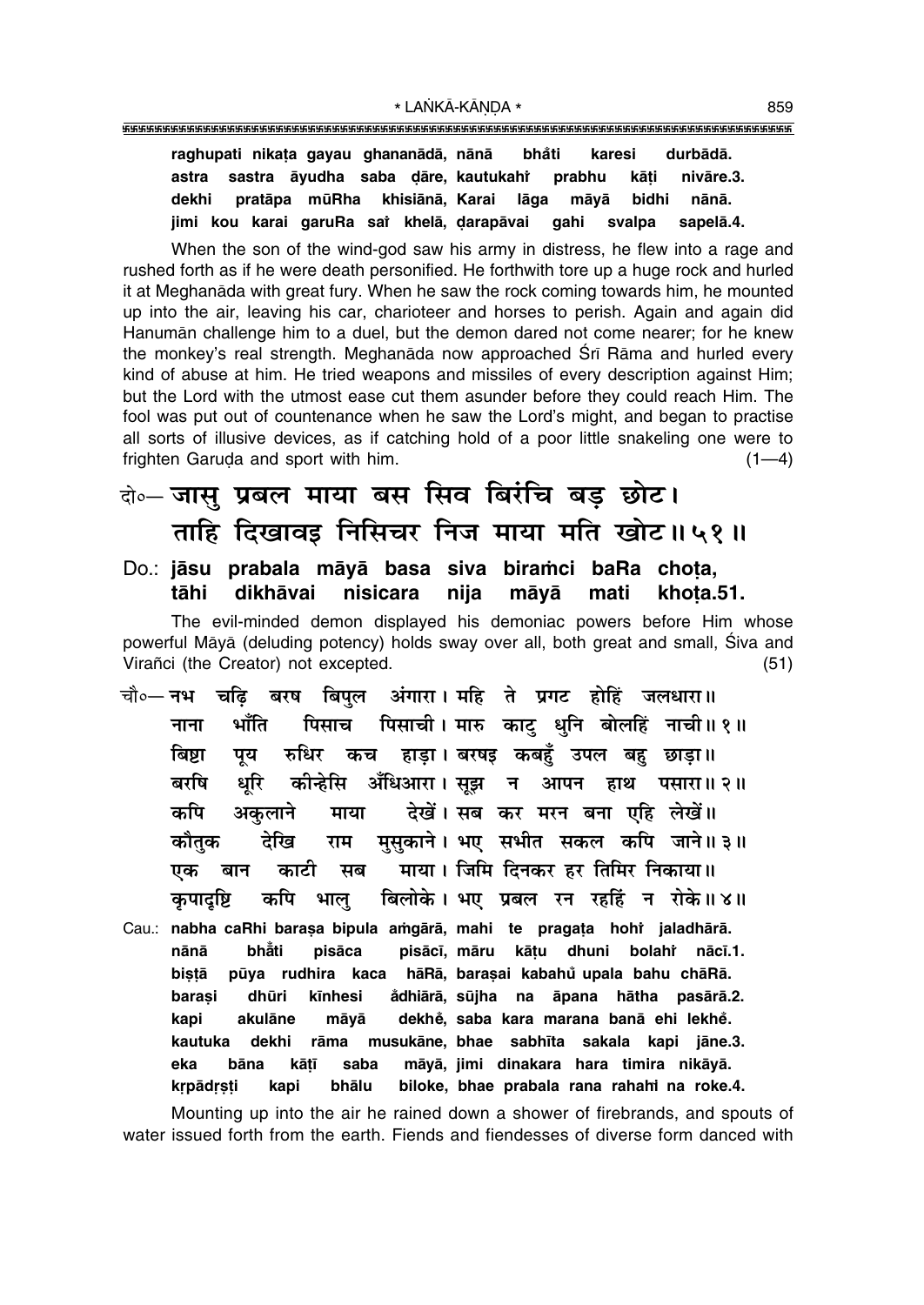cries of "Maim and kill?" Now he would rain down showers of faeces, pus, blood, hair and bones; and now he would hurl a volley of stones. By discharging dust all round he made it so dark that if you held out your own hand you would not see it. The monkeys lost their nerve when they saw these supernatural phenomena. "At this rate we are all doomed" they thought. Sri Rama smiled when he saw this fun; at the same time He understood that the monkeys were all alarmed. With a single arrow He broke the illusive web, even as the sun removes the thick veil of darkness. He cast a gracious look on the monkeys and bears, and lo! they grew too strong to be restrained from fighting.  $(1-4)$ 

#### बे॰ आयसु मागि राम पहिं अंगदादि कपि साथ। चले क्रुद्ध होड़ बान सरासन हाथ॥५२॥ लछिमन

#### Do.: āvasu māgi rāma pahi amgadādi kapi sātha. lachimana cale kruddha hoi bāna sarāsana hātha.52.

Asking leave of Sri Rama and accompanied by Angada and other monkey chiefs. Laksmana marched forth in fury, bow and arrow in hand.  $(52)$ 

चौ०— छतज नयन उर बाह बिसाला। हिमगिरि निभ तनु कछु एक लाला॥ ड़हाँ सभट पठाए। नाना अस्त्र सस्त्र गहि धाए॥१॥ दसानन बिटपायध धारी। धाए कपि जय राम पकारी॥ भधर नख सकल जोरिहि सन जोरी। इत उत जय इच्छा नहिं थोरी॥२॥ भिरे काटहिं। कपि जयसील मारि पुनि डाटहिं॥ मठिकन्ह लातन्ह दातन्ह धरु मारू । सीस तोरि गहि भुजा उपारू॥३॥ धरु मारु मारु धरु खंडा । धावहिं जहँ तहँ असि परि रही नव रुंड प्रचंडा॥ रव सर बंदा। कबहँक बिसमय कबहँ अनंदा॥४॥ देखहिं कौतक नभ Cau.: chataja nayana ura bāhu bisālā, himagiri nibha tanu kachu eka lālā. dasānana subhata pathāe, nānā astra sastra ihằ qahi dhāe.1. bhūdhara nakha bitapāyudha dhārī, dhāe kapi rāma pukārī. jaya sakala jorihi sana jorī, ita uta jaya icchā nahi thorī.2. bhire muthikanha lātanha dātanha kātahi, kapi javasīla māri puni dātahi.

māru māru dharu dharu dharu mārū, sīsa tori gahi bhujā upārū.3. asi rava pūri rahī nava khamdā, dhāvahi jaha taha rumda pracamdā. dekhahi kautuka nabha sura brmdā, kabahuka bisamaya kabahu anamdā.4. With bloodshot eyes, a broad chest and long arms, his white form shone like the

snow-clad Himalaya with a slight admixture of red. At the other end the ten-headed monster sent out champions, who rushed forth equipped with missiles and other weapons of every description. With mountains, claws and trees for weapons, the monkeys hastened to meet the demons, shouting "Victory to Rama." They all closed in the fray, match with match, both the sides equally agog to win. The monkeys, who had now the upper hand, battered the demons with their fists and feet and bit them with their teeth. They struck them down and browbeat them. "Kill, kill, seize, seize, seize, slay, break his head, seize his arm and tear it up!"-such were the cries that filled the air through all the nine divisions of the globe. Headless bodies sprinted furiously hither and

860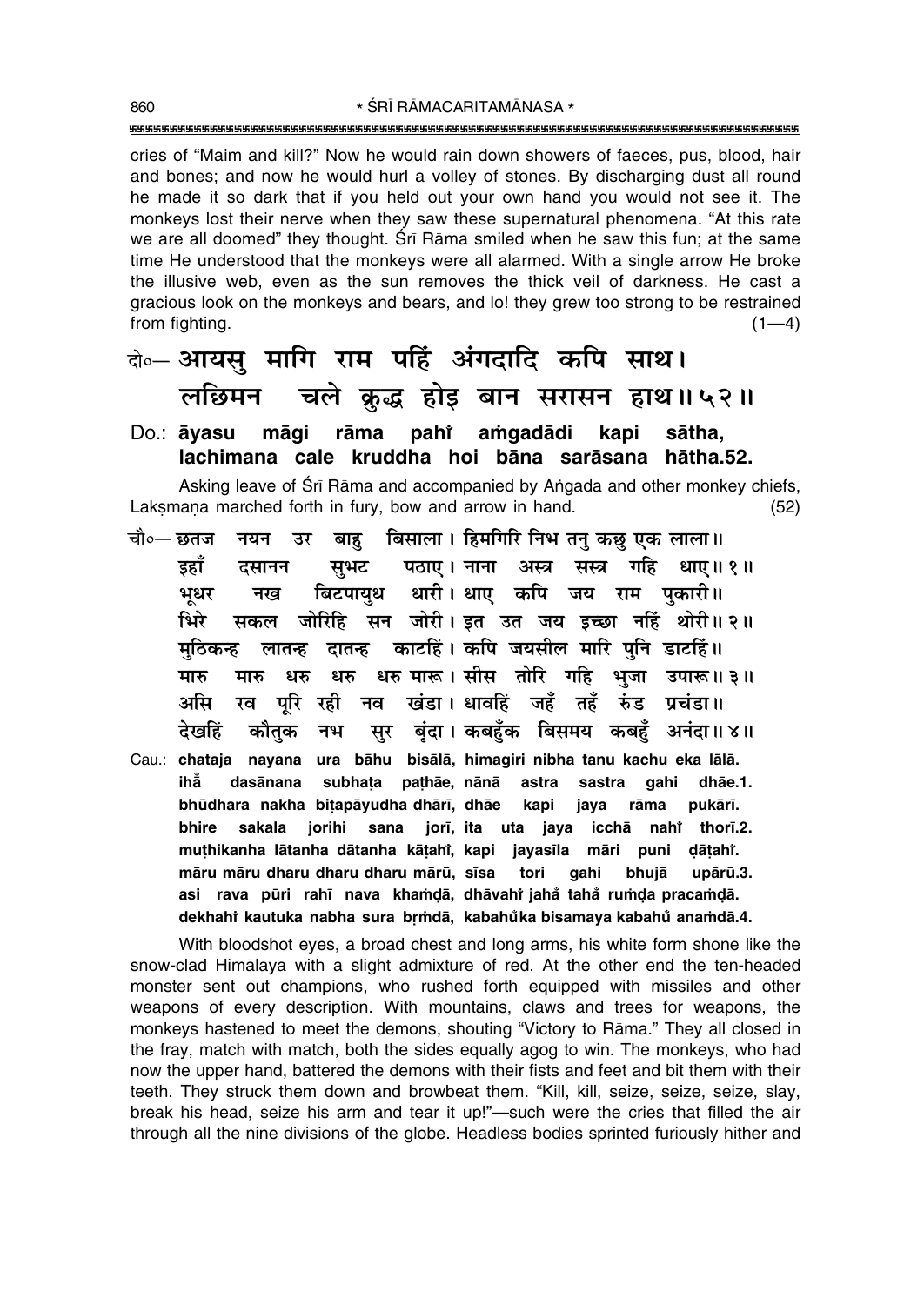thither. Hosts of celestials witnessed the spectacle from heaven, now with joy and now in dismay.  $(1-4)$ 

# वे०- रुधिर गाड़ भरि भरि जम्यो ऊपर धूरि उड़ाइ। जन् अँगार रासिन्ह पर मृतक धूम रह्यो छाइ॥५३॥

Do.: rudhira gāRa bhari bhari jamyo ūpara dhūri uRāi, janu ågāra rāsinha para mrtaka dhūma rahyo chāi.53.

Blood had collected in the hollows of the earth and dried up there and clouds of dust hung over it like ashes over heaps of live coal.  $(53)$ 

- कैसे। कुसुमित किंसुक के तरु जैसे॥ चौ०— घायल बीर बिराजहिं लछिमन मेघनाद जोधा। भिरहिं परसपर करि अति क्रोधा॥ १॥ दौ जीती। निसिचर छल बल करड अनीती॥ एकहि सकड नहिं एक कोधवंत भयउ अनंता । भंजेउ रथ सारथी तब तरंता॥ २॥ बिधि सेषा। राच्छस भयउ अवसेषा॥ नाना प्रहार कर प्रान अनमाना। संकठ भयउ हरिहि मम प्राना॥३॥ सत निज मन रावन बीरघातिनी साँगी। तेज पंज लछिमन उर लागी॥ छाडिसि सक्ति के लागें। तब चलि गयउ निकट भय त्यागें॥४॥ भई मुरुछा
- kaise, kusumita kimsuka ke taru jaise. Cau.: qhāyala bīra birāiaht lachimana meghanāda dvau jodhā, bhirahi parasapara kari ati krodhā.1. ekahi eka sakai nahi jītī, nisicara chala bala karai anītī. krodhavamta taba bhayau anamtā, bhamjeu ratha sārathī turamtā.2. prahāra kara sesā, rācchasa bhayau prāna avasesā. nānā bidhi rāvana suta nija mana anumānā, samkatha bhayau harihi mama prānā.3. bīraghātinī chāRisi săgī, teja pumja lachimana ura lāgī. muruchā bhaī sakti ke lāgě, taba cali gayau nikata bhaya tyāgě.4.

The wounded warriors shone like so many Kimsuka\* trees in flower. The two champions, Laksmana and Meghanada, grappled with each other in mounting fury. Neither could get the better of the other. The demon, however, resorted to wily tricks and unfair means. Laksmana, who was no other than Ananta (the serpent-god Sesa, whose wrath brings about the dissolution of the universe), then waxed furious and in a trice smashed the chariot and tore its driver to pieces. Sesa (Laksmana) smote him in so many ways that the demon (Meghanāda) was all but dead. The son of Rāvana thought within himself that he was in straits and the enemy would surely take his life. He threw a javelin which was notorious for killing warriors and was all brilliance; and lo! it struck Laksmana in the breast. The blow was so smart that the prince swooned and Meghanada now went near him shedding all fear.  $(1-4)$ 

#### सत जोधा रहे उठाइ। <sub>दो०—</sub> मेघनाट कोटि म्पम चले खिसिआइ॥५४॥ संष किमि ਤਰੈਂ जगदाधार

<sup>\*</sup> A Kimsuka tree bears crimson flowers; hence the wounded parts of the warriors have been compared with the flowers of a Kimsuka tree.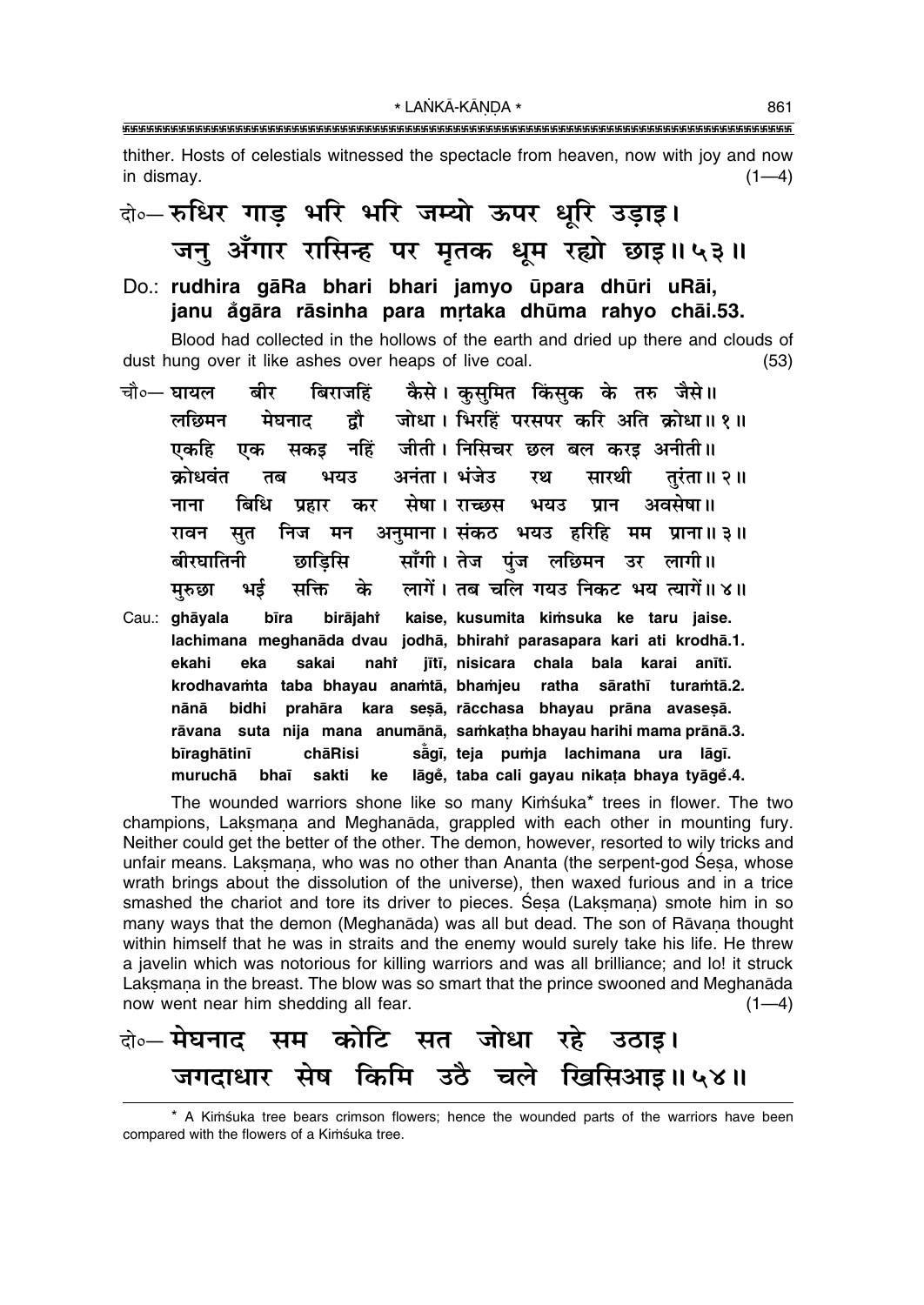#### Do.: meghanāda sama koti sata jodhā rahe uthāi, jagadādhāra kimi uthai cale khisiāi.54. sesa

A vast number of champions as powerful as Meghanada strove to lift him; but how could Sesa, the support of the entire globe, be thus lifted? Hence they returned smarting with shame.  $(54)$ 

- चौ०— सून् गिरिजा जास् । जारइ भवन चारिदस क्रोधानल आस॥ को ताही। सेवहिं सुर नर अग जग जाही॥१॥ संग्राम जीति सक सोई। जा पर कपा राम कै होई॥ जानद्र यह कौतहल द्रौ बाहनी। लगे सँभारन निज निज अनी॥२॥ फिरि संध्या भड अजित भवनेस्वर।लछिमन कहाँ बुझ करुनाकर॥ ब्रह्म ब्यापक आयउ हनुमाना। अनुज देखि प्रभु अति दुख माना॥३॥ लगि लै तब सुषेना। लंकाँ रहड़ को बैट ਧਰਤੰ लेना॥ जामवंत कह गयउ हनमंता। आनेउ धरि लघ रूप भवन समेत तुरंता॥ ४॥
- Cau.: sunu girijā krodhānala jāsū, jārai bhuvana cāridasa āsū. saka samorāma iīti ko tāhī, sevahi sura nara aga jaga jāhī.1. yaha kautūhala jānai soī, jā para krpā rāma kai hoī. samdhyā bhai phiri dvau bāhanī, lage såbhārana nija nija  $an<sub>1</sub>2.$ byāpaka brahma ajita buvanesvara, lachimana kahā būjha karunākara. lai āyau hanumānā, anuja dekhi prabhu ati dukha mānā.3. taba lagi kaha baida susenā, lamka rahai iāmavamta ko pathaī lenā. dhari laghu rūpa gayau hanumamtā, āneu bhavana sameta turamtā.4.

Listen, Pārvatī: (continues Lord Śankara,) none can conquer him in battle, the fire of whose wrath speedily consumes all the fourteen spheres (at the time of universal dissolution), and whom gods and human beings, nay, all animate and inanimate beings adore. He alone can understand this mystery, on whom descends Srī Rāma's grace. Now that it was evening, both the armies retired and the commanders of the different units began taking count of their troops. The All-merciful and invincible Lord of the universe, the all-pervading supreme Spirit, asked : "Where is Laksmana?" Meanwhile Hanumān brought him; seeing His younger brother (in a swoon) the Lord felt sore distressed. Jāmbavān said, "Sușena, the physician, lives in Lankā; someone should be sent to fetch him here." Assuming a minute (indiscernible) form Hanuman went and immediately brought him, house and all.  $(1-4)$ 

#### सिर नायउ आड सषेन। पदारबिंद  $\vec{a}$ ०— राम कहा नाम गिरि औषधी जाहु पवनसुत लेन॥५५॥  $Do:$  rāma padārabimda sira nāvau āi susena. kahā nāma qiri ausadhī iāhu lena.55. pavanasuta

Susena came and bowed his head at Srī Rāma's lotus-feet. He mentioned the name of the herb as well as of the mountain where it could be had, and said, "Proceed, O son of the wind-god, to bring it."  $(55)$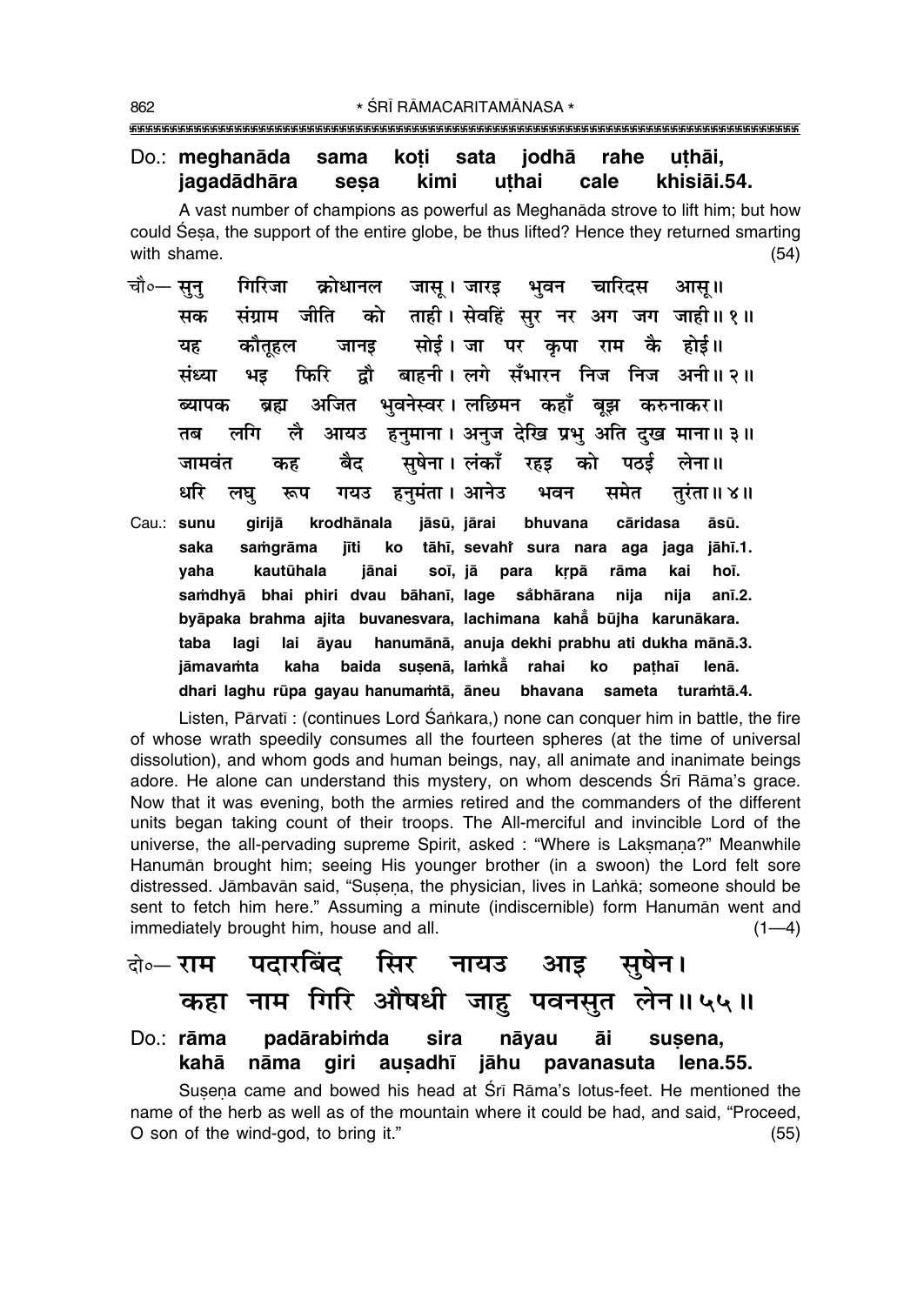\* LANKĀ-KĀNDA \*

| चौ०— राम चरन सरसिज उर राखी। चला प्रभंजन सुत बल भाषी॥                    |
|-------------------------------------------------------------------------|
| उहाँ दूत एक मरमु जनावा। रावनु कालनेमि गृह आवा॥ १॥                       |
| दसमुख कहा मरमु तेहिं सुना।पुनि पुनि कालनेमि सिरु धुना॥                  |
| देखत तुम्हहि नगरु जेहिं जारा।तासु पंथ को रोकन पारा॥२॥                   |
| भजि रघुपति करु हित आपना।।छाँड़हु नाथ मृषा जल्पना॥                       |
| नील कंज तनु सुंदर स्यामा।इदयँ राखु लोचनाभिरामा॥३॥                       |
| मैं तैं मोर मूढ़ता त्यागू।महा मोह निसि सूतत जागू॥                       |
| काल ब्याल कर भच्छक जोई।सपनेहुँ समर कि जीतिअ सोई॥४॥                      |
| Cau.: rāma carana sarasija ura rākhī, calā prabhamjana suta bala bhāṣī. |
| uhā dūta eka maramu janāvā, rāvanu kālanemi gṛha āvā.1.                 |
| dasamukha kahā maramu tehi sunā, puni puni kālanemi siru dhunā.         |
| dekhata tumhahi nagaru jehi jārā, tāsu pamtha ko rokana pārā.2.         |
| bhaji raghupati karu hita āpanā, chā Rahu nātha mrṣā jalpanā.           |
| kamja tanu sumdara syāmā, hrdaya rākhu locanābhirāmā.3.<br>nīla         |
| mora mūRhatā tyāgū, mahā moha nisi sūtata jāgū.<br>mar<br>tar           |
| byāla kara bhacchaka joī, sapanehů samara ki jītia soī.4.<br>kāla       |

Enshrining Srī Rāma's lotus-feet in his heart and assuring the Lord of his own might, the son of the wind-god departed. At the other end a spy disclosed the secret to Rāvana, who called at the house of Kālanemi (a demon ally of Rāvana). The ten-headed monster told him all that he had to say, hearing which Kalanemi beat his head again and again. "Nobody can obstruct him who burnt your capital before your very eyes. Therefore, adore the Lord of the Raghus in your own interest and desist, my lord, from all vain prattle. Hold in your heart that lovely form, swarthy as the blue lotus, the delight of all eyes. Dismiss the foolish idea of 'I' and 'You,' mine and thine and awake from slumber in the night of gross infatuation. Can anyone even dream of conquering Him in battle, who devours even the serpent of Time (which in its turn devours the entire creation)?"  $(1-4)$ 

# बेञ्-सुनि दसकंठ रिसान अति तेहिं मन कीन्ह बिचार। राम दूत कर मरौं बरु यह खल रत मल भार॥५६॥

#### Do.: suni dasakamtha risāna ati tehi mana kīnha bicāra, rāma dūta kara maraŭ baru yaha khala rata mala bhāra.56.

The ten-headed monster flew into a tearing rage when he heard this. Thereupon Kalanemi reasoned to himself: "I should rather die at the hands of Sri Rama's servant; for this wretch revels in his load of sins!"  $(56)$ 

|      |  | चौ∘— अस कहि चला रचिसि मग माया। सर मंदिर बर बाग बनाया॥      |  |  |  |  |
|------|--|------------------------------------------------------------|--|--|--|--|
|      |  | मारुतसुत देखा सुभ आश्रम। मुनिहि बूझि जल पियौं जाइ श्रम॥ १॥ |  |  |  |  |
|      |  | राच्छस कपट बेष तहँ सोहा।मायापति दूतहि चह मोहा॥             |  |  |  |  |
| जाड  |  | पवनसत नायउ माथा।लाग सो कहै राम गुन गाथा॥२॥                 |  |  |  |  |
| होत  |  | महा रन रावन रामहिं। जितिहहिं राम न संसय या महिं॥           |  |  |  |  |
| इहाँ |  | भएँ मैं देखउँ भाई। ग्यान दृष्टि बल मोहि अधिकाई॥३॥          |  |  |  |  |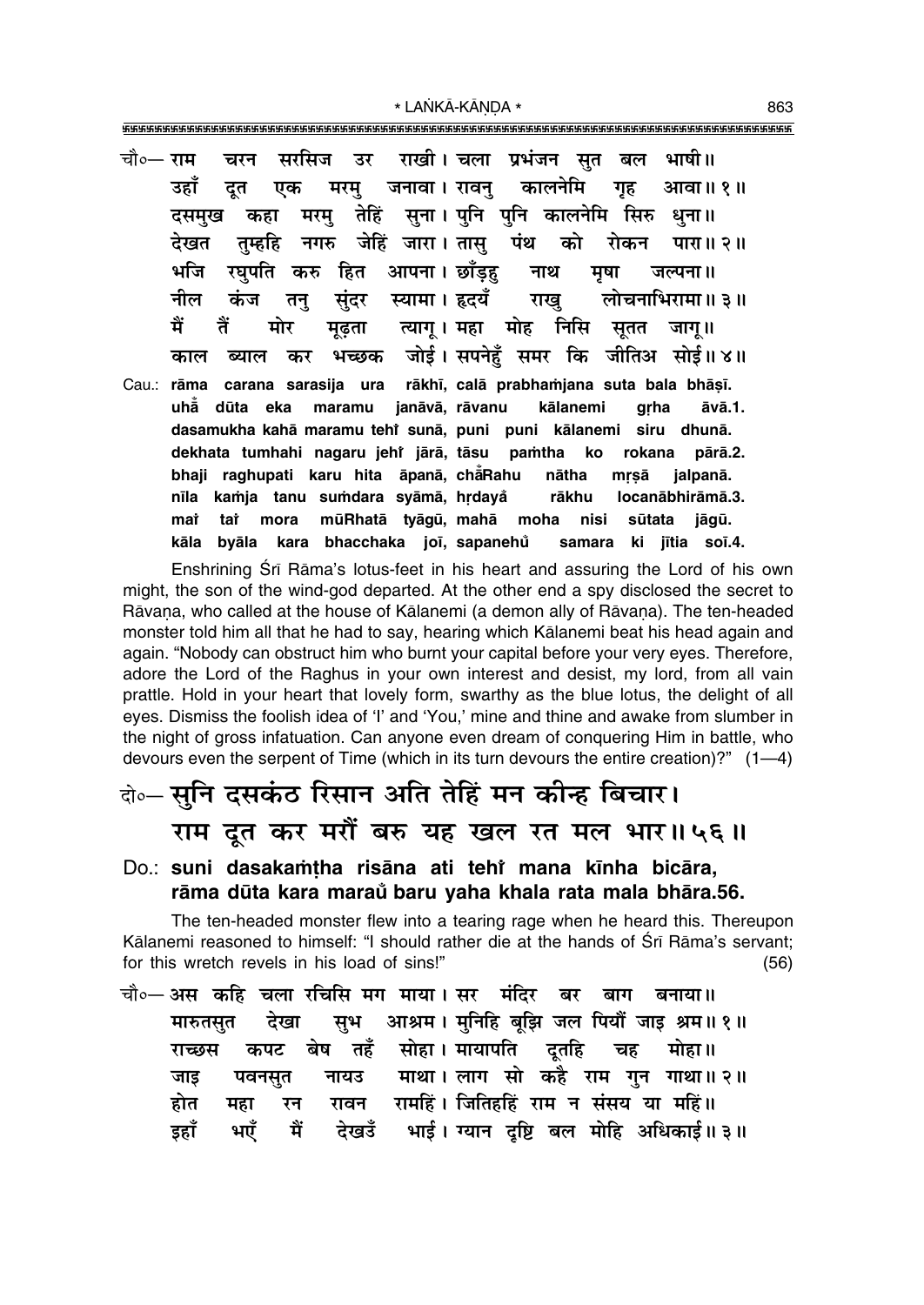दीन्ह कमंडल। कह कपि नहिं अघाउँ थोरें जल॥ तेहिं जल मागा करि आतर आवह। दिच्छा देउँ ग्यान जेहिं पावह॥४॥ सर मजन Cau.: asa kahi calā racisi maga māyā, sara mamdira bara bāga banāyā. mārutasuta dekhā subha āśrama, munihi būjhi jala piyaŭ jāi śrama.1. rācchasa kapata besa tahå sohā, māyāpati dūtahi caha mohā. nāvau māthā. Iāga so kahai rāma guna gāthā.2. iāi pavanasuta mahā rana rāvana rāmahi, jitihahi rāma na samsaya yā mahi. hota ihẳ bhaě dekhaŭ bhāi, qyāna drsti bala mohi adhikāi.3. mat jala tehi dīnha kamdala, kaha kapi nahi aghāŭ thore jala. māgā majjana kari ātura āvahu, dicchā deů gyāna jehr pāvahu.4. sara

So saying to himself he departed and resorted to his black art; he produced by the path a lake, a temple and a lovely garden. The son of the wind-god saw the good hermitage and thought to himself : "Let me ask leave of the hermit over there and drink some water, so that I may be relieved of my fatigue." The demon (Kālanemi) had ensconced himself there in the deceitful garb of a hermit and sought to delude the messenger even of the Lord of Māyā. The son of the wind-god went and bowed his head before him; and the demon in his turn began to recite Srī Rāma's praises. "A fierce war is raging between Srī Rāma and Rāvana, of which Rāma will undoubtedly emerge victorious. I behold everything, my brother, even from here; for my great strength lies in my intuition." On his asking for water, the demon gave Hanuman his own waterpot; but the monkey chief said, "My thirst will not be quenched by a small quantity of water." "Then take a plunge in the lake and speedily come back. After that I will initiate you and you will have spiritual insight."  $(1-4)$ 

# वे॰-सर पैठत कपि पद गहा मकरीं तब अकुलान। मारी सो धरि दिब्य तनु चली गगन चढ़ि जान॥५७॥

#### Do.: sara paithata kapi pada gahā makari taba akulāna, mārī so dhari dibya tanu calī gagana caRhi jāna.57.

No sooner had Hanuman stepped into the lake than a she-alligator seized him by the foot in great excitement. Having been slain by Hanuman, she assumed a celestial form and, mounting an aerial car, soared into the heavens.  $(57)$ 

- चौ∘— कपि तव दरस भइउँ निष्पापा। मिटा तात मनिबर कर सापा॥ मनि न होड़ यह निसिचर घोरा। मानह सत्य बचन कपि मोरा॥१॥ कहि गई अपछरा जबहीं। निसिचर निकट गयउ कपि तबहीं॥ अस मुनि गुरदछिना लेहू। पाछें हमहि मंत्र तुम्ह देहू॥ २॥ कपि कह लपेटि पछारा। निज तनु प्रगटेसि मरती बारा॥ सिर लंगर राम कहि छाड़ेसि प्राना। सुनि मन हरषि चलेउ हनुमाना॥३॥ राम औषध चीन्हा। सहसा कपि उपारि गिरि लीन्हा॥ देखा सैल न गहि गिरि निसि नभ धावत भयऊ। अवधपरी ऊपर कपि गयऊ॥४॥
- Cau.: kapi tava darasa bhaiu nișpāpā, mițā tāta munibara kara sāpā. muni na hoi yaha nisicara ghorā, mānahu satya bacana kapi morā.1.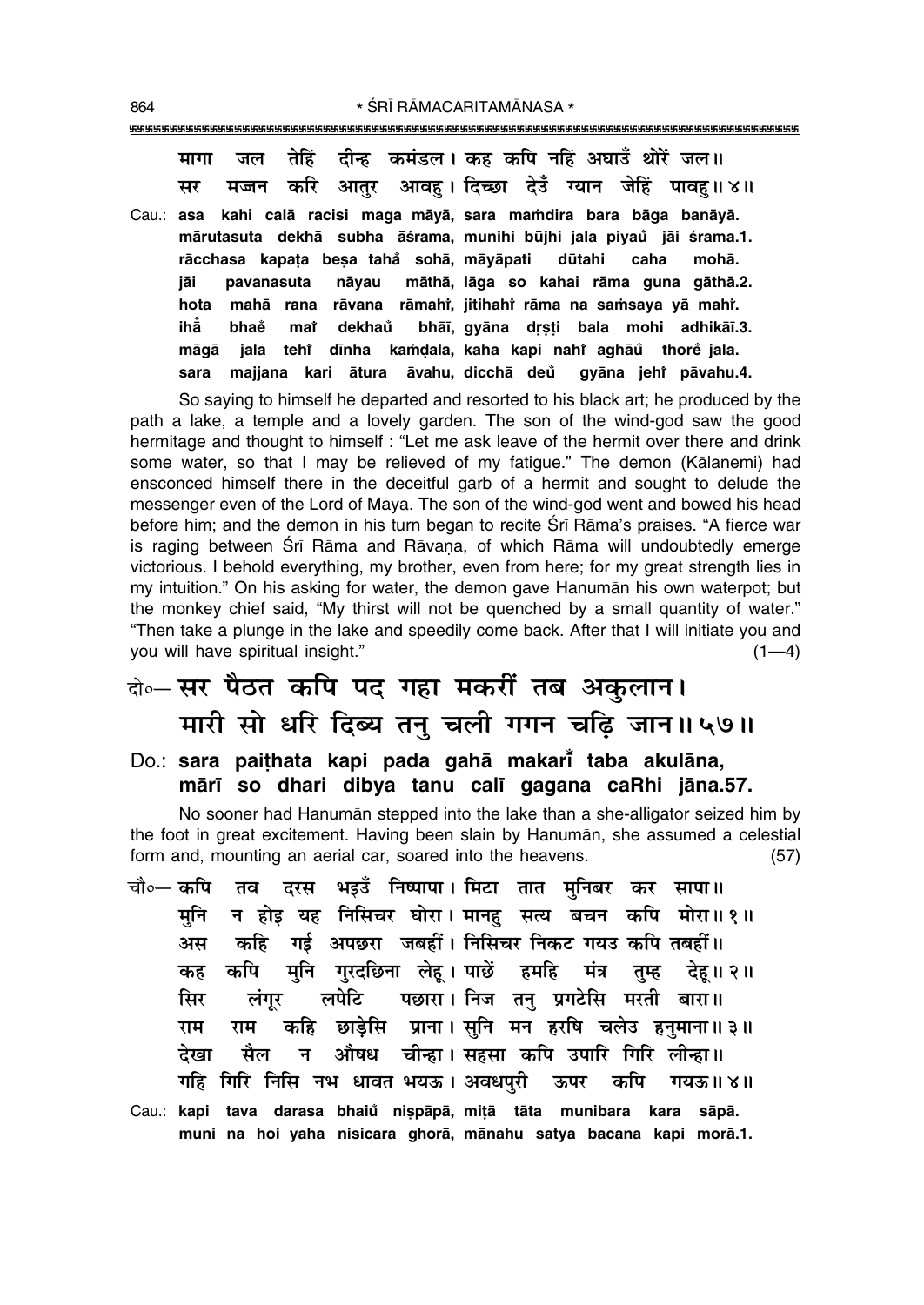gaī apacharā jabahi, nisicara nikata gayau kapi tabahi. asa kahi kaha kapi muni guradachinā lehū, pāchě hamahi mamtra tumha dehū.3. pachārā, nija tanu pragatesi maratī bārā. lamaūra lapeti sira rāma rāma kahi chāResi prānā, suni mana harasi caleu hanumānā.4. dekhā saila na ausadha cīnhā, sahasā kapi upāri airi līnhā. gahi giri nisi nabha dhāvata bhayaū, avadhapurī **ūpara** kapi gayaū.5.

"By your very sight, O dear monkey, I have been absolved of all sins and the curse of the great sage (which accounted for my birth in an alligator's womb) has come to an end. This fellow, O monkey chief, is no hermit but a terrible demon : believe my words to be true." So saying, the celestial nymph left for her abode in heaven and Hanuman immediately returned to the demon. Said the monkey: "First receive, holy sir, your fee as my spiritual preceptor and after that impart to me the sacred formula." Hanuman then twisted his tail round the hermit's head and knocked him down, and he appeared in his natural (demoniac) form at the moment of his death and gave up the ghost while muttering "Rāma, Rāma." Hanumān was delighted at heart to hear this name and proceeded on his journey. He found the mountain but failed to single out the herb (prescribed by Susena); he, therefore, lost no time in uprooting the mount itself. Holding up the mountain in his hand, Hanumān darted back through the air while it was yet night and happened to pass over the city of Ayodhya.  $(1-4)$ 

## के-देखा भरत बिसाल अति निसिचर मन अनुमानि। बिनु फर सायक मारेउ चाप श्रवन लगि तानि॥५८॥

#### Do.: dekhā bharata bisāla ati nisicara mana anumāni, binu phara sāyaka māreu cāpa śravana lagi tāni.58.

Bharata (who kept vigil at night ever since his return from Citrakūta) espied a colossal figure coursing through the air and thinking it to be some demon drew his bow to the ear and struck him with a headless shaft.  $(58)$ 

- चौ०— परेउ मुरुछि महि लागत सायक। सुमिरत राम राम रघुनायक॥ सुनि प्रिय बचन भरत तब धाए। कपि समीप अति आतुर आए॥१॥ बिकल बिलोकि कीस उर लावा। जागत नहिं बहु भाँति जगावा॥ मलीन मन भए दखारी।कहत बचन भरि लोचन बारी॥२॥ मख जेहिं बिधि राम बिमुख मोहि कीन्हा। तेहिं पुनि यह दारुन दुख दीन्हा।। मोरें मन बच अरु काया। प्रीति राम पद कमल अमाया॥३॥ जौं कपि होउ बिगत श्रम सुला। जौं मो पर रघुपति अनुकुला॥ तौ बचन उठि बैठ कपीसा।कहि जय जयति कोसलाधीसा॥४॥ सनत
- Cau.: pareu muruchi mahi lāgata sāyaka, sumirata rāma rāma raghunāyaka. samīpa suni priya bacana bharata taba dhāe, kapi ati ātura āe.1. lāvā, jāgata nahr bahu bhāti jagāvā. bikala biloki kīsa ura mukha malīna mana bhae dukhārī, kahata bacana bhari locana bārī.2. jeht bidhi rāma bimukha mohi kīnhā, teht puni yaha dāruna dukha dīnhā. jaŭ more mana baca aru kāyā, prīti rāma pada kamala amāyā.3. tau kapi hou bigata śrama sūlā, jaů mo para raghupati anukūlā. sunata bacana uthi baitha kapīsā, kahi jaya jayati kosalādhīsā.4.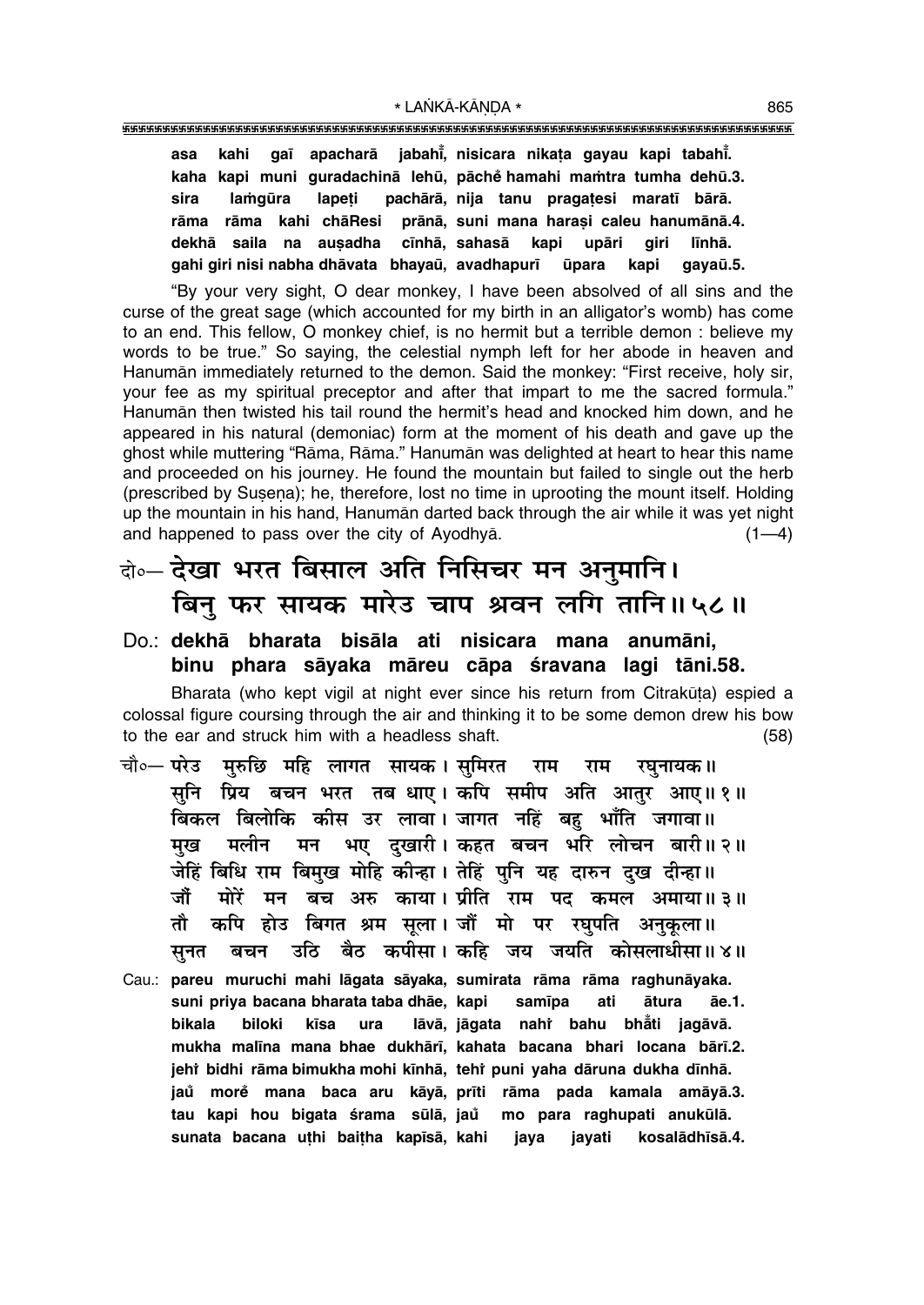Struck by the dart, Hanumān dropped unconscious to the ground, crying "Rāma, Rāma, O Lord of the Raghus!" The moment Bharata heard these pleasing words he rushed and came posthaste by the side of the monkey. Seeing the monkey in swoon, the prince clasped him to his bosom and tried every means to bring him back to consciousness but in vain. With a sad look in his face and much distressed at heart and his eyes full of tears, he spoke the following words; "The selfsame Providence who alienated me from Śrī Rāma has also inflicted this terrible suffering on me. If in thought, word and deed I cherish sincere devotion to Śrī Rāma's lotus feet, and if the Lord of the Raghus is kindly disposed towards me, may this monkey be relieved of all exhaustion and pain.î As soon as these words entered his ears the monkey chief arose and sat up, crying "Glory, all glory to the Lord of Kosala!"  $(1-4)$ 

# सो०– **लीन्ह कपिहि उर लाइ पुलकित तनु लोचन सजल।** <u>प्रीति न हृदयँ समाइ सुमिरि राम रघुकु</u>ल तिलक॥५९॥

#### So.: **l∂nha kapihi ura låi pulakita tanu locana sajala, pr∂ti na hædaya° samåi sumiri råma raghukula tilaka.59.**

A thrill of joy ran through his body and tears rushed to his eyes as Bharata took and clasped the monkey to his bosom. His heart overflowed with love at the very thought of Śrī Rāma, the glory of Raghu's race. (59)

- चौ०— तात कुसल कहु सुखनिधान की । सहित अनुज अरु मातु जानकी ॥ **कपि सब चरित समास बखाने। भए दखी मन महँ पछिताने॥ १ ॥** अहह दैव मैं कत जग जायउँ। प्रभु के एकह काज न आयउँ॥ जानि कअवसरु मन धरि धीरा। पनि कपि सन बोले बलबीरा॥ २॥ <u>तात गहरु होइहि तोहि जाता । काज् नसाइहि होत प्रभाता ॥</u> चढ मम सायक सैल समेता।**पठवौं तोहि जहँ कपानिकेता॥३॥** सनिँ कपि मन उपजा अभिमाना। मोरें भार चलिहि किमि बाना॥ **राम प्रभाव बिचारि बहोरी । बंदि चरन कह कपि** कर जोरी॥४॥ Cau.: **tåta kusala kahu sukhanidhåna k∂, sahita anuja aru måtu jånak∂. kapi saba carita samåsa bakhåne, bhae dukh∂ mana mahu pachitåne.1. °** ahaha daiva mai kata jaga jāyaŭ, prabhu ke ekahu kāja na āya<mark>ŭ</mark>.
- jāni kuavasaru mana dhari dhīrā, puni kapi sana bole balabīrā.2. **tåta gaharu hoihi tohi jåtå, kåju nasåihi hota prabhåtå. caRhu mama såyaka saila sametå, pa¢havau tohi jaha ° ° kæpåniketå.3.** suni kapi mana upajā abhimānā, more bhāra calihi kimi bānā. **råma prabhåva bicåri bahor∂, ba≈di carana kaha kapi kara jor∂.4.**

"Tell me, dear friend, if all is well with Śrī Rāma, the Fountain of Joy, as well as with His younger brother (Laksmana) and my mother Jānakī (Janaka's Daughter)." The monkey chief told him in brief all that had happened and Bharata felt much distressed to hear it and his heart was filled with remorse. "Ah me, good heavens, why should I have been born into this world at all, if I could not be of any service to the Lord?" But realizing the adverse circumstances, the gallant and mighty prince recollected himself and addressed Hanumān again, "You will be delayed in your journey and nothing will avail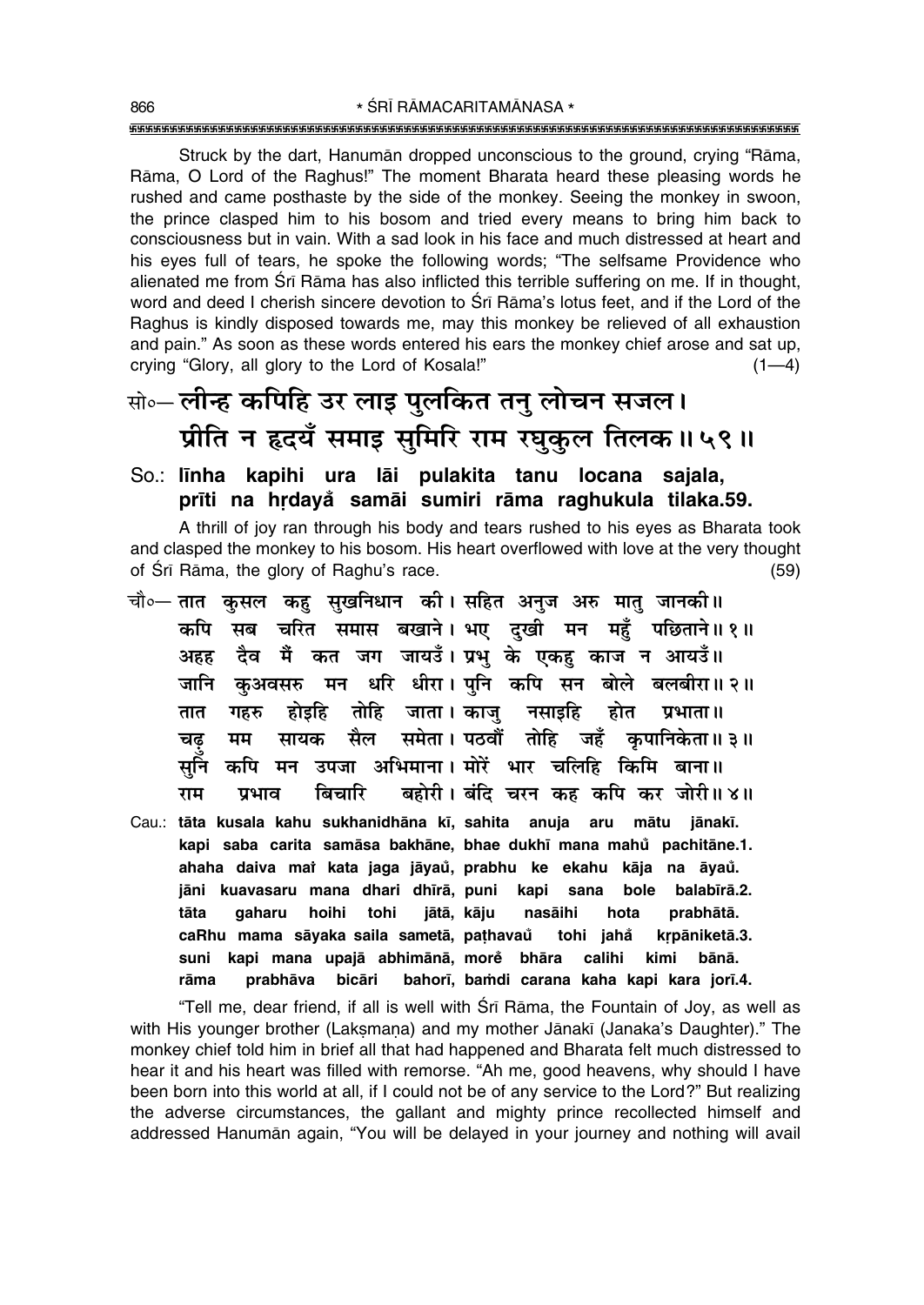after daybreak. Therefore, ascend my arrow, mountain and all, and I will send you straight into the presence of the All-merciful." Hanuman's pride was tickled when he heard these words. "How will the arrow fly with my weight?" he thought. Then, recalling  $\sin$  Rama's glory, he bowed at Bharata's feet and spoke with joined palms:—  $(1-4)$ 

के-तव प्रताप उर राखि प्रभु जैहउँ नाथ तुरंत। अस कहि आयस् पाइ पद बंदि चलेउ हनमंत ॥ ६०( क )॥ भरत बाहु बल सील गुन प्रभु पद प्रीति अपार। मन महुँ जात सराहत पुनि पुनि पवनकुमार॥६० (ख)॥

#### Do.: tava pratāpa ura rākhi prabhu jaihaŭ nātha turamta, asa kahi āyasu pāi pada bamdi caleu hanumamta.60(A). bharata bāhu bala sīla guna prabhu pada prīti apāra, mana mahů jāta sarāhata puni puni pavanakumāra.60(B).

"Cherishing the thought of your majesty, my lord, I will go swiftly." So saying and obtaining leave of Bharata, Hanuman bowed at his feet and sped on. As he journeyed forth, the son of the wind-god extolled to himself again and again Bharata's strength of arm, amiability and goodness as well as his boundless devotion to the Lord's feet.  $(60 \text{ A-B})$ 

लछिमनहि निहारी। बोले बचन मनुज अनुसारी॥ चौ०— उहाँ राम अर्ध राति गड कपि नहिं आयउ। राम उठाइ अनुज उर लायउ॥१॥ सकह न दखित देखि मोहि काऊ। बंधु सदा तव मृदल सुभाऊ॥ मम हित लागि तजेहु पितु माता। सहेहु बिपिन हिम आतप बाता॥२॥ अनुराग कहाँ अब भाई। उठह न सुनि मम बच बिकलाई॥ सो जौं जनतेउँ बन बंधु बिछोह। पिता बचन मनतेउँ नहिं ओह॥३॥ सुत बित नारि भवन परिवारा। होहिं जाहिं जग बारहिं बारा॥ बिचारि जियँ जागहु ताता। मिलइ न जगत सहोदर भ्राता॥४॥ अस जथा पंख बिन् खग अति दीना। मनि बिन् फनि करिबर कर हीना॥ अस मम जिवन बंध बिन तोही। जौं जड दैव जिआवै मोही॥५॥ कवन मुहु लाई। नारि हेतु प्रिय भाइ गँवाई॥ जैहउँ अवध अपजस सहतेउँ जग माहीं। नारि हानि बिसेष छति नाहीं॥६॥ बरु अपलोकु सोकु सुत तोरा। सहिहि निदूर कठोर उर मोरा॥ अब के एक कुमारा। तात तासु तुम्ह प्रान अधारा॥७॥ निज जननी सौंपेसि मोहि तुम्हहि गहि पानी। सब बिधि सुखद परम हित जानी ।। दैहउँ तेहि जाई। उठि किन मोहि सिखावह भाई॥८॥ उतरु काह बिधि सोचत सोच बिमोचन। स्रवत सलिल राजिव दल लोचन॥ बह रघुराई। नर गति भगत कृपाल देखाई॥१॥ एक अखंड उमा Cau.: uhå rāma lachimanahi nihārī, bole bacana manuja anusārī. ardha rāti gai kapi nahi āyau, rāma uthāi anuja ura lāyau.1.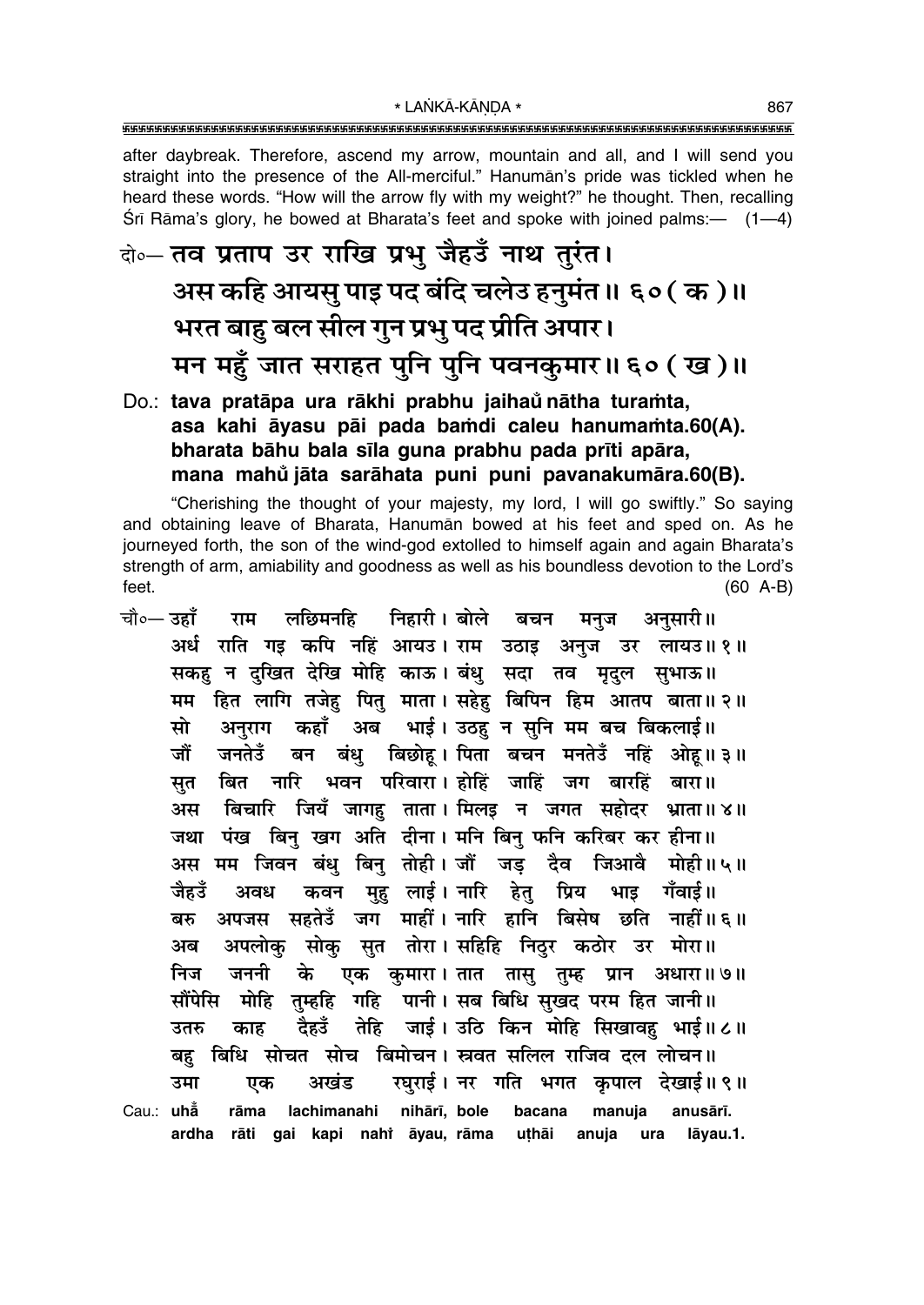sakahu na dukhita dekhi mohi kāū, bamdhu sadā tava mrdula subhāū. **mama hita lågi tajehu pitu måtå, sahehu bipina hima åtapa båtå.2. so anuråga kahå° aba bhå∂, u¢hahu na suni mama baca bikalå∂. jau janateu ° bana ba≈dhu bichohµu, pitå bacana manateu ° nahi ° Ú** nahr ohū.3. **suta bita nåri bhavana parivårå, hohiÚ jåhiÚ jaga bårahiÚ bårå. asa bicåri jiya° jågahu tåtå, milai na jagata sahodara bhråtå.4.** jathā pamkha binu khaga ati dīnā, mani binu phani karibara kara hīnā. **asa mama jivana ba≈dhu binu toh∂, jau jaRa daiva jiåvai moh∂.5. ° jaihau avadha kavana muhu ° lå∂, nåri hetu priya bhåi ga°vå∂. baru apajasa sahateu jaga måh∂ ° ° , nåri håni bise¶a chati nåh∂° .6. aba apaloku soku suta torå, sahihi ni¢hura ka¢hora ura morå. nija janan∂ ke eka kumårå, tåta tåsu tumha pråna adhårå.7. sau pesi mohi tumhahi gahi pån∂, saba bidhi sukhada parama hita jån∂. ° utaru kåha daihau tehi ° jå∂, u¢hi kina mohi sikhåvahu bhå∂.8. bahu bidhi socata soca bimocana, sravata salila råjiva dala locana.** umā eka akhamda raghurāī, nara gati bhagata krpāla dekhāī.9.

Now, there on Suvela Śrī Rāma uttered words befitting a mortal as He looked at Laksmana, "Although it is now past midnight, Hanumān has not yet turned up!" Śrī Rāma raised His younger brother and clasped him to His bosom. "Brother, you could never bear to see me in distress, since your disposition has always been so tender. On my account you left both father and mother and exposed yourself to the cold, the heat and the winds of the forest. Where is that old love now, brother, that you refuse to get up even on hearing my lament? Had I known that I would lose my brother in the forest, I would never have obeyed even my fatherís command. Sons, riches, wives, houses and kinsfolk in this world repeatedly come and go; but a real brother cannot be had again in this world. Ponder this in your mind and arise, dear brother. As a bird is utterly miserable without wings, a serpent without its head-jewel and a noble elephant without its trunk, so is my life without you, brother, in case stupid fate compels me to survive. With what face shall I return to Ayodhyå after sacrificing a beloved brother for the sake of my wife. I would rather have suffered obloquy in the world (for my inability to recover my wife); for after all the loss of a wife is not a serious loss. Now, however, my unfeeling and stony heart will endure both that obloquy and the deep anguish of your loss, my son. Your motherís only son, you are the sole prop of her life. Yet she took you by the hand and entrusted you to me, knowing that I would make you happy in everyway and that I am your greatest well-wisher. What answer shall I give her when I go back? Why should you not get up and advise me, brother?" Thus lamented the Dispeller of sorrow in diverse ways; and tears flowed from His eyes which resembled the petals of a lotus. Umå, (continues Lord Siva,) the Lord of the Raghus is one (without a second) and indivisible; He exhibited the ways of human being only because He is so compassionate to His devotees.  $(1-9)$ 

सो०**– प्रभु प्रलाप सुनि कान बिकल भए बानर निकर।** <u>आइ गयउ हुनुमान जिमि करुना महँ बीर रस॥६१॥</u> So.: **prabhu pralåpa suni kåna bikala bhae bånara nikara,**

**åi gayau hanumåna jimi karunå maha b∂ra rasa.61. °**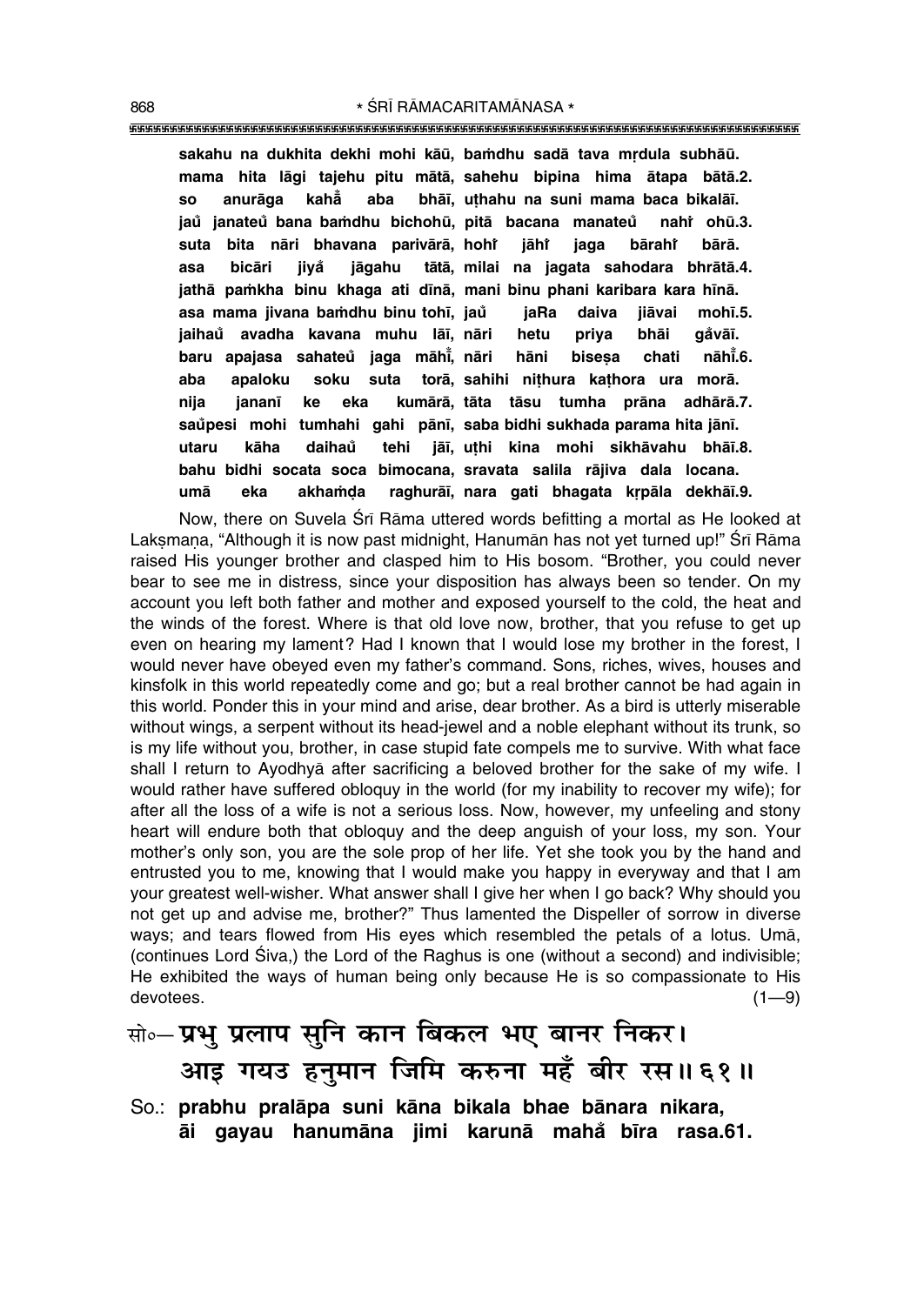\* LANKĀ-KĀNDA \* 

The hosts of monkeys that surrounded the Lord were distressed to hear the Lord's frantic wailing. Presently arrived Hanuman like a heroic strain in the midst of pathos.  $(61)$ 

- चौ०— हरषि भेंटेड हनमाना। अति कतग्य प्रभ परम सजाना॥ राम उपाई। उठि कोन्हि बैठे लछिमन हरषाई॥ १॥ तरत बैट तब भेटेउ भ्राता। हरषे सकल भालु कपि ब्राता॥ हृदयँ लाड प्रभ तहाँ पहुँचावा। जेहि बिधि तबहिं ताहि लइ आवा॥२॥ कपि पनि बैद सुनेऊ। अति बिषाद पुनि पुनि सिर धुनेऊ॥ यह दसानन बन्तांत आवा। बिबिध जतन करि ताहि जगावा॥३॥ पहिं ब्याकुल कंभकरन देखिअ कैसा। मानहुँ कालु जागा निसिचर देह धरि बैमा॥ मुख कंभकरन बझा कह भाई । काहे तव रहे सखाई॥ ४॥ कही सब तेहिं अभिमानी। जेहि प्रकार सीता हरि आनी॥ कथा सब निसिचर मारे। महा कपिन्ह जोधा संघारे॥ ५ ॥ तात महा अहारी। भट अतिकाय दर्मख सररिप मनज अकंपन भारी॥ आदिक बीरा। परे समर महि अपर महोदर सब रनधीरा॥ ६ ॥
- bhemțeu hanumānā, ati krtagya prabhu parama sujānā. Cau.: harasi rāma baida taba kīnhi upāī, uthi baithe lachimana harașāī.1. turata hrdayå lāi prabhu bheteu bhrātā, harașe sakala bhālu kapi brātā. kapi puni baida taha pahůcāvā, jehi bidhi tabahi tāhi lai āvā.2. vaha brttāmta dasānana suneū, ati bisāda puni puni sira dhuneū. byākula kumbhakarana pahi āvā, bibidha jatana kari tāhi jagāvā.3. jāgā nisicara dekhia kaisā, mānahů kālu deha dhari baisā. kumbhakarana būjhā kahu bhāī, kāhe tava mukha rahe sukhāī.4. kathā kahī saba teht abhimānī, jehi prakāra sītā hari ānī. tāta kapinha saba nisicara māre, mahā jodhā samghāre.5. mahā durmukha suraripu manuja ahārī, bhata atikāva akampana bhārī. apara mahodara ādika bīrā, pare samara mahi saba ranadhīrā.6.

Transported with joy, Srī Rāma embraced Hanumān; for the Lord is exceedingly grateful by nature and supremely wise. The physician (Susena) then immediately applied the remedy and Laksmana cheerfully rose and sat up. The Lord clasped His brother to His heart and the whole host of bears and monkeys was rejoiced. Hanuman took the physician back to Lanka in the same way he had brought him the previous night. When the ten-headed monster heard this news, he beat his head in utter despair again and again. In sore perplexity he called on Kumbhakarna (his younger brother) and succeeded in waking him by using all sorts of devices. Having woken and sat up, he looked like Death himself in a corporeal body. Kumbhakarna asked; "Tell me, brother, why do you look so withered up?" The haughty Rāvana told him the whole story as to how he had carried off Sita "Dear brother, the monkeys have killed all the demons and extirpated the greatest warriors. Durmukha, Devāntaka (the enemy of gods), Narāntaka (the devourer of men), the mighty champions Atikaya (of enormous size) and Akampana (who never trembles in fear) and other heroes like Mahodara (the bigbellied), so staunch in battle, have all fallen on the field of battle."  $(1-6)$ 

869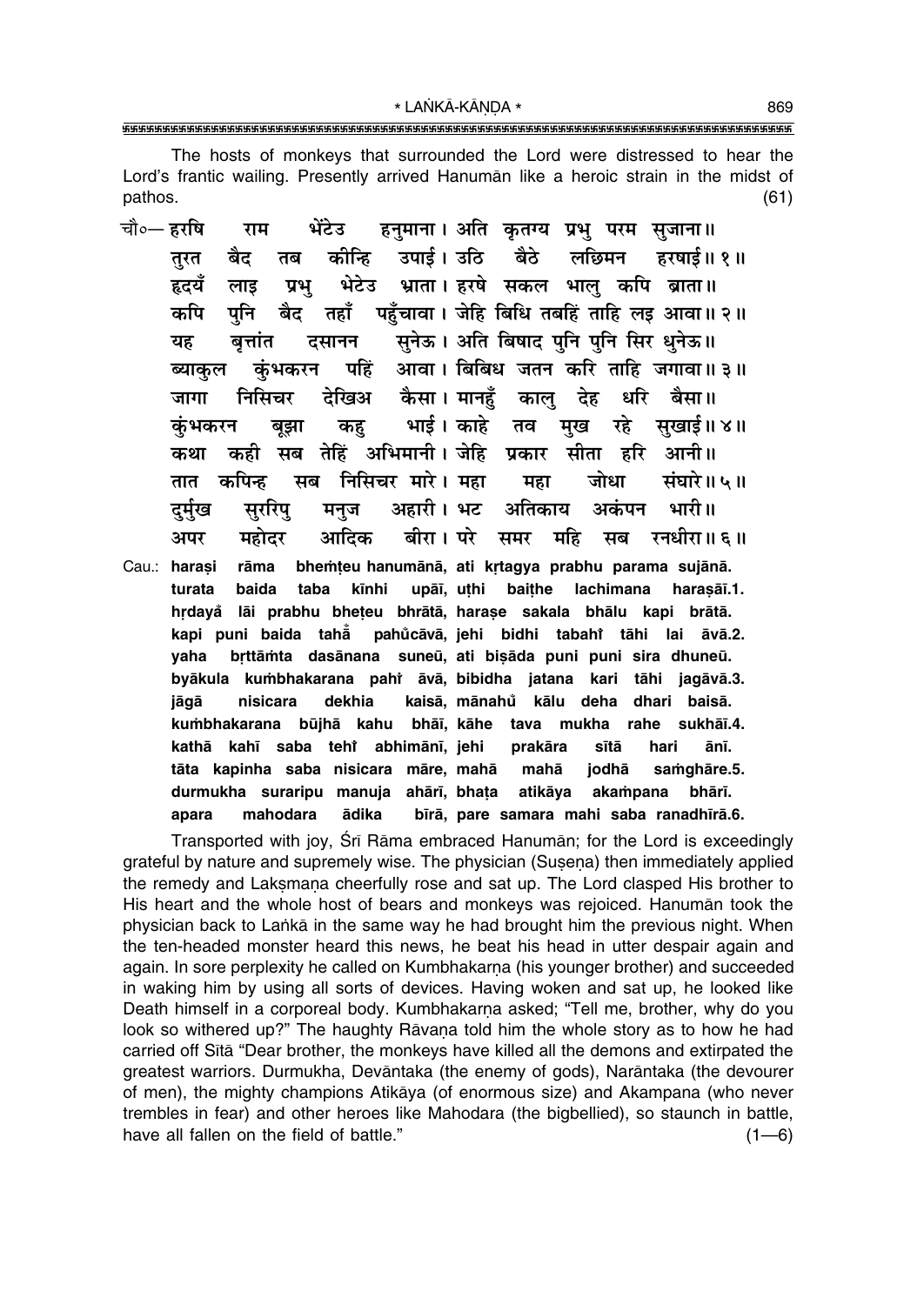## बे-सुनि दसकंधर बचन तब कुंभकरन बिलखान। जगदंबा हरि आनि अब सठ चाहत कल्यान॥६२॥

#### Do.: suni dasakamdhara bacana taba kumbhakarana bilakhāna, jagadambā hari āni aba satha cāhata kalvāna.62.

On hearing the words of his ten-headed brother, Kumbhakarna felt very sorry. "Having carried off the Mother of the universe, O fool, you still expect good out of it!"  $(62)$ 

- चौ∘— भल न कीन्ह तैं निसिचर नाहा। अब मोहि आइ जगाएहि काहा॥ तात त्यागि अभिमाना। भजहु राम होइहि अजहँ कल्याना ॥ १ ॥ दससीस मनुज रघुनायक।जाके हनूमान 尝 मे पायक ॥ बंध तैं कीन्हि खोटाई। प्रथमहिं मोहि न सनाएहि आई॥ २॥ अहह कीन्हेह प्रभु बिरोध तेहि देवक।सिव बिरंचि सुर जाके सेवक॥ नारद मनि मोहि ग्यान जो कहा। कहतेउँ तोहि समय निरबहा॥३॥ अब भरि अंक भेंट् मोहि भाई।लोचन सुफल करौं मैं जाई॥ सरसीरुह लोचन।देखौं जाड़ ताप त्रय मोचन॥४॥ स्याम गात
- Cau.: bhala na kīnha tař nisicara nāhā, aba mohi āi kāhā. jagāehi ajahū tāta tvāgi abhimānā, bhajahu rāma hoihi kalyānā.1. hai dasasīsa manuja raghunāyaka, jāke hanūmāna pāyaka. se ahaha bamdhu tar kīnhi khotāī, prathamahr mohi na sunāehi āī.2. kīnhehu prabhu birodha tehi devaka, siva biramci sura jāke sevaka. nārada muni mohi gyāna jo kahā, kahateů tohi samaya nirabahā.3. aba bhari amka bhemțu mohi bhāi, locana suphala karaů mat jāi. gāta sarasīruha locana, dekhaŭ jāi tāpa trava mocana.4. svāma

"You have not acted well, O demon king. And now why have you come and woke me up? Yet, abandoning pride, worship Śrī Rāma and you will be blessed. Can the Lord of the Raghus, O ten-headed Rāvana, be a man, who has couriers like Hanumān? Alas, brother, you acted unwisely in that you did not break this news to me earlier. You have courted war with the Divinity who has for His servants gods like Siva and Virañci (the Creator). I would have confided to you the secret which the sage Narada had once imparted to me; but the time has passed. Squeeze me, brother, in close embrace now, so that I may go and bless my eyes with the sight of the Lord who has a swarthy complexion and lotus-like eyes and who relieves the threefold agony of His devotees."  $(1-4)$ 

## वे०-साम रूप गुन सुमिरत मगन भयउ छन एक। रावन मागेउ कोटि घट मद अरु महिष अनेक ॥ ६३॥

#### Do.: rāma rūpa guna sumirata magana bhayau chana eka, rāvana māgeu koti ghata mada aru mahisa aneka.63.

As he thought of Sri Rama's beauty and virtues he forgot himself for a moment. In the meantime Rāvana requisitioned (for his consumption) myriads of jars full of wine and a whole herd of buffaloes.  $(63)$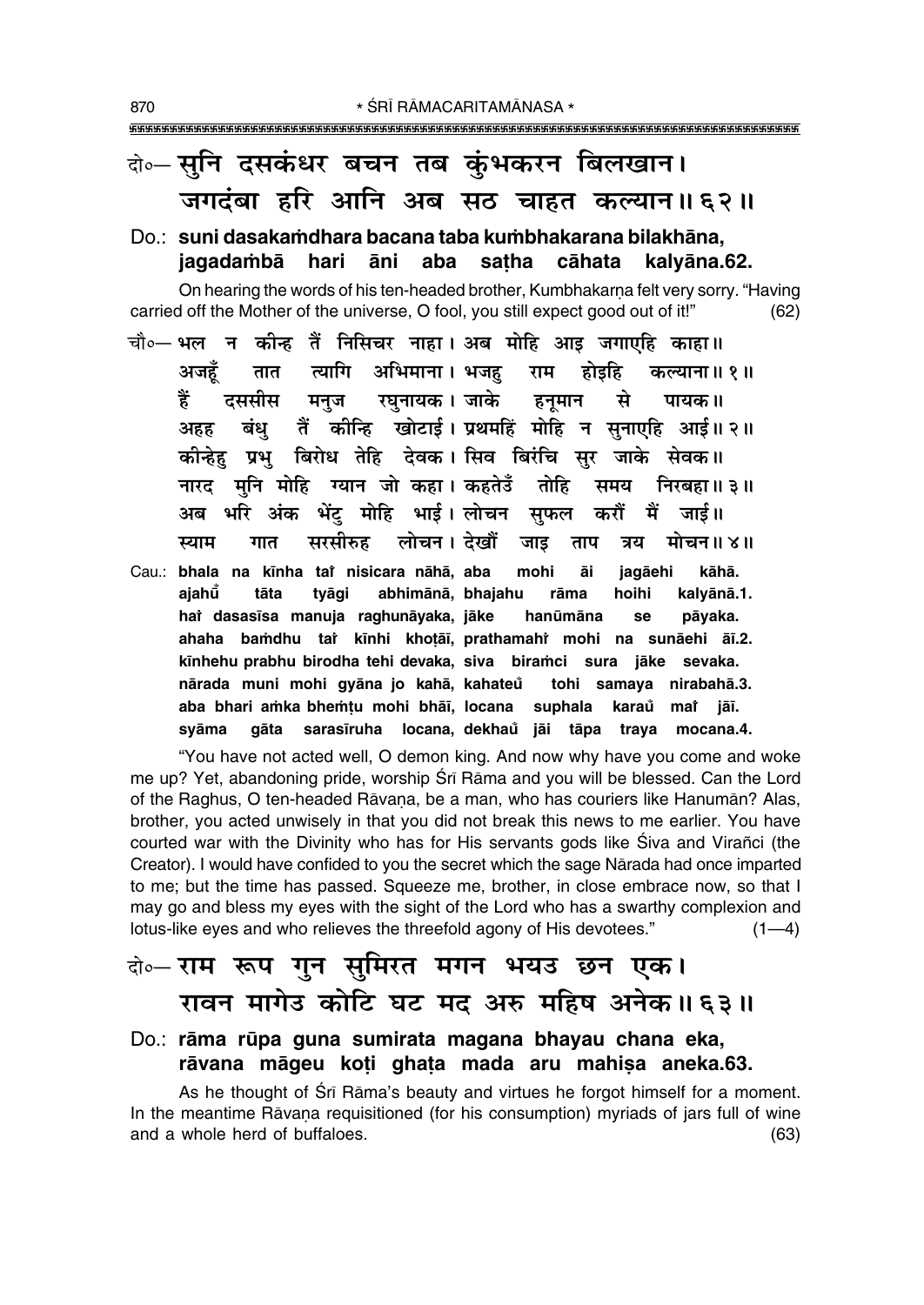\* LANKĀ-KĀNDA \*

|       | चौ०— महिष खाइ करि मदिरा पाना। गर्जा  बज्राघात<br>समाना ॥                  |
|-------|---------------------------------------------------------------------------|
|       | कुंभकरन दुर्मद रन रंगा।।चला दुर्ग तजि सेन न संगा॥१॥                       |
|       | बिभीषनु आगें आयउ। परेउ चरन निज नाम सुनायउ॥<br>देखि                        |
|       | उठाइ हृदयँ तेहि लायो।उप्युपति भक्त जानि मन भायो॥२॥<br>अनुज                |
|       | रावन मोहि मारा।।कहत परम हित मंत्र बिचारा॥<br>तात<br>लात                   |
|       | तेहिं गलानि रघुपति पहिं आयउँ।देखि दीन प्रभु के मन भायउँ॥३॥                |
|       | सुत भयउ कालबस रावन। सो कि मान अब परम सिखावन॥<br>सूनु                      |
|       | धन्य तैं धन्य बिभीषन । भयहु तात निसिचर कुल भूषन॥४॥<br>धन्य                |
|       | बंस तैं कीन्ह उजागर। भजेहु राम सोभा सुख सागर॥५॥<br>बंध                    |
| Cau.: | mahisa khāi kari madirā pānā, garjā bajrāghāta samānā.                    |
|       | kumbhakarana durmada rana ramgā, calā durga taji sena na samgā.1.         |
|       | dekhi<br>bibhīṣanu āgě āyau, pareu carana nija nāma sunāyau.              |
|       | uṭhāi hṛdayå tehi lāyo, raghupati bhakta jāni mana bhāyo.2.<br>anuja      |
|       | tāta<br>mohi mārā, kahata parama hita mamtra bicārā.<br>lāta<br>rāvana    |
|       | galāni raghupati pahr āyau, dekhi dīna prabhu ke mana bhāyau.3.<br>tehr   |
|       | sunu suta bhayau kālabasa rāvana, so ki māna aba parama sikhāvana.        |
|       | dhanya dhanya tai dhanya bibhīṣana, bhayahu tāta nisicara kula bhūṣana.4. |
|       | bamdhu bamsa tar kīnha ujāgara, bhajehu rāma sobhā sukha sāgara.5.        |

Having feasted on the buffaloes and drunk off the wine, Kumbhakarna roared like a crash of lightning. Heavily drunk and full of passion for war, he sallied forth from the fort without any troops. When Vibhisana saw him, he came forward and falling at his feet told him his name. Kumbhakarna in his turn lifted his younger brother and clasped him to his bosom; he was delighted at heart to know that his brother was a devotee of Srī Rāma (the Lord of the Raghus). "Dear brother, Rāvana spurned me with his foot when I gave him a most salutary advice and told him my view. Disgusted with such treatment I came away to Śrī Rāma, and the Lord's heart was drawn towards me when he perceived my distress." "Listen, my son; Rāvana is in the clutches of death and would not listen even to the best advice at this stage. Thrice blessed are you, Vibhisana; you have proved to be the ornament of the demon race. Brother, you have brought glory to our line by adoring Śrī Rāma, that ocean of beauty and felicity.  $(1 - 5)$ 

# के-बचन कर्म मन कपट तजि भजेहु राम रनधीर। जाहु न निज पर सूझ मोहि भयउँ कालबस बीर॥६४॥

#### Do.: bacana karma mana kapata taji bhajehu rāma ranadhīra, jāhu na nija para sūjha mohi bhayaŭ kālabasa bīra.64.

"In thought, word and deed you should guilelessly worship Srī Rāma, who is staunch in battle. Now leave me; for, doomed as I am to death, brother, I can no longer distinguish between friend and foe."  $(64)$ 

| चौ०— बंधु बचन सुनि चला बिभीषन। आयउ जहँ त्रैलोक बिभुषन॥ |                                                                                              |  |  |  |                                                |  |
|--------------------------------------------------------|----------------------------------------------------------------------------------------------|--|--|--|------------------------------------------------|--|
|                                                        |                                                                                              |  |  |  |                                                |  |
|                                                        | नाथ भृधराकार सरीरा। कुंभकरन आवत रनधीरा॥ १॥<br>एतना कपिन्ह सुना जब काना।।किलकिलाइ धाए बलवाना॥ |  |  |  |                                                |  |
|                                                        |                                                                                              |  |  |  | लिए उठाइ बिटप अरु भूधर।कटकटाइ डारहिं ता ऊपर॥२॥ |  |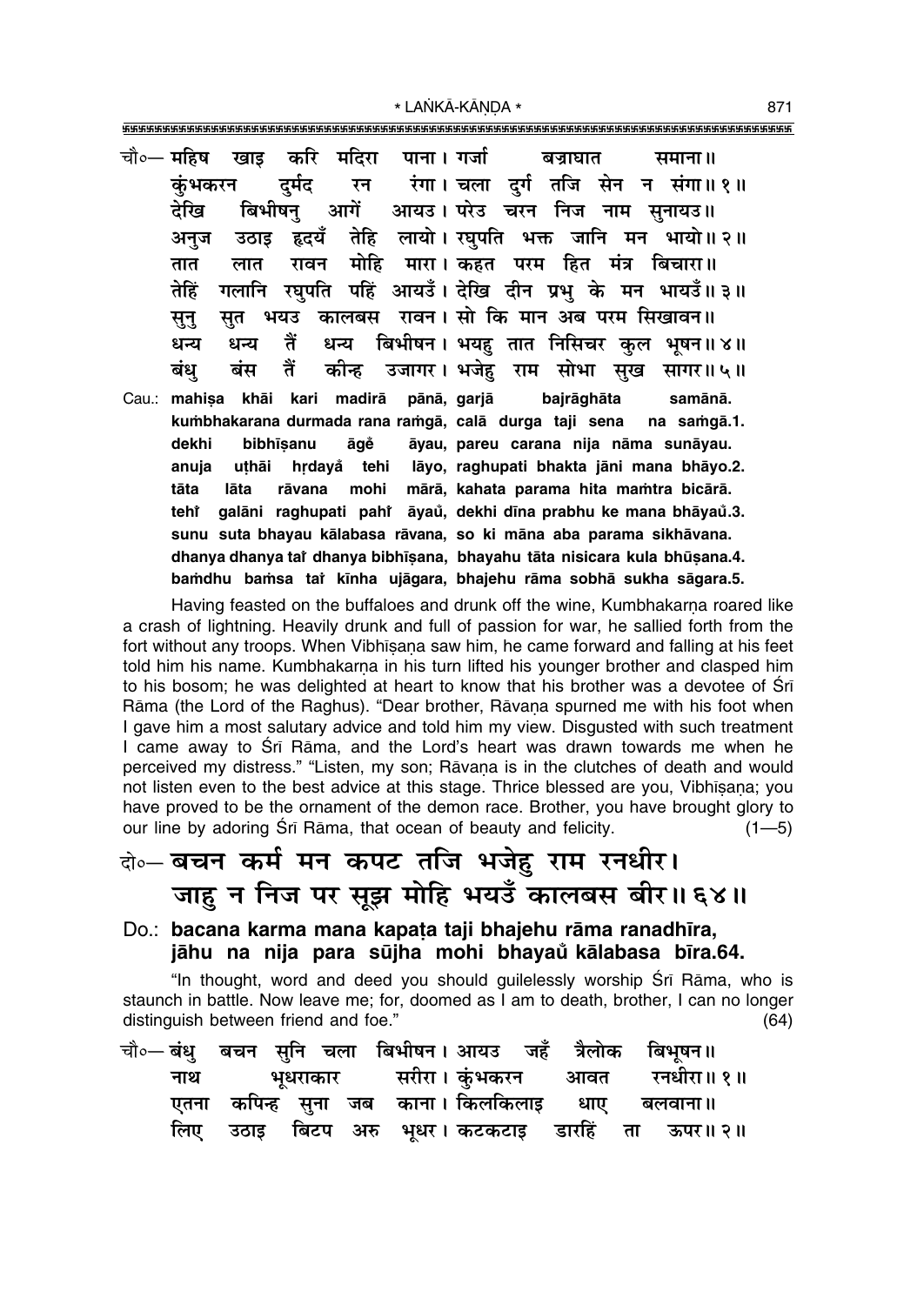| कोटि कोटि गिरि सिखर प्रहारा। करहिं भालु कपि एक एक बारा॥                                                                                                                                              |
|------------------------------------------------------------------------------------------------------------------------------------------------------------------------------------------------------|
| मुखो न मनु तनु टर्खा न टाखो। जिमि गज अर्क फलनि को माखो॥३॥                                                                                                                                            |
| मारुतसुत मुठिका हन्यो। पर्त्यो धरनि ब्याकुल सिर धुन्यो॥<br>तब                                                                                                                                        |
| पुनि उठि तेहिं मारेउ हनुमंता । घुर्मित भूतल परेउ तुरंता ॥ ४॥                                                                                                                                         |
| पनि नल नीलहि अवनि पछारेसि। जहँ तहँ पटकि पटकि भट डारेसि॥                                                                                                                                              |
| बलीमुख सेन पराई। अति भय त्रसित न कोउ समुहाई॥५॥<br>चली                                                                                                                                                |
| Cau.: bamdhu bacana suni calā bibhīṣana, āyau jahǎ trailoka bibhūṣana.<br>nātha<br>bhūdharākāra sarīrā, kumbhakarana āvata ranadhīrā.1.<br>etanā kapinha sunā jaba kānā, kilakilāi bi dhāe balavānā. |
| uthāi bitapa aru bhūdhara, katakatāi dārahi tā ūpara.2.<br>lie                                                                                                                                       |
| koți giri sikhara prahārā, karahi bhālu kapi eka eka bārā.<br>koti                                                                                                                                   |
| muryo na manu tanu taryo na tāryo, jimi gaja arka phalani ko māryo.3.                                                                                                                                |
| taba mārutasuta muthikā hanyo, paryo dharani byākula sira dhunyo.                                                                                                                                    |
| puni uthi tehi māreu hanumamtā, ghurmita bhūtala pareu turamtā.4.                                                                                                                                    |
| nala nīlahi avani pachāresi, jahå tahå paṭaki paṭaki bhaṭa dāresi.<br>puni                                                                                                                           |
| calī<br>balīmukha<br>parāi, ati bhaya trasita na kou samuhāi.5.<br>sena                                                                                                                              |

On hearing the words of his brother (Kumbhakarna) Vibhisana turned back and came into the presence of Sri Rama (the Ornament of the three spheres). "My lord, here comes Kumbhakarna, possessed of a body huge as a mountain and staunch in battle!" The moment the mighty monkeys heard this they rushed forth crying with joy. They plucked up trees and mountains and hurled them against Kumbhakarna gnashing their teeth all the while. The bears and monkeys threw myriads of mountain-peaks at him each time. But neither he felt daunted in spirit nor did he stir from his position in spite of the best efforts on the part of the monkeys to push him back, even like an elephant pelted with the fruits of the sun-plant. Thereupon Hanuman struck him with his fist and he fell to the earth beating his head in great confusion. Rising again he hit Hanuman back and the latter whirled round and immediately dropped to the ground. Next he overthrew Nala and Nila upon the ground and knocked down the warriors here, there and everywhere. The monkey host stampeded; in utter dismay none dared face him.  $(1 - 5)$ 

# के-अंगदादि कपि मुरुछित करि समेत सुग्रीव। काँख दाबि कपिराज कहुँ चला अमित बल सींव॥६५॥

#### Do.: amgadādi kapi muruchita kari sameta sugrīva, dābi kapirāja kahů calā amita bala sīmva.65. kākha

Having rendered unconscious Angada and the other principal monkeys including Sugrīva, Kumbhakarna, who was of unbounded might, nay, the very perfection of strength, pressed the king of the monkeys under his arm and went off.  $(65)$ 

चौ०— उमा रघपति जरलीला । खेलत गरुड जिमि अहिगन मीला ॥ करत भंग जो कालहि खाई।ताहि कि सोहड़ ऐसि लराई॥१॥ भकटि कीरति बिस्तरिहहिं। गाइ गाइ भवनिधि नर तरिहहिं॥ पावनि जग मारुतसत जागा। सुग्रीवहि तब खोजन लागा॥२॥ गड मरुछा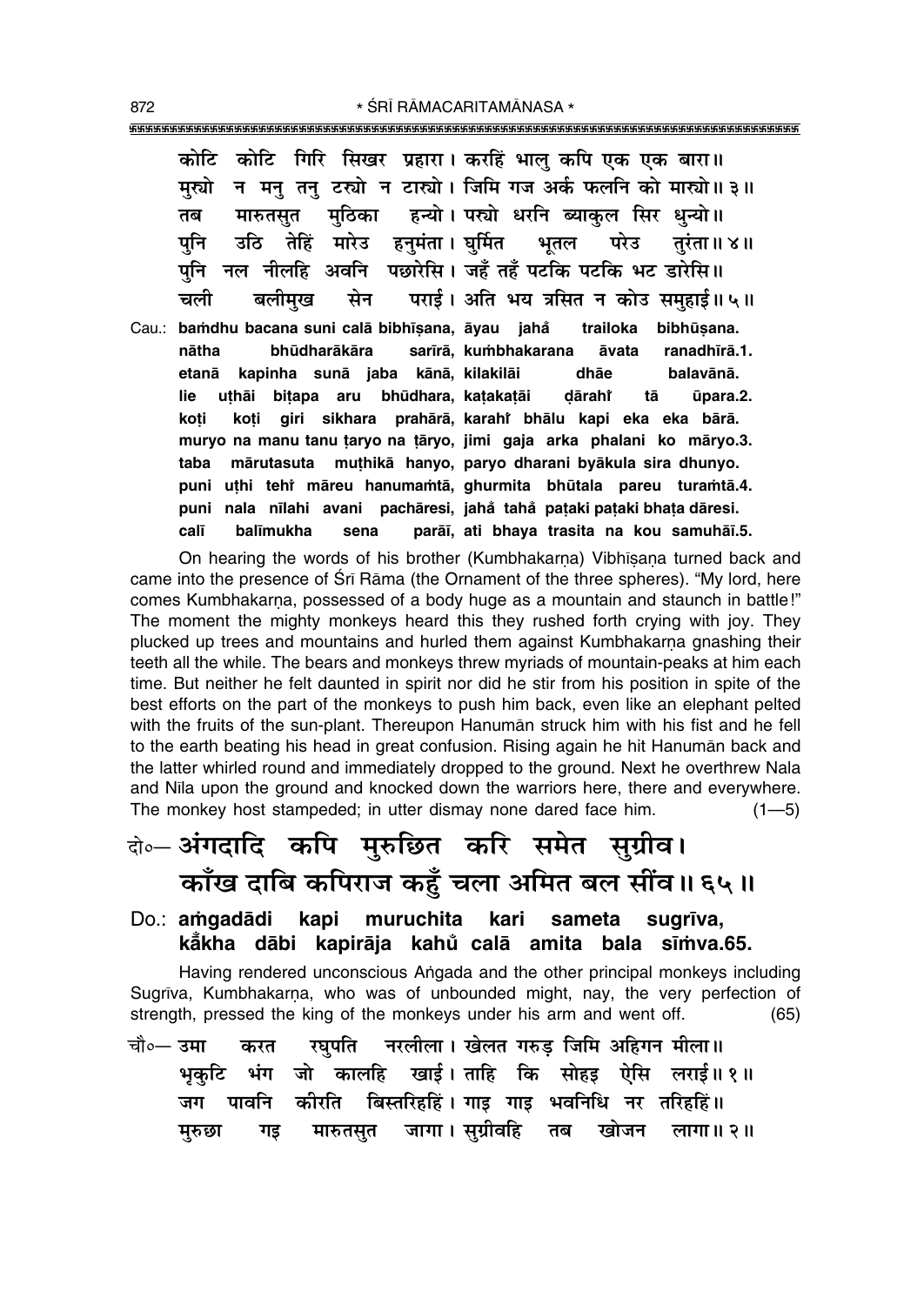कै बीती। निबकि गयउ तेहि मतक प्रतीती॥ सग्रीवह मरुछा काटेमि काना। गरजि अकास चलेउ तेहिं जाना॥३॥ दसन नासिका पछारा। अति लाघवँ उठि पनि तेहि मारा॥ गहेउ चरन गहि भमि पहिं बलवाना। जयति जयति जय कपानिधाना॥४॥ पनि प्रभ आयउ जियँ जानी। फिरा क्रोध करि भड़ मन ग्लानी॥ कान काटे नाक भीम पनि बिन् श्रुति नासा। देखत कपि दल उपजी त्रासा॥५॥ सहज raghupati naralīlā, khelata garuRa jimi ahigana mīlā. Cau.: umā karata bhrkuti bhamga jo kālahi khāī, tāhi ki sohai aisi larāī.1. jaga pāvani kīrati bistarihahi, gāi gāi bhavanidhi nara tarihahi. muruchā mārutasuta jāgā, sugrīvahi taba khojana aai lāgā.2. sugrīvahu muruchā bītī, nibuki gayau tehi mrtaka pratītī. kai kātesi dasana nāsikā kānā, garaji akāsa caleu teht jānā.3. gaheu carana gahi bhūmi pachārā, ati lāghavå uthi puni tehi mārā. jayati puni āyau prabhu pahi balavānā, jayati jaya krpānidhānā.4. kāte jānī, phirā krodha kari bhai mana glānī. nāka kāna jiyå sahaja bhīma puni binu śruti nāsā, dekhata kapi daļa upajī trāsā.5.

Umā, (continues Lord Śiva,) the Lord of the Raghus played the part of a human being in the same way as Garuda (the mount of Bhagavan Visnu) would sport in the company of snakes. Otherwise how could He who devours Death himself with the mere knitting of His brows engage with any grace in such a conflict as this? He will thereby spread His fame, which will not only sanctify the whole world but will undoubtedly take across the ocean of mundane existence the people who sing it. Now Hanuman's unconsciousness ceased and he woke and presently began to look about for Sugriva. Meanwhile Sugriva too recovered from his swoon and slipped out of Kumbhakarna's grips, who had taken him for dead (and consequently loosened his grip). Kumbhakarna discovered his escape only when Sugriva bit off the monster's nose and ears and ascended into the air roaring. The demon caught Sugriva by the foot and, having thus secured him, dashed him against the ground. Sugriva, however, rose with remarkable agility and hit his adversary back. The mighty hero then returned into the Lord's presence, shouting "Glory, glory, all glory to the merciful Lord!" Kumbhakarna felt sick at heart when he realized that he had been deprived of his nose and ears, and turned back in a fury. The monkey host was horror-stricken when they saw the monster, who was frightful by nature and looked more so in the absence of his nose and ears.  $(1 - 5)$ 

# के-जय जय जय रघुबंस मनि धाए कपि दै हूह। एकहि बार तासु पर छाड़ेन्हि गिरि तरु जुह।। ६६॥

Do.: jaya jaya jaya raghubamsa mani dhāe kapi dai hūha, ekahi bāra tāsu para chāRenhi giri taru jūha.66.

Raising a shout of "Glory, glory, all glory to the Jewel of Raghu's race!" the monkeys rushed forward and rained upon him all at once a volley of rocks and trees.  $(66)$ 

|  |  | चौ∘— कुंभकरन     रन     रंग     बिरुद्धा । सन्मुख  चला  काल  जनु  क्रुद्धा ॥ |  |  |                                                         |  |
|--|--|------------------------------------------------------------------------------|--|--|---------------------------------------------------------|--|
|  |  |                                                                              |  |  | कोटि कोटि कपि धरि धरि खाई। जनु टीड़ी गिरि गुहाँ समाई॥१॥ |  |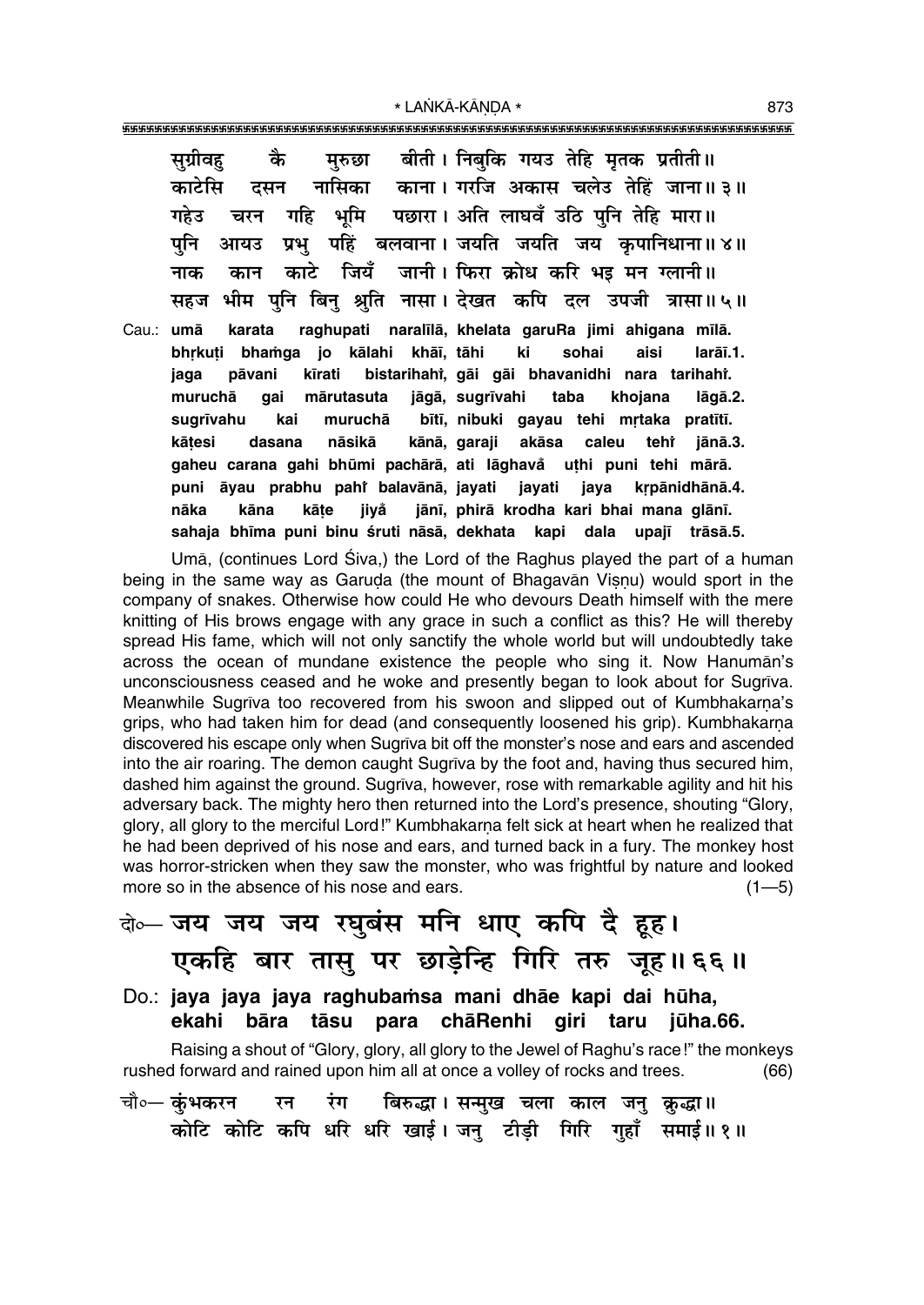े कोटिन्ह गहि सरीर सन मर्दा**। कोटिन्ह मीजि मिलव महि गर्दा**॥ **मुख नासा श्रवनन्हि कीं बाटा। निसरि पराहिं भालु कपि ठाटा॥२॥ रन मद मत्त निसाचर दर्पा। बिस्व ग्रसिहि** जन् एहि बिधि अर्पा ॥ <u>मरे स</u>भट सब फिरहिं न फेरे।सुझ न नयन सनहिं नहिं टेरे॥३॥ कंभकरन कपि फौज बिडारी।सुनि धाई रजनीचर धारी॥ देखी राम बिकल कटकाई।**रिप अनीक नाना बिधि आई॥४॥** 

Cau.: kumbhakarana rana ramga biruddhā, sanmukha calā kāla janu kruddhā. **ko¢i ko¢i kapi dhari dhari khå∂, janu ¢∂R∂ giri guhå° samå∂.1. ko¢inha gahi sar∂ra sana mardå, ko¢inha m∂ji milava mahi gardå. mukha nåså ‹ravananhi k∂° bå¢å, nisari paråhiÚ bhålu kapi ¢hå¢å.2. rana mada matta nisåcara darpå, bisva grasihi janu ehi bidhi arpå. mure subha¢a saba phirahiÚ na phere, sµujha na nayana sunahiÚ nahiÚ ¢ere.3. ku≈bhakarana kapi phauja biŒår∂, suni dhå∂ rajan∂cara dhår∂. dekh∂ råma bikala ka¢akå∂, ripu an∂ka nånå bidhi å∂.4.**

Maddened with the lust of battle, Kumbhakarna marched against the enemy like Death himself furious with rage. He seized and devoured myriads of monkeys, that looked like swarms of locusts entering a mountain cave. Seizing many more millions he crushed them against his body, and millions he levigated between his palms and mixed with the dust on the ground. Multitudes of bears and monkeys escaped through his mouth, nostrils and ears and ran away. lntoxicated with the frenzy of battle the demon stood in a challenging mood; as though the Creator had placed the whole universe at his disposal and he was going to devour it. All great warriors scuttled away from the battlefield and would not return under any persuasion whatsoever. They could neither see with their eyes nor hear any call. The demon host also sallied forth when they learnt that Kumbhakarna had dispersed the monkey army. Śrī Rāma saw the discomfiture of His forces and further perceived all kinds of enemy reinforcements pouring in.  $(1-4)$ 

## दो**०– सून् सुग्रीव बिभीषन अनुज सँभारेह सैन।** <u>मैं देखउँ खल बल दलहि बोले राजिवनैन॥६७॥</u>

#### Do.: **sunu sugr∂va bibh∂¶ana anuja sa°bhårehu saina, maiÚ dekhau khala bala dalahi bole råjivanaina.67. °**

ìListen, Sugr∂va, Vibh∂¶aƒa and Lak¶maƒa; take care of the army while I test the might and man-power of this wretch," said the lotus-eyed Lord. (67)

चौ०— <mark>कर सारंग साजि कटि भाथा। अरि दल दलन चले रघुनाथा॥</mark> प्रथम कीन्हि प्रभु धनुष टँकोरा। रिपु दल बधिर भयउ सुनि सोरा॥१॥ सत्यसंध छाँडे सर लच्छा।कालसर्प**जन् चले सपच्छा**॥ जहँ तहँ चले बिपुल नाराचा ।लगे कटन भट बिकट पिसाचा॥२॥ **कटहिं चरन उर सिर भुजदंडा। बहुतक बीर होहिं सत खंडा॥** <u>घुर्मि घुर्मि घायल महि परहीं। उठि संभारि सुभट पुनि लरहीं॥३॥</u> लागत बान जलद जिमि गाजहिं । बहुतक देखि कठिन सर भाजहिं ॥ रुंड प्रचंड मंड बिन् धावहिं। धरु धरु मारु मारु धनि गावहिं॥ ४॥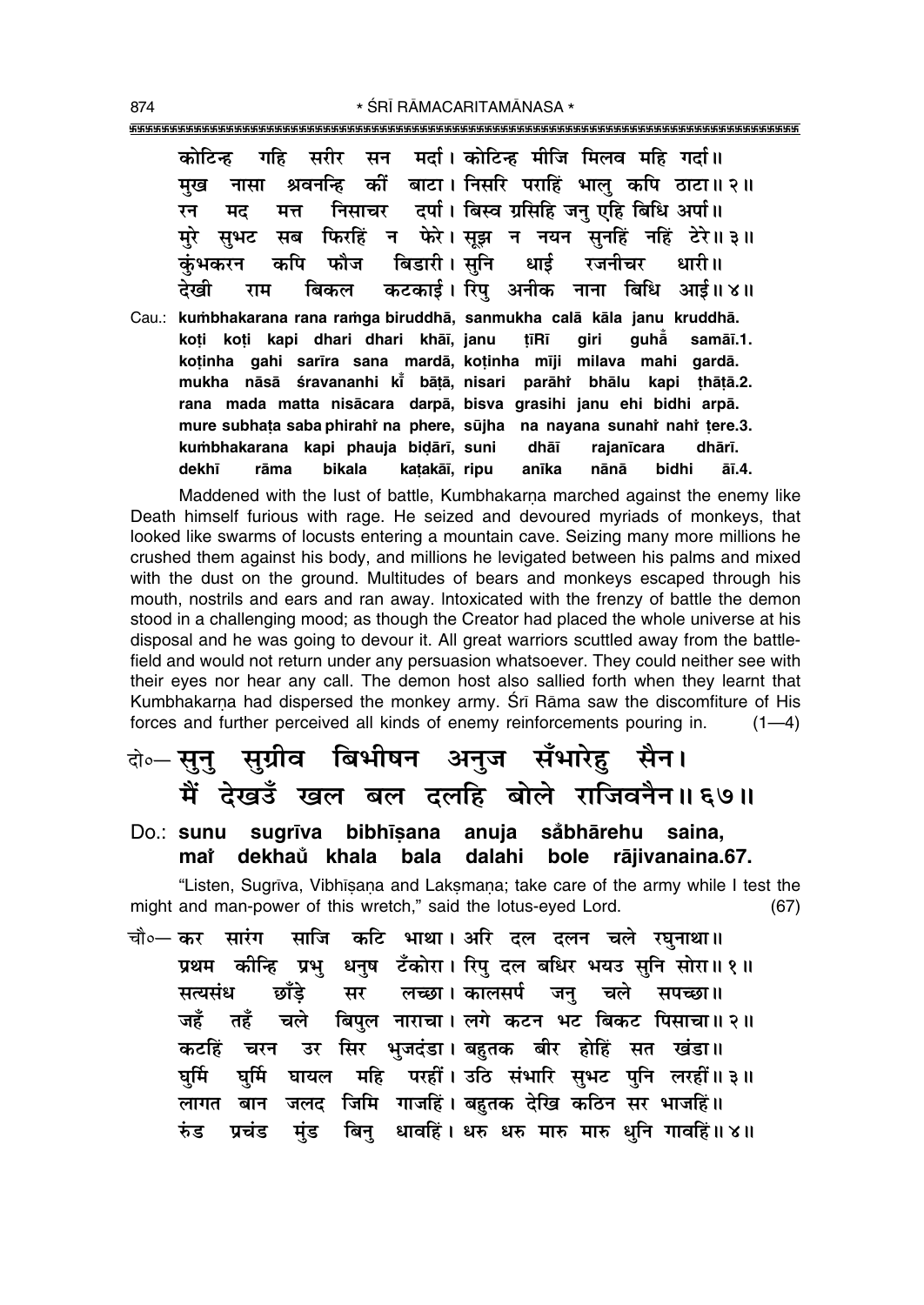sāramga sāji kați bhāthā, ari dala dalana cale raghunāthā. Cau.: **kara** prathama kinhi prabhu dhanusa tåkorā, ripu dala badhira bhayau suni sorā.1. satvasamdha chẳRe sara lacchā kālasarpa ianu cale sapacchā. cale bipula nārācā, lage katana bhata bikata pisācā.2. jahå tahå katahi carana ura sira bhujadamdā, bahutaka bīra hohi sata khamdā. ghurmi ghurmi ghāyala mahi parahi, uthi sambhāri subhata puni larahi.3. lāgata bāna jalada jimi gājahi, bahutaka dekhi kathina sara bhājahi. rumda pracamda mumda binu dhāvahi, dharu dharu māru māru dhuni gāvahi.4.

Taking His famous bow, known by the name of Sarnga, in His hand and with a quiver fastened to His waist, the Lord of the Raghus went forth to crush the enemy's ranks. The Lord first twanged His bow: the sound was so piercing that the enemy host was deafened to hear it. Srī Rāma of unfailing resolve discharged a hundred thousand arrows, which sped like winged cobras. Numerous arrows flew in every direction; fierce demon warriors began to be mowed down. Feet, chest, head and arms were dismembered; while many a hero was cut into a hundred pieces. Whirling round and round, the wounded fell to the ground; the champions among them rose and, recovering themselves, would join battle again. They thundered like clouds even as the arrows struck them; while many of them took to flight at the very sight of the terrible arrows. Headless trunks rushed fiercely on with the cries of "Seize, seize, kill, kill."  $(1-4)$ 

# वे॰ छन महँ प्रभु के सायकन्हि काटे बिकट पिसाच। पनि रघबीर निषंग महुँ प्रबिसे सब नाराच॥६८॥

#### Do.: chana mahů prabhu ke sāyakanhi kāte bikata pisāca, puni raghubīra nisamga mahu prabise saba nārāca.68.

In a trice the Lord's arrows mowed down the terrible demon host. All the arrows then made their way back into Srī Rāma's quiver.  $(68)$ 

- चौ०— कुंभकरन दीख बिचारी । हति छन माझ निसाचर धारी॥ मन महाबल बीरा। कियो मगनायक नाद गँभीरा॥१॥ अति भा क्रद्ध कोपि महीधर लेड उपारी। डारड जहँ मर्कट भट भारी॥ सैल प्रभु भारे। सरन्हि काटि रज सम करि डारे॥ २॥ देखि आवत पुनि धनु तानि कोपि रघुनायक। छाँड़े अति कराल बहु सायक॥ तन महँ प्रबिसि निसरि सर जाहीं। जिमि दामिनि घन माझ समाहीं॥३॥ सोह तन कारे।जनु कज्जल गिरि गेरु पनारे॥ सोनित स्रवत बिलोकि भालु कपि धाए। बिहँसा जबहिं निकट कपि आए॥४॥ बिकल
- Cau.: kumbhakarana mana dīkha bicārī, hati chana mājha nisācara dhārī. bhā ati kruddha mahābala bīrā, kiyo mrganāyaka nāda gåbhīrā.1. mahīdhara lei upārī, dārai jahå kopi markata bhata bhārī. āvata dekhi saila prabhu bhāre, saranhi kāti raja sama kari dāre.2. puni dhanu tāni kopi raghunāyaka, cha Re ati karāla bahu sāyaka. tanu mahů prabisi nisari sara jāhi, jimi dāmini ghana mājha samāhi.3. sonita sravata soha tana kāre, janu kajjala giri geru panāre. bikala biloki bhālu kapi dhāe, bihåsā jabahǐ nikata kapi āe.4.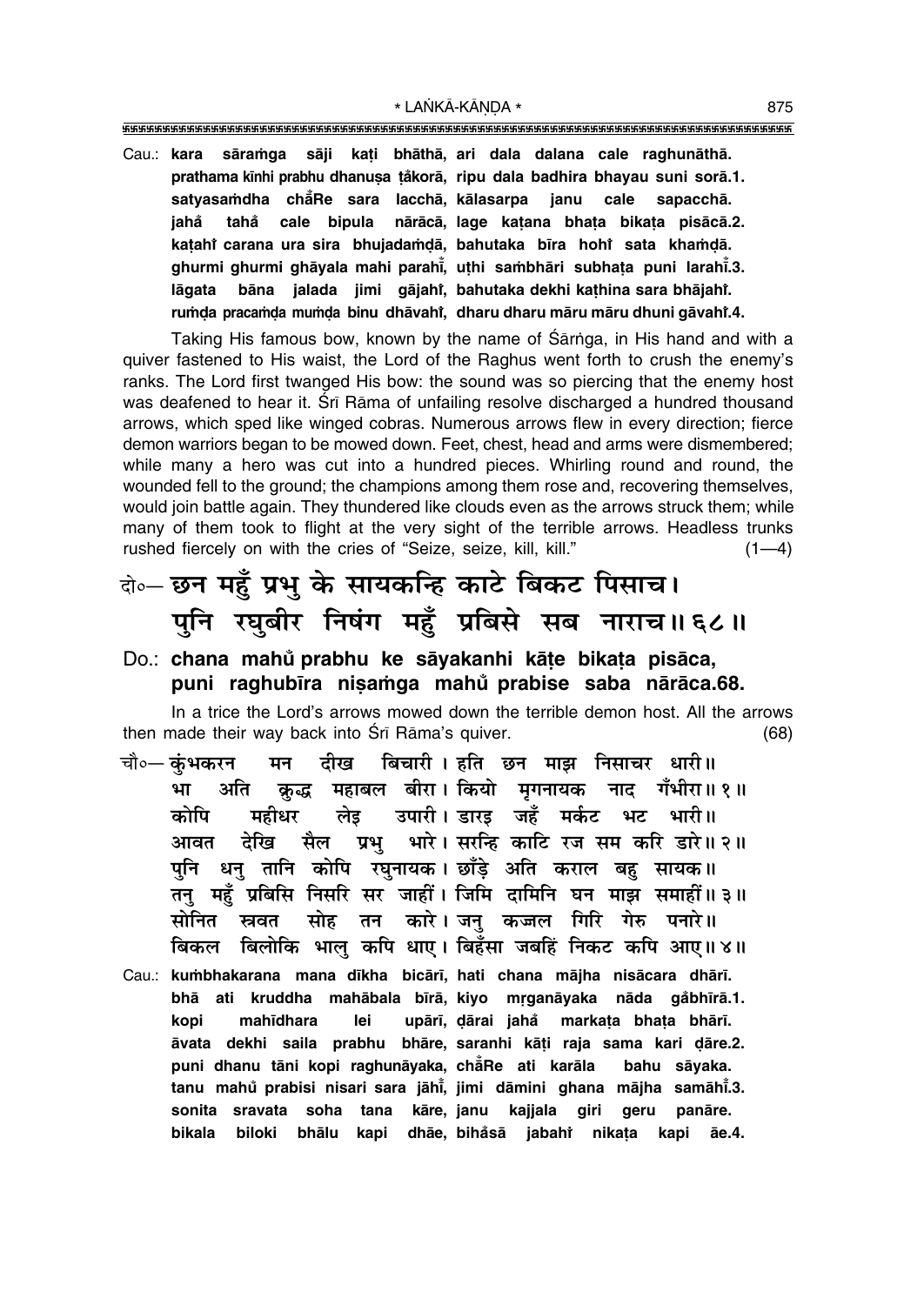When Kumbhakarna perceived and realized that the demon army had been wiped out in an instant, the formidable hero flew into a violent rage and gave a grim roar as that of a lion (the king of beasts). In his fury he tore up mountains by the roots and dashed them upon detachments of mighty monkey warriors. The Lord saw the huge mountains coming and shattered them with His arrows into dust as it were. The Lord of the Raghus once more pulled the string of His bow and indignantly discharged a volley of His exceedingly terrible shafts. The arrows entered and passed through his body like flashes of lightning disappearing into a cloud. Blood gushing out from his dark figure resembled spouts of red ochre shooting from a mountain of soot. Perceiving him in fluster, bears and monkeys dashed forward; the monster, however, laughed when the monkeys drew near  $(1-4)$ 

# वे० महानाद करि गर्जा कोटि कोटि गहि कीस। महि पटकइ गजराज इव सपथ करइ दससीस॥६९॥

#### Do.: mahānāda kari qarjā koti koti qahi kīsa. gajarāja iva sapatha karai dasasīsa.69. mahi patakai

He burst into a terrible roar and, seizing millions and millions of monkeys, dashed them to the ground like a huge elephant, swearing by his ten-headed brother the while.  $(69)$ 

- चौ०— भागे जुथा। बुक् बिलोकि जिमि मेष बरूथा॥ बलीमुख भाल् भागि कपि भाल भवानी। बिकल चले पकारत बानी॥ १॥ आरत निसिचर दुकाल सम अहुई। कपिकुल देस परन अब चहुई॥ यह पाहि खरारी। पाहि प्रनतारति हारी॥ २॥ बारिधर राम कपा भगवाना । चले सधारि सूनत सरासन सकरुन बचन बाना ॥ सेन निज पाछें घाली । चले सकोप बलसाली॥ ३॥ राम महा खेंचि संधाने । छटे तीर सरीर समाने ॥ धनुष सर सत लागत सर धावा रिस भरा।कधर डगमगत डोलति धरा॥४॥ उपाटी। रघुकुल तिलक भुजा सोइ काटी॥ तेहिं लीन्ह सैल एक गिरि धारी। प्रभु सोउ भुजा काटि महि पारी॥५॥ बाह् धावा बाम काटें सोह कैसा। पच्छहीन गिरि जैसा॥ भजा खल मंदर बिलोका। ग्रसन मानहँ बिलोकनि प्रभहि त्रैलोका॥ ६॥ उग्र चहत
- balīmukha jūthā, brku biloki jimi mesa barūthā. Cau.: bhace bhālu bhāgi kapi bhālu bhavānī, bikala cale pukārata ārata bānī.1. yaha nisicara dukāla sama ahaī, kapikula desa parana aba cahaī. kharārī, pāhi krpā bāridhara rāma pāhi pranatārati hārī.2. sakaruna bacana sunata bhagavānā, cale sudhāri sarāsana bānā. balasālī.3. rāma sena nija pāchě ghālī, cale sakopa mahā khaici dhanusa sara sata samdhāne, chūțe sarīra samāne. tīra risa bharā, kudhara dagamagata dolati dharā.4. lāgata sara dhāvā upāțī, raghukula tilaka bhujā soi kāțī. līnha teht saila eka bāhu giri dhārī, prabhu sou bhujā kāti mahi pārī.5. dhāvā bāma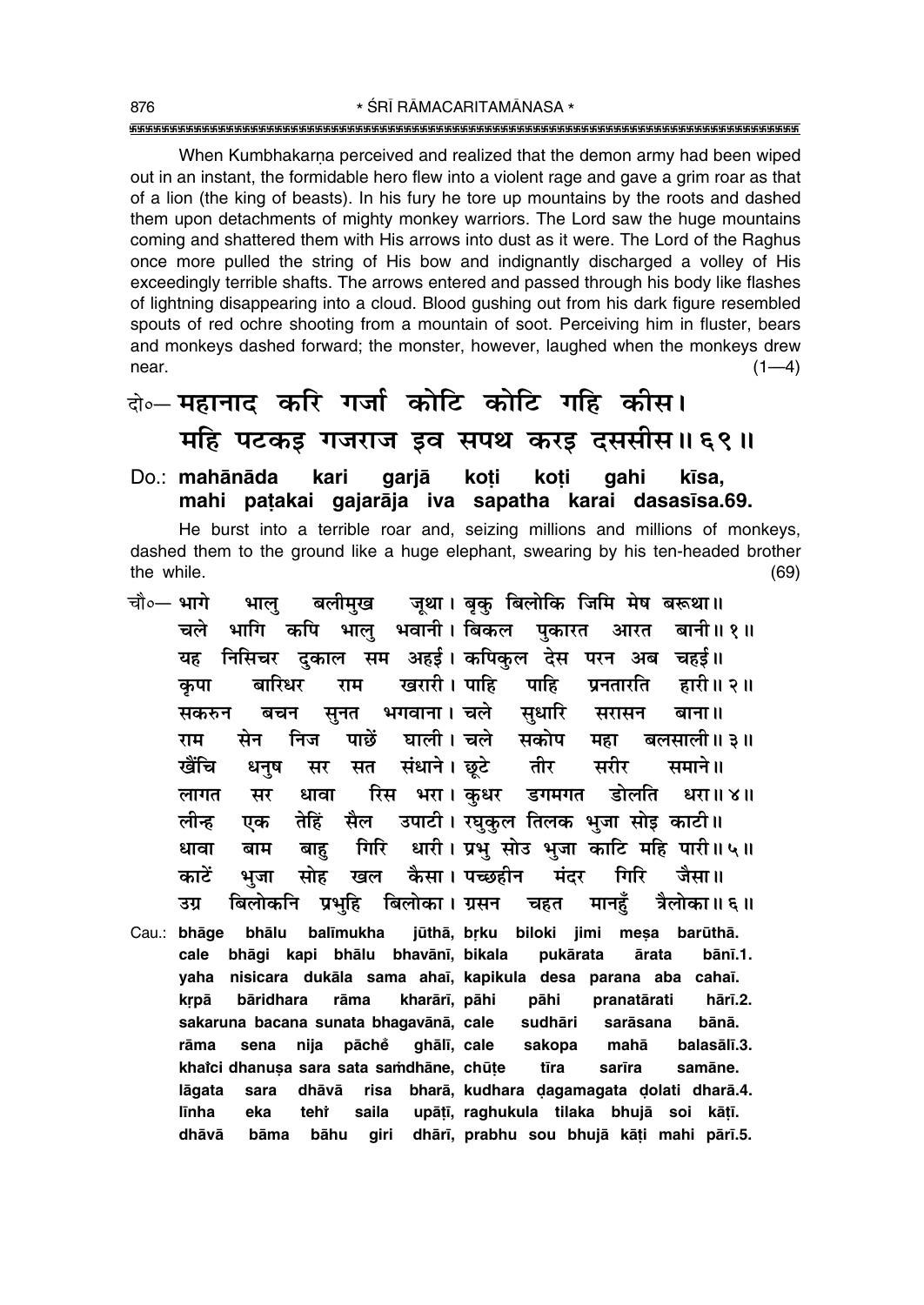#### kātě bhujā soha khala kaisā, pacchahīna mamdara giri jaisā. bilokā, grasana cahata mānahů uqra bilokani prabhuhi trailokā.6.

Hosts of bears and monkeys fled like flocks of sheep at the sight of a wolf. The monkeys and bears, O Bhavānī, turned tail in terror, crying in a piteous voice. "Yonder demon is like unto a famine, which threatens to visit this land in the shape of the monkey host. Therefore, O Rāma, Slayer of Khara, the cloud laden with the water of compassion, reliever of the suppliants, agony, save us, protect us." The moment the Lord heard the pathetic words He advanced to meet him, putting His bow and arrows in order, Placing His army in the rear the most powerful Rama marched ahead, full of indignation. Pulling the string of His bow, He fitted a hundred arrows to it; they flew and disappeared into the demon's body. Even as the arrows struck him the demon rushed forth burning with rage; the mountains staggered and the earth shook as he ran. He tore up a rock; but the Glory of Raghu's race cut off the arm that bore it. He then rushed forward with the rock in his left hand; but the Lord struck off even that arm to the ground. Thus shorn of his arms, the wretched resembled Mount Mandara without its wings. He cast a fierce look on the Lord as if ready to devour all the three spheres.  $(1-6)$ 

बे॰-करि चिक्कार घोर अति धावा बदनु पसारि। गगन सिद्ध सुर त्रासित हा हा हेति पुकारि॥७०॥ qhora dhāvā Do.: kari cikkāra ati badanu pasāri.

#### qaqana siddha sura trāsita hā hā heti pukāri.70.

With a most terrible yell he rushed forth with his mouth wide open. The Siddhas and gods in the heavens shouted in great alarm "Ah, alas, dear me!"  $(70)$ 

- करुनानिधि जान्यो।श्रवन प्रजंत चौ०— सभय देव सरासन तान्यो ॥ बिसिख निकर निसिचर मुख भरेऊ। तदपि महाबल भूमि न परेऊ॥१॥ सरन्हि भरा मुख सन्मुख धावा।काल त्रोन सजीव जनु आवा॥ तब प्रभु कोपि तीब्र सर लीन्हा। धर ते भिन्न तासु सिर कीन्हा॥ २॥ सिर परेड दसानन आगें। बिकल भयउ जिमि फनि मनि त्यागें॥ म्रो धसइ धर धाव प्रचंडा। तब प्रभु काटि कीन्ह दुइ खंडा॥३॥ धरनि परे भूमि जिमि नभ तें भुधर।हेठ दाबि कपि भाल निसाचर॥ बदन समाना। सुर मुनि सबहिं अचंभव माना॥४॥ तेज प्रभ् तास दुंदुभीं बजावहिं हरषहिं । अस्तुति करहिं सुमन बहु बरषहिं ॥ सर करि बिनती सुर सकल सिधाए। तेही समय देवरिषि आए॥५॥ गगनोपरि हरि गुन गन गाए। रुचिर बीररस प्रभु मन भाए॥ हतह खल कहि मुनि गए। राम समर महि सोभत भए॥६॥ बेगि
- Cau.: sabhaya deva karunānidhi jānyo, śravana prajamta sarāsanu tānyo. bisikha nikara nisicara mukha bhareū, tadapi mahābala bhūmi na pareū.1. saranhi bharā mukha sanmukha dhāvā, kāla trona sajīva janu āvā. taba prabhu kopi tībra sara līnhā, dhara te bhinna tāsu sira kīnhā.2. sira pareu dasānana āgě, bikala bhayau jimi phani mani tyāgě. **SO** dharani dhasai dhara dhāva pracamdā, taba prabhu kāti kīnha dui khamdā.3.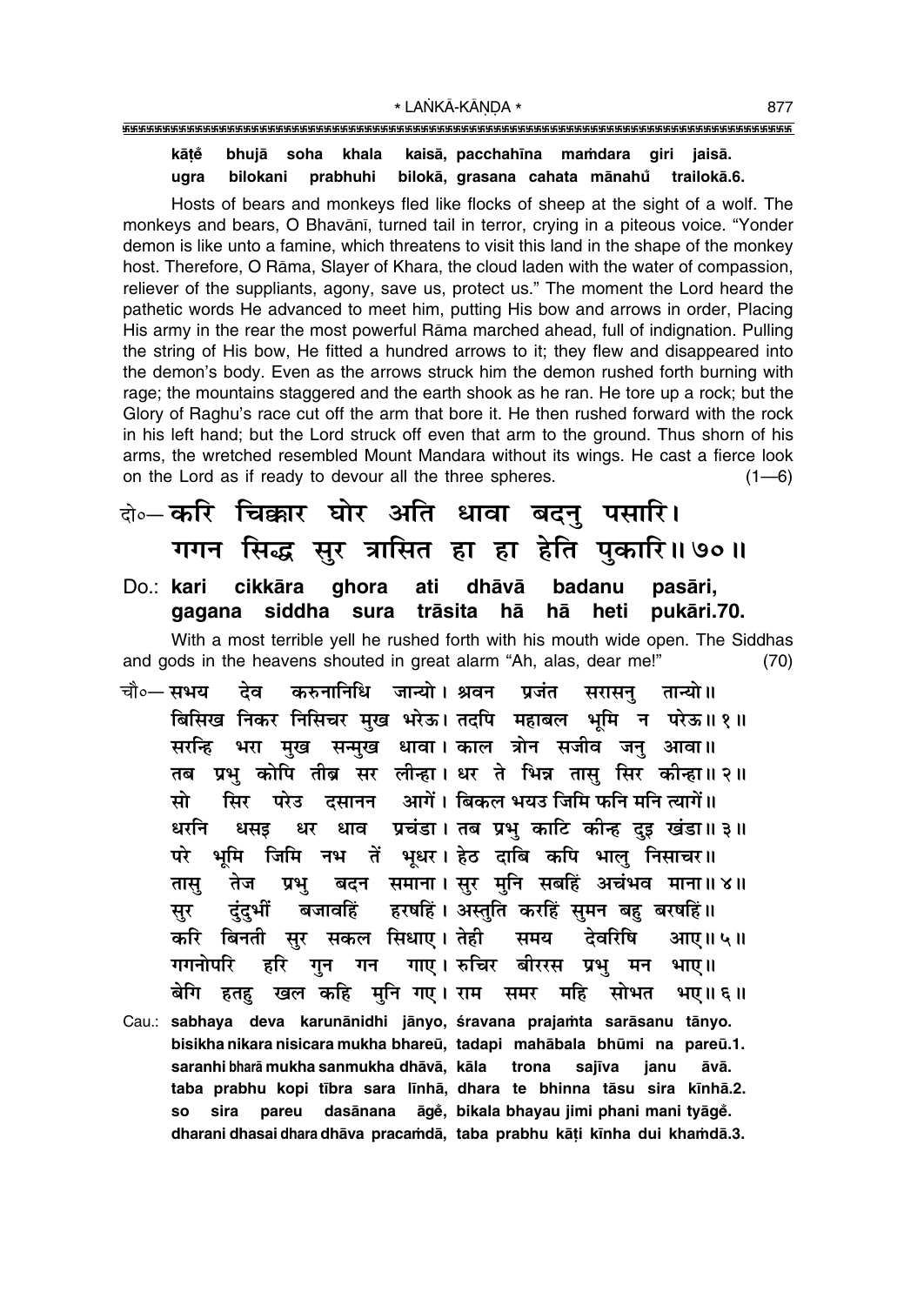#### """""""""""""""""""""""""""""""""""""""""""""""""""""""""""""""""""""""""""""""""""

**pare bhµumi jimi nabha te° bhµudhara, he¢ha dåbi kapi bhålu nisåcara. tåsu teja prabhu badana samånå, sura muni sabahiÚ aca≈bhava månå.4. sura duṁdubhi̇̃ bajāvahi haraṣahi, astuti karahi sumana bahu baraṣahi. kari binat∂ sura sakala sidhåe, teh∂ samaya devari¶i åe.5. gaganopari hari guna gana gåe, rucira b∂rarasa prabhu mana bhåe. begi hatahu khala kahi muni gae, råma samara mahi sobhata bhae.6.**

Perceiving the gods much alarmed, the All-merciful pulled the string of His bow right up to His ear and blocked the demon's mouth with a flight of His arrows; yet he did not fall to the ground, most powerful as he was. With his mouth full of arrows he rushed forward like a living quiver of Death Himself. Then the Lord in His wrath took a sharp arrow and struck his head right off his body. The head dropped in front of his ten-headed brother, who was filled with agony at its sight like a snake that has lost its crest-jewel. The earth sunk beneath the weight of the terrible trunk that still sprinted there; thereupon the Lord cut it in two. The two pieces fell to the ground like a pair of mountains dropped from the heavens, crushing beneath them monkeys, bears and demons alike. His soul entered the Lord's mouth in the form of a mass of light, to the astonishment of gods, sages and all. The gods sounded their kettle-drums in great exultation, extolled the Lord and rained down flowers in profusion. Having prayed to the Lord, all the gods went their way. Just at that moment arrived the celestial sage, Nårada. Standing high in the air he sang Śrī Hari's praises in a delightful heroic strain, which pleased the Lord's soul. The sage departed with the words "Pray, despatch this wretch (Rāvana) quickly." Śrī Rāma shone forth on the field of battle. (1–6) (1–6)

 $\dot{\vec{v}}$  संग्राम भूमि बिराज रघुपति अतुल बल कोसल धनी। श्रम बिंदु मुख राजीव लोचन अरुन तन सोनित कनी ।। <u>भु</u>ज जुगल फेरत सर सरासन भालु कपि चहु दिसि बने। **कह दास तुलसी कहि न सक छबि सेष जेहि आनन घने।।** 

Cham.: samgrāma bhūmi birāja raghupati atula bala kosala dhanī, **‹rama bi≈du mukha råj∂va locana aruna tana sonita kan∂. bhuja jugala pherata sara saråsana bhålu kapi cahu disi bane,** kaha dāsa tulasī kahi na saka chabi sesa jehi ānana ghane.

The Lord of the Raghus, the king of Kosala, who was matchless in strength, shone resplendent on the field of battle in the midst of bears and monkeys, with drops of perspiration on His face, His lotus eyes turned red and His person specked with particles of blood, and both His hands busy playing with His bow and arrow. Even Sesa (the serpent-god), says Tulas∂dåsa, could not describe the Lordís beauty despite his numerous tongues.

## दो**०– निसिचर अधम मलाकर ताहि दीन्ह निज धाम।** गिरिजा ते नर मंदमति जे न भजहिं श्रीराम॥**७१॥**

Do.: **nisicara adhama malåkara tåhi d∂nha nija dhåma, girijå te nara ma≈damati je na bhajahiÚ ‹r∂råma.71.**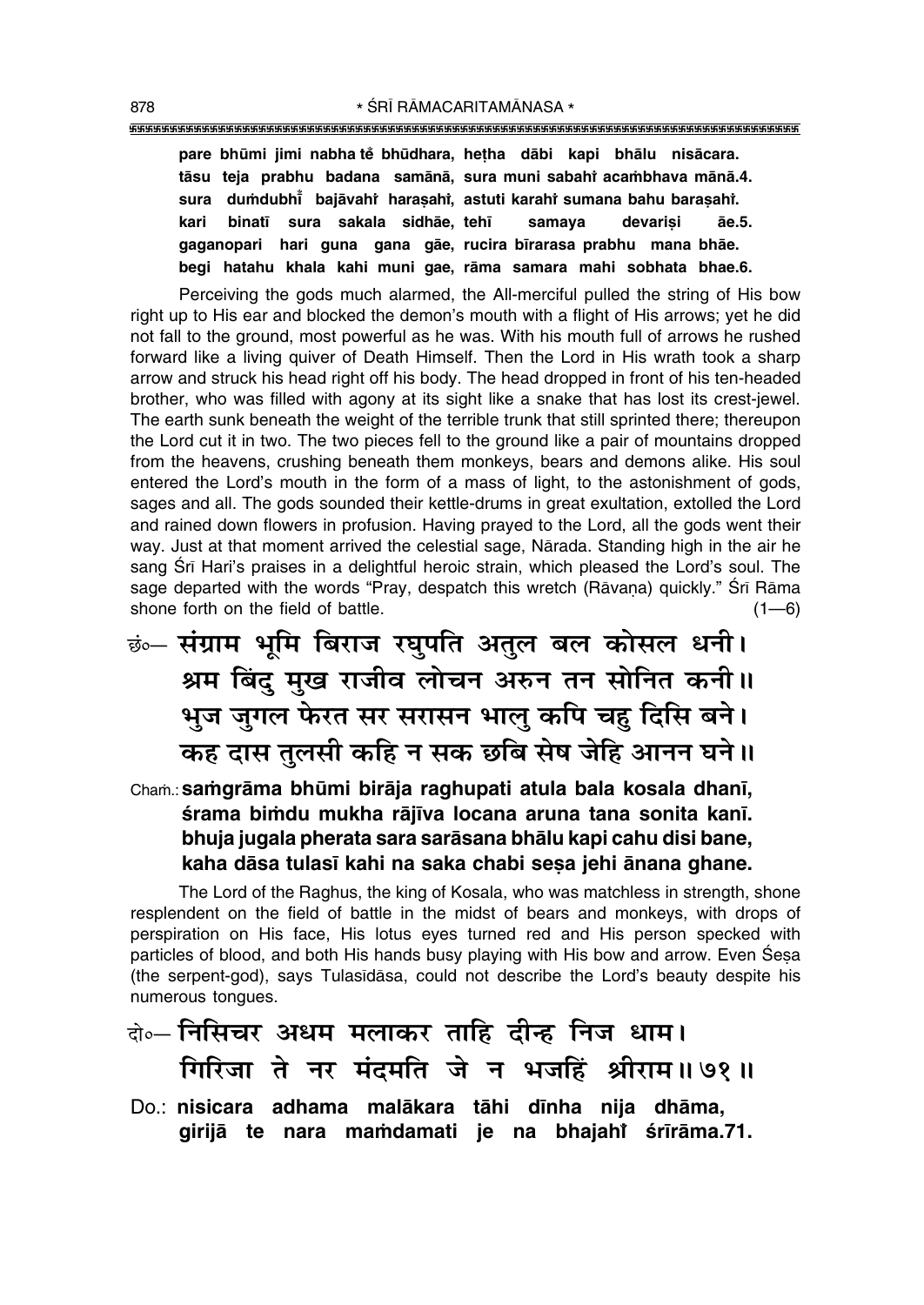\* LANKĀ-KĀNDA \* 

Srī Rāma vouchsafed a place in his own abode to a vile demon, who was a mine of impurities! Girijā, (continues Lord Śiva,) dull-witted are those men who adore Him not.  $(71)$ 

- चौ०— दिन कें अंत फिरीं द्वौ अनी। समर भई सभटन्ह श्रम घनी॥ राम कपाँ कपि दल बल बाढा। जिमि तन पाइ लाग अति डाढा॥१॥ छीजहिं निसिचर दिन अरु राती। निज मख कहें सकत जेहि भाँती॥ दसकंधर करई। बंधु सीस पुनि पुनि उर धरई॥ २॥ बिलाप बह हृदय हति पानी। तासु तेज बल बिपुल बखानी ।। रोवहिं नारि आयउ। कहि बह कथा पिता समझायउ॥३॥ मेघनाट तेहि अवसर मनुसाई। अबहिं बहुत का करौं बड़ाई॥ देखेह कालि मोरि पायउँ। सो बल तात न तोहि देखायउँ॥४॥ इष्टदेव सैं बल रथ एहि बिधि जल्पत भयउ बिहाना। चहँ दआर लागे कपि नाना॥ इत कपि भाल काल सम बीरा। उत अति रजनीचर रनधीरा॥ ५॥ लरहिं सुभट निज निज जय हेतू। बरनि न जाइ समर खगकेतू॥६॥
- Cau.: dina ke amta phiri dvau ani, samara bhai subhaṭanha śrama ghani. rāma krpā kapi dala bala bāRhā, jimi trna pāi lāga ati dāRhā.1. aru rātī, nija mukha kahe sukrta jehi bhātī. chīiaht nisicara dinu bahu bilāpa dasakamdhara karaī, bamdhu sīsa puni puni ura dharaī.2. pānī, tāsu teja bala bipula bakhānī. rovahi nāri hrdava hati āyau, kahi bahu kathā pitā samujhāyau.3. meghanāda tehi avasara dekhehu kāli mori manusāī, abahi bahuta kā karaů baRāī. sař bala ratha pāyaů, so bala tāta na tohi dekhāyaů.4. istadeva ehi bidhi jalpata bhayau bihānā, cahů nānā. duāra lāge kapi kapi bhālu kāla sama bīrā, uta rajanīcara ranadhīrā.5. ita ati larahi subhata nija nija jaya hetū, barani na jāi samara khagaketū.6.

At the close of the day the two contending armies retired from the battle-field. The battle had proved exceedingly strenuous even to the stoutest warrior. But the monkey host waxed stronger by Srī Rāma's grace, even as fire blazes up when fed with straw. The ranks of the demons were thinning night and day like merit, which is exhausted by speaking of one's good deeds with one's own lips. The ten-headed monster made much lamentation, clasping his brother's head to his bosom again and again. The women wept and beat their breast with their hands, paying tributes to his extraordinary majesty and strength. At that juncture Meghanāda (Rāvana's eldest son) came and consoled his father by narrating a number of (reassuring) stories. "See my heroism tomorrow; I need not make any pretentious statement just now. I have had no occasion to show you, dear father, the strength which I acquired alongwith the chariot from my beloved deity." While he rattled on in this manner the day broke and swarms of monkeys besieged all the four gates. On this side ranged the monkey and bear warriors terrible as death, while on the other side stood the demons exceedingly staunch in battle. Every champion fought for the victory of his own camp; the battle, O Garuda (says Kākabhuśundi), defied all description.  $(1-6)$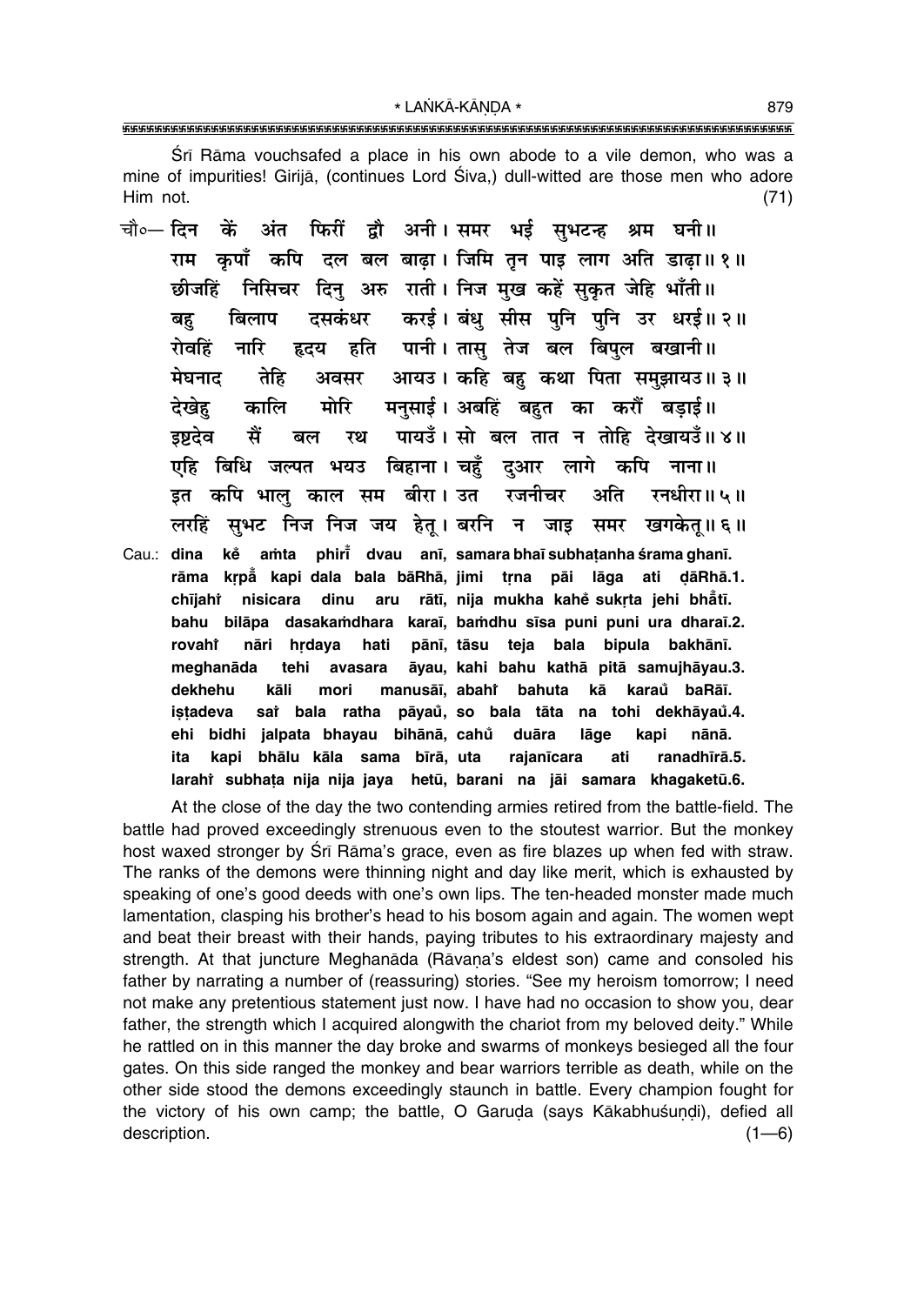#### <sub>दो०—</sub> मेघनात मायामय रथ चढि गयउ अकास। गर्जेंड अट्टहास करि भड़ कपि कटकहि त्रास॥७२॥

#### Do.: meghanāda māyāmaya ratha caRhi gayau akāsa. garjeu attahāsa kari bhai kapi katakahi trāsa.72.

Mounting his charmed car Meghanada ascended into the air and roared with a terrible laugh, which struck the monkey host with terror.  $(72)$ 

- चौ०— सक्ति तरवारि कपाना। अस्त्र सस्त्र कलिसायथ नाना॥ सल परिघ पाषाना। लागेउ बृष्टि करै बहु बाना॥१॥ डारड परस दस दिसि रहे बान नभ छाई। मानहँ मघा मेघ झरि लाई।। धरु धरु मारु सुनिअ धुनि काना। जो मारइ तेहि कोउ न जाना॥२॥ गहि गिरि तरु अकास कपि धावहिं। देखहिं तेहि न दुखित फिरि आवहिं॥ अवघट घाट बाट गिरि कंदर।माया बल कीन्हेसि सर पंजर॥३॥ कहाँ ब्याकुल भए बंदर।सुरपति बंदि परे जनु मंदर॥ जाहिं नल - नीला । कोन्हेसि बिकल सकल बलसीला॥४॥ अंगद मारुतसत लछिमन सग्रीव बिभीषन। सरन्हि मारि कीन्हेसि जर्जर तन॥ पनि पनि रघपति मैं जुझै लागा। सर छाँडड होड लागहिं नागा॥५॥ भए खरारी।स्वबस अनंत एक पास बस अबिकारी॥ ब्याल इव कपट चरित कर नाना। सदा स्वतंत्र एक भगवाना ॥ ६ ॥ नट रन सोभा लगि प्रभुहिं बँधायो।ननागपास पायो ॥ ७ ॥ देवन्ह भय
- Cau.: sakti sūla taravāri kṛpānā, astra sastra kulisāyudha nānā. dārai pāṣānā, lāgeu brṣṭi karai bahu parasu parigha bānā.1. dasa disi rahe bāna nabha chāī, mānahů maghā megha jhari lāī. dharu dharu māru sunia dhuni kānā, jo mārai tehi kou na jānā.2. gahi giri taru akāsa kapi dhāvahi, dekhahi tehi na dukhita phiri āvahi. avaghata ghāta bāta giri kamdara, māyā bala kīnhesi sara pamjara.3. jāhi kahā byākula bhae bamdara, surapati bamdi pare janu mamdara. mārutasuta amgada nala nīlā, kīnhesi bikala sakala balasīlā.4. puni lachimana sugrīva bibhīsana, saranhi māri kīnhesi jarjara tana. puni raghupati sai jūjhai lāgā, sara chārai hoi lāgahi nāgā.5. byāla pāsa basa bhae kharārī, svabasa eka anamta abikārī. nața iva kapața carita kara nānā, sadā svatamtra eka bhagavānā.6. rana sobhā lagi prabhuhi bådhāyo, nāgapāsa devanha bhaya pāyo.7.

He discharged a volley of lances, pikes, swords and scimitars as well as axes, bludgeons and stones, and other missiles and weapons of every description, terrible as a thunderbolt, and further rained down shafts in profusion. The sky was thickly covered with arrows on all sides, as though the clouds poured in torrents in the month of Bhādrapada, when the constellation Maghā (the tenth in order of the twenty-seven Naksatras) is in the ascendant. The cries of "Seize, seize, kill, kill" filled every ear; but nobody knew who it was that struck them. Snatching up rocks and trees, the monkeys

880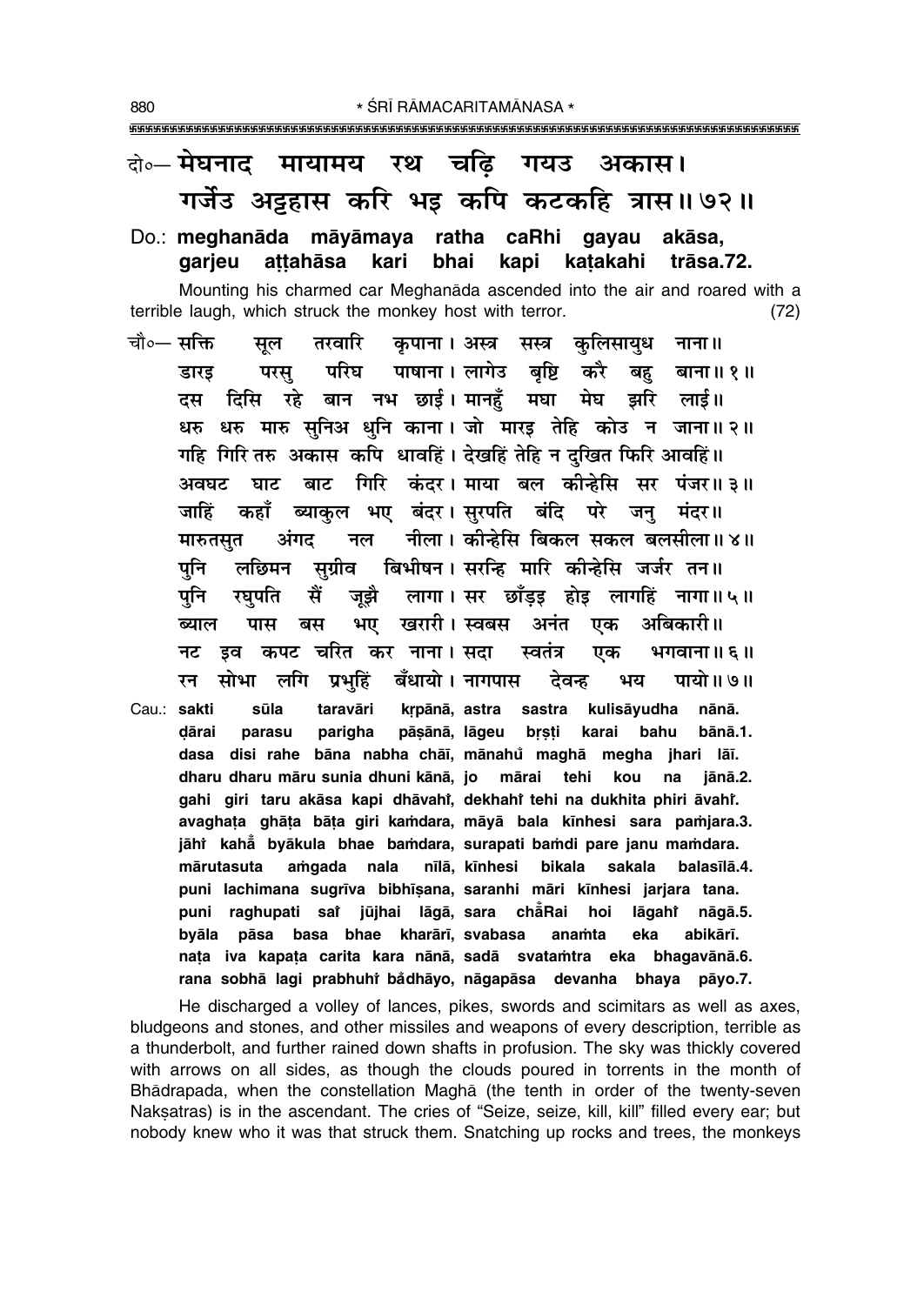sprang into the air; but they could not see him and returned sore disappointed. Meanwhile by his delusive power Meghanada had turned every rugged valley, path and mountain cave into a veritable aviary of arrows. The monkeys were confounded and did not know where to turn. They felt helpless like so many Mandaras thrown into prison as it were by Indra. The son of the windgod, Angada, Nala, Nila and all the other mighty heroes were completely discomfited by him. Again he assailed with his shafts Laksmana, Sugriva, and Vibhisana and pierced their bodies through and through. Then he confronted the Lord of the Raghus Himself; the arrows he let fly turned into serpents even as they struck Srī Rāma. The Slayer of Khara, who is all-independent, infinite and immutable, the one without a second, was overpowered by the serpents' coils. Like an actor, He plays many a part,—He, the one, ever-free and omnipotent Lord. It was in order to invest the battle with a glory of its own that the Lord allowed Himself to be bound by a snare of serpents, even though the gods were dismayed at this sight.  $(1 - 7)$ 

## के⊶ गिरिजा जासु नाम जपि मुनि काटहिं भव पास। सो कि बंध तर आवड़ ब्यापक बिस्व निवास॥७३॥

#### Do.: girijā jāsu nāma japi muni kātahi bhava pāsa. so ki bamdha tara āvai byāpaka bisva nivāsa.73.

Girijā, (continues Lord Śiva.) is it ever possible that the Lord, who is the allpervading abode of the universe and whose name, when repeated enables the hermits to cut asunder the bonds of existence, should fall in bondage?  $(73)$ 

- चौ०— चरित राम के सगुन भवानी। तर्कि न जाहिं बुद्धि बल बानी॥ बिचारि जे तग्य बिरागी।रामहि भजहिं तर्क सब त्यागी॥१॥ अस कटक् कीन्ह घननादा। पनि भा प्रगट कहड़ दर्बादा॥ व्याकल खल रह ठाढा। सनि करि ताहि क्रोध अति बाढा॥२॥ जामवंत कह सठ छाँडेउँ तोही।ललागेसि अधम पचारै मोही।। जानि बढ अस कहि तरल त्रिसूल चलायो। जामवंत कर गहि सोइ धायो॥३॥ मारिसि मेघनाद कै छाती । परा भूमि घर्मित सरघाती ॥ पनि रिसान गहि ्चरन फिरायो । महि पछारि निज बल देखरायो॥४॥ मो न मारा। तब गहि पद लंका पर डारा॥ मरड बर प्रसाद पठायो। राम समीप सपदि सो आयो॥५॥ डहाँ देवरिषि गरुड
- Cau : carita rāma ke saguna bhavānī, tarki na jāhi buddhi bala bānī. bicāri birāgī, rāmahi bhajahi tarka saba tyāgī.1. asa ie tagya byākula kataku kīnha ghananādā, puni bhā pragata kahai durbādā. jāmavamta kaha khala rahu thāRhā, suni kari tāhi krodha ati bāRhā.2. jāni satha chẳReů tohī, lāgesi būRha adhama pacārai mohī. kahi tarala trisūla calāyo, jāmavamta kara gahi soi dhāyo.3. asa chātī, parā bhūmi ghurmita suraghātī. mārisi meghanāda kai puni risāna gahi carana phirāyo, mahi pachāri nija bala dekharāyo.4. bara prasāda so marai na mārā, taba gahi pada lamkā para dārā. ihẳ devarisi garuRa pathāyo, rāma samīpa sapadi **SO** āyo.5.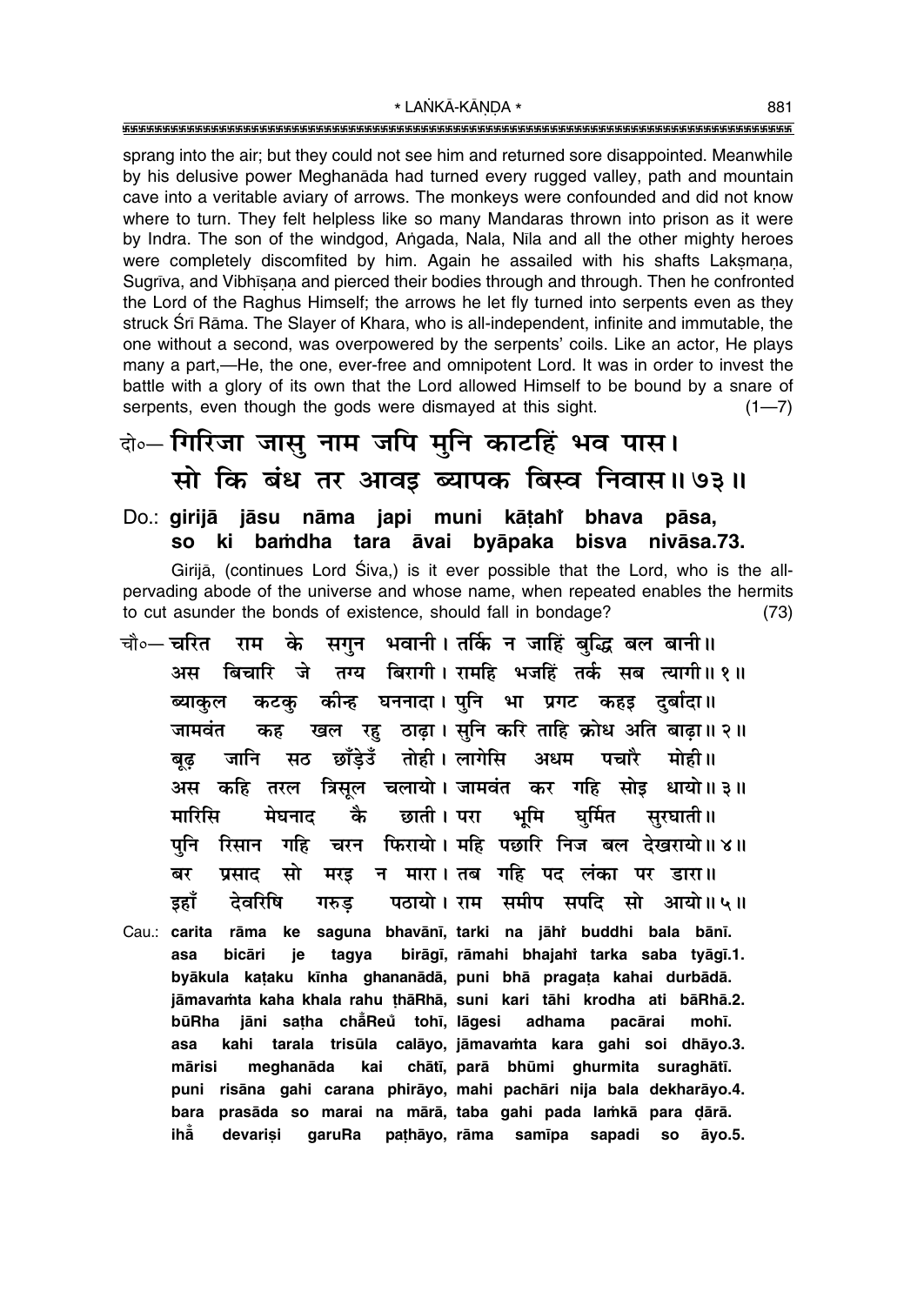The doing of Śrī Rāma when appearing in an embodied form, Bhavānī, cannot be logically interpreted by the power of reason or speech. Realizing this those who know the truth about Him and are full of dispassion adore Śrī Rāma, discarding all theological speculation. Having thus thrown the monkey host into confusion, Ghananåda (a synonym for Meghanåda) at last revealed himself and began to pour abuses. Jåmbavån said, "Remain standing a while, O wretch!" When he heard this, his anger knew no bound. ìFool, I spared you only on account of your age. And yet you have had the audacity to challenge me, O vile creature!"So saying he hurled his glittering trident. Jāmbavān, however, caught it in his hand and, darting forward, struck Meghanåda in the chest with it so vehemently that the enemy of gods reeled and fell to the ground. Once again Jåmbavån in his fury took Meghanåda by the foot and, swinging him round, dashed him against the ground and thus showed him his strength. By virtue of the boon\* (granted to him by the Creator), however, he died not for all his killing. Thereupon Jåmbavån seized him by the foot and tossed him into Lanka. At this end the celestial sage Nārada despatched Garuda, who took no time in reaching by the side of Śrī Rāma.  $(1-5)$ 

दो०– खगपति सब धरि खाए माया नाग बरूथ। **माया बिगत भए सब हरषे बानर जूथ॥७४ (क)॥** <u>गहि गिरि पादप उपल नख धाए कीस रिसाइ।</u> **चले तमीचर बिकलतर गढ़ पर चढ़े पराइ॥ ७४ ( ख)॥** 

## Do.: khagapati saba dhari khāe māyā nāga barūtha, māyā bigata bhae saba harase bānara jūtha.74(A). **gahi giri pådapa upala nakha dhåe k∂sa risåi, cale tam∂cara bikalatara gaRha para caRhe paråi.74(B).**

The king of birds seized and devoured the whole swarm of snakes created by Meghanådaís demoniac power. The charm was thus dispelled and all the divisions of the monkey host rejoiced again. Armed with rocks, trees, stones, and claws, the monkeys rushed forth in their fury; while the demons took to their heels in utter confusion and climbed up the fort. (74 A-B)

चौ∘— मेघनाद कै मुरछा जागी। पितहि बिलोकि लाज अति लागी॥ तुरत गयउ गिरिबर कंदरा । करौं अजय मख अस मन धरा॥१॥

\* In the Adhyātmarāmāyana Vibhīsana tells Śrī Rāma:—

यस्तु द्वादश वर्षाणि निद्राहारविवर्जित:॥

तेनैव मृत्युर्निर्दिष्टो ब्रह्मणास्य दुरात्मन: । लक्ष्मणस्तु अयोध्याया निर्गम्यायात् त्वया सह ॥ तदादि निद्राहारादीन्न जानाति रघृत्तम । सेवार्थं तव राजेन्द्र ज्ञातं सर्वमिदं मया॥ तदाज्ञापय देवेश लक्ष्मणं त्वरया मया। हनिष्यति न संदेह: शेष: साक्षाद्धराधर:॥

(Yuddhakānda VIII. 64-67)

ìBrahmå (the Creator) has ordained the death of this wicked soul (Meghanåda) at the hands of one who has neither slept nor taken any food for full twelve years. Given over to your service, Laksmana, O Chief of the Raghus, has known neither sleep nor food etc., ever since he came away from Ayodhyå: I have come to know all this, O King of kings. Therefore, O Ruler of gods, command Laksmana to accompany me with all speed; for he is no other than Sesa, the supporter of the earth, and will doubtless slay this demon.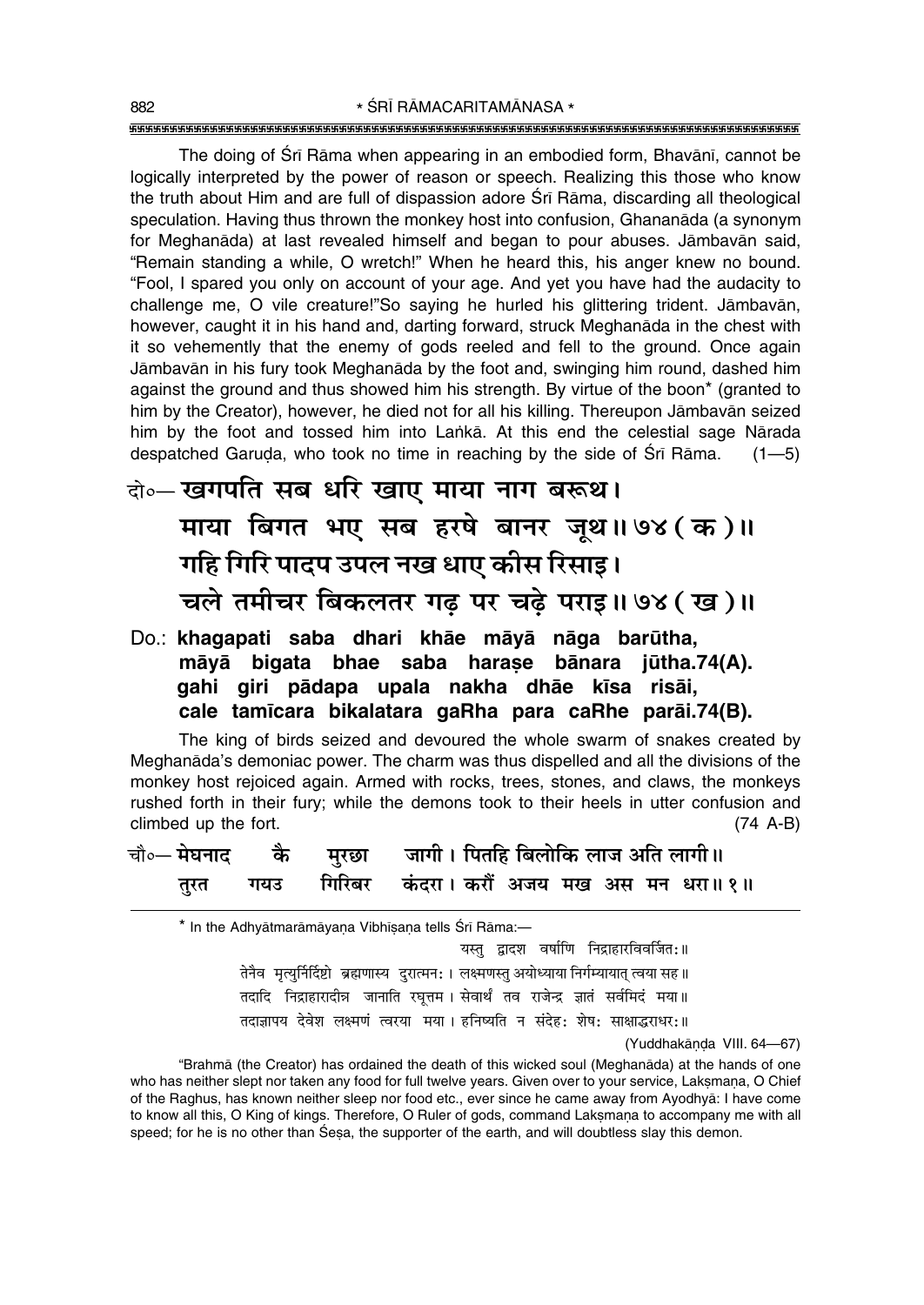\* LANKĀ-KĀNDA \* 

डहाँ बिभीषन मंत्र बिचारा । सुनह नाथ बल अतल उदारा॥ मेघनाद मरव अपावन। खल मायावी देव करड सतावन॥ २॥ सो पाइहि। नाथ बेगि पनि जीति न जाइहि॥ जौं प्रभ सिद्ध होइ सुख माना। बोले रघपति अतिसय अंगदादि कपि सनि नाना $||$  3 $||$ मब भाई। करह बिधंस जग्य कर जाई॥ लछिमन संग जाह ओही। देखि सभय सुर दुख अति मोही॥४॥ मारेह रन लछिमन तम्ह बद्धि उपाई। जेहिं छीजै निसिचर सुन् तेहि मारेह बल ्भाई ॥ बिभीषन। सेन समेत रहेह तीनिउ जामवंत सग्रीव जन॥५॥ रघबीर दीन्हि अनुसासन। कटि निषंग कसि साजि सरासन॥ जब धरि रनधीरा। बोले गिरा गँभीरा॥६॥ प्रभ प्रताप घन इव उर जौं आज बधें बिन् आवौं। तौ रघुपति तेहि सेवक न कहावौं ॥ जौं सहाई। तदपि संकर करहिं हतउँ दोहाई॥ ७॥ सत रघुबीर

Cau.: meghanāda kai murachā jāgī, pitahi biloki lāja ati lāgī. kamdarā, karaŭ ajaya makha asa mana dharā.1. turata qayau giribara ihẳ bibhīsana mamtra bicārā, sunahu nātha bala atula udārā. deva meghanāda makha karai apāvana, khala māyāvī satāvana.2. jaů prabhu siddha hoi so pāihi, nātha begi puni jīti na jāihi. suni raghupati atisaya sukha mānā, bole amgadādi kapi nānā.3. lachimana samga jāhu saba bhāi, karahu bidhamsa jagya kara jāi. tumha lachimana mārehu rana ohī, dekhi sabhaya sura dukha ati mohī.4. tehi bala buddhi upāī, jehř chījai mārehu nisicara suni bhāī. jāmavamta sugrīva bibhīṣana, sena sameta rahehu tīniu jana.5. jaba raghubīra dīnhi anusāsana, kati nisamga kasi sāji sarāsana. prabhu pratāpa ura dhari ranadhīrā, bole ghana gåbhīrā.6. iva girā jaů tehi āju badhě binu āvaů, tau raghupati sevaka na kahāvaů. jaů sata samkara karahř sahāī, tadapi hataů raghubīra dohāī.7.

When Meghanada recovered from his swoon, he felt much ashamed to find his father before him. He speedily betook himself to a convenient mountain cave and resolved to perform a sacrifice which would render him invincible. At this end Vibhisana approached the Lord and told Him his considered view. "Listen, my lord of incomparable might and generosity: the wicked Meghanada, who is a past master in creating illusions and the scourge of heaven, is performing an unholy sacrifice. If, my lord, the sacrifice is allowed to be completed, he will not then be speedily conquered." The Lord of the Raghus was highly gratified to hear this and summoned Angada and many other monkeys. "Go with Laksmana, brethren all, and wreck the sacrifice. And it is for you, Laksmana, to kill him in battle. I am much distressed to find the gods in terror. You must finish him by force of your wit might or one way or other, mark me, brother, the demon must be put an end to. And Jāmbavān, Sugrīva and Vibhīsana, you three must keep by his side with your regiment." When the Hero of Raghu's line had finished His command, Laksmana, who was staunch in battle, girt the quiver by his side and strung his bow; and cherishing the Lord's glory in his heart, he spoke in a voice deep as thunder, "If I return today without slaying him (Meghanāda), let me no longer be called a servant of Śrī Rāma

883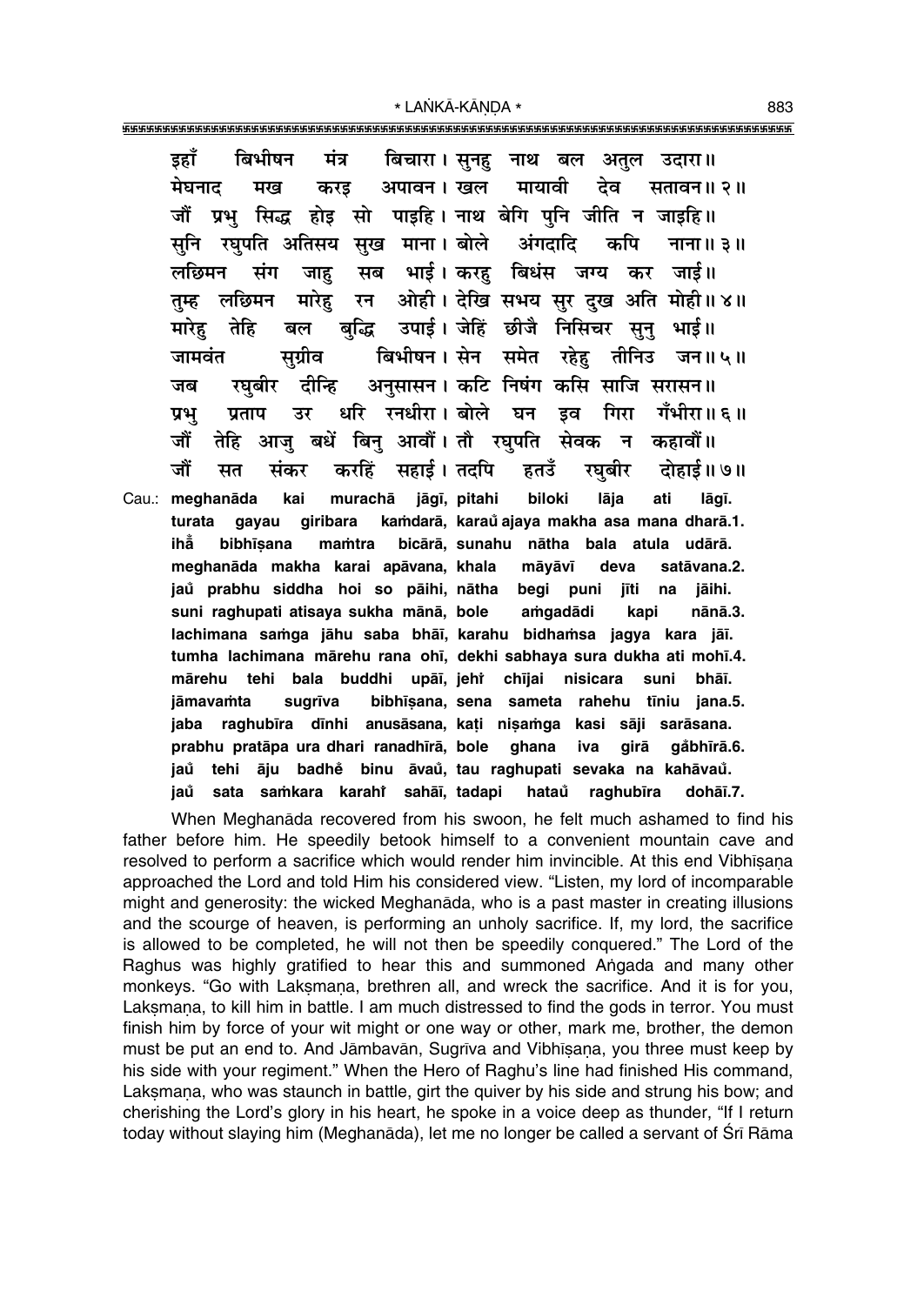(the Lord of the Raghus). Nay, even if a hundred Sivas come to his help, I shall nonetheless kill him in the name of Rāma (the Hero of Raghu's line)."  $(1 - 7)$ 

# बे॰- रघुपति चरन नाइ सिरु चलेउ तुरंत अनंत। अंगद नील मयंद नल संग सुभट हनुमंत॥७५॥

#### Do.: raghupati carana nāi siru caleu turamta anamta, amgada nīla mayamda nala samga subhata hanumamta.75.

Bowing his head at the feet of Sri Rama (the Lord of the Raghus), Laksmana (who was none else than Lord Ananta or Śesa) set out at once, accompanied by champions like Angada, Nīla, Mayanda, Nala and Hanumān.  $(75)$ 

- बैसा। आहुति देत रुधिर अरु भैंसा॥ चौ०— जाड कपिन्ह सो देखा कीन्ह कपिन्ह सब जग्य बिधंसा। जब न उठइ तब करहिं प्रसंसा॥१॥ तदपि न उठइ धरेन्हि कच जाई।लाातन्हि हति हति चले पराई॥ कपि भागे। आए जहँ लै धावा रामानज आगे॥२॥ त्रिसल क्रोध कर मारा।गर्ज घोर रव बारहिं परम आवा बारा॥ कोपि धाए। हति त्रिसूल उर धरनि गिराए॥३॥ अंगद मरुतसत छाँडेसि सल प्रचंडा। सर हति कत अनंत जग खंडा॥ प्रभ कहँ उति मारुति जुबराजा। हतहिं कोपि तेहि घाउ न बाजा॥४॥ बहोरि फिरे रिप मरइ न मारा। तब धावा करि घोर चिकारा॥ बीर जनु काला। लछिमन छाड़े बिसिख कराला॥५॥ आवत देखि क्रद्ध देखेसि आवत पबि सम बाना। तरत भयउ खल अंतरधाना॥ बिबिध बेष धरि करइ लराई । कबहँक प्रगट कबहँ दरि जाई ॥ ६ ॥ अजय डरपे कीसा। परम क्रुद्ध तब भयउ अहीसा॥ देखि रिप दृढावा। एहि पापिहि मैं बहुत खेलावा॥७॥ लछिमन मन अस मंत्र सुमिरि प्रतापा। सर संधान कीन्ह करि कोसलाधीस टापा ॥ लागा। मरती बार कपट सब त्यागा॥८॥ छाडा बान माझ उर
- Cau.: jāi baisā, āhuti deta rudhira aru bhaimsā. kapinha **SO** dekhā kīnha kapinha saba jagya bidhamsā, jaba na uthai taba karahi prasamsā.1. tadapi na uthai dharenhi kaca jāī, lātanhi hati hati cale parāī. lai trisūla dhāvā kapi bhāqe, āe jahå rāmānuja āge.2. parama krodha kara mārā, garja ghora rava bārahi bārā. āvā dhãe, hati trisūla kopi marutasuta amgada ura dharani girāe.3. prabhu kahå chaResi sūla pracamdā, sara hati krta anamta juga khamdā. uthi bahori māruti jubarājā, hatahi kopi tehi ghāu na bājā.4. phire bīra ripu marai na mārā, taba dhāvā kari ghora cikārā. āvata dekhi kruddha janu kālā, lachimana chāRe bisikha karālā.5. dekhesi āvata pabi sama bānā, turata bhayau khala amtaradhānā. bibidha beşa dhari karai larāī, kabahuka pragata kabahu duri jāī.6.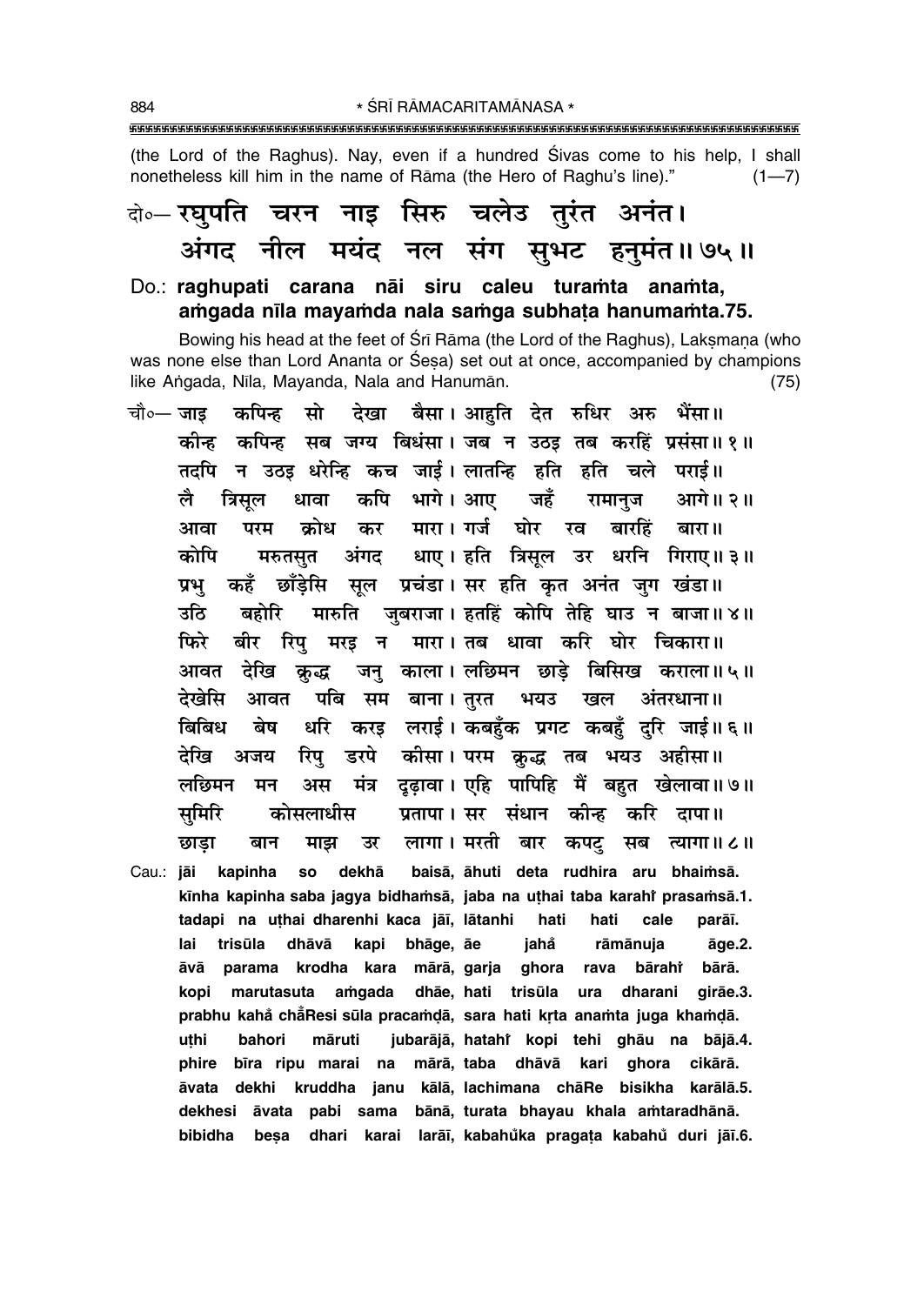| dekhi  |             |           | ajaya ripu darape kīsā, parama kruddha taba bhayau ahīsā. |                                         |  |  |  |                                                                     |
|--------|-------------|-----------|-----------------------------------------------------------|-----------------------------------------|--|--|--|---------------------------------------------------------------------|
|        |             |           |                                                           |                                         |  |  |  | lachimana mana asa mamtra drRhāvā, ehi pāpihi mar bahuta khelāvā.7. |
| sumiri | kosalādhīsa |           |                                                           | pratāpā, sara samdhāna kīnha kari dāpā. |  |  |  |                                                                     |
| chāRā  | bāna        | māiha ura |                                                           |                                         |  |  |  | lāgā, maratī bāra kapatu saba tyāgā.8.                              |

Arriving there, the monkeys found him squatting and offering oblations of blood and live buffaloes to the sacrificial fire. The monkeys wrecked the whole sacrifice; yet, when the demon refused to stir, they proceeded to applaud him (ironically). Even then he did not quit his place; the monkeys thereupon went and caught him by the hair and, striking him with the foot one after the other, ran away. He rushed forth, trident in hand, while the monkeys fled before him and came where Śrī Rāma's younger brother (Lakṣmaṇa) stood at the head of his army. Driven by the wildest fury he came and shouted with a terrible roar again and again. The son of the wind-god and Angada darted forward in great indignation: but he struck them on the breast with his trident and felled them to the ground. He then hurled his fierce trident at the Lord (Laksmana): but Ananta intercepted it with his arrow and broke it in two. Meanwhile the son of the wind-god and Prince Angada had risen again and struck him furiously; but he received no injury. When the heroes turned round thinking that the enemy could not be killed in spite of the best efforts, he rushed forth with a terrible yell. When Laksmana saw him coming furiously like Death himself, he let fly fierce arrows. The wretch, however, vanished out of sight the moment he saw arrow terrible as thunderbolt darting towards him. He fought in various guises, now revealing himself and now disappearing. The monkeys were filled with dismay when they saw that the enemy could not be conquered. Laksmana (the lord of serpents) thereupon flew into a towering rage. He made a firm resolve in his mind to dispose of the demon; for he thought, "I have played with this wretch long enough." Recalling the might of Srī Rāma (the Lord of Kosala), he defiantly fitted an arrow to his bow and shot it with such steady aim that it struck Meghanåda full in the breast and the demon abandoned all false appearances at the moment of death.  $(1-8)$ 

## दो∘– **रामानुज कहँ रामु कहँ अस कहि छाँड़ेसि प्रान।** <u>धन्य धन्य तव जननी कह अंगद हनुमान॥७६॥</u>

### Do.: **råmånuja kaha° råmu kaha° asa kahi chå°Resi pråna, dhanya dhanya tava janan∂ kaha a≈gada hanumåna.76.**

He gave up his ghost with the words "Where is Rāma's younger brother (Lakṣmaṇa)?" "Where is Rāma?" On his lips. "Blessed indeed is your mother!" exclaimed A∆gada and Hanumån. (76)

चौ०— <mark>बिनु प्रयास हनुमान उठायो।लंका द्वार राखि पनि आयो।।</mark> तासु मरन सुनि सुर गंधर्बा । चढ़ि बिमान आए नभ सर्बा ॥ १ ॥ बरषि समन दंदभीं बजावहिं।श्रीरघनाथ बिमल जस गावहिं॥ जय अनंत जय जगदाधारा।तुम्ह प्रभु सब देवन्हि निस्तारा॥२॥ अस्तुति करि सुर सिद्ध सिधाए।लछिमन कृपासिंधु पहिं आए॥ सुत बध सुना दसानन जबहीं। मुरुछित भयउ परेउ महि तबहीं॥ ३॥ **मंदोदरी रुदन कर भारी।** उर ताड़न बहु भाँति पुकारी॥ नगर लोग सब ब्याकुल सोचा।सकल कहहिं दसकंधर पोचा॥४॥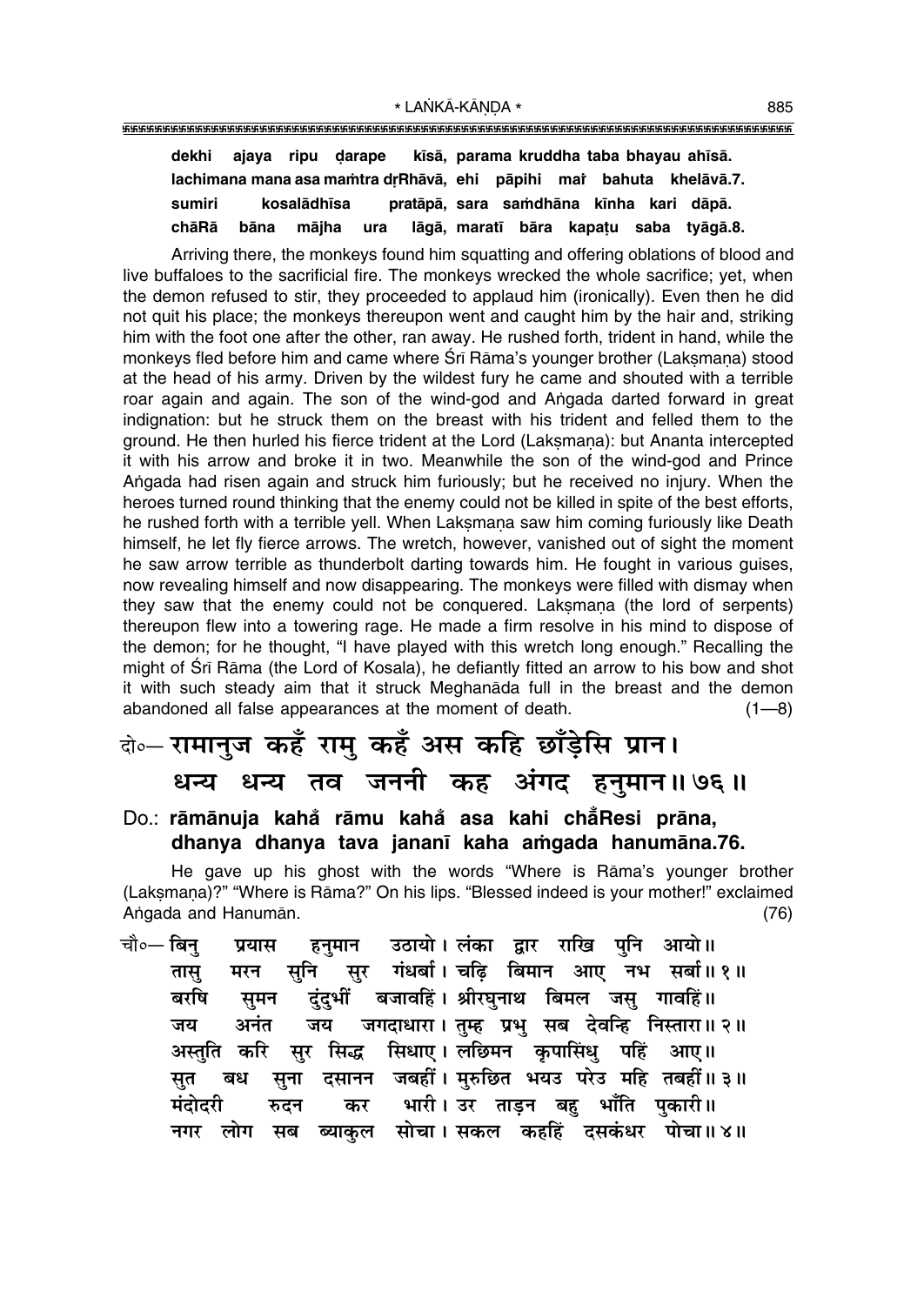\* ŚRĪ RĀMACARITAMĀNASA \* 

Cau.: binu prayāsa hanumāna uthāyo, lamkā dvāra rākhi puni āγo, tāsu marana suni sura gamdharbā, caRhi bimāna āe nabha sarbā.1. barasi sumana dumdubhi bajāvahi śrīraghunātha bimala jasu gāvahi. anamta jaya jagadādhārā, tumha prabhu saba devanhi nistārā.2. jaya astuti kari sura siddha sidhāe, lachimana krpāsimdhu pahr āe. suta badha sunā dasānana jabahi, muruchita bhayau pareu mahi tabahi.3. kara bhārī, ura tāRana bahu bhāti pukārī. mamdodarī rudana nagara loga saba byākula socā, sakala kahahi dasakamdhara pocā.4.

Hanuman lifted him without any exertion and after placing him at the main gate of Lanka returned. Hearing of his death, the gods as well as the Gandharvas all appeared in the heavens in their aerial cars. Raining down flowers, they beat their drums and sang the spotless glory of Sri Rama (the Lord of the Raghus). "Glory to Lord Ananta! Glory to the support of the whole universe! You, O lord, have delivered the gods." Having thus hymned his praises, the gods as well as the Siddhas went their way, while Laksmana arrived in the presence of the All-merciful. The moment the ten-headed monster heard the news of his son's death, he dropped senseless to the ground. Mandodari made grievous lamentation, beating her breast and crying in many ways. The citizens were all smitten with grief; everyone abused Rāvana.  $(1-4)$ 

## वे०- तब दसकंठ बिबिधि बिधि समुझाईं सब नारि। नस्वर रूप जगत सब देखहु हृदयँ बिचारि॥ ७७॥

### Do.: taba dasakamtha bibidhi bidhi samujhai saba nāri, nasvara rūpa jagata saba dekhahu hrdavă bicāri.77.

The ten-headed monster then consoled all the womenfolk in various ways. "Perceive and realize in your heart", he said, "That the entire universe is perishable." (77)

- चौ∘— तिन्हहि उपदेसा रावन । आपन मंद कथा सभ पावन॥ ग्यान बहुतेरे। जे आचरहिं ते नर न घनेरे॥१॥ पर उपदेस कसल भयउ भिनुसारा। लगे भालु कपि चारिहूँ द्वारा॥ निसा सिरानि बोला। रन सन्मुख जा कर मन डोला॥२॥ सभट बोलाइ दसानन जाउ पराई। संजुग बिमुख भएँ न भलाई॥ मो अबर्ही बरु निज भज बल मैं बयरु बढावा। देहउँ उतरु जो रिप चढि आवा॥३॥ अस कहि मरुत बेग रथ साजा। बाजे सकल जझाऊ बाजा ॥ अतुलित बली।जनु कज्जल कै आँधी चली॥४॥ बीर चले मब असगुन अमित होहिं तेहि काला। गनइ न भुज बल गर्ब बिसाला॥५॥
- Cau.: tinhahi rāvana, āpuna mamda kathā subha pāvana. qyāna upadesā upadesa bahutere, je ācarahi te nara na ghanere.1. para kusala bhinusārā, lage bhālu kapi cārihů dvārā. nisā sirāni bhayau subhata bolāi dasānana bolā, rana sanmukha jā kara mana dolā.2. abahi baru iāu parāī, samjuga bimukha bhae na bhalāī. **SO** nija bhuja bala mař bayaru baRhāvā, dehaů utaru jo ripu caRhi āvā.3. asa kahi maruta bega ratha sājā, bāje sakala jujhāū bājā.

886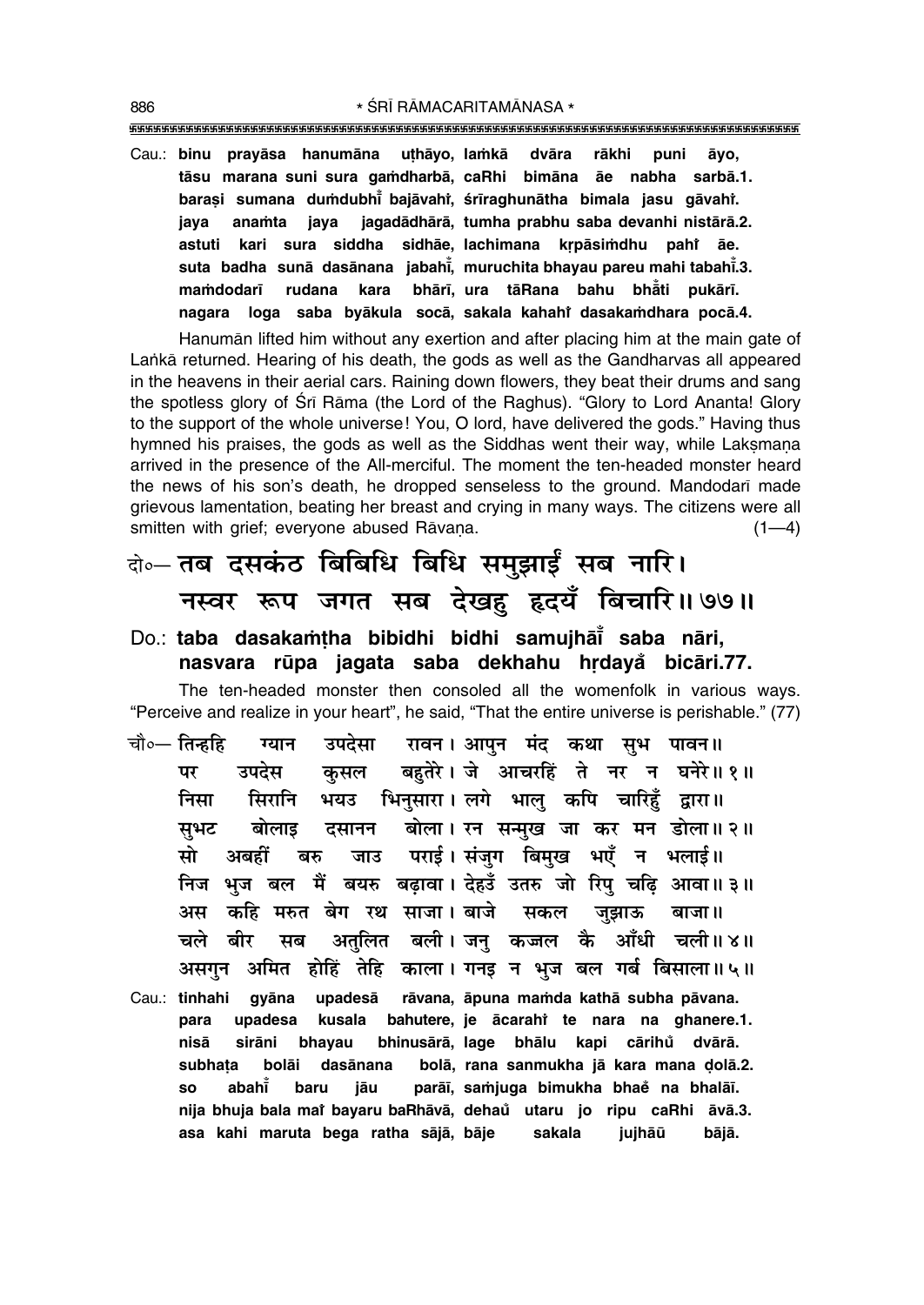ădhī cale bīra saba atulita balī, janu kajjala kai calī.4. amita hohi tehi kālā, ganai na bhujabala garba bisālā.5. asaquna

Rāvana taught them sound wisdom; though vile himself, his counsel was so pious and wholesome! Indeed there are hosts of people clever in instructing others; but those who practise good morals themselves are few and far between. When the night was over and the day broke, the bears and monkeys invested all the four gates. The ten-headed monster summoned his champions and said, "He whose heart quails before the enemy in battle had better withdraw even now: for if he turns his back on the field of battle, he will have to suffer for it. Relying on the strength of my own arm have I prosecuted the war and shall give befitting reply to the enemy who has invaded us." So saying, he got ready his chariot, swift as the wind, and all the musical instruments of war sounded. The heroes, who were all matchless in strength, rushed forth like a storm of soot. Numberless ill-omens occurred at that time; but, extremely proud of his might of arm, he heeded them not.  $(1 - 5)$ 

कं-अति गर्ब गनइ न सगुन असगुन स्त्रवहिं आयुध हाथ ते। भट गिरत रथ ते बाजि गज चिक्करत भाजहिं साथ ते।। गोमाय गीध कराल खर रव स्वान बोलहिं अति घने। जनु कालदूत उलूक बोलहिं बचन परम भयावने॥

### Cham.: ati garba ganai na saguna asaguna sravahi āyudha hātha te, bhața girata ratha te bāji gaja cikkarata bhājahi sātha te. gomāya gīdha karāla khara rava svāna bolahi ati ghane, janu kāladūta ulūka bolahi bacana parama bhayāvane.

In his overweening pride he took no heed of the omens, whether good or bad. Weapons dropped from his hands and warriors fell down from their cars, while horses and elephants ran shrieking out of the line. Frightful jackals, vultures and donkeys gave a shrill cry while dogs whined in large numbers. And owls, like messengers of death, uttered most alarming notes.

## बे॰ ताहि कि संपति सगुन सुभ सपनेहुँ मन बिश्राम। भुत द्रोह रत मोहबस राम बिमुख रति काम॥७८॥

Do.: tāhi ki sampati saguna subha sapanehů mana biśrāma, bhūta droha rata mohabasa rāma bimukha rati kāma.78.

Can he ever expect prosperity and good omens and attain peace of mind even in dream, who is actively malevolent to the living creation, is hostile to Sri Rama and is steeped in the enjoyment of the senses, all under a spell of delusion?  $(78)$ 

|  |  | चौ∘— चलेउ निसाचर कटकू अपारा। चतुरंगिनी अनी बहु धारा॥ |  |  |                                                        |
|--|--|------------------------------------------------------|--|--|--------------------------------------------------------|
|  |  |                                                      |  |  | बिबिधि भाँति बाहन रथ जाना।।बिपुल बरन पताक ध्वज नाना॥१॥ |
|  |  | चले मत्त गज जुथ घनेरे।प्राबिट जलद मरुत जन् प्रेरे॥   |  |  |                                                        |
|  |  |                                                      |  |  | बरन बरन बिरदैत निकाया।समर सूर जानहिं बहु माया॥२॥       |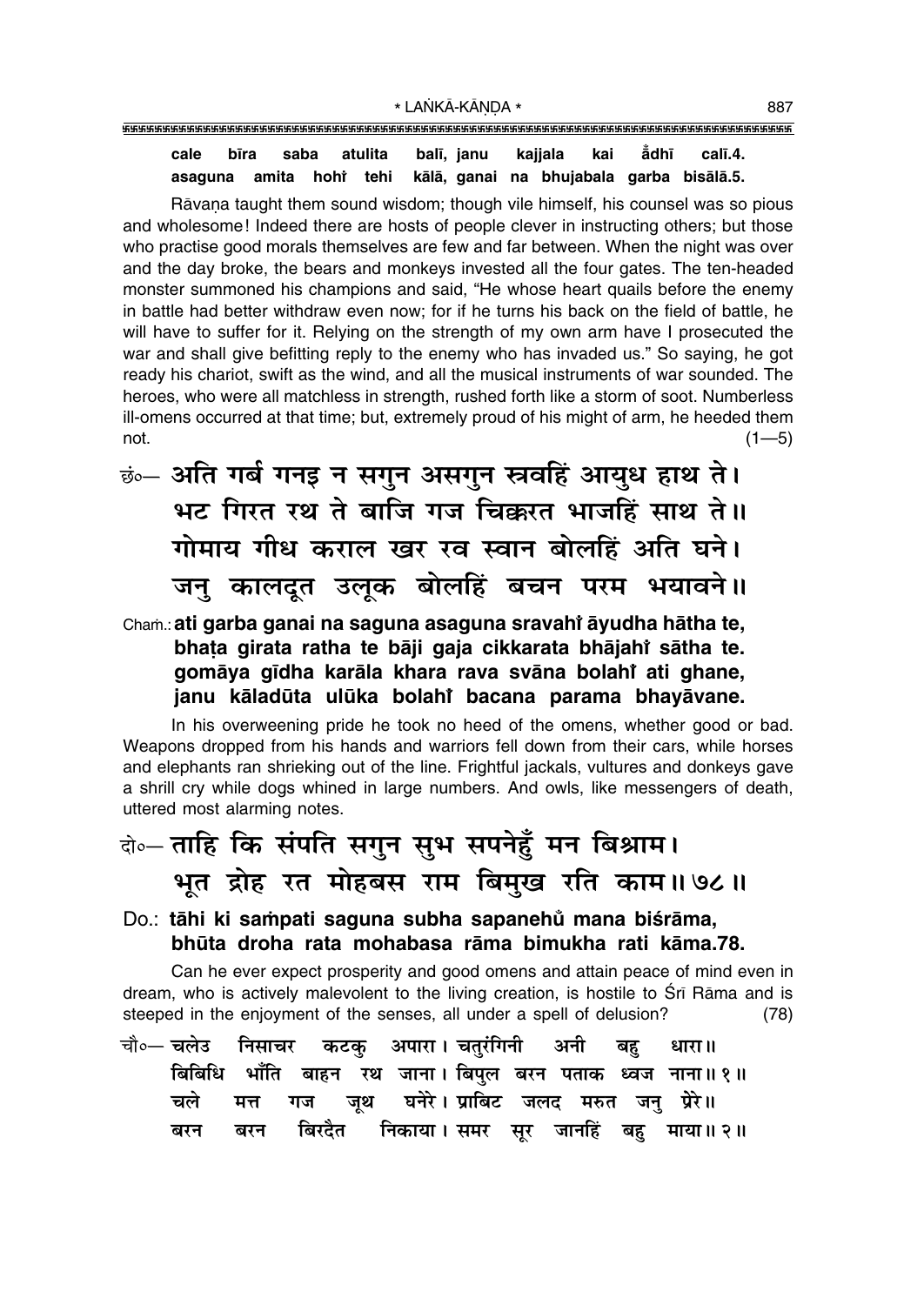अति बिचित्र बाहिनी बिराजी। बीर बसंत सेन साजी॥ जन दिगसिंधर डगहीं। छभित पयोधि कधर डगमगहीं॥३॥ चलत कटक ्छपाई । मरुत थकित बसधा अकलाई॥ ਤਰੀ रबि गयउ रेन निसान घोर रव बाजहिं। प्रलय समय के घन जन गाजहिं॥४॥ पनव भेरि सहनाई। मारू सखदाई॥ नफोरि राग सुभट बाज करहीं। निज निज बल पौरुष उच्चरहीं॥५॥ बीर केर्हारे नाट मब सभद्रा। मर्दह भाल कपिन्ह के दसानन सनह ठड़ा।। कहड भाई। अस कहि सन्मख फौज रेंगाई॥ ६॥ हौं मारिहउँ भूप द्रौ यह सधि सकल कपिन्ह जब पाई। धाए करि रघबीर दोहार्ड ॥ ७ ॥ Cau.: caleu nisācara kataku apārā, caturamginī anī bahu dhārā. bhåti bāhana ratha jānā, bipula barana patāka dhvaja nānā.1. **bibidhi** matta gaja jūtha ghanere, prābita jalada maruta janu prere. cale barana biradaita nikāyā, samara sūra jānahi bahu māyā.2. barana

**bicitra** bāhinī birājī, bīra basamta sena janu ati sāiī. calata kataka digasimdhura dagahi, chubhita payodhi kudhara dagamagahi.3. gayau chapāī, maruta thakita basudhā uthī renu rabi akulāī. panava nisāna ghora rava bājahi, pralaya samaya ke ghana janu gājahi.4. bheri naphīri bāia sahanāī, mārū rāga subhata sukhadāī. karahi, nija nija bala paurusa uccarahi.5. kehari nāda bīra saba kahai dasānana sunahu subhattā, mardahu bhālu kapinha ke thattā. haů mārihaů bhūpa dvau bhāī, asa kahi sanmukha phauja rěgāī.6. yaha sudhi sakala kapinha jaba pāī, dhāe kari raghubīra dohāī.7.

The demon host, which defied all calculation, marched. Complete in all its four limbs, viz., elephants and chariots, horse and foot, it was divided into many regiments and was equipped with mounts, cars and other conveyances of every description as well as with numerous banners and standards of diverse colour. Numberless troops of infuriated elephants marched like rainy clouds driven by the wind. There were multitudes of distinguished warriors wearing uniforms of various colours, all heroic in battle and conversant with many illusive devices. Thus the army was magnificent in every way and looked like the mustered array of the gallant deity presiding over the vernal season. Even as the host marched, the elephants guarding the eight quarters tottered, the ocean was stirred to its very depth and the mountains rocked. The dust rose in clouds that obscured the sun, the air became still and the earth was troubled. Drums and kettledrums made an awful din like the thundering of clouds at the time of universal destruction. Tabors, clarionettes and hautboys sounded the martial strain that gladdens the heart of champions. All the heroes roared like lions, each extolling his own might and valour. Rāvana exclaimed; "Listen, my valiant warriors: wipe out the hordes of these bears and monkeys, while I shall slay the two brother princes." So saying he ordered his army to march forward. When the monkeys received this news, they all rushed forth invoking the help of Śrī Rāma.  $(1 - 7)$ 

छं— धाए बिसाल कराल मर्कट भालु काल समान ते। मानहूँ सपच्छ उड़ाहिं भूधर बृंद नाना बान ते॥